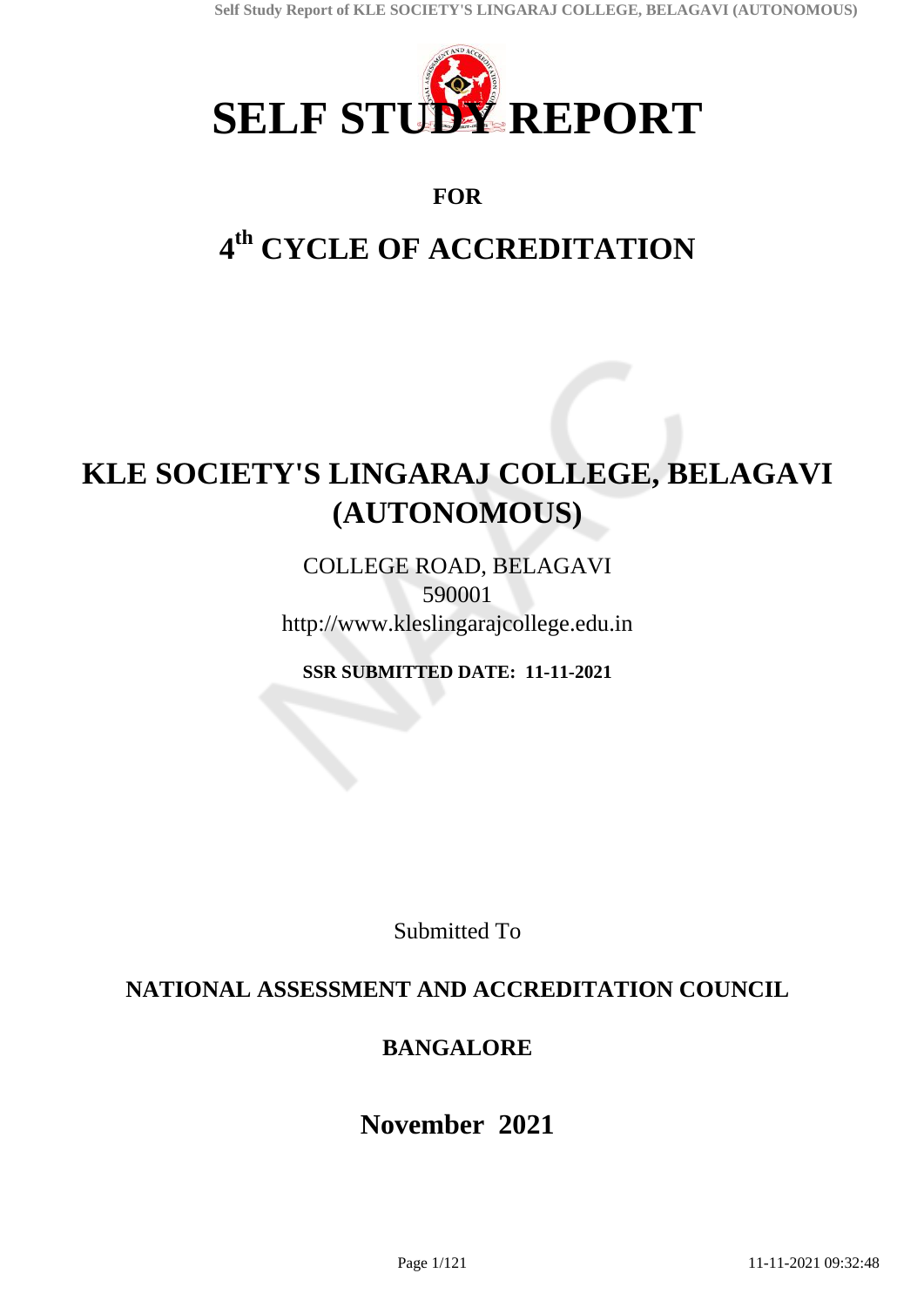# **1. EXECUTIVE SUMMARY**

# **1.1 INTRODUCTION**

#### **Accreditations and Achievements**

- KLE Society's Lingaraj College, Belagavi established in 1933
- The College was accredited for the first time in 2004 by NAAC at 'A' level and re-accredited at 'A' level in 2010
- The College received 'A' grade with CGPA 3.10 on a 4 point scale by NAAC in the 3rd Cycle of Assessment & Accreditation in 2016.
- University Grants Commission (UGC) granted Autonomy status in the year 2007
- The Autonomous review committee visited the college in 2014 and 2021
- As vindication of the efforts made by the institution a **Khelo India Center** is recommended at the institute in three games "Athletics", "Boxing" and "Judo" by department of Youth Empowerment and Sports. Govt. of Karnataka.
- The institution was recognized as a "College with Potential for Excellence" (CPE) from 09.07.2012 to 31.12.2019.
- The institution received the prestigious "Best NCC Institute Award" in 2017 from Karnataka and Goa Directorate of the NCC.
- The institution was recognized as NSS Nodal College from Karnatak University, Dharwad (2007 to 2010) and Rani Channamma University, Belagavi (2010 to 2020)
- Best NSS unit award by Karnatak University Dharwad and Rani Channamma University, Belagavi in 2010 and 2016 respectively.
- The Institution has won all the general Championship in Sports Conducted from the establishment of Rani Channamma University, Belagavi.

#### **Vision**

#### **Vision**

#### **Man Making and Nation Building**

 To imbibe the vital scientific temper to build character, strength, efficacy, and a spirit of service among the students to make them noble human beings and enable them establish an organic bond between long envisaged tryst with the nation's destiny and upgrade the image of the nation-state amidst highly competitive community of the 21st century nation-states.

KLE Society's Lingaraj College, Belagavi has been consistently adapting to new time-relevant dimensions of its vision, accordingly making necessary modifications of the governance through the application of ICT, designing and implementing perspective plans by learning from the preceding laxities as well as necessities of the contemporary times.

The decision-making process is decentralized through the formulation of various expert committees during the prevailing accreditation cycle in curricular and managerial aspects. This core exercise of the institution is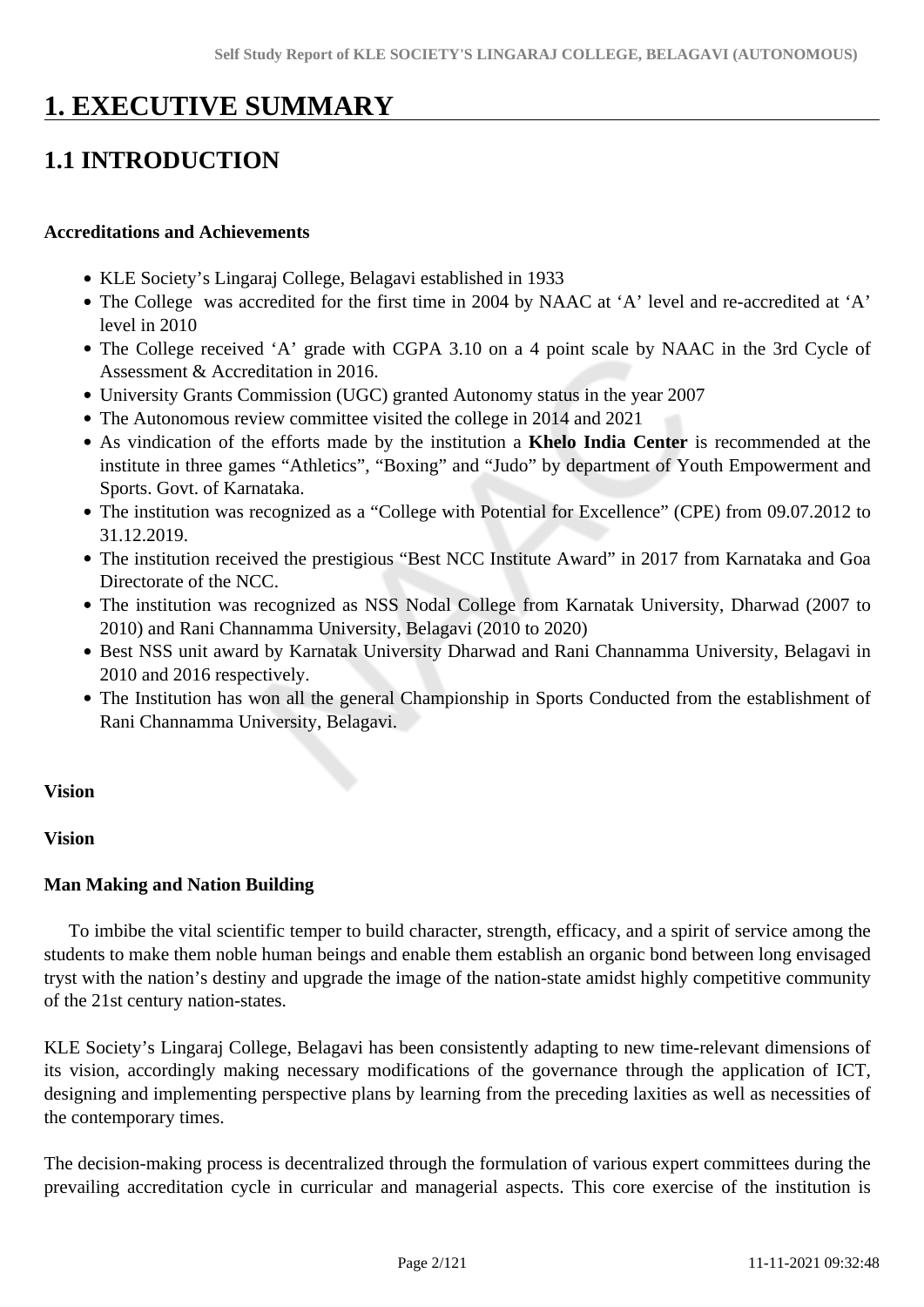primarily undertaken to build characters who contribute their might towards making and preserving familial and communitarian wealth adhering to the national interests of 21st Century India.

#### **Mission**

#### **Mission and Institutional Leadership**

 'Having evolved from simple indigenous origins to the present state of flux over nine decades with the spirit of post-modernity, the Lingaraj College seeks to infuse knowledge through curriculum; attitudes through cocurricular activities; life skills and human values through extension activities to make young minds blossom into fully developed human beings capable of shouldering the responsibility to build a new India free from caste, creed, poverty and diffidence. With its admirable infrastructure, experienced and dedicated faculty, the enlightened management, the college has been striving hard to create men and women who matter much.**'**

 As the vision is an abstract conception of the future, the institutional leadership is conscious about a wellconceived mission to transform the vision into a concrete reality. To attain the visualized future, the KLE Society's Lingaraj College, Belagavi has left no stone unturned. The institution has been plural and inclusivist in restructuring its course objectives, course outcomes, and methodologies keeping in mind the regular introduction of subject specific frontline concepts through the Board of Studies proceedings and resolutions.

The curricular, co-curricular and extracurricular activities of the institution forming an integral part of the perspective plan indicate the chosen priorities of the institution in building human capacities. The recruitment of competent professorial staff at UG and PG levels has made the task of actualizing the mission quite easier. The teaching and non-teaching staff in association with the management representatives not only participate in the decision-making process, but also play decisive role in implementing those collective decisions. However, the missionary task is uphill and herculean as freshly restructured educational opportunities open-up. In this vivid backdrop, the multiple leadership of the institution executes its mission with utmost pedagogical care. In this way true and infinite prospects materialize.

# **1.2 Strength, Weakness, Opportunity and Challenges(SWOC)**

### **Institutional Strength**

Institutional Strength:

Curriculum design in response to the Socio-economic and Technological developments and based on feedback from stakeholders.

 72% courses focus on Skill Development, Employability and Entrepreneurship with various activities, events to make the students market ready

Six industry based specializations in Digital Marketing, Event Management Financial Markets, Financial Services, Supply Chain Management and Logistics and Business Analytics are introduced.

98% of the students have undertaken Field projects, internships and student projects.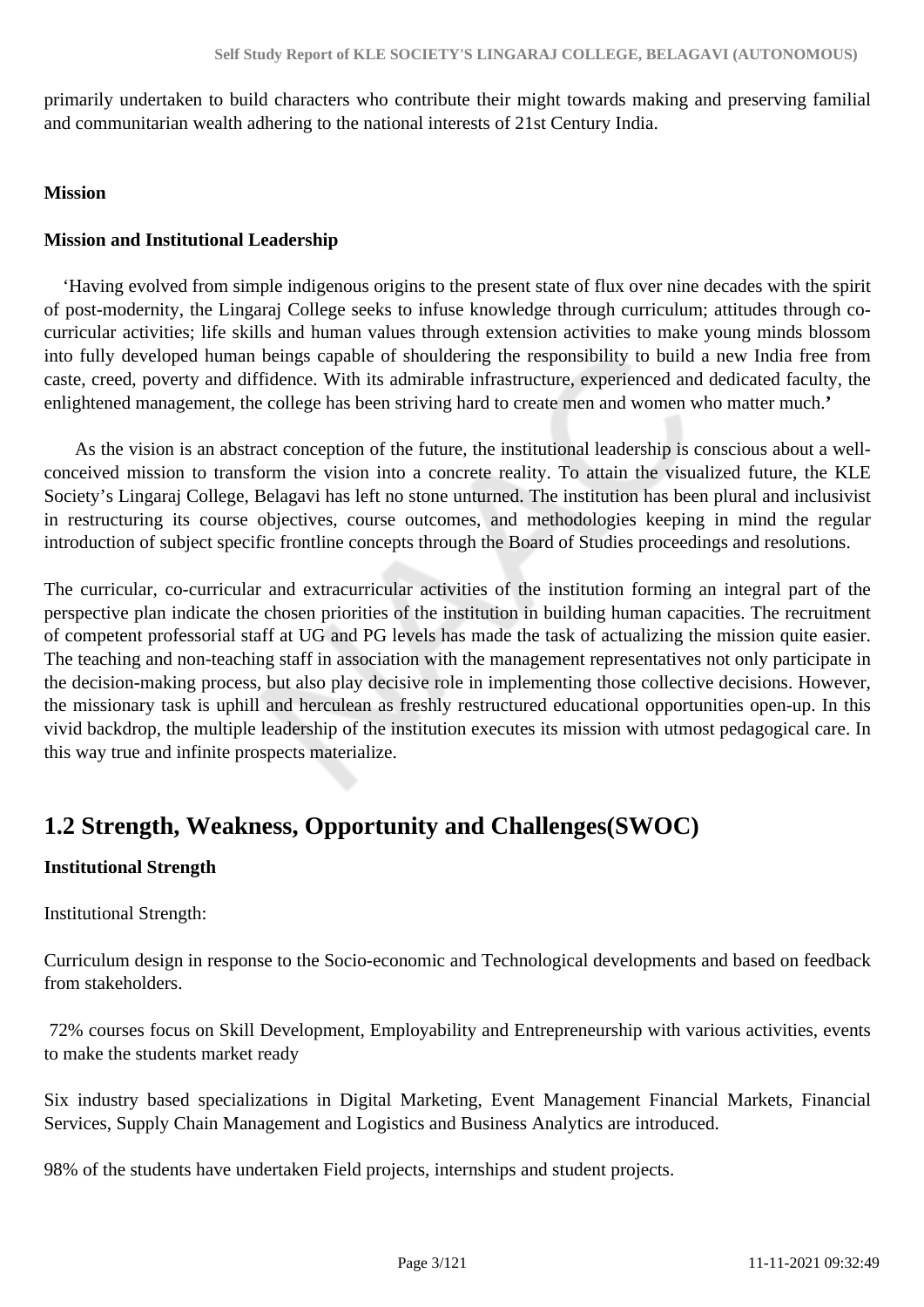Committed faculty performing multiple responsibilities in Teaching and Learning, Mentoring, Remedial classes and organizing Workshops, Seminars/Conferences/Events.

All the teachers are well-versed with usage of ICT enabled tools for effective teaching-learning process and creation of e-content.

Adaptability during the pandemic to online teaching.

Faculty constantly update their knowledge and skill sets through Faculty Development Programs and short term training courses.

Institute has effective strategies for advanced and slow learners.

Counseling facilities.

Average percentage of full time teachers against sanctioned posts is 100%.

Double valuation and Digital valuation of semester end examination papers.

Average percentage of student complaints/grievances about evaluation is less than 1%.

Extension activities under NCC, NSS, YRC, Rotaract and Lead Cell with participation of 93% students.

17 MoUs with various industries/ organizations.

Student – Computer ratio of 7:1

All the classrooms and seminar halls are with ICT facilities.

Wi-Fi facility with browsing speeds of 300/200/50/10 Mbps with 23 Wi-Fi access points across campus for teachers and students.

Remote access of e-journals and online databases NLIST, DELNET and British Council Library through 'LIBINFO'-Library Mobile App.

Excellent Sporting facilities and support system for sportspersons.

KHELO INDIA CENTRE is recommended at the institute in three games Athletics, Boxing, and Judo by department of Youth Empowerment and Sports, Government of Karnataka.

Support of strong and dedicated Alumni network.

E-governance in Administration, Student Admission, Support and Examination

Up gradation of facilities at regular intervals and on need basis.

Best practices - Peer learning and experiential learning initiatives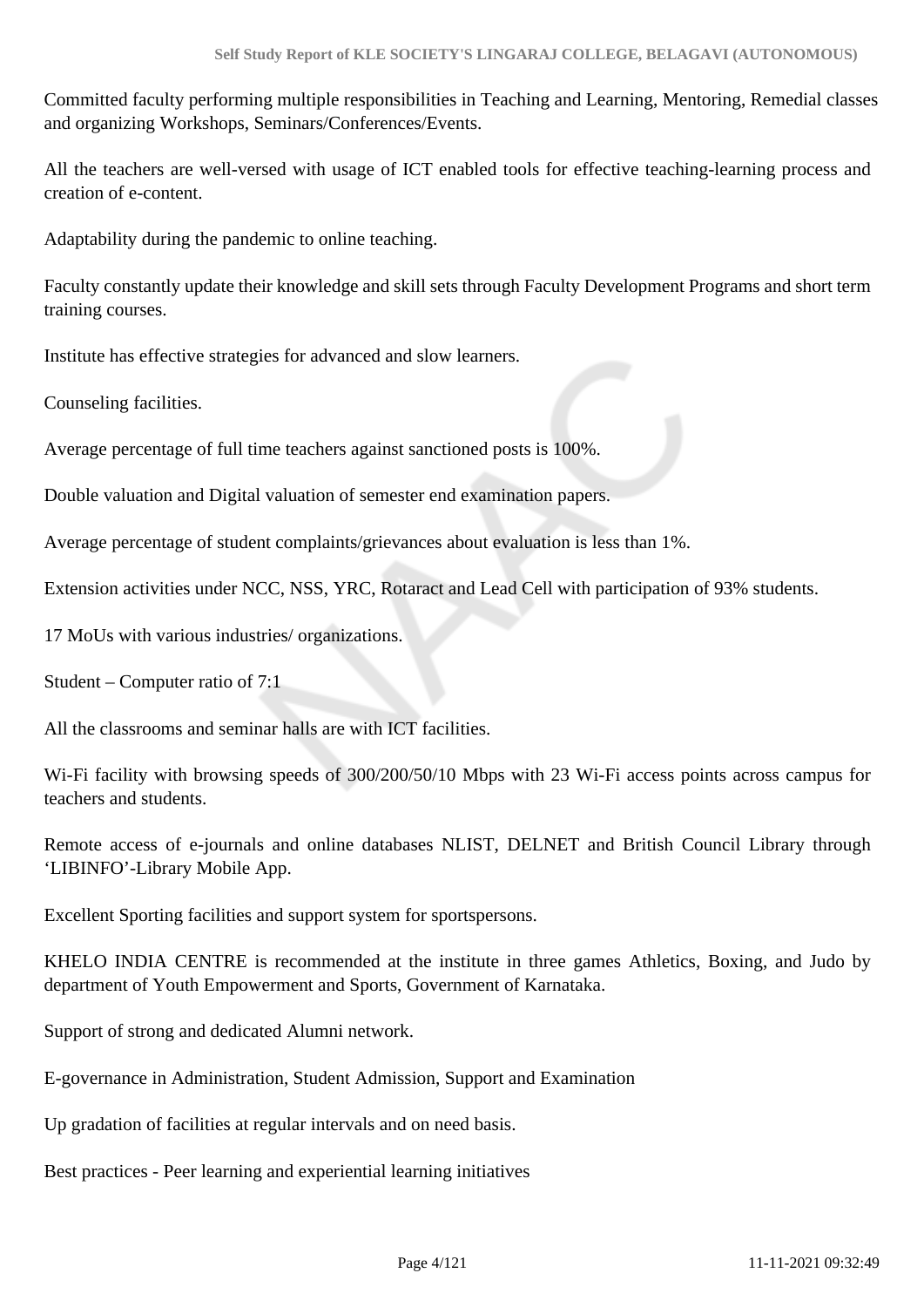Institutional distinctiveness – In pursuit of sporting excellence.

#### **Institutional Weakness**

Weakness:

Lesser enrollment for Bachelor of Arts programmes and PG programmes.

High turnover of management appointed staff.

ICT facilities not utilized optimally to their potential for academic purpose.

Involvement of faculty in Research need to improve and obtain financial support to conduct major/minor research projects

Less research output.

Dependence on student fees as a major source of funds.

Limited opportunities for International and cultural exchange programs since college is in Tier II city.

Only26 % of the teaching staff have completed Ph.D.

Number of students attending and passing in competitive exams is limited.

Poor communication skills among students from rural areas.

#### **Institutional Opportunity**

Opportunities:

The institution's strong network with the local entrepreneurs and alumni can be leveraged by establishing incubation centres for promoting entrepreneurship.

MoU with Deshpande Foundation, Institution's Innovation cell and collaboration with Mahatma Gandhi National Council of Rural Education, Ministry of Education, Govt. of India can help create and build an ecosystem of innovation, entrepreneurship and skill development.

Availability of ICT facilities and teachers adaptability to online teaching during pandemic can be used to create more E-content.

Strengthening of consultancy services will lead to strengthening of institute industry interface.

To develop collaboration with Industry and Academia for better internship opportunities and placements.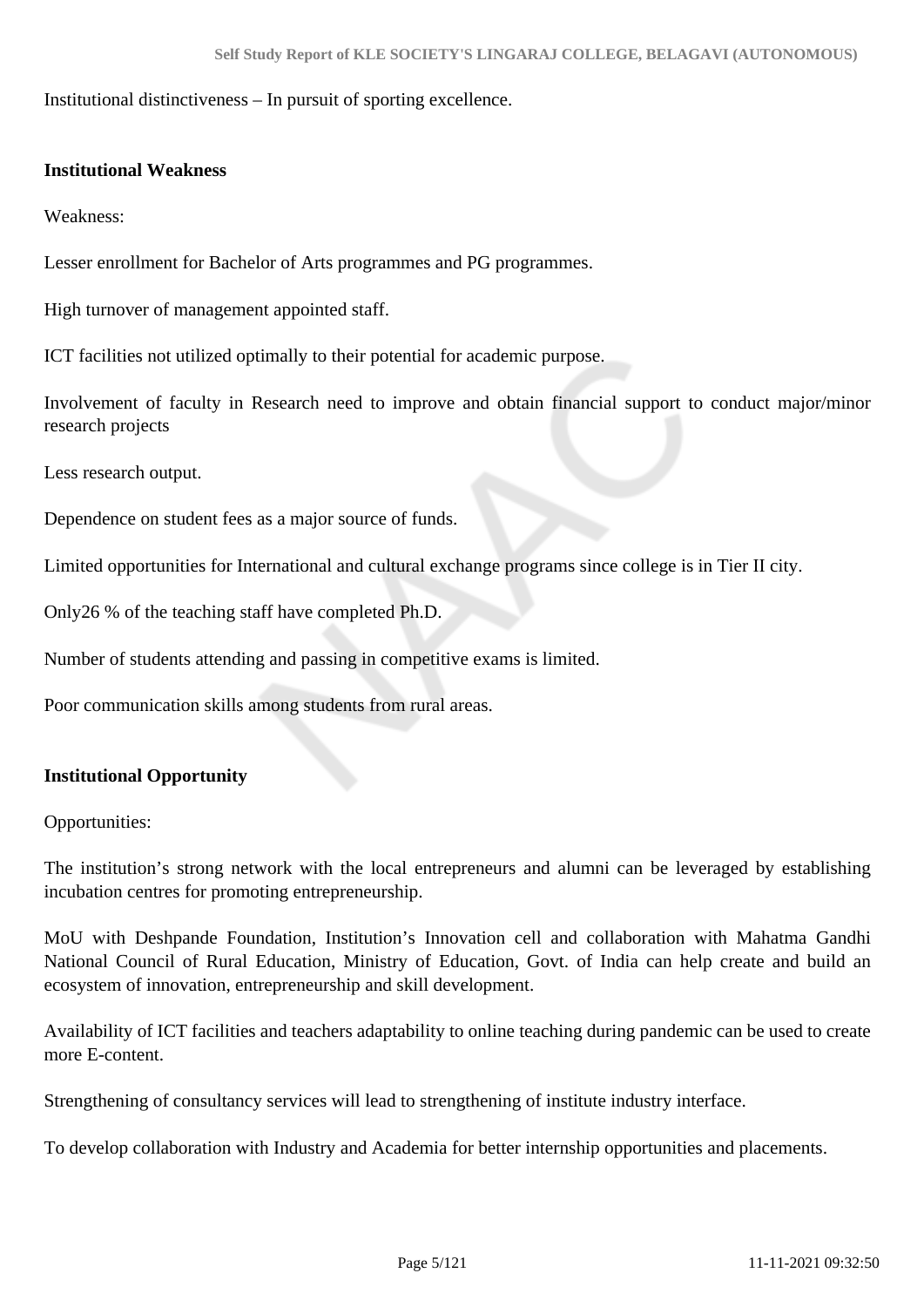### **Institutional Challenge**

### Challenges:

To fill the Government teaching sanctioned posts.

Employment of a large number of Management appointed staff in the aided stream increases the financial burden on the institution.

Retention of Management appointed staff for longer duration.

Increasing the student enrolment for the Bachelor of Arts programme, as the overall interest and orientation towards Social Science Programmes among students of this region is relatively less.

Attracting meritorious students with from a region with students migrating to tier I cities.

Documentation of all the co-curricular and extra-curricular activities conducted by the institution.

Creating futuristic facilities for students with sustainable development objectives.

Providing seed money to all the faculty members for research.

# **1.3 CRITERIA WISE SUMMARY**

### **Curricular Aspects**

The institution with its vision of 'Man Making and Nation Building' believes in imparting knowledge, building responsibility and commitment to the society, in its students, is affiliated to the Rani Channamma University, Belagavi and was granted autonomous status in the year 2007.

- The syllabus of all 36 UG and PG programmes were revised during the last five years and currently follow the CBCS System.
- The students can choose an open course from other disciplines and there are elective courses in all programmes.
- The curriculum design and development are enriched periodically based on feedback obtain from all the stakeholders. The feedback is analyzed and discussed in the board of studies. The action taken report on the feedback is approved by the Academic Council.
- The institute has spelt out learning outcomes (Programme Outcomes, Programme Specific Outcomes and Course Outcomes) for all its programmes and courses in the syllabus.
- 8 new programmes and 208 new courses are introduced in the last five years based on the feedback of the stakeholders and suggestions of the faculty.
- Six industry based specializations in Digital Marketing, Event Management Financial Markets, Financial Services, Supply Chain Management and Logistics and Business Analytics are introduced. The institution sponsored the training of faculty to teach these courses.
- Out of 1627 courses, 322 Courses have Global Relevance, 781 Courses have National Relevance, and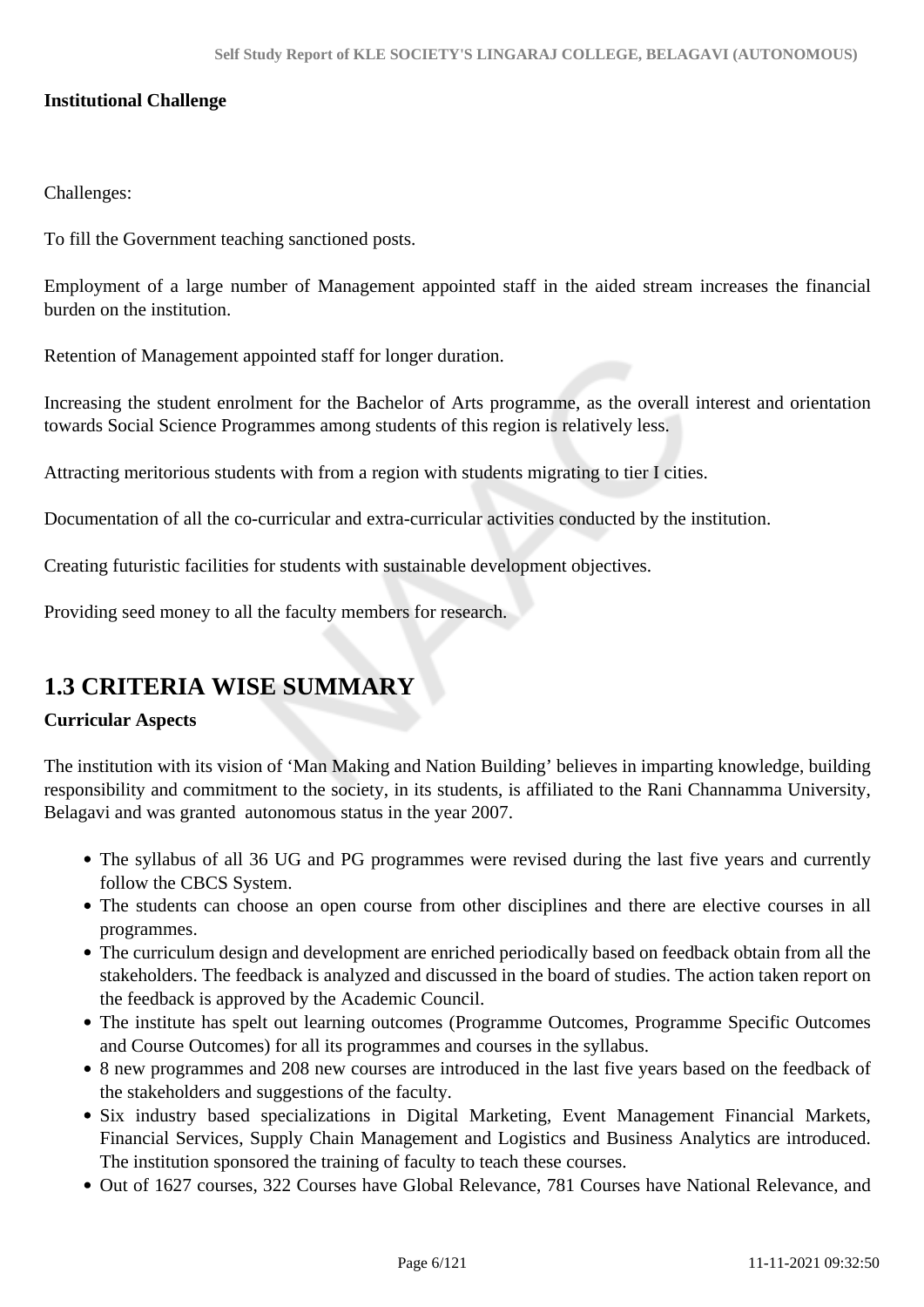82 Courses have Local Relevance.

- 72% courses focus on Skill Development, Employability and Entrepreneurship with various activities, events to make the students market ready.
- The institution has offered 66 value added courses. During the pandemic the teachers and students registered for Massive Open Online Courses (MOOCs) and successfully completed 593 MOOCs Certifications.
- The College offers 28 courses to inculcate Professional Ethics, 71 courses on Human Values, 31 courses promoting gender equality and 13 courses creating Environmental awareness.
- Field projects, internships and student projects are an integral part of the curriculum of all programmes and in the last completed academic year 98% of the students have undertaken Field projects, internships and student projects.

### **Teaching-learning and Evaluation**

- The average enrolment percentage during the assessment period is 53.11%.
- Student-Full Time Teacher Ratio is **25:1.**
- Full Time Teachers against sanctioned posts is **100%** with an average experience of 5.58 years.
- The faculty strength is 65 out of which 18 are sanctioned by Government and remaining 47 are appointed by Management.
- 26% of the Teachers are with doctoral degree.
- All the teachers are well-versed with usage of ICT enabled tools for effective teaching-learning process and creation of e-content.
- A strong mentoring system with a student to mentor ratio of **32:1**. In addition, psychological counseling is provided by Department of Psychology on need basis.
- The institute successfully shifted to online platform for teaching learning process through Learning Management Systems viz. G-Suite Enterprise for Education and Olympus Digital Campus – Great Learning. Both the LMS facilitated recordings of classes taken and enabled creation of thousands of hours of e-content.
- Remote access of e-journals and online databases through 'LIBINFO'-Library Mobile App.
- The college assesses the learning levels of the students and takes enough care to provide special programmes for advanced and slow learners.
- Advanced learners are encouraged to take online courses and given opportunities to represent the college. Slow learners are guided through bridge courses and remedial classes. Both Advanced and Slow learners are given Peer Learning opportunities through the initiatives like Study groups and CBALC Business League.
- Student-centric methods viz Internships, Industrial/Field Visits, Event organizing, Field/Live Projects, Movie Review and Drama Appreciation, Role plays, Seminars, Case study, Counseling and Research projects are followed in teaching learning process.
- College follows double evaluation system.
- IT integration in Examination mainly includes; digital evaluation for semester end examination, online internal marks entry and online publication of results.
- Programme outcomes and Course outcomes are communicated effectively to students.
- Attainment of Programme outcomes and course outcomes are assessed by using direct and indirect methods.
- Pass percentage of students is **85%**.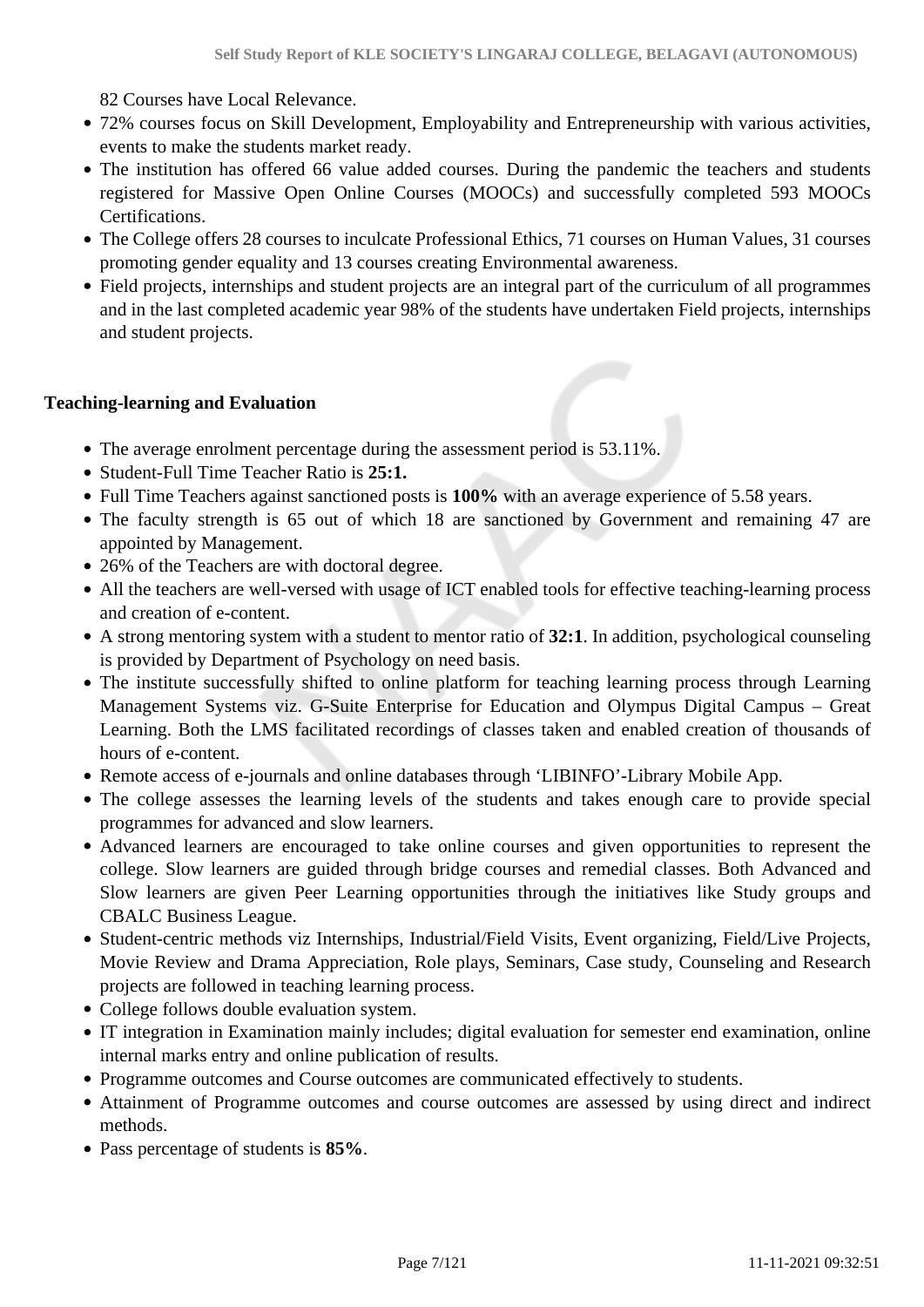### **Research, Innovations and Extension**

The institution has a well-defined Research Promotion Policy and Code of Ethics which acts as the guiding tool and driving force. An eco system for innovations, creation and transfer of knowledge has been created by the institution.

- The institution has established MHRD recognised Institution Innovation Council and number of activities are conducted through Entrepreneurship Cell, Start-up cell, Intellectual Property Rights (IPR) Cell and Innovation Cell.
- An initiative has been taken by the institution to assist the micro entrepreneurs in business expansion by providing market access and cost saving under Deshpande foundation's MEDP Program. The institution is doing "Vocal for Local" and Selco foundation projects under this initiative.
- The institution is substantially supporting development of rural entrepreneurs through engagement with Mahatma Gandhi National Council of Rural Education, Ministry of Education, Govt. of India.
- Institution has made collaborative endeavours by signing 17 MoUs with various industries and organisations in teaching-learning and research activities.
- 556 students have taken up internship and project work through collaborative activities with several organisations.
- Five research scholars were awarded PhDs and 15 doctoral students are pursuing their PhD.
- The faculty have published 78 research papers in reputed journals with ISSN number and 53 papers in edited books with ISBN number.
- Total 61 seminars and workshops on Research methodology, Intellectual Property Rights (IPR), entrepreneurship, skill development were conducted.
- The institution is at the forefront in serving the communities through extension activities under NCC, NSS, YRC, Rotaract and Lead Cell. Over all164 extension activities have been conducted for community benefits with 93% students participating.
- The institution encourages teachers to take up consultancy assignments and has invested approximately 48 lakhs in developing facilities for consultancy.

#### **Infrastructure and Learning Resources**

- There are 37 classrooms and two seminar halls equipped with ICT facilities with Wi-Fi facility across 4 blocks in the campus.
- 296 desktop computers and 19 laptops provide computing facilities.
- Wi-Fi facility with browsing speeds of 300/200/50/10 Mbps with 23 Wi-Fi access points across campus for teachers and students.
- Student Computer ratio of  $7:1$
- Two Computer Labs with 109 i3 and i5 Widows with 8 GB RAM and I TB HDD with MS Office standard 2016 and 2019 versions. 10 systems have CorelDraw 2021 version and 10 systems have Adobe creative cloud software.
- Audio Visual rooms, Lecture Capturing systems Open Broadcaster Service (OBS), Great Learning and G-Suite LMS and Mixing equipments and software for editing.
- Language lab with 20 computers with different software to enhance listening, speaking and reading skills of the students.
- Psychology lab with various tests to measure stress, anxiety and other issues.
- Geography lab with GIS Software, 3D forms etc.
- Two well equipped auditoriums with 200 and 250 seating capacity and an amphitheatre with a seating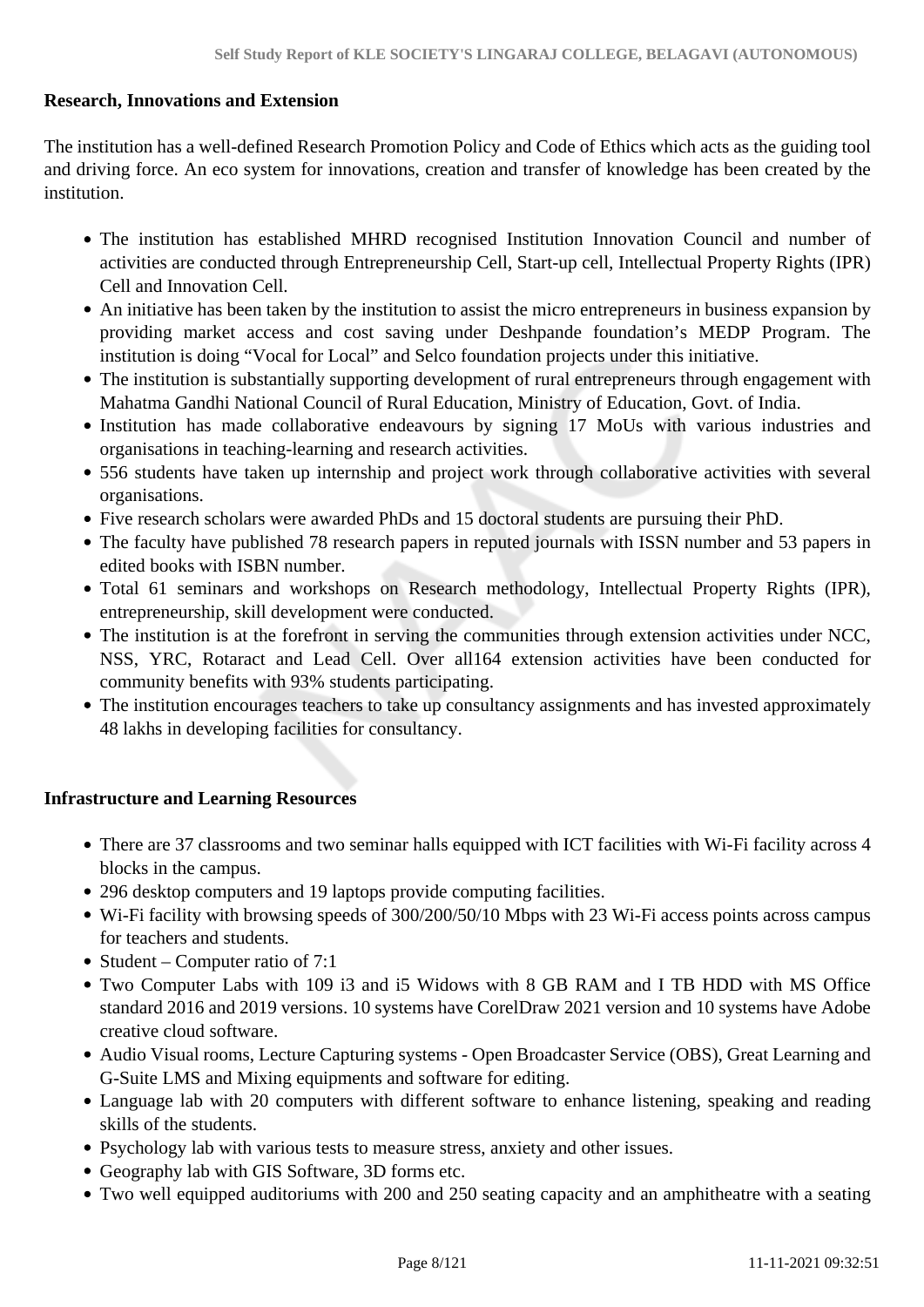capacity of 500 for cultural activities.

- Outdoor facilities Swimming Pool, 400 mtrs cinder track, yoga Centre, Basket Ball Court, Volley Ball Court, Foot Ball field and two cricket pitches.
- Indoor facilities Wooden Badminton Court, Table Tennis Hall and Multi- Gym.
- Two libraries with 108409 books and 46 rare books. Both the libraries have Integrated Library Management Systems (ILMS) "e Lib iNext" and "e Lib".
- Digital library with 21 computers with online access to NLIST, DELNET and British Council Library.
- The library Mobile App "LIBINFO" provides remote access to e-journals and databases.
- Rs 27.38 lakhs spent on purchase of books/e-books and subscription to journals/e-journals.
- Percentage per day Usage of library is approximately 43%.
- Approximately 31% of the expenditure excluding salary is used for infrastructure augmentation.
- The institute has established systems and procedures for maintaining and utilizing physical, academic and support facilities.
- Approximately 43% of the total expenditure excluding salary is spent on maintaining physical, academic support facilities.

#### **Student Support and Progression**

The Institution's Brand Equity is mainly generated by the quality, progression and success of its students. Therefore, the institution acts proactively to help the students in their academic and other endeavors.

- **28%** of the students have availed scholarships and free-ships from the government and **8%** from nongovernment agencies.
- The college has conducted 150 activities that focus on capability enhancement and Skill Development of the students.
- In the last Five year **68%,** students have benefited by career counselling and guidance for competitive examinations.
- "KHELO INDIA CENTRE" is recommended at the institute in three games "Athletics", "Boxing", and "Judo" by department of Youth Empowerment and Sports, Government of Karnataka.
- National and International recognition in Extracurricular and Sports.
	- Miss. Anjali Hindalgekar and Miss. Aditi Jadhav represented India at the Mini-Football World Cup, Ukraine, Europe.
	- Mr. Karaveer Marennavar represented India at South Asian Para Games, Nepal.
	- Miss. Simran Gaundalkar won the Individual Championship, Three Gold Medals and Mr.Sahil Jadhav won Silver and Bronze Medal at 20th National Para Swimming Championship, Bangalore.
	- Mr.Amarnath in 400 Meters Hurdles has won Silver Medal at the All India Inter University Meet, Moodbidri and Gold Medal at 1stKhelo India University Games, Bhubanseswar, Odisha.
	- Mr.Amarnath won 3rd place in 110 meters Hurdles at 15th Federation Cup National Junior Athletic Championship, Lucknow.
	- **28** Medals in various Sports at State Level in the last five years.
	- **128** Students have represented in the All India and South Zone Inter University Competition.
- The institution has a transparent mechanism for timely redressal of student grievances including Sexual Harassment and Ragging Cases. No such cases have been registered on campus.
- Active placement cell have placed **151** students in last Five Years and **35%** students have gone for higher studies in latest completed academic year.
- Student council has organized **109** Cultural and Sports activities in the Campus.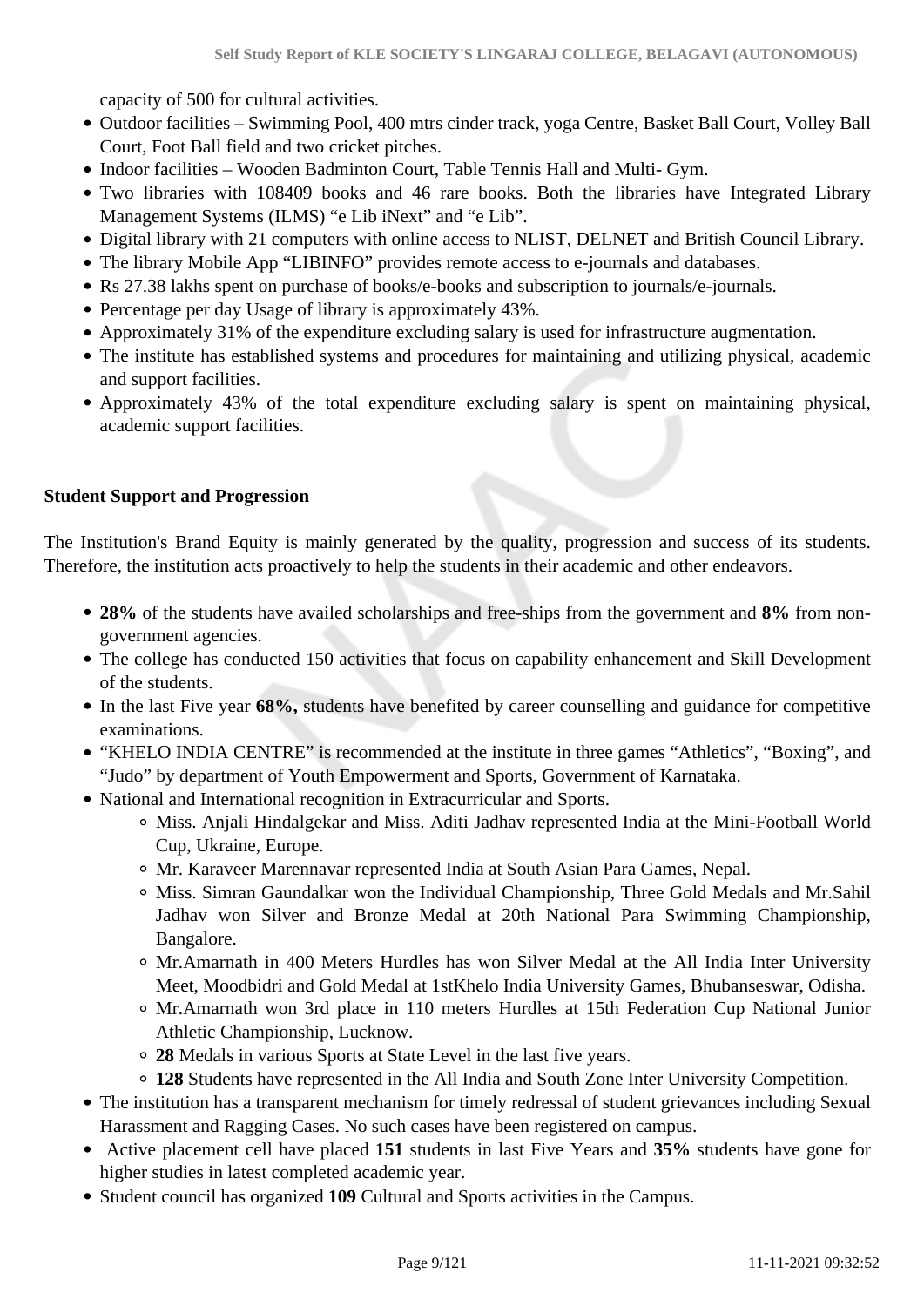The Institution has a registered and functional Alumni Association that has contributed **Rs.16 Lacs** in the last Five years for the development of the institution and also provides scholarships, shares knowledge/experience and organizes Competitions.

### **Governance, Leadership and Management**

- The democratic governance of the institution enables attainment of vision, mission and goals of the institution. The decisions of the institution demonstrate a harmonious blend between the decisions of the Collegiate Education Department Karnataka and the guidelines of the Board of Management, KLE Society, Belagavi. Various bodies of the institution function as per UGC, KCSR, KLE Society service rules and administrative procedures.
- The successful adoption online teaching during the pandemic was demonstrative of the decentralization and spirit of participative management prevalent in the institution.
- Lay counseling services offered by the institution is a successful case study of an ongoing activity implemented based on the strategic plan of the institution.
- The institution provides Staff quarters at subsidized rent, free hostel facility for outstation teachers and other welfare measures.
- The institution provides various avenues for career development / progression of teachers by encouraging teachers to pursue PhD, take up consultancy, take up opportunities in collaboration with different organizations etc.
- Approximately 35% of teachers were provided with financial support to attend conferences/workshops.
- Approximately 25% of teachers attended online/ face-to-face Faculty Development Programs during the last five years.
- The institution has conducted 19 Professional Development/Administrative training programs for teaching and nonteaching staff during the last five years.
- The institution conducts internal and external audits regularly by chartered accountant appointed by the management and Audit officer appointed by the government of Karnataka.
- Income from fees collected is the major source of revenue for the institution besides Salary of the grant in aid staff paid by the state government and UGC grants.
- Feedback from stake holders and Faculty Development programs are two quality assurance strategies/processes that have significantly enhanced the quality of education provided.
- Two reforms initiated through IQAC are Remote access of e-resources through Library Website and "LIBINFO" mobile Library App and introduction of Industry based specializations.
- The institute has participated in NIRF, conducted Academic Administrative Audit twice, 11 conferences, seminar and workshops on quality, 17 collaborative initiatives and 15 orientation programme in quality issues for teachers and students.

### **Institutional Values and Best Practices**

- The institution through Gender equity and sensitization in curriculum through introduction of 31 courses promoting gender equality.
- The Women Development Cell of the college has successfully worked towards gender equity promotion by organizing 37 programs and activities during the last 5 years.
- Counseling facilities, CCTV Surveillance for the entire campus and 24 X 7 security, Sick room,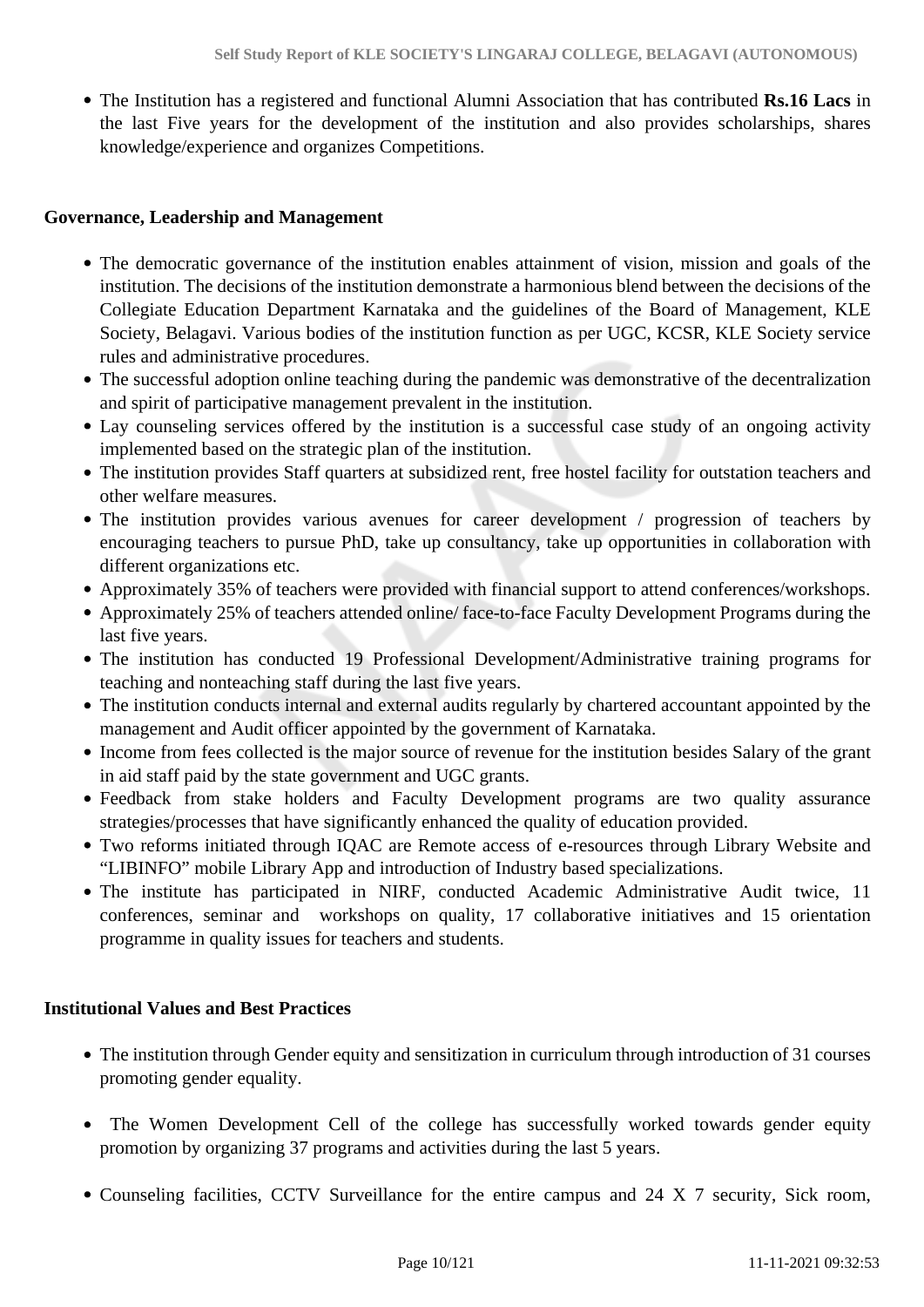Incinerators in Hostel and common room promote gender equity.

- Approximately 10 % of the annual lighting power requirement is met through LED bulbs.
- The college has effective mechanism of management of solid, liquid as well as e-waste.
- Rain Water Harvesting unit in the college harvests thousands of liters of water every year.
- Restricted entry of automobiles, Pedestrian friendly pathways, Use of Bicycles and Landscaping with trees and plants are the green campus initiatives taken by the institution.
- Green Audit, Energy Audit, Environment Audit and 22 environmental promotional activities were conducted by the institution.
- The campus is *Divyangan* friendly with the setting up of ramps, and special toilets. Scribes are provided for the needy students.
- The college organized 60 different activities in collaboration with neighborhoods community during last five years.
- 56 activities were conducted for promotion of universal and national values and the observance of fundamental duties.

Best Practice I: CBALC Business League - a Peer learning initiative

A platform that facilitates the holistic development of the students in a team setting.

Best Practice II: Vyaparotsav - "Multi Product Fair": An experiential learning initiative

An event organized by the institute to provide experiential learning.

Institutional Distinctiveness: In Pursuit of Sporting Excellence

- Through Talent identification, 25% to 100% fee concession, free boarding and lodging facilities, excellent sports infrastructure, training by International and National coaches, sponsoring to competitions the institute is on its way to an Olympic medal.
- The participation of our students in the mini Foot Ball world cup, Para Games and prizes in National level Para Games, All Inter University and Khelo India Games, are testimony to our pursuit of sporting excellence.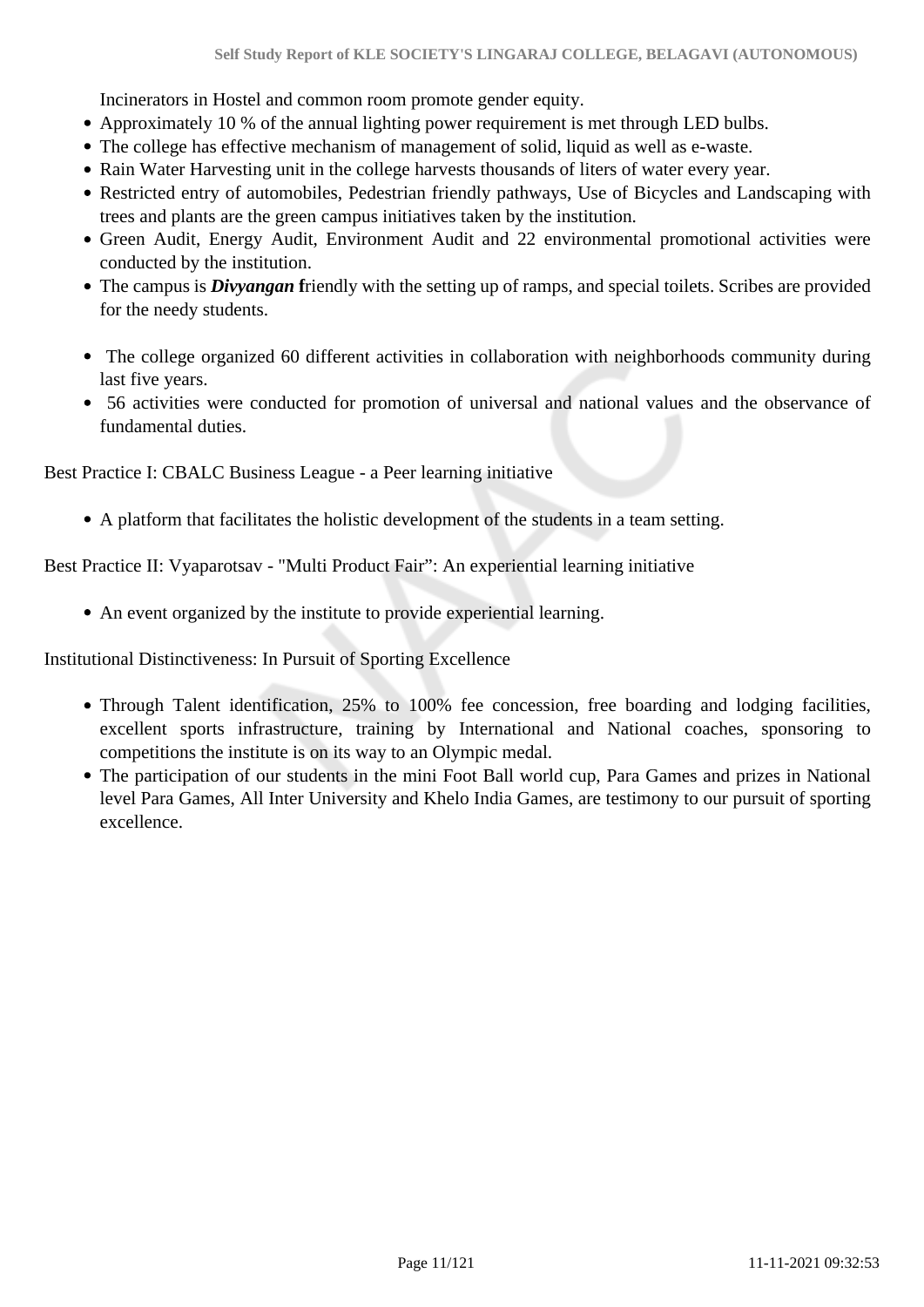# **2. PROFILE**

# **2.1 BASIC INFORMATION**

| Name and Address of the College |                                                          |  |  |  |  |
|---------------------------------|----------------------------------------------------------|--|--|--|--|
| Name                            | KLE SOCIETY'S LINGARAJ COLLEGE,<br>BELAGAVI (AUTONOMOUS) |  |  |  |  |
| Address                         | College Road, Belagavi                                   |  |  |  |  |
| City                            | Belagavi                                                 |  |  |  |  |
| <b>State</b>                    | Karnataka                                                |  |  |  |  |
| Pin                             | 590001                                                   |  |  |  |  |
| Website                         | http://www.kleslingarajcollege.edu.in                    |  |  |  |  |

| <b>Contacts for Communication</b>         |              |                                          |               |                          |                                        |  |
|-------------------------------------------|--------------|------------------------------------------|---------------|--------------------------|----------------------------------------|--|
| <b>Designation</b>                        | <b>Name</b>  | <b>Telephone with</b><br><b>STD Code</b> | <b>Mobile</b> | Fax                      | Email                                  |  |
| Principal(in-<br>charge)                  | Tejesvi B.m. | 0831-2420027                             | 9449370044    | $\overline{\phantom{a}}$ | principallingarajcol<br>lege@gmail.com |  |
| IQAC / CIQA   G. N. Sheeli<br>coordinator |              | 0831-2464138                             | 9480537498    | $\overline{\phantom{0}}$ | iqaclcb@gmail.co<br>m                  |  |

| <b>Status of the Institution</b> |                                        |
|----------------------------------|----------------------------------------|
| <b>Institution Status</b>        | <b>Grant-in-aid and Self Financing</b> |

| Type of Institution |              |  |  |  |
|---------------------|--------------|--|--|--|
| By Gender           | Co-education |  |  |  |
| By Shift            | Regular      |  |  |  |

| <b>Recognized Minority institution</b>     |                |
|--------------------------------------------|----------------|
| If it is a recognized minroity institution | N <sub>0</sub> |

| <b>Establishment Details</b>                 |              |
|----------------------------------------------|--------------|
| Date of Establishment, Prior to the Grant of | $01-06-1933$ |
| 'Autonomy'                                   |              |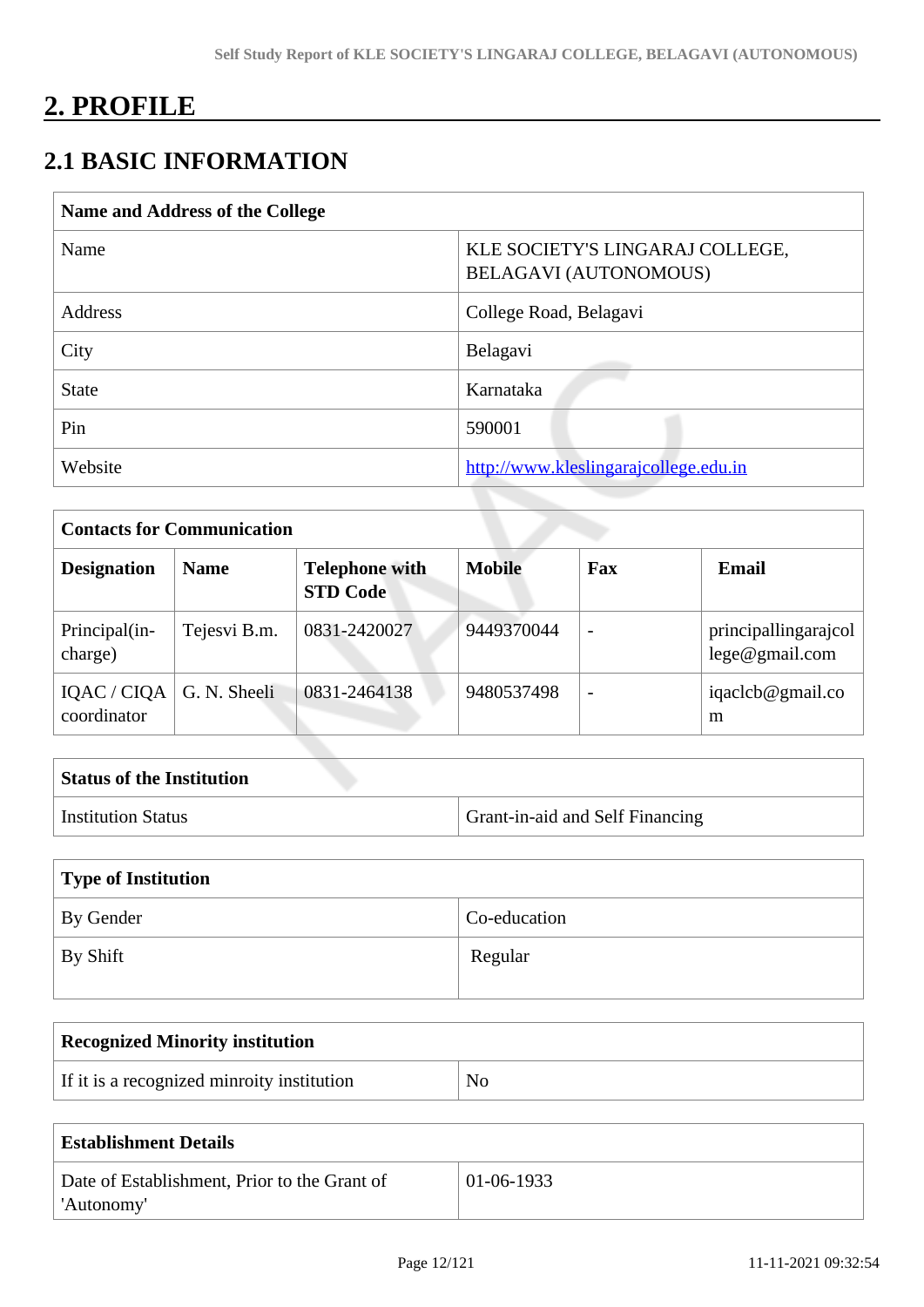|                                                           | University to which the college is affiliated                                                                                                                                                                   |            |                                        |                              |                      |                |  |
|-----------------------------------------------------------|-----------------------------------------------------------------------------------------------------------------------------------------------------------------------------------------------------------------|------------|----------------------------------------|------------------------------|----------------------|----------------|--|
| <b>State</b>                                              |                                                                                                                                                                                                                 |            | <b>University name</b>                 |                              | <b>Document</b>      |                |  |
| Karnataka                                                 |                                                                                                                                                                                                                 |            | Rani Channamma University              |                              | <b>View Document</b> |                |  |
| <b>Details of UGC recognition</b>                         |                                                                                                                                                                                                                 |            |                                        |                              |                      |                |  |
| <b>Under Section</b>                                      | <b>Date</b>                                                                                                                                                                                                     |            |                                        |                              | <b>View Document</b> |                |  |
| 2f of UGC                                                 |                                                                                                                                                                                                                 | 01-06-1958 |                                        |                              | <b>View Document</b> |                |  |
| 12B of UGC                                                |                                                                                                                                                                                                                 | 01-06-1958 |                                        |                              | <b>View Document</b> |                |  |
| <b>Statutory</b><br><b>Regulatory</b><br><b>Authority</b> | Details of recognition/approval by stationary/regulatory bodies like<br>AICTE, NCTE, MCI, DCI, PCI, RCI etc(other than UGC)<br><b>Recognition/App</b><br>roval details Inst<br>itution/Departme<br>nt programme |            | Day, Month and<br>year(dd-mm-<br>yyyy) | <b>Validity in</b><br>months |                      | <b>Remarks</b> |  |
|                                                           |                                                                                                                                                                                                                 |            |                                        |                              |                      |                |  |

| $\sim$                                                                               |                |
|--------------------------------------------------------------------------------------|----------------|
| Is the College recognized by UGC as a College<br>with Potential for Excellence(CPE)? | Yes            |
| If yes, date of recognition?                                                         | 05-03-2014     |
| Is the College recognized for its performance by<br>any other governmental agency?   | N <sub>0</sub> |

| <b>Location and Area of Campus</b> |                        |           |                                |                             |  |  |  |
|------------------------------------|------------------------|-----------|--------------------------------|-----------------------------|--|--|--|
| <b>Campus Type</b>                 | <b>Address</b>         | Location* | <b>Campus Area</b><br>in Acres | Built up Area in<br>sq.mts. |  |  |  |
| Main campus<br>area                | College Road, Belagavi | Urban     | 26                             | 24198.33                    |  |  |  |

# **2.2 ACADEMIC INFORMATION**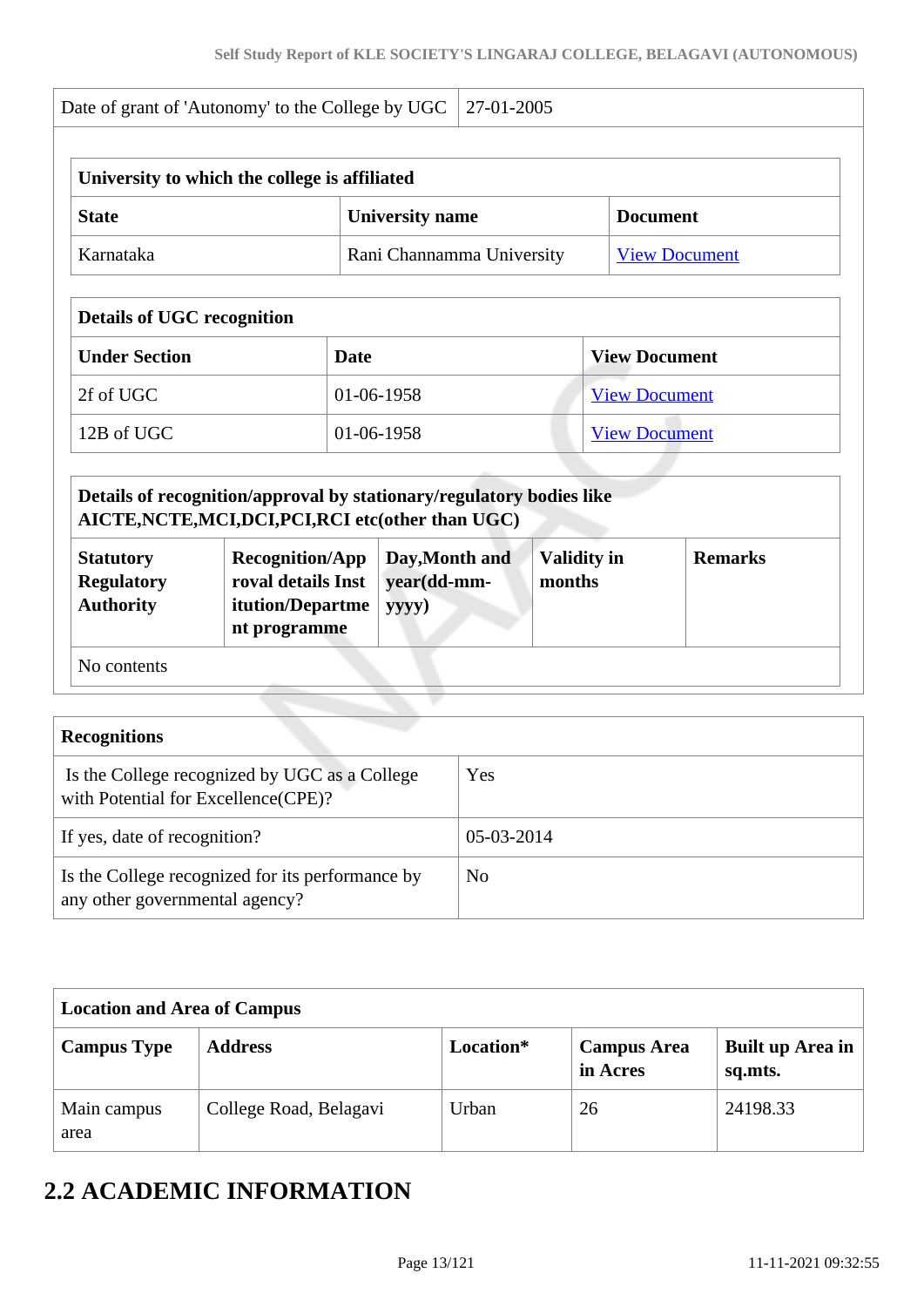| Details of Programmes Offered by the College (Give Data for Current Academic year) |                                                                       |                                     |                                             |                                        |                                      |                                             |
|------------------------------------------------------------------------------------|-----------------------------------------------------------------------|-------------------------------------|---------------------------------------------|----------------------------------------|--------------------------------------|---------------------------------------------|
| Programme<br>Level                                                                 | <b>Name of Pr</b><br>ogramme/C<br>ourse                               | <b>Duration</b> in<br><b>Months</b> | <b>Entry</b><br>Qualificatio<br>$\mathbf n$ | <b>Medium</b> of<br><b>Instruction</b> | <b>Sanctioned</b><br><b>Strength</b> | No.of<br><b>Students</b><br><b>Admitted</b> |
| <b>UG</b>                                                                          | BA, Economi<br>$\mathbf{c}\mathbf{s}$<br>Psychology<br>English        | 36                                  | <b>PUC</b>                                  | English                                | 15                                   | 10                                          |
| <b>UG</b>                                                                          | BA, Economi<br>$\overline{c}$ s<br>Psychology<br>Political<br>Science | 36                                  | <b>PUC</b>                                  | English                                | 10                                   | 5                                           |
| <b>UG</b>                                                                          | BA, Geograp<br>hy<br>Economics<br>Political<br>Science                | 36                                  | <b>PUC</b>                                  | English                                | 20                                   | 5                                           |
| <b>UG</b>                                                                          | BA, Geograp<br>hy History<br>Economics                                | 36                                  | <b>PUC</b>                                  | English                                | 20                                   | 10                                          |
| <b>UG</b>                                                                          | BA, Geograp<br>hy History<br>English                                  | 36                                  | <b>PUC</b>                                  | English                                | 20                                   | 10                                          |
| <b>UG</b>                                                                          | BA, Geograp<br>hy History<br>Political<br>Science                     | 36                                  | <b>PUC</b>                                  | English                                | 30                                   | 20                                          |
| <b>UG</b>                                                                          | BA, Geograp<br>hy<br>Psychology<br>English                            | 36                                  | <b>PUC</b>                                  | English                                | 10                                   | $\overline{2}$                              |
| <b>UG</b>                                                                          | BA, Geograp<br>hy<br>Psychology<br>Political<br>Science               | 36                                  | <b>PUC</b>                                  | English                                | 10                                   | $\mathbf{1}$                                |
| <b>UG</b>                                                                          | BA, Geograp<br>hy Sociology<br>History                                | 36                                  | <b>PUC</b>                                  | English                                | 10                                   | 5                                           |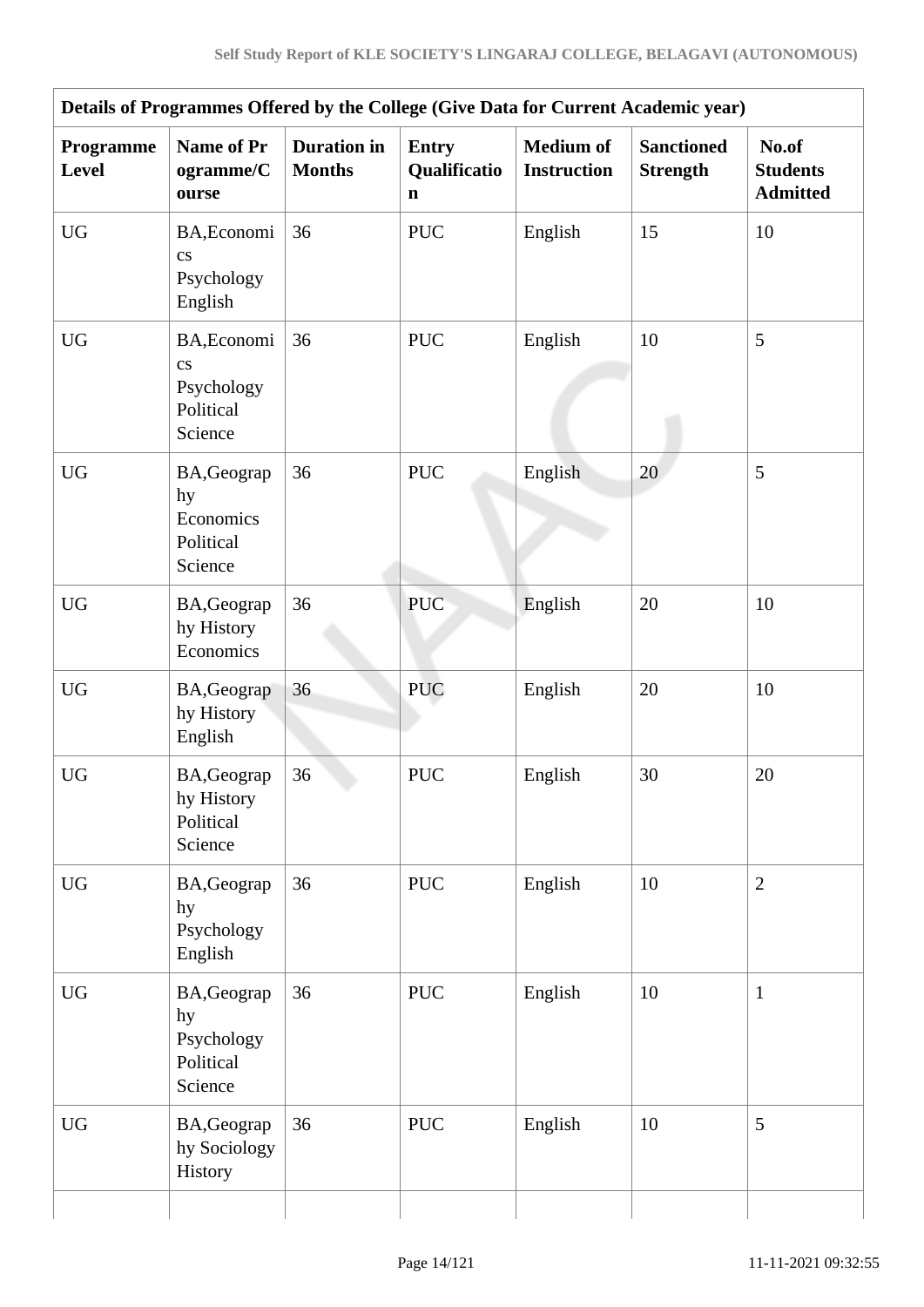| <b>UG</b>              | BA, Geograp<br>hy Sociology<br>Political<br>Science     | 36 | <b>PUC</b>           | English | 10 | $\overline{4}$   |
|------------------------|---------------------------------------------------------|----|----------------------|---------|----|------------------|
| <b>UG</b>              | BA, Geograp<br>hy Sociology<br>Psychology               | 36 | <b>PUC</b>           | English | 10 | $\mathbf{2}$     |
| <b>UG</b>              | <b>BA, History</b><br>Economics<br>English              | 36 | <b>PUC</b>           | English | 20 | $\boldsymbol{0}$ |
| <b>UG</b>              | <b>BA, History</b><br>Economics<br>Political<br>Science | 36 | <b>PUC</b>           | English | 45 | 31               |
| <b>UG</b>              | <b>BA, History</b><br>Economics<br>Psychology           | 36 | <b>PUC</b>           | English | 10 | $\mathbf{1}$     |
| <b>UG</b>              | BA, MCJ<br>Geography<br>English                         | 36 | <b>PUC</b>           | English | 10 | $\mathbf{1}$     |
| <b>UG</b>              | BA, MCJ<br>Geography<br>Political<br>Science            | 36 | <b>PUC</b>           | English | 10 | $\mathbf{1}$     |
| <b>UG</b>              | BA, MCJ<br>History<br>Political<br>Science              | 36 | <b>PUC</b>           | English | 10 | 3                |
| $\mathbf{U}\mathbf{G}$ | BA, MCJ<br>Kannada<br>History                           | 36 | $\operatorname{PUC}$ | English | 10 | $\mathbf{2}$     |
| <b>UG</b>              | BA, MCJ<br>Political<br>Science<br>Kannada              | 36 | <b>PUC</b>           | English | 10 | $\mathbf{1}$     |
| <b>UG</b>              | BA, MCJ<br>Kannada<br>Psychology                        | 36 | <b>PUC</b>           | English | 10 | $\mathbf{1}$     |
| ${\rm U}{\rm G}$       | BA, MCJ<br>Psychology<br>English                        | 36 | <b>PUC</b>           | English | 10 | $8\,$            |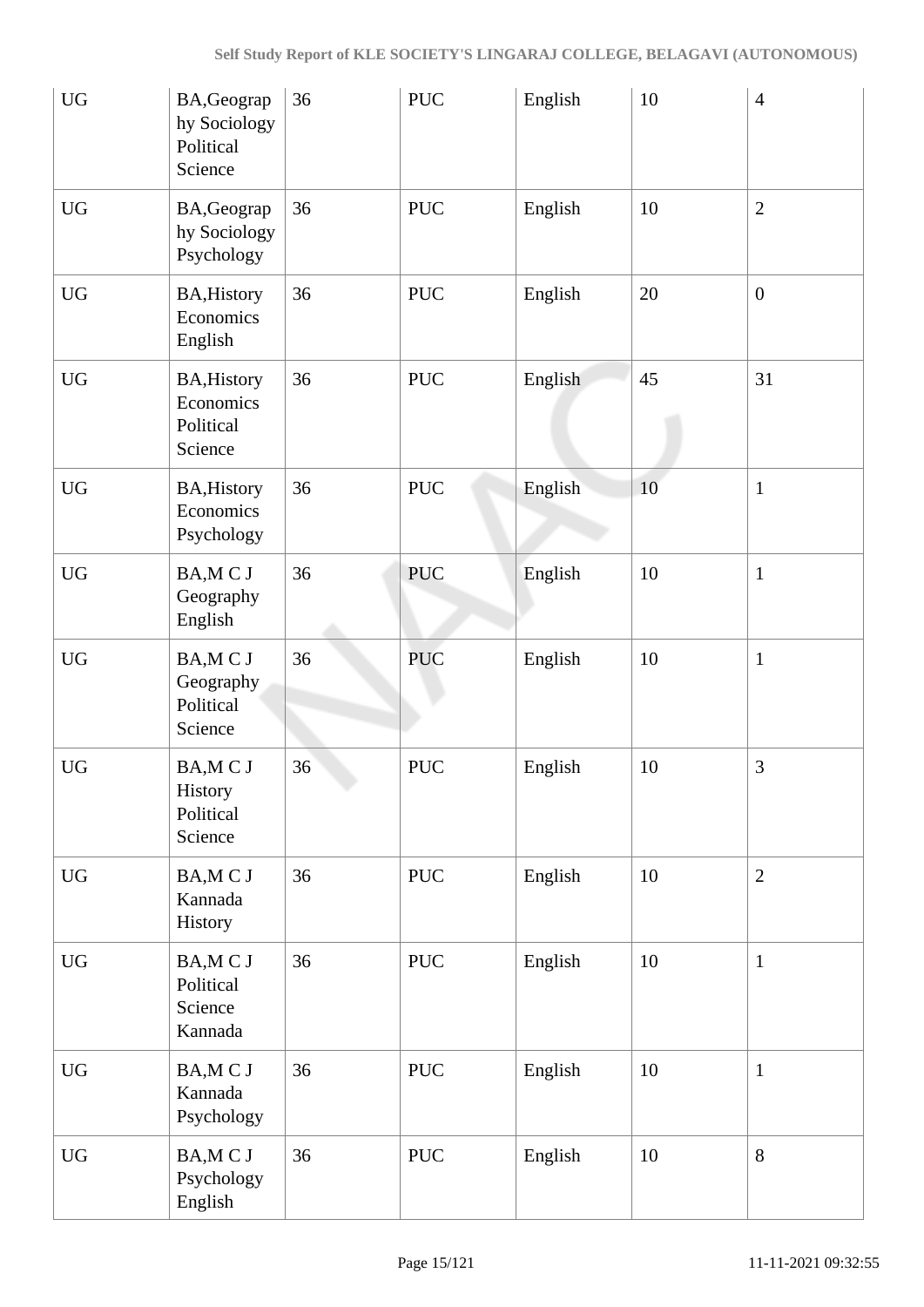| <b>UG</b>        | BA, MCJ<br>Psychology<br>Political<br>Science           | 36       | <b>PUC</b>           | English | 10     | $\mathbf{1}$   |
|------------------|---------------------------------------------------------|----------|----------------------|---------|--------|----------------|
| <b>UG</b>        | BA, Kannada<br>History<br>Economics                     | 36       | <b>PUC</b>           | English | 20     | 18             |
| <b>UG</b>        | BA, Kannada<br>History<br>Political<br>Science          | 36       | <b>PUC</b>           | English | 37     | 27             |
| <b>UG</b>        | BA, Kannada<br>Sociology<br>History                     | 36       | <b>PUC</b>           | English | 15     | 15             |
| <b>UG</b>        | BA, Kannada<br>Sociology<br>Political<br>Science        | 36       | $\operatorname{PUC}$ | English | $10\,$ | $\overline{2}$ |
| <b>UG</b>        | BA, Kannada<br>Sociology<br>Psychology                  | 36       | <b>PUC</b>           | English | 10     | $\mathbf{1}$   |
| <b>UG</b>        | BA, Sociolog<br>y History<br>English                    | 36       | <b>PUC</b>           | English | 10     | 6              |
| <b>UG</b>        | BA, Sociolog<br>y History<br>Political<br>Science       | 36<br>k. | <b>PUC</b>           | English | 40     | 36             |
| <b>UG</b>        | BA, Sociolog<br>y<br>Psychology<br>English              | 36       | <b>PUC</b>           | English | 10     | $\overline{7}$ |
| <b>UG</b>        | BA, Sociolog<br>y<br>Psychology<br>Political<br>Science | 36       | <b>PUC</b>           | English | 10     | $\overline{4}$ |
| <b>UG</b>        | BCom, B<br>Com                                          | 36       | <b>PUC</b>           | English | 240    | 187            |
| ${\rm U}{\rm G}$ | BBA,BBA                                                 | 36       | $\operatorname{PUC}$ | English | 180    | 171            |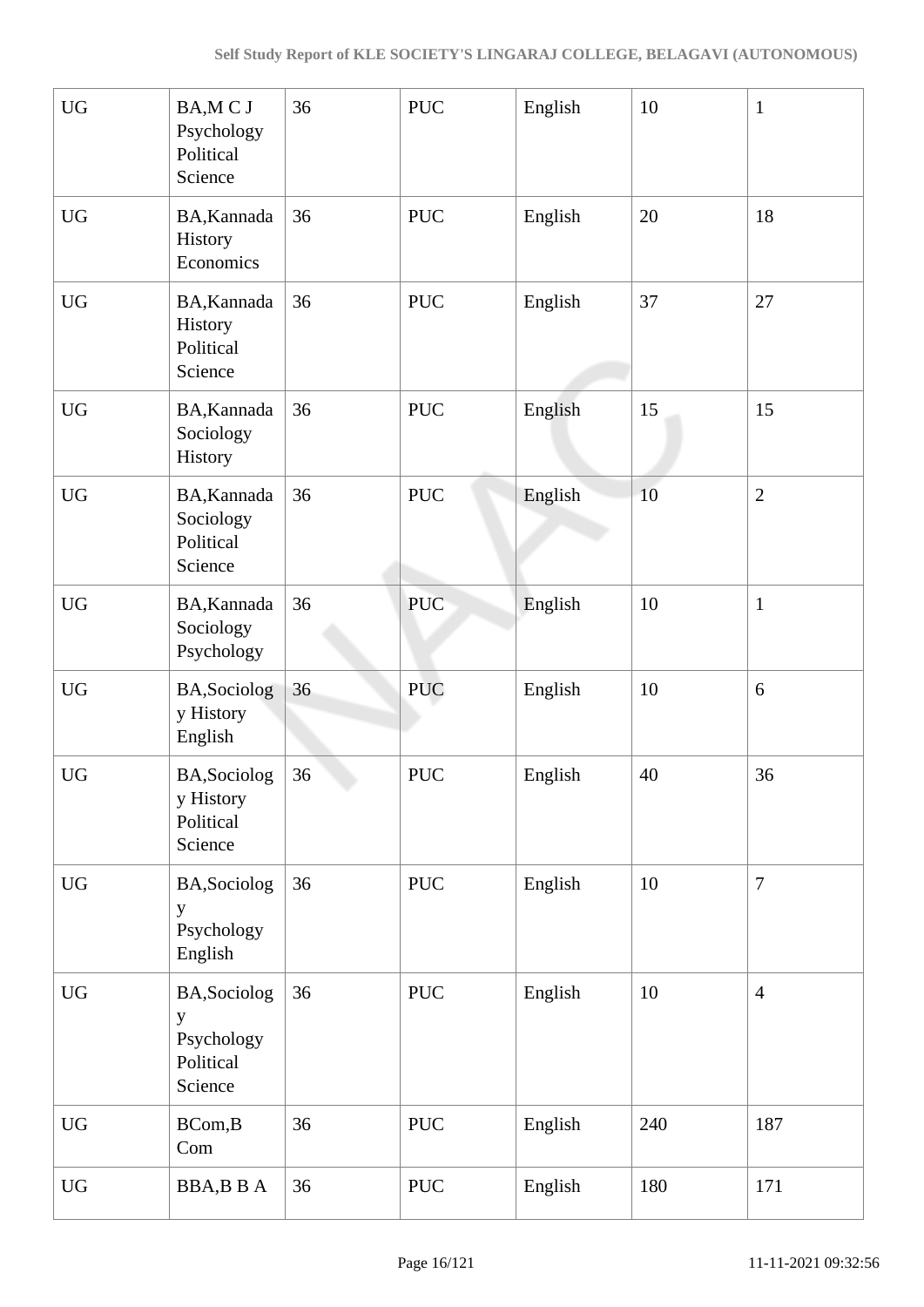| PG | $MA, MA$ In<br>English   | 24 | <b>UG</b> | English | 30 |    |
|----|--------------------------|----|-----------|---------|----|----|
| PG | $MA, MA$ In<br>Economics | 24 | <b>UG</b> | English | 40 |    |
| PG | MCom,M<br>Com            | 24 | <b>UG</b> | English | 20 | 17 |

# **Position Details of Faculty & Staff in the College**

|                                                                                     | <b>Teaching Faculty</b> |                  |                  |                  |                  |                            |                |                |                            |                |                |                |                |
|-------------------------------------------------------------------------------------|-------------------------|------------------|------------------|------------------|------------------|----------------------------|----------------|----------------|----------------------------|----------------|----------------|----------------|----------------|
|                                                                                     |                         | <b>Professor</b> |                  |                  |                  | <b>Associate Professor</b> |                |                | <b>Assistant Professor</b> |                |                |                |                |
|                                                                                     | Male                    | Female           | Others           | Total            |                  | Male                       | Female         | Others         | Total                      | Male           | Female         | Others         | Total          |
| Sanctioned by the<br>UGC /University<br>State<br>Government                         |                         |                  |                  |                  | $\overline{0}$   |                            |                |                | 7                          |                |                |                | 30             |
| Recruited                                                                           | $\overline{0}$          | $\overline{0}$   | $\boldsymbol{0}$ | $\boldsymbol{0}$ |                  | 6                          | $\mathbf{1}$   | $\overline{0}$ | $\overline{7}$             | $\overline{7}$ | $\overline{4}$ | $\overline{0}$ | 11             |
| Yet to Recruit                                                                      |                         |                  |                  |                  | $\mathbf{0}$     |                            |                |                | $\overline{0}$             |                |                |                | 19             |
| Sanctioned by the<br>Management/Soci<br>ety or Other<br>Authorized<br><b>Bodies</b> |                         |                  |                  |                  | $\mathbf{0}$     |                            |                |                | $\mathbf{1}$               |                |                |                | 46             |
| Recruited                                                                           | $\overline{0}$          | $\overline{0}$   | $\overline{0}$   | $\overline{0}$   |                  | $\mathbf{1}$               | $\overline{0}$ | $\overline{0}$ | $\mathbf{1}$               | 19             | 27             | $\overline{0}$ | 46             |
| Yet to Recruit                                                                      |                         |                  |                  |                  | $\boldsymbol{0}$ |                            |                |                | $\overline{0}$             |                |                |                | $\overline{0}$ |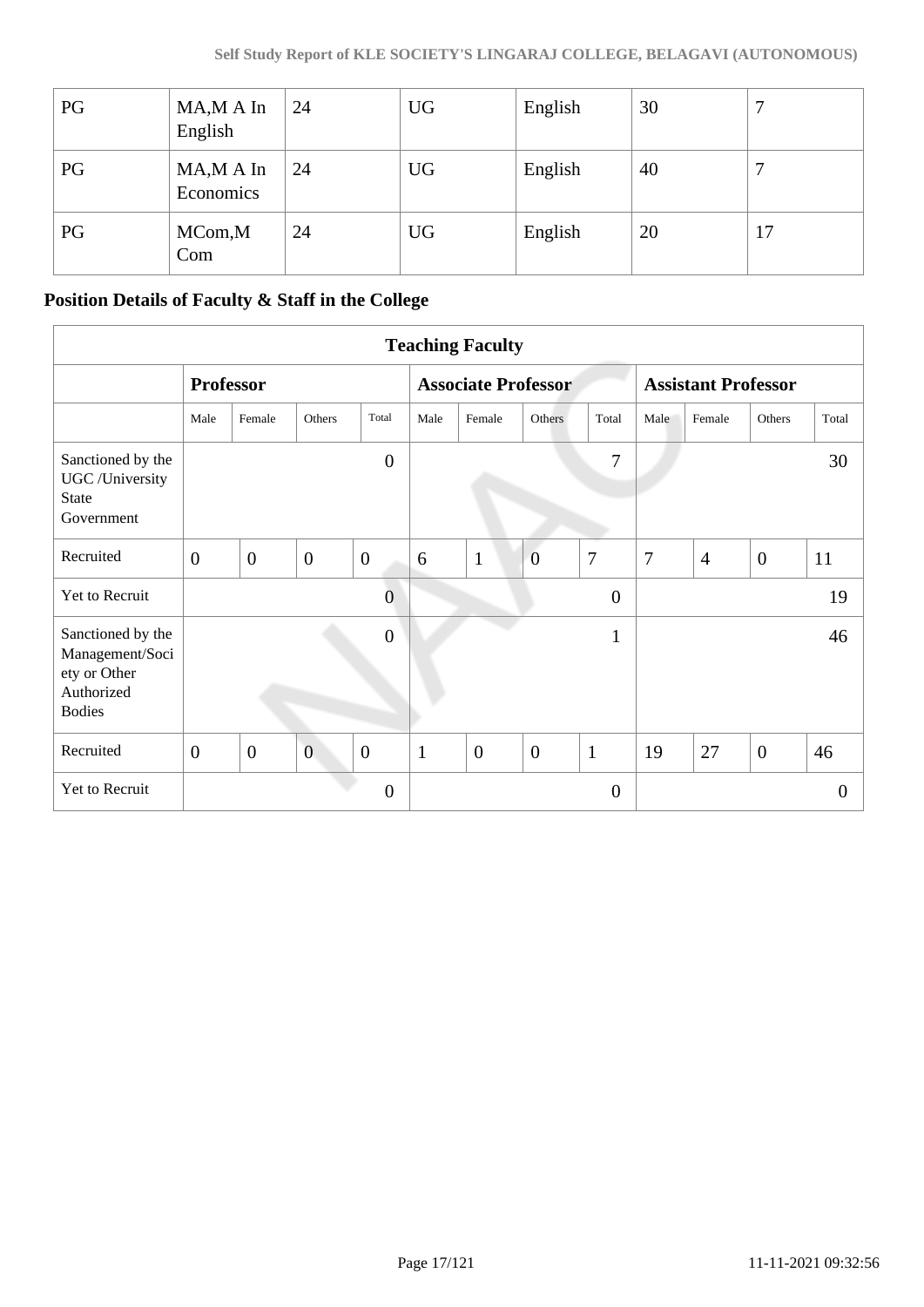| <b>Non-Teaching Staff</b>                                                       |             |                |                |                |  |  |
|---------------------------------------------------------------------------------|-------------|----------------|----------------|----------------|--|--|
|                                                                                 | <b>Male</b> | Female         | <b>Others</b>  | <b>Total</b>   |  |  |
| Sanctioned by the<br><b>UGC</b> /University State<br>Government                 |             |                |                | 28             |  |  |
| Recruited                                                                       | 3           | $\overline{0}$ | $\overline{0}$ | 3              |  |  |
| Yet to Recruit                                                                  |             |                |                | 25             |  |  |
| Sanctioned by the<br>Management/Society<br>or Other Authorized<br><b>Bodies</b> |             |                |                | 25             |  |  |
| Recruited                                                                       | 14          | 11             | $\overline{0}$ | 25             |  |  |
| Yet to Recruit                                                                  |             |                |                | $\overline{0}$ |  |  |

|                                                                                 | <b>Technical Staff</b> |                |                  |                |  |  |  |
|---------------------------------------------------------------------------------|------------------------|----------------|------------------|----------------|--|--|--|
|                                                                                 | <b>Male</b>            | <b>Female</b>  | <b>Others</b>    | <b>Total</b>   |  |  |  |
| Sanctioned by the<br><b>UGC</b> / University State<br>Government                |                        |                |                  | $\overline{0}$ |  |  |  |
| Recruited                                                                       | $\overline{0}$         | $\overline{0}$ | $\overline{0}$   | $\overline{0}$ |  |  |  |
| Yet to Recruit                                                                  |                        |                |                  | $\overline{0}$ |  |  |  |
| Sanctioned by the<br>Management/Society<br>or Other Authorized<br><b>Bodies</b> |                        |                |                  | $\overline{4}$ |  |  |  |
| Recruited                                                                       | 3                      | 1              | $\boldsymbol{0}$ | $\overline{4}$ |  |  |  |
| Yet to Recruit                                                                  |                        |                |                  | $\overline{0}$ |  |  |  |

## **Qualification Details of the Teaching Staff**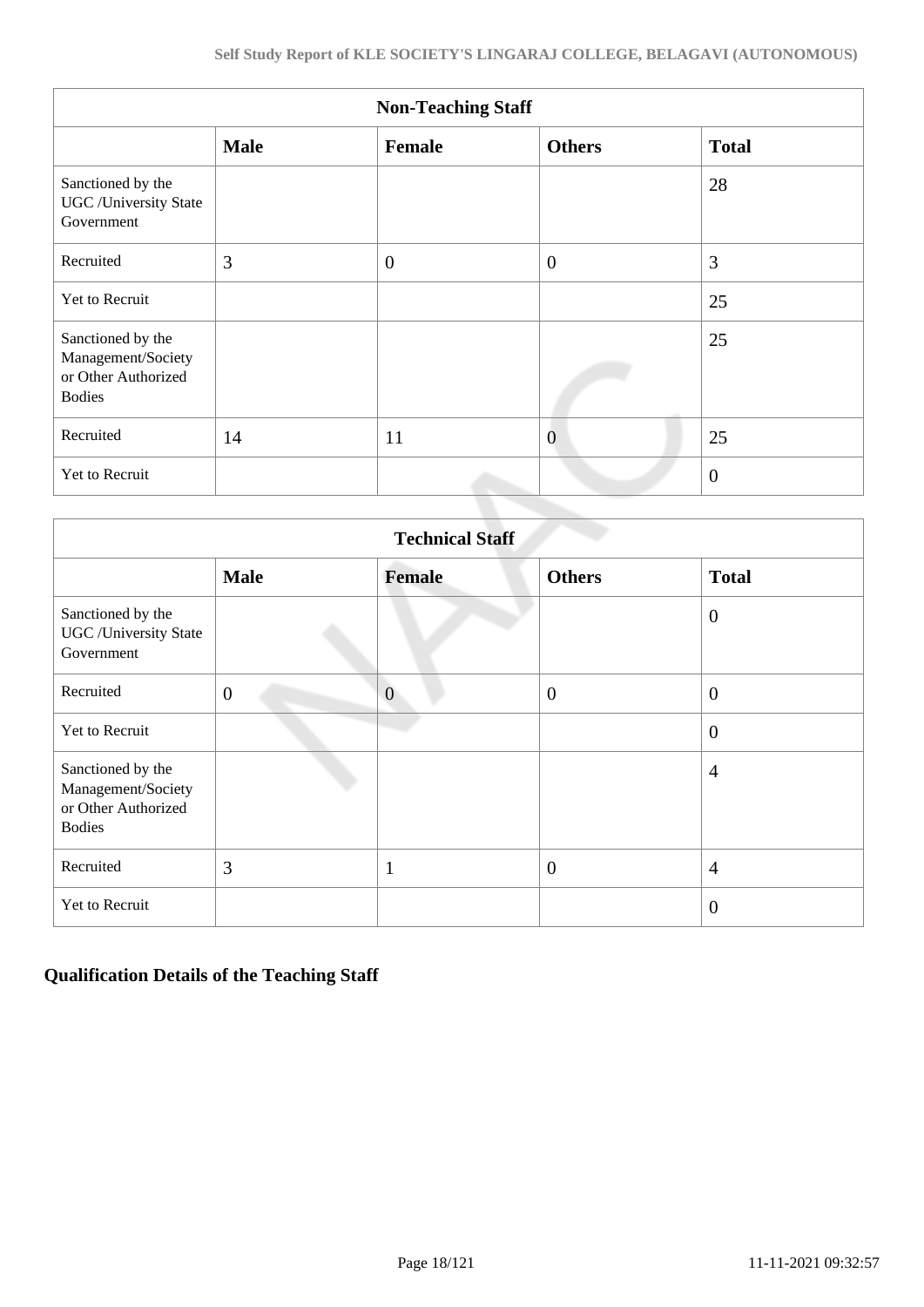| <b>Permanent Teachers</b>           |                  |                |                            |                |                  |                            |                |                |                |                |
|-------------------------------------|------------------|----------------|----------------------------|----------------|------------------|----------------------------|----------------|----------------|----------------|----------------|
| <b>Highest</b><br>Qualificatio<br>n | <b>Professor</b> |                | <b>Associate Professor</b> |                |                  | <b>Assistant Professor</b> |                |                |                |                |
|                                     | Male             | Female         | Others                     | Male           | Female           | Others                     | Male           | Female         | Others         | Total          |
| D.sc/D.Litt.                        | $\overline{0}$   | $\overline{0}$ | $\overline{0}$             | $\overline{0}$ | $\boldsymbol{0}$ | $\overline{0}$             | $\overline{0}$ | $\overline{0}$ | $\overline{0}$ | $\mathbf{0}$   |
| Ph.D.                               | $\overline{0}$   | $\overline{0}$ | $\overline{0}$             | 6              | $\boldsymbol{0}$ | $\overline{0}$             | 11             | 3              | $\theta$       | 20             |
| M.Phil.                             | $\overline{0}$   | $\overline{0}$ | $\overline{0}$             | $\overline{0}$ | $\mathbf{1}$     | $\overline{0}$             | $\mathbf{1}$   | $\overline{0}$ | $\overline{0}$ | $\overline{2}$ |
| PG                                  | $\overline{0}$   | $\overline{0}$ | $\theta$                   | $\mathbf{1}$   | $\overline{0}$   | $\theta$                   | 15             | 27             | $\overline{0}$ | 43             |

|                                               | <b>Temporary Teachers</b> |                |                            |                |                |                            |                |                |                  |                |
|-----------------------------------------------|---------------------------|----------------|----------------------------|----------------|----------------|----------------------------|----------------|----------------|------------------|----------------|
| <b>Highest</b><br>Qualificatio<br>$\mathbf n$ | <b>Professor</b>          |                | <b>Associate Professor</b> |                |                | <b>Assistant Professor</b> |                |                |                  |                |
|                                               | Male                      | Female         | Others                     | Male           | Female         | Others                     | Male           | Female         | Others           | Total          |
| D.sc/D.Litt.                                  | $\overline{0}$            | $\overline{0}$ | $\overline{0}$             | $\overline{0}$ | $\overline{0}$ | $\overline{0}$             | $\overline{0}$ | $\overline{0}$ | $\overline{0}$   | $\theta$       |
| Ph.D.                                         | $\mathbf{0}$              | $\overline{0}$ | $\boldsymbol{0}$           | $\overline{0}$ | $\overline{0}$ | $\overline{0}$             | $\overline{0}$ | $\overline{0}$ | $\overline{0}$   | $\theta$       |
| M.Phil.                                       | $\overline{0}$            | $\overline{0}$ | $\overline{0}$             | $\overline{0}$ | $\overline{0}$ | $\overline{0}$             | $\overline{0}$ | $\overline{0}$ | $\overline{0}$   | $\overline{0}$ |
| PG                                            | $\mathbf{0}$              | $\mathbf{0}$   | $\overline{0}$             | $\overline{0}$ | $\overline{0}$ | $\mathbf{0}$               | $\overline{0}$ | $\overline{0}$ | $\boldsymbol{0}$ | $\theta$       |

|                                     | <b>Part Time Teachers</b> |                |                            |                |                |                            |                |                |                |                |
|-------------------------------------|---------------------------|----------------|----------------------------|----------------|----------------|----------------------------|----------------|----------------|----------------|----------------|
| <b>Highest</b><br>Qualificatio<br>n | <b>Professor</b>          |                | <b>Associate Professor</b> |                |                | <b>Assistant Professor</b> |                |                |                |                |
|                                     | Male                      | Female         | Others                     | Male           | Female         | Others                     | Male           | Female         | Others         | Total          |
| D.sc/D.Litt.                        | $\overline{0}$            | $\overline{0}$ | $\overline{0}$             | $\overline{0}$ | $\overline{0}$ | $\overline{0}$             | $\overline{0}$ | $\overline{0}$ | $\theta$       | $\overline{0}$ |
| Ph.D.                               | $\overline{0}$            | $\overline{0}$ | $\overline{0}$             | $\overline{0}$ | $\overline{0}$ | $\theta$                   | $\overline{0}$ | $\theta$       | $\theta$       | $\overline{0}$ |
| M.Phil.                             | $\theta$                  | $\mathbf{0}$   | $\overline{0}$             | $\overline{0}$ | $\mathbf{0}$   | $\overline{0}$             | $\overline{0}$ | $\overline{0}$ | $\overline{0}$ | $\overline{0}$ |
| PG                                  | $\overline{0}$            | $\overline{0}$ | $\overline{0}$             | $\overline{0}$ | $\overline{0}$ | $\theta$                   | $\overline{0}$ | $\theta$       | $\theta$       | $\overline{0}$ |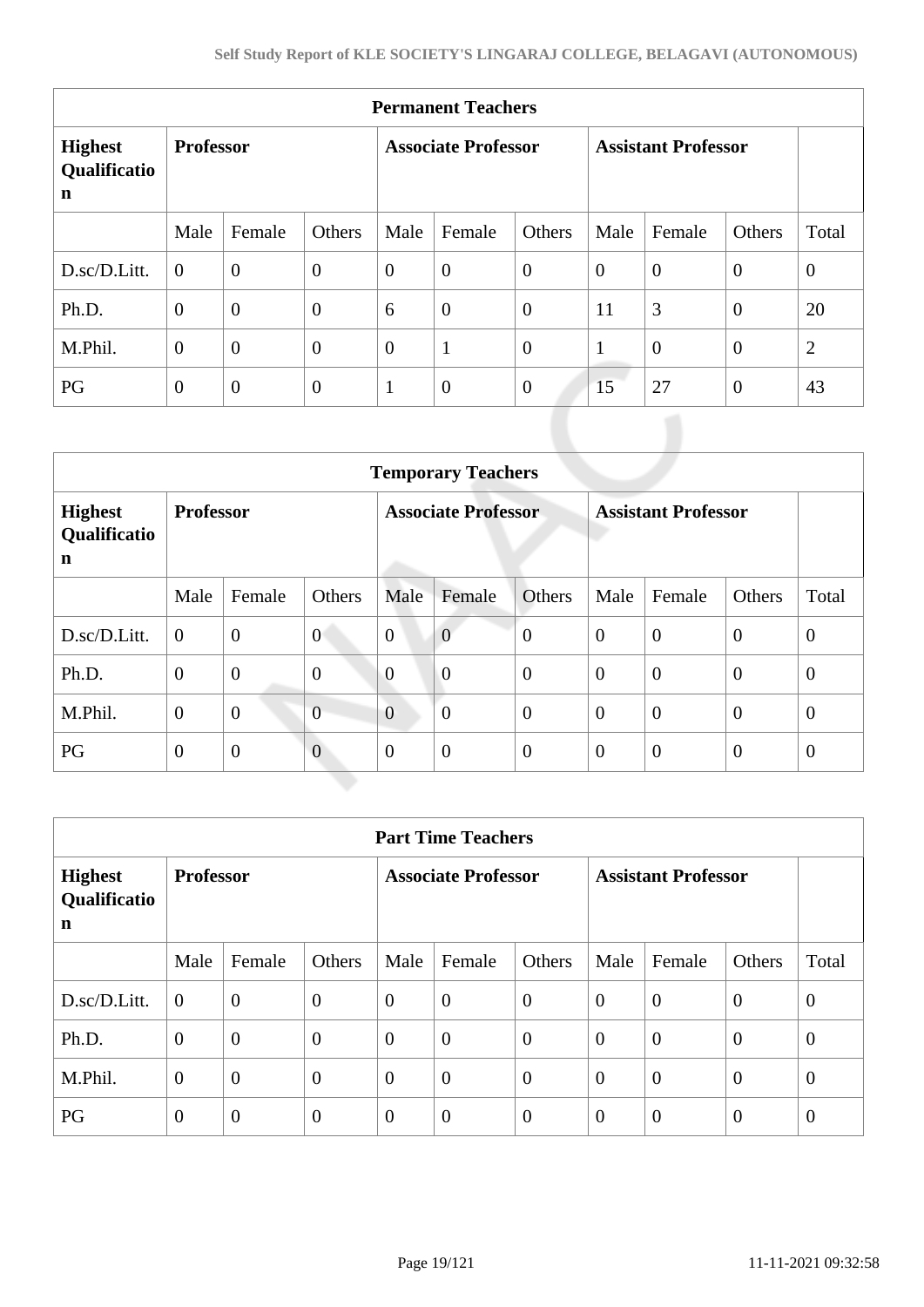| <b>Details of Visting/Guest Faculties</b> |             |               |               |              |  |
|-------------------------------------------|-------------|---------------|---------------|--------------|--|
| <b>Number of Visiting/Guest Faculty</b>   | <b>Male</b> | <b>Female</b> | <b>Others</b> | <b>Total</b> |  |
| engaged with the college?                 |             |               |               |              |  |

## **Provide the Following Details of Students Enrolled in the College During the Current Academic Year**

| Programme |        | <b>From the State</b><br><b>Where College</b><br>is Located | <b>From Other</b><br><b>States of India</b> | <b>NRI Students</b> | Foreign<br><b>Students</b> | <b>Total</b>   |
|-----------|--------|-------------------------------------------------------------|---------------------------------------------|---------------------|----------------------------|----------------|
| PG        | Male   | 7                                                           | $\overline{0}$                              | $\theta$            | $\theta$                   | 7              |
|           | Female | 42                                                          | $\overline{0}$                              | $\theta$            | $\theta$                   | 42             |
|           | Others | $\theta$                                                    | $\overline{0}$                              | $\theta$            | $\overline{0}$             | $\overline{0}$ |
| <b>UG</b> | Male   | 636                                                         | 36                                          | $\theta$            | $\theta$                   | 672            |
|           | Female | 863                                                         | 24                                          | $\overline{2}$      | $\theta$                   | 889            |
|           | Others | $\theta$                                                    | $\overline{0}$                              | $\Omega$            | $\theta$                   | $\overline{0}$ |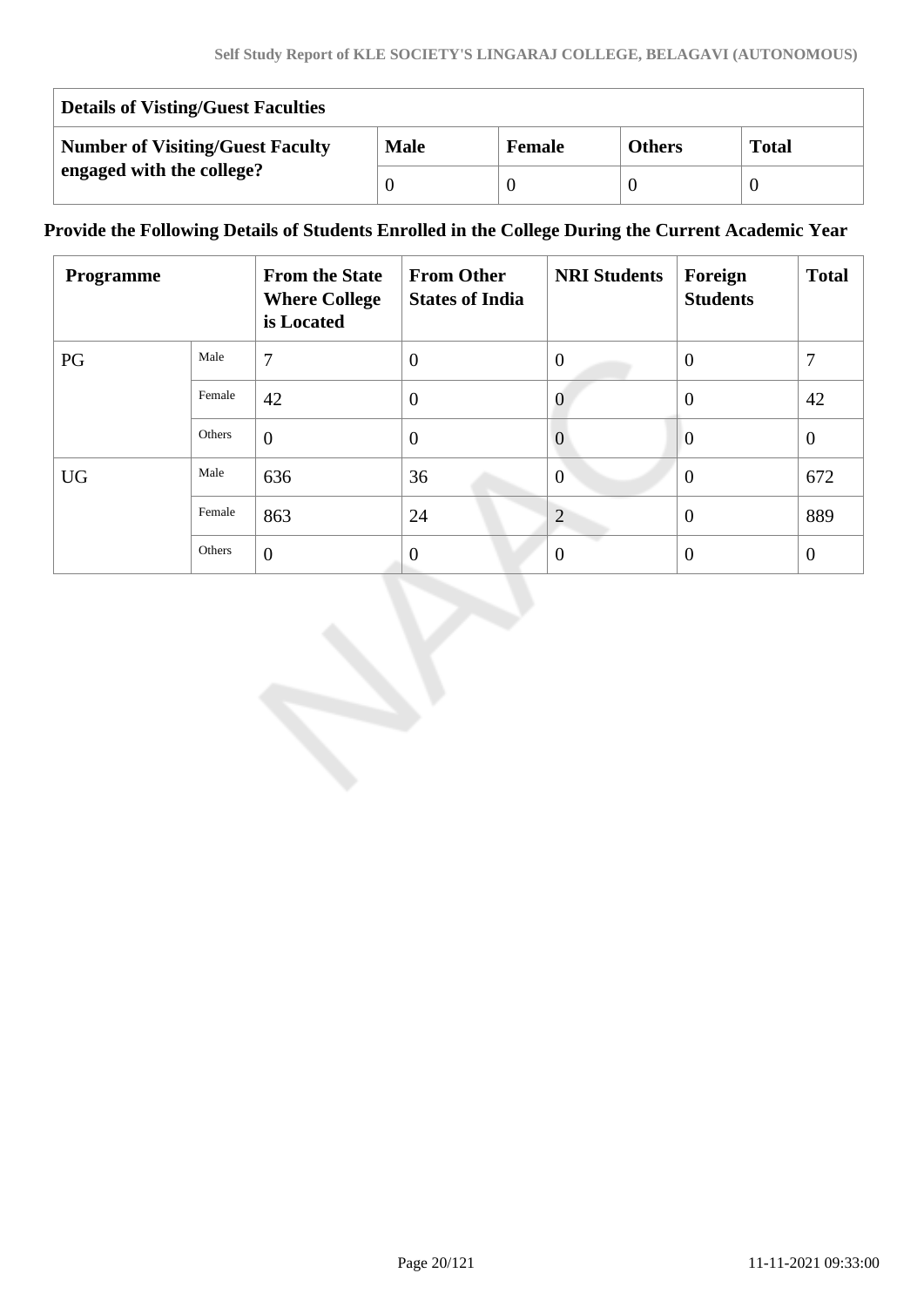| Years       |        |                  |                  |                  |                  |  |  |
|-------------|--------|------------------|------------------|------------------|------------------|--|--|
| Programme   |        | Year 1           | Year 2           | Year 3           | Year 4           |  |  |
| <b>SC</b>   | Male   | 57               | 59               | 57               | 66               |  |  |
|             | Female | 60               | 79               | 74               | 83               |  |  |
|             | Others | $\overline{0}$   | $\boldsymbol{0}$ | $\overline{0}$   | $\overline{0}$   |  |  |
| ${\cal ST}$ | Male   | 36               | 35               | 42               | 37               |  |  |
|             | Female | 42               | 40               | 23               | 31               |  |  |
|             | Others | $\overline{0}$   | $\boldsymbol{0}$ | $\mathbf{0}$     | $\overline{0}$   |  |  |
| OBC         | Male   | 297              | 286              | 242              | 203              |  |  |
|             | Female | 432              | 394              | 330              | 288              |  |  |
|             | Others | $\overline{0}$   | $\boldsymbol{0}$ | $\overline{0}$   | $\overline{0}$   |  |  |
| General     | Male   | 290              | 291              | 253              | 249              |  |  |
|             | Female | 396              | 399              | 370              | 417              |  |  |
|             | Others | $\overline{0}$   | $\overline{0}$   | $\mathbf{0}$     | $\boldsymbol{0}$ |  |  |
| Others      | Male   | $\boldsymbol{0}$ | $\boldsymbol{0}$ | $\mathbf{0}$     | $\boldsymbol{0}$ |  |  |
|             | Female | $\overline{0}$   | $\theta$         | $\overline{0}$   | $\overline{0}$   |  |  |
|             | Others | $\boldsymbol{0}$ | $\boldsymbol{0}$ | $\boldsymbol{0}$ | $\boldsymbol{0}$ |  |  |
| Total       |        | 1610             | 1583             | 1391             | 1374             |  |  |

**Provide the Following Details of Students admitted to the College During the last four Academic Years**

# **2.3 EVALUATIVE REPORT OF THE DEPARTMENTS**

| <b>Department Name</b>                        | <b>Upload Report</b> |
|-----------------------------------------------|----------------------|
| <b>BBA</b>                                    | <b>View Document</b> |
| <b>B</b> Com                                  | <b>View Document</b> |
| Economics Psychology English                  | <b>View Document</b> |
| <b>Economics Psychology Political Science</b> | <b>View Document</b> |
| <b>Geography Economics Political Science</b>  | <b>View Document</b> |
| Geography History Economics                   | <b>View Document</b> |
| Geography History English                     | <b>View Document</b> |
|                                               |                      |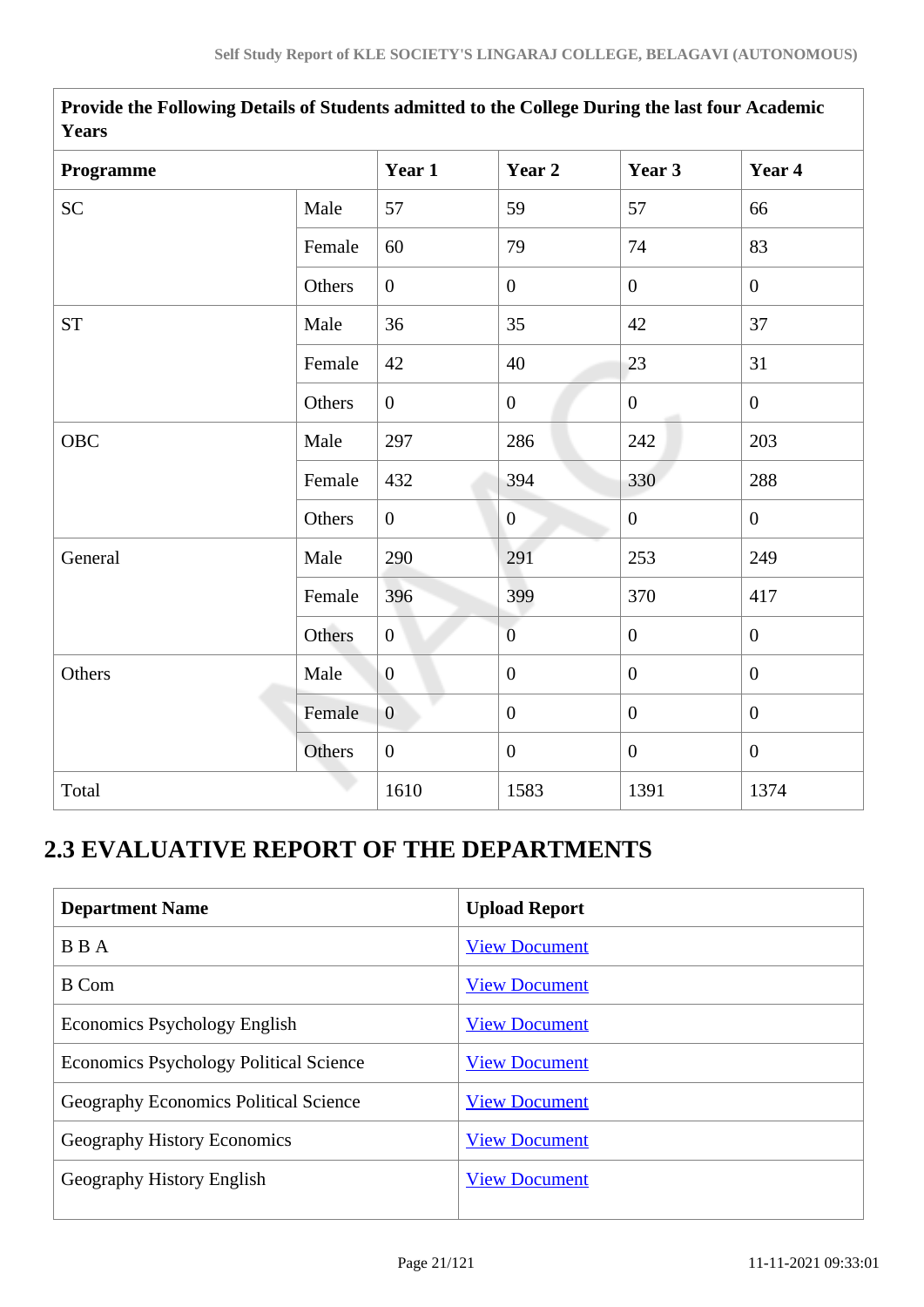| Geography History Political Science           | <b>View Document</b> |
|-----------------------------------------------|----------------------|
| Geography Psychology English                  | <b>View Document</b> |
| Geography Psychology Political Science        | <b>View Document</b> |
| Geography Sociology History                   | <b>View Document</b> |
| Geography Sociology Political Science         | <b>View Document</b> |
| Geography Sociology Psychology                | <b>View Document</b> |
| <b>History Economics English</b>              | <b>View Document</b> |
| <b>History Economics Political Science</b>    | <b>View Document</b> |
| <b>History Economics Psychology</b>           | <b>View Document</b> |
| Kannada History Economics                     | <b>View Document</b> |
| Kannada History Political Science             | <b>View Document</b> |
| Kannada Sociology History                     | <b>View Document</b> |
| Kannada Sociology Political Science           | <b>View Document</b> |
| Kannada Sociology Psychology                  | <b>View Document</b> |
| M A In Economics                              | <b>View Document</b> |
| M A In English                                | <b>View Document</b> |
| M C J Geography English                       | <b>View Document</b> |
| M C J Geography Political Science             | <b>View Document</b> |
| <b>MCJ</b> History Political Science          | <b>View Document</b> |
| M C J Kannada History                         | <b>View Document</b> |
| M C J Kannada Psychology                      | <b>View Document</b> |
| M C J Political Science Kannada               | <b>View Document</b> |
| M C J Psychology English                      | <b>View Document</b> |
| M C J Psychology Political Science            | <b>View Document</b> |
| M Com                                         | <b>View Document</b> |
| Sociology History English                     | <b>View Document</b> |
| <b>Sociology History Political Science</b>    | <b>View Document</b> |
| Sociology Psychology English                  | <b>View Document</b> |
| <b>Sociology Psychology Political Science</b> | <b>View Document</b> |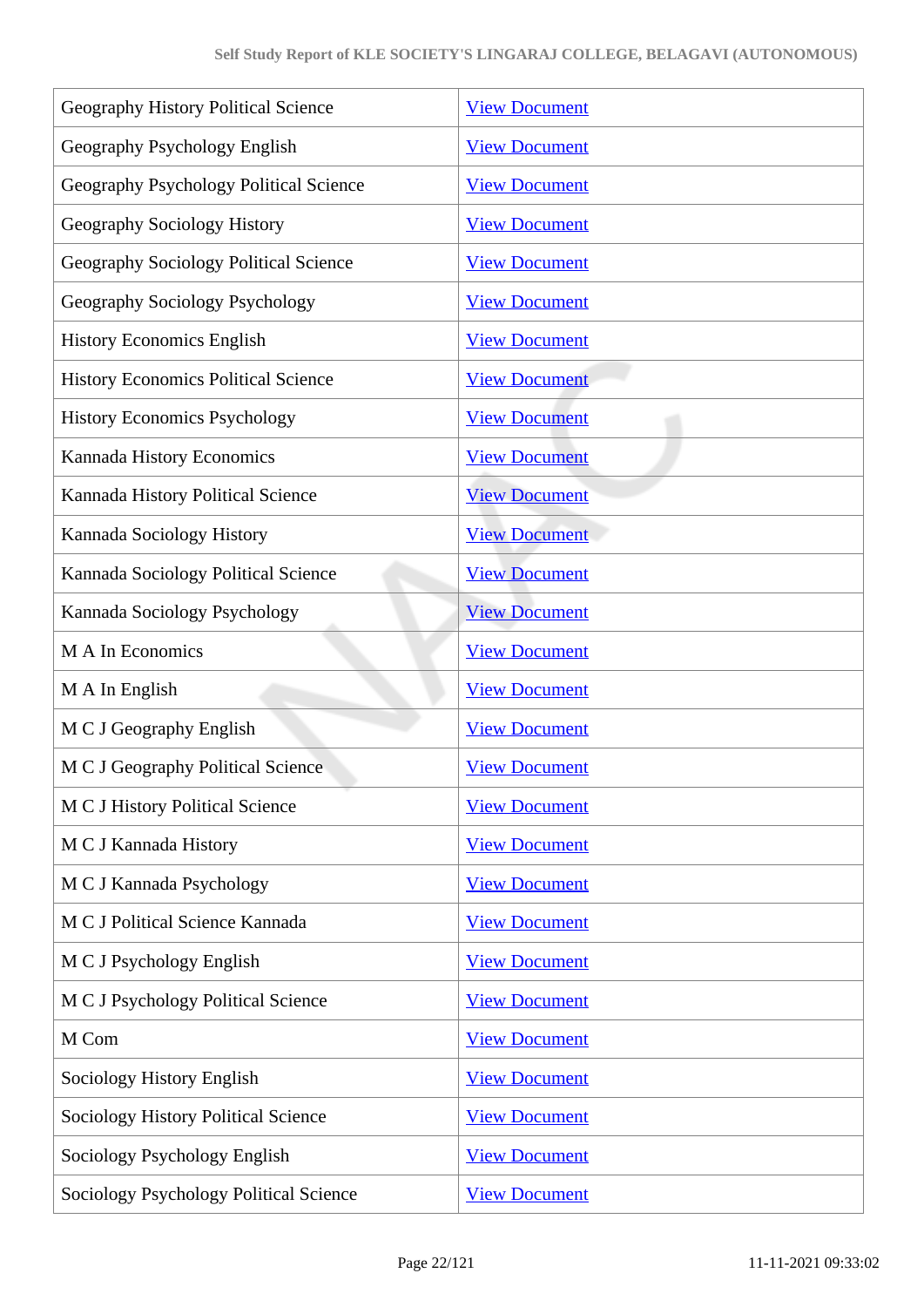# **Extended Profile**

# **1 Program**

# **1.1**

## **Number of programs offered year-wise for last five years**

| 2020-21                                 | 2019-20 | 2018-19 |          | 2017-18              | 2016-17 |  |
|-----------------------------------------|---------|---------|----------|----------------------|---------|--|
| 36                                      | 36      | 29      |          | 26                   | 24      |  |
| <b>File Description</b>                 |         |         | Document |                      |         |  |
| Institutional data in prescribed format |         |         |          | <b>View Document</b> |         |  |

### **1.2**

## **Number of departments offering academic programmes**

## **Response: 11**

# **2 Students**

### **2.1**

### **Number of students year-wise during last five years**

| 2020-21                                 | 2019-20 | 2018-19 |                      | 2017-18 | 2016-17 |
|-----------------------------------------|---------|---------|----------------------|---------|---------|
| 1610                                    | 1585    | 1391    |                      | 1374    | 1347    |
| <b>File Description</b>                 |         |         | <b>Document</b>      |         |         |
| Institutional data in prescribed format |         |         | <b>View Document</b> |         |         |

### **2.2**

### **Number of outgoing / final year students year-wise during last five years**

| 2020-21                                 | 2019-20 | 2018-19 |                      | 2017-18 | 2016-17 |  |
|-----------------------------------------|---------|---------|----------------------|---------|---------|--|
| 373                                     | 402     | 347     |                      | 389     | 405     |  |
| <b>File Description</b>                 |         |         | Document             |         |         |  |
| Institutional data in prescribed format |         |         | <b>View Document</b> |         |         |  |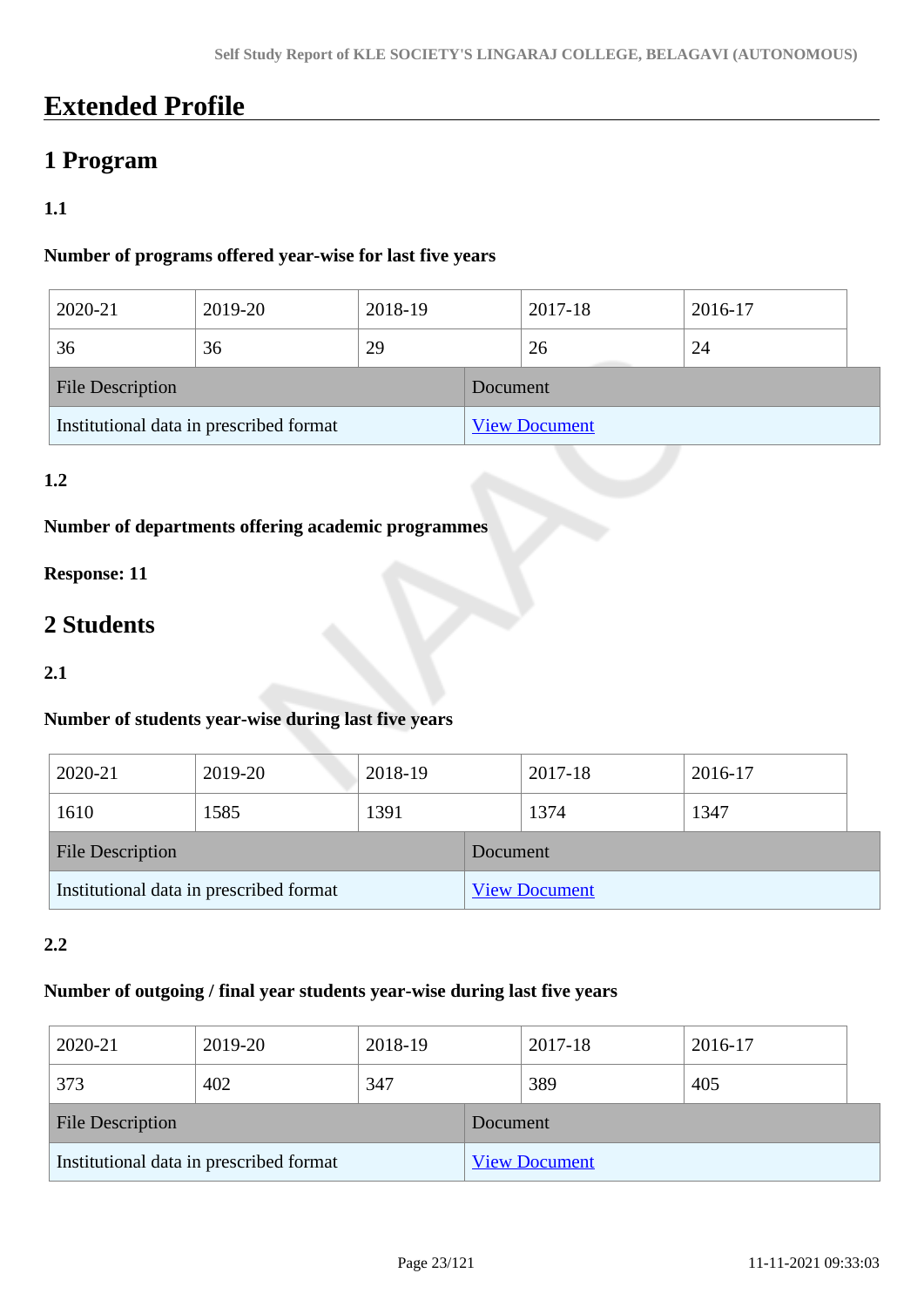# **2.3**

**Number of students appeared in the examination conducted by the Institution, year-wise during the last five years**

| 2020-21                                 | 2019-20 | 2018-19 |          | 2017-18              | 2016-17 |
|-----------------------------------------|---------|---------|----------|----------------------|---------|
| 1453                                    | 1448    | 1307    |          | 1303                 | 1283    |
| <b>File Description</b>                 |         |         | Document |                      |         |
| Institutional data in prescribed format |         |         |          | <b>View Document</b> |         |

## **2.4**

# **Number of revaluation applications year-wise during last five years**

| 2020-21 | 2019-20 | 2018-19 | $2017 - 18$    | 2016-17 |
|---------|---------|---------|----------------|---------|
| 03      | 03      | 09      | 1 <sub>0</sub> | 08      |

# **3 Teachers**

**3.1**

### **Number of courses in all programs year-wise during last five years**

| 2020-21                                 | 2019-20 | 2018-19              |  | 2017-18 | 2016-17 |
|-----------------------------------------|---------|----------------------|--|---------|---------|
| 325                                     | 340     | 333                  |  | 316     | 313     |
| <b>File Description</b>                 |         | Document             |  |         |         |
| Institutional data in prescribed format |         | <b>View Document</b> |  |         |         |

### **3.2**

### **Number of full time teachers year-wise during the last five years**

| 2020-21                                 | 2019-20 | 2018-19  |                      | 2017-18 | 2016-17 |  |
|-----------------------------------------|---------|----------|----------------------|---------|---------|--|
| 65                                      | 68      | 63       |                      | 68      | 57      |  |
| <b>File Description</b>                 |         | Document |                      |         |         |  |
| Institutional data in prescribed format |         |          | <b>View Document</b> |         |         |  |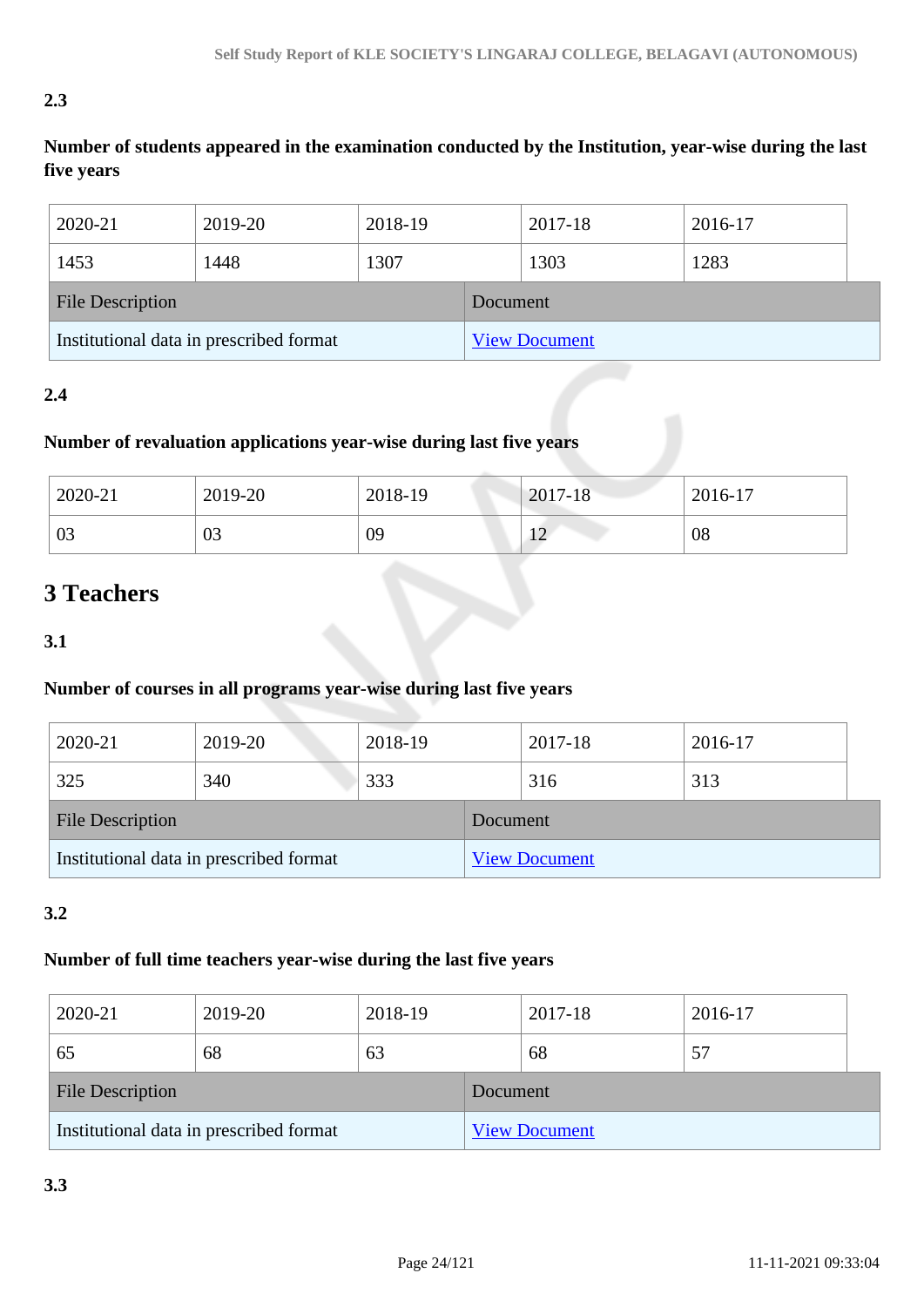### **Number of sanctioned posts year-wise during last five years**

| 2020-21                                 | 2019-20 | 2018-19 |                      | 2017-18 | 2016-17 |  |
|-----------------------------------------|---------|---------|----------------------|---------|---------|--|
| 65                                      | 68      | 63      |                      | 68      | 57      |  |
| <b>File Description</b>                 |         |         | Document             |         |         |  |
| Institutional data in prescribed format |         |         | <b>View Document</b> |         |         |  |

# **4 Institution**

### **4.1**

**Number of eligible applications received for admissions to all the programs year-wise during last five years**

| 2020-21                                 | 2019-20 | 2018-19              |  | 2017-18 | 2016-17 |
|-----------------------------------------|---------|----------------------|--|---------|---------|
| 1610                                    | 1585    | 1391                 |  | 1374    | 1347    |
| <b>File Description</b>                 |         | Document             |  |         |         |
| Institutional data in prescribed format |         | <b>View Document</b> |  |         |         |

### **4.2**

**Number of seats earmarked for reserved category as per GOI/State Govt rule year-wise during last five years**

| 2020-21                                 | 2019-20 | 2018-19 |          | 2017-18              | 2016-17 |  |
|-----------------------------------------|---------|---------|----------|----------------------|---------|--|
| 1425                                    | 1410    | 1370    |          | 1345                 | 1320    |  |
| <b>File Description</b>                 |         |         | Document |                      |         |  |
| Institutional data in prescribed format |         |         |          | <b>View Document</b> |         |  |

### **4.3**

### **Total number of classrooms and seminar halls**

**Response: 39**

**4.4**

### **Total number of computers in the campus for academic purpose**

**Response: 241**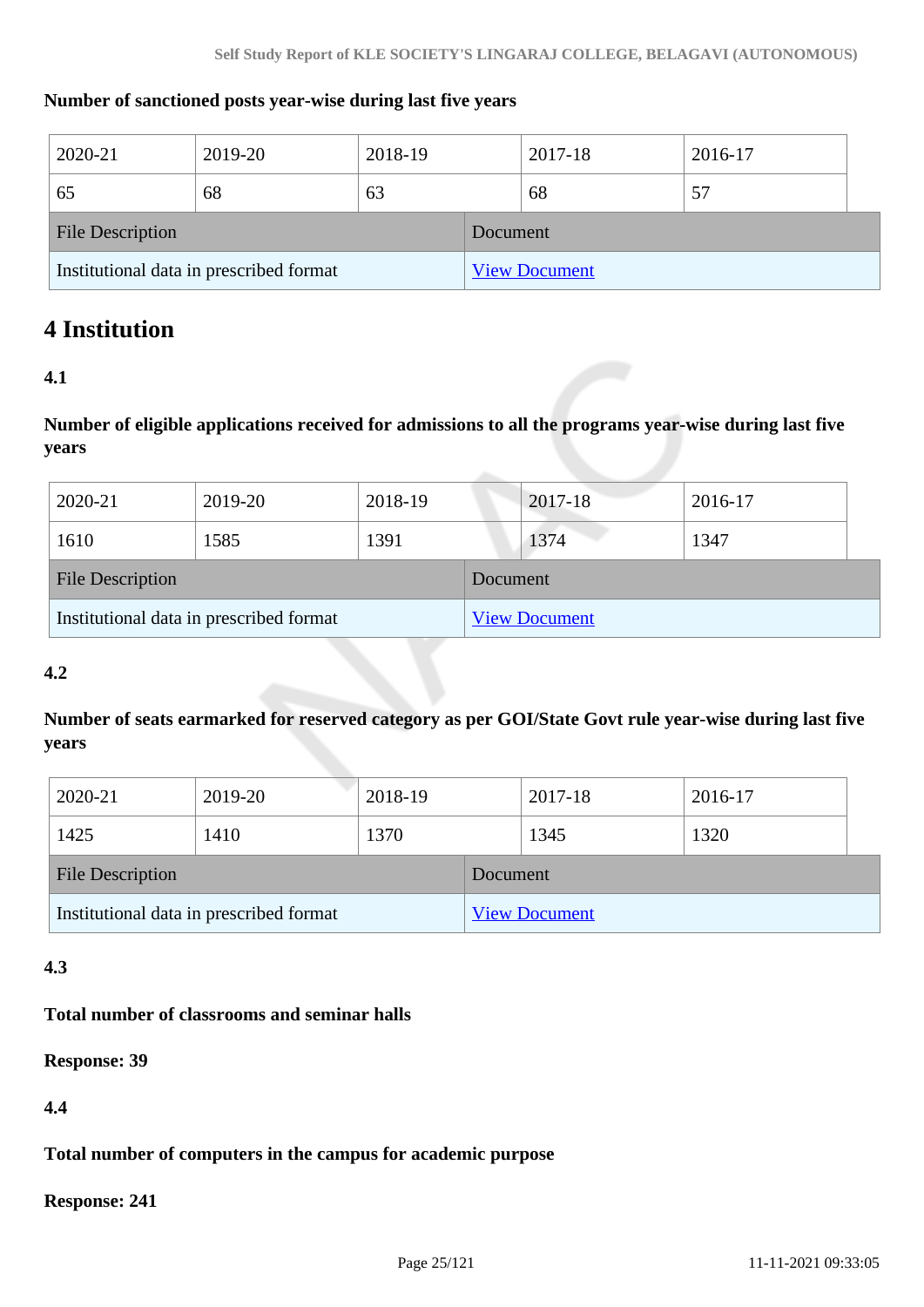# **4.5**

# **Total Expenditure excluding salary year-wise during last five years ( INR in Lakhs)**

| 2020-21 | 2019-20 | 2018-19 | 2017-18 | 2016-17 |
|---------|---------|---------|---------|---------|
| 282.12  | 144.39  | 178.01  | 153.06  | 816.58  |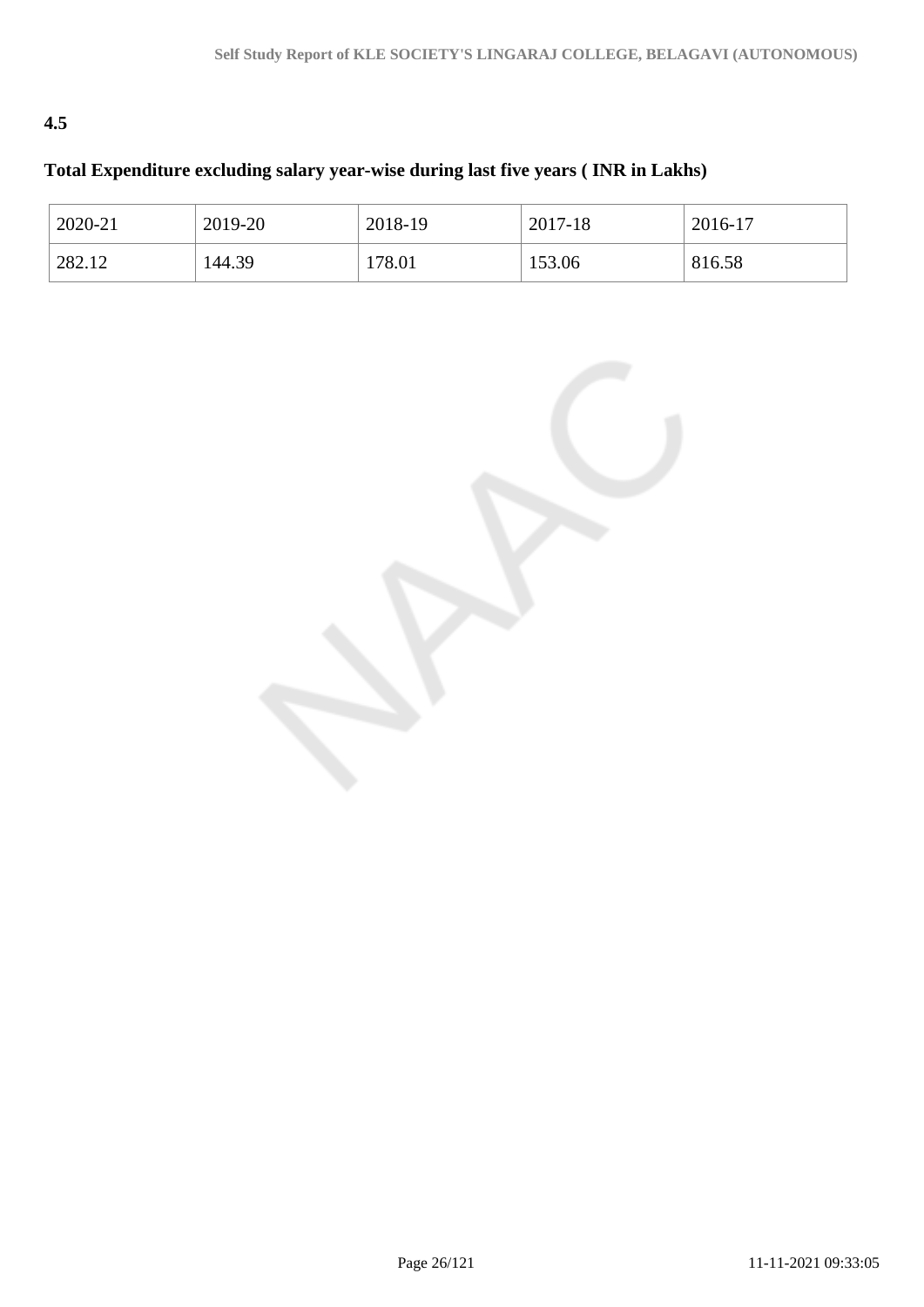# **4. Quality Indicator Framework(QIF)**

# **Criterion 1 - Curricular Aspects**

# **1.1 Curriculum Design and Development**

 **1.1.1 Curricula developed and implemented have relevance to the local, national, regional and global developmental needs which is reflected in Programme outcomes (POs), Programme Specific Outcomes(PSOs) and Course Outcomes(COs) of the Programmes offered by the Institution.**

### **Response:**

- Our College with its vision of "Man Making and Nation Building" has effectively utilized the autonomous status to identify the local, national and global developmental needs and design curricula that aids in meeting those needs keeping in line with the overall development of the students.
- The curricula for B.A., B.Com, BBA, M.A in English, M.A in Economics and M.Com programmes are developed within the Outcome Based Curriculum Framework as prescribed by the UGC and keeping in mind the Industry needs.
- These needs are identified through regular feedback collected from all the stakeholders and allied area experts who are a part of the BOS, Academic Council and Governing Body.
- The learning objectives, including the Programme Outcomes (POs) and Course Outcomes (COs) are clearly defined for all the 36 programmes and 1627 courses.
- The curriculum demands development of skills like Collaborative Thinking, Communication Skills, Critical Thinking, Innovation, Cognitive Flexibility and Technology Literacy.
- The curriculum for all 36 programmes has been revised once in three years for the undergraduate programmes and once in two years for the post-graduate programmes and mid-course correction when the need arises.
- Our college encourages and facilitates faculty to attend FDPs and has MoU with Industry Bodies for Faculty and Student Development.
- As globalization shortens the distance and breaks the barriers between countries, there is an urgent need for programmes that create students with competencies and skills required in the global context. Recognizing this need, Our College has designed courses that have a global outlook.
- With a view to fill a resource gap in the national and local industry, courses have been supplemented with specialization that has been offered.
- All the Programmes offer open elective, generic elective and multi specializations in allied areas and the curriculum has been developed as per the requirements of the Industry and Market which enables development of students on the lines of global competencies.
- Belgaum is manifold with rural background and students coming from this area are deprived from the global language and technology. So, we have added Basics of Computer, phonetics and grammar, translation survey on various issues, organic farming, counselling, functioning of panchayat Rajand Competitive exams in the curriculum which is designed in consultation with Industry Bodies, Professional and Social Institutions.
- Entrepreneurship and self-reliance are the need of the hour and in order to create graduates with necessary skills for this profession, the Entrepreneurship Development course and units have been designed in line with the Government Policies and Programs.
- The course matrix under the Choice-Based Credit System (CBCS) has been built to ensure that skill development and inter-disciplinary courses remain an important part of the programme. Skill sets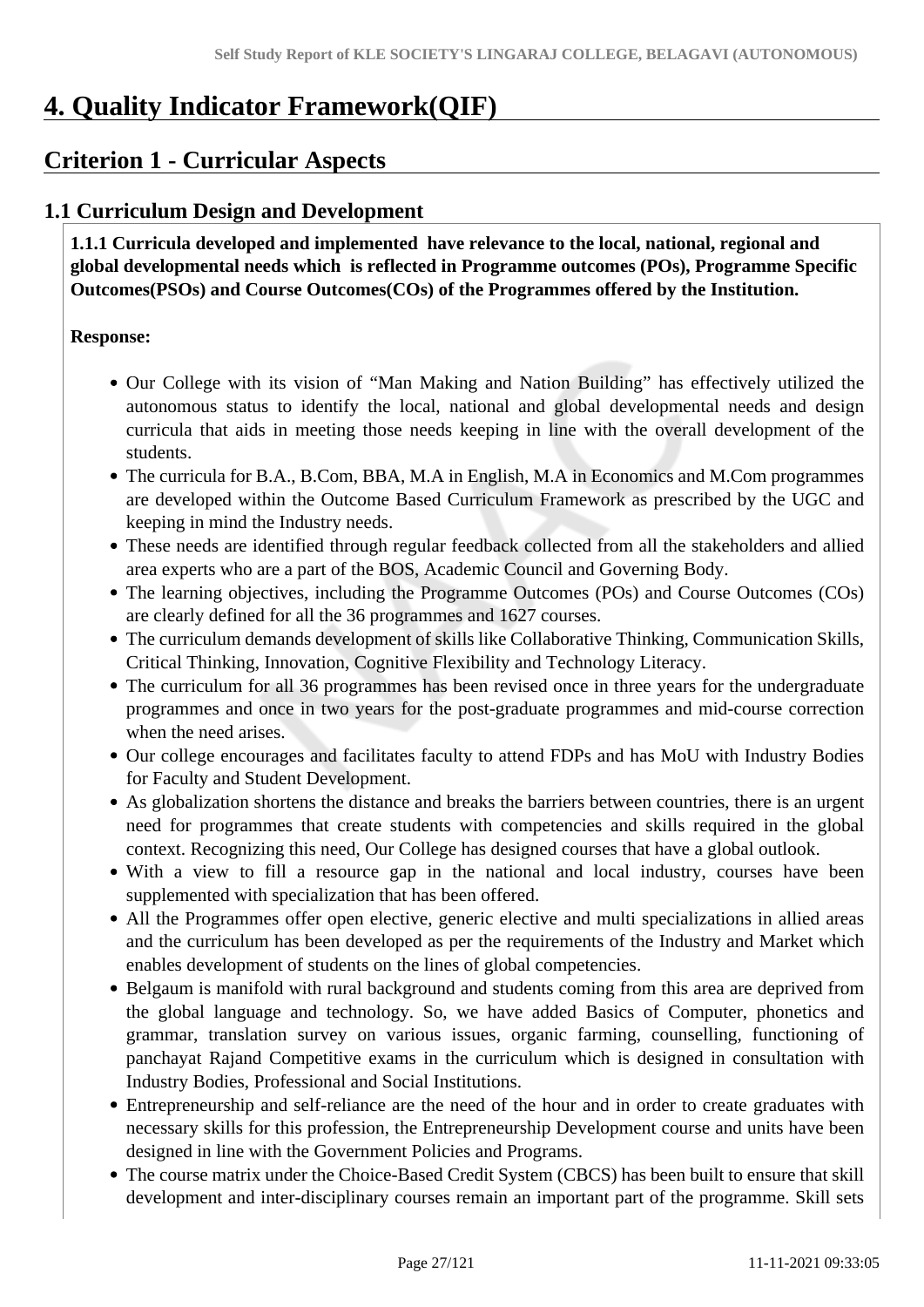are developed through courses on Digital marketing, Event Management and Community Service.

The Outreach programme acts as a bridge between the classroom and social realities and thereby encouraging students to translate the academic knowledge in to creating projects that aims at eradicating hunger, reducing inequality, empowering women and the under privileged.

| <b>File Description</b>    | <b>Document</b>      |
|----------------------------|----------------------|
| Any additional information | <b>View Document</b> |

### **1.1.2 Percentage of Programmes where syllabus revision was carried out during the last five years.**

#### **Response:** 100

1.1.2.1 **Number of all Programmes offered by the institution during the last five years.**

Response: 36

### 1.1.2.2 **How many Programmes were revised out of total number of Programmes offered during the last five years**

Response: 36

| <b>File Description</b>                                                 | <b>Document</b>      |
|-------------------------------------------------------------------------|----------------------|
| Minutes of relevant Academic Council/BOS<br>meeting                     | <b>View Document</b> |
| Details of program syllabus revision in last 5<br>years (Data Template) | <b>View Document</b> |
| Any additional information                                              | <b>View Document</b> |

### **1.1.3 Average percentage of courses having focus on employability/ entrepreneurship/ skill development offered by the institution during the last five years**

**Response:** 72.18

1.1.3.1 **Number of courses having focus on employability/ entrepreneurship/ skill development yearwise during the last five years..**

| 2020-21 | 2019-20 | 2018-19 | 2017-18 | 2016-17 |
|---------|---------|---------|---------|---------|
| 243     | 248     | 245     | 219     | 220     |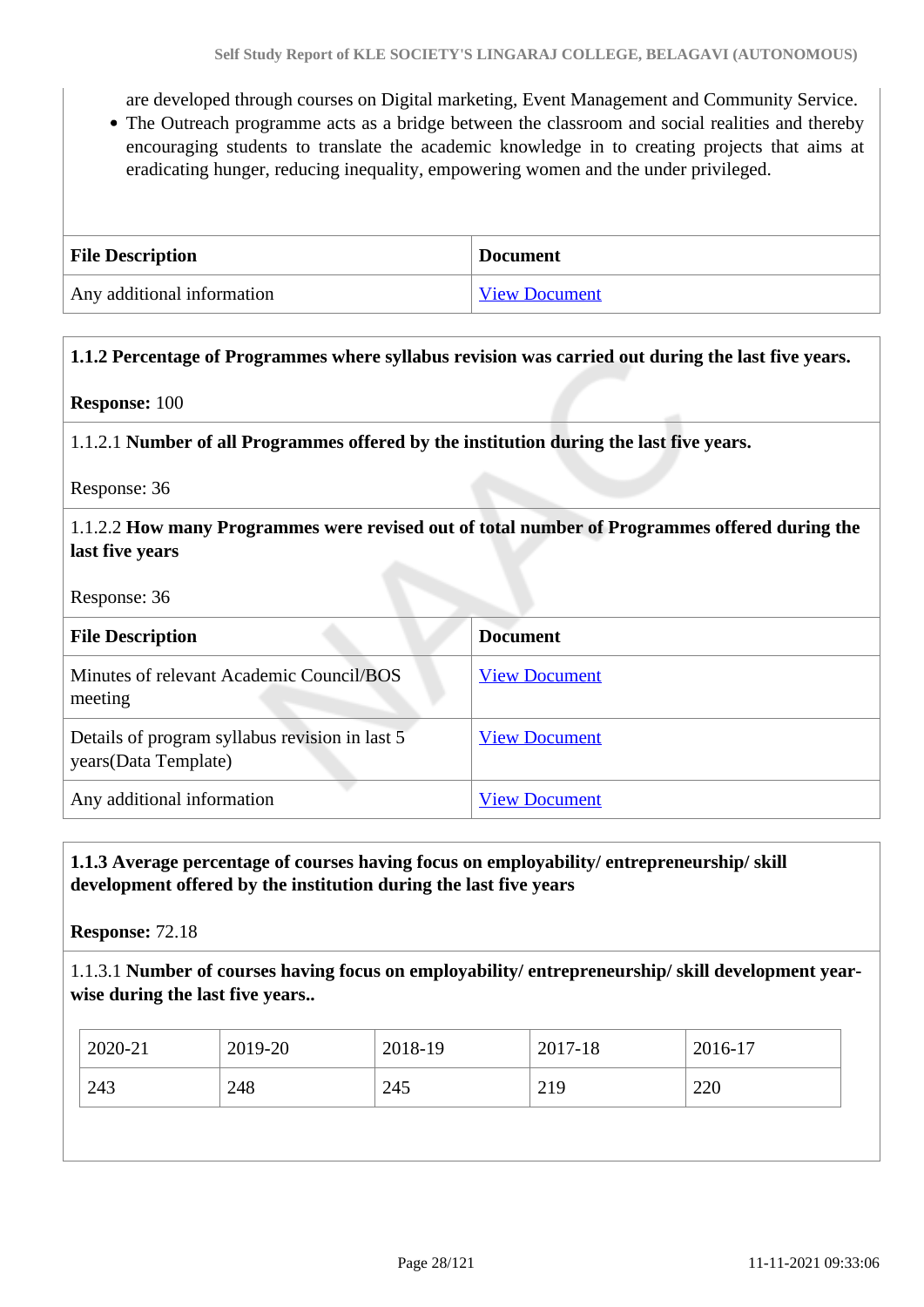| <b>File Description</b>                                                                        | <b>Document</b>      |
|------------------------------------------------------------------------------------------------|----------------------|
| Programme / Curriculum/ Syllabus of the courses                                                | <b>View Document</b> |
| MoU's with relevant organizations for these courses,<br>if any                                 | <b>View Document</b> |
| Minutes of the Boards of Studies/Academic<br>Council meetings with approvals for these courses | <b>View Document</b> |
| Average percentage of courses having focus on<br>employability/entrepreneurship(Data Template) | <b>View Document</b> |
| Any additional information                                                                     | <b>View Document</b> |

# **1.2 Academic Flexibility**

 **1.2.1 Percentage of new courses introduced of the total number of courses across all programs offered during the last five years.**

**Response:** 12.78

1.2.1.1 How many new courses are introduced within the last five years

Response: 208

1.2.1.2 **Number of courses offered by the institution across all programmes during the last five years.**

Response: 1627

| <b>File Description</b>                              | <b>Document</b>      |
|------------------------------------------------------|----------------------|
| Minutes of relevant Academic Council/BOS<br>meetings | <b>View Document</b> |
| Institutional data in prescribed format              | <b>View Document</b> |
| Any additional information                           | <b>View Document</b> |

### **1.2.2 Percentage of Programmes in which Choice Based Credit System (CBCS) / elective course system has been implemented (Data for the latest completed academic year).**

**Response:** 100

1.2.2.1 **Number of Programmes in which CBCS / Elective course system implemented.**

Response: 36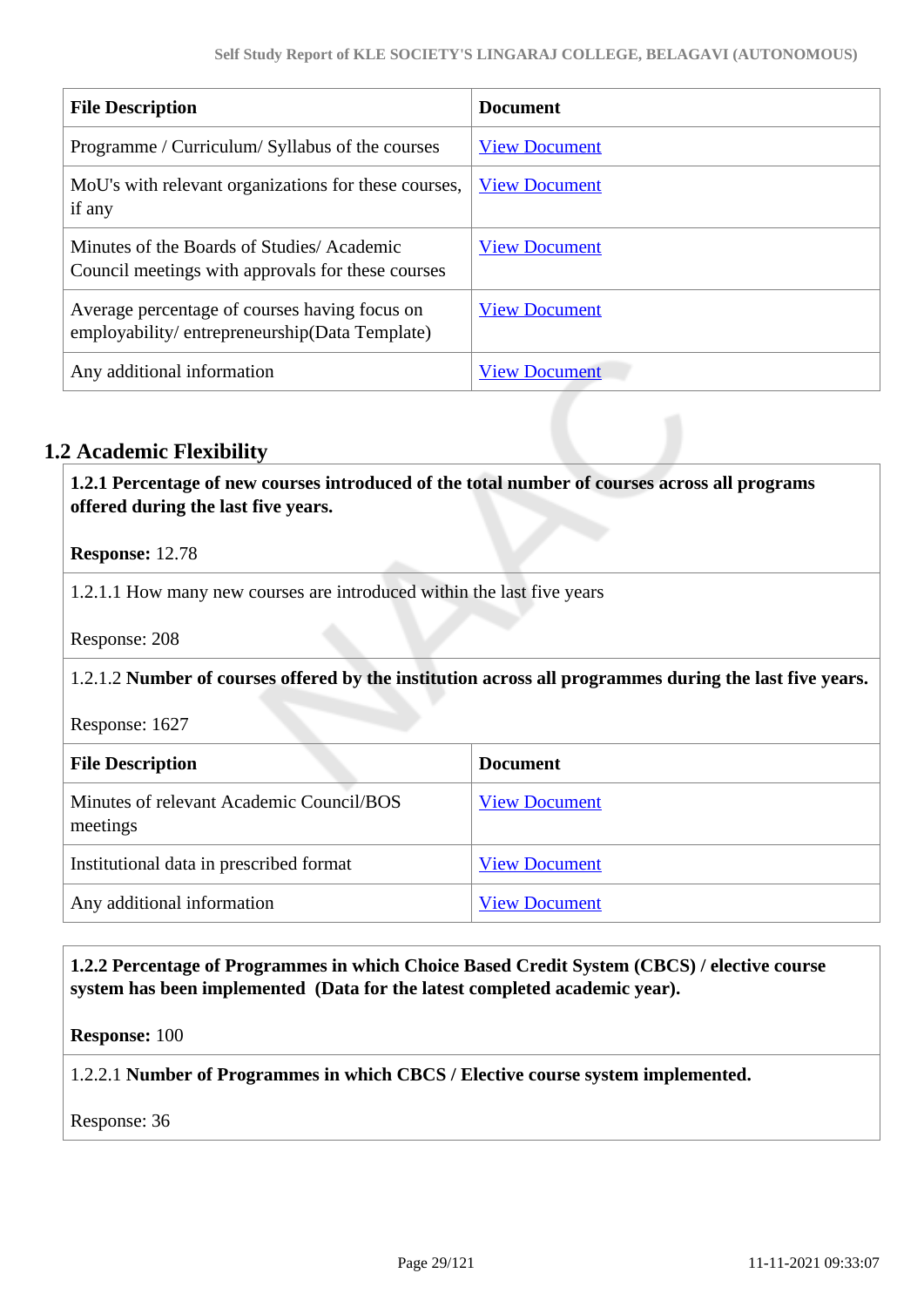| <b>File Description</b>                              | <b>Document</b>      |
|------------------------------------------------------|----------------------|
| Minutes of relevant Academic Council/BOS<br>meetings | <b>View Document</b> |
| Institutional data in prescribed format              | <b>View Document</b> |
| Any additional information                           | <b>View Document</b> |

## **1.3 Curriculum Enrichment**

### **1.3.1 Institution integrates crosscutting issues relevant to Professional Ethics ,Gender, Human Values ,Environment and Sustainability into the Curriculum**

### **Response:**

The curriculum for under-graduate and Post-graduate programmes is responsive to the collectivechallenges faced by society and various programmes are arranged by our Institute which contributes to sensitising students on these cross-cutting issues.

The commitment of our institution towards establishing an equitable society is reflected in our vision, mission, core values and the curriculum of all programmes offered by the institution. Our Institution allows for an integration of issues pertaining to Ethics, Gender Sensitivity, Human Values, Environment and Sustainability as a part of the curriculum.

### **Professional Ethics:**

- All UG and PG Programme Outcome and Course Outcome are relevant to professional ethics.
- 28 courses are pertaining to Professional ethics and integrate components dedicated to ethics of pregnancy, counselling, journalism, media and democracy.
- Workshops, Lectures, Talks, and Fests organized by the college concentrate on professional ethics and integrity.

### **Gender Sensitivity:**

- The issue of Gender sensitivity is inculcated in 31 courses of the Institution. Awareness programmes, workshops and rallies pertaining to Gender Sensitivity, women empowerment, Gender and Sexuality have been organized by the Institution.
- Approximately 3 out of 5 (58%) students are girls and 50% faculty are women.
- Two out of three (67%) students recruited are girls and approximately three out of four (71%) students who opted for higher education are girls.
- In NCC 2 out of 5 (40%) students are girls and 70% of them have successfully completed 'B' and 'C'Certificates.
- College conducts various activities through the Women Cell such as Breast Cancer Awareness, Counselling Sessions for girls, Sports Meet and Annual Event 'Deepotsav'.

### **Human Values:**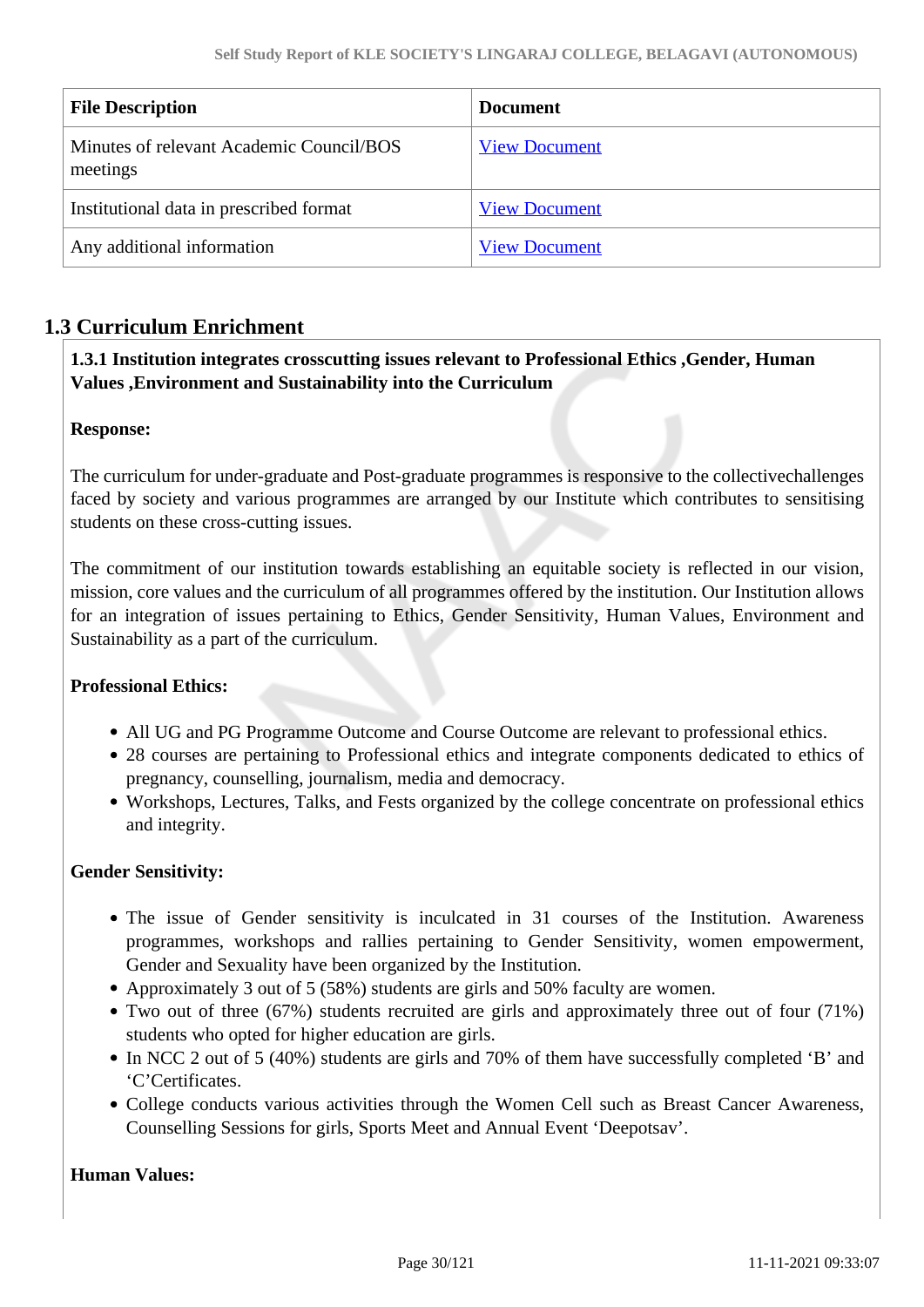Vision of our institution 'Man Making and Nation Building' communicates the emphasis the institution has in imparting human values.

- 71 courses in the approved curricula deal with universal human values.
- During Disaster relief and Rehabilitation Activities College has participated with financial support, food,clothing and sanitary Napkins.
- Variety of hands-on experiential learning opportunities for students in human values are conducted through student clubs like Youth Red Cross, NSS, NCC, Rotaract Club and Lead Cell.
- Major activities exhibiting human values conducted by the institution like Blood Donation Camp and Voter Awareness.

#### **Environment and Sustainability**:

- Our College is having Sustainable Environment Education Campuses demonstrating the reduce, reuse and recycle principles through its rainwater harvesting, zero waste promotion, scientific management of both organic and nonbiodegradable wastes and wastewater treatmentetc.
- 13 courses in the curricula specifically deal with environmental issues and environment management including a core course on environment for all UG programmes.
- Value-added course on Organic Farming is offered by the College.
- National Seminar on Jalshakti Abhiyan, Workshop on Climate Change, Activities like tree plantation, Awareness programme on Plastic Ban, Swachcha Bharat Abhiyan, and Vehicles Free Zone in the campus.
- College regularly observe days like National Ozone Day, Wild Life Day and Environmental Day.
- This equips the students to develop all-round understanding of the society and provides them responsibility to work towards creating a progressive society.

| <b>File Description</b>                                                                                                                                                    | <b>Document</b>      |
|----------------------------------------------------------------------------------------------------------------------------------------------------------------------------|----------------------|
| Upload the list and description of the courses which<br>address the Gender, Environment and Sustainability,<br>Human Values and Professional Ethics into the<br>Curriculum | <b>View Document</b> |
| Any additional information                                                                                                                                                 | <b>View Document</b> |

### **1.3.2 Number of value-added courses for imparting transferable and life skills offered during last five years.**

**Response:** 47

#### 1.3.2.1 **How many new value-added courses are added within the last five years**

| 2020-21 | 2019-20 | 2018-19 | 2017-18 | 2016-17 |
|---------|---------|---------|---------|---------|
|         | Q       | 10      | 1 J     | $\circ$ |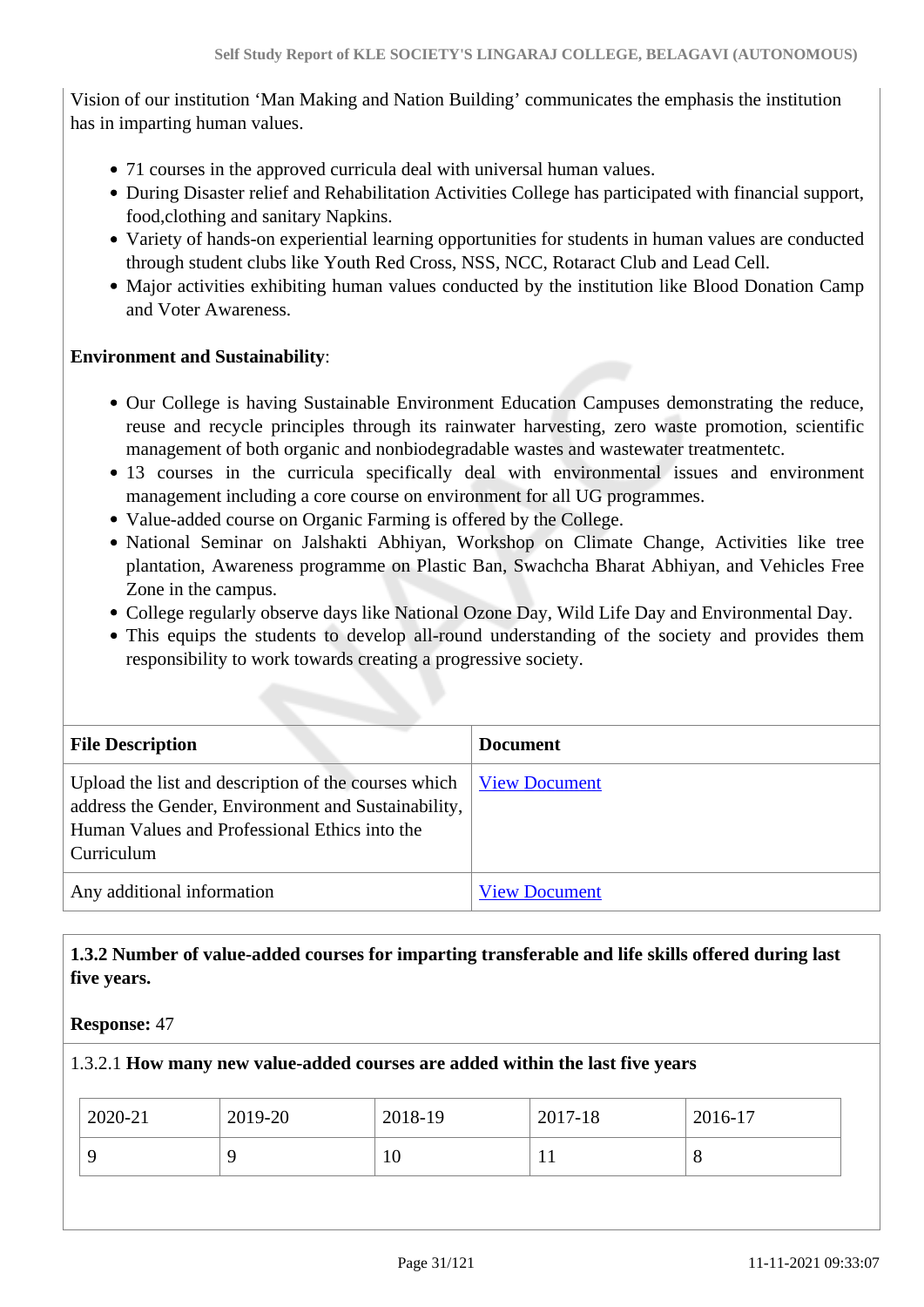| <b>File Description</b>                                           | <b>Document</b>      |
|-------------------------------------------------------------------|----------------------|
| List of value added courses (Data Template)                       | <b>View Document</b> |
| Brochure or any other document relating to value<br>added courses | <b>View Document</b> |
| Any additional information                                        | <b>View Document</b> |

### **1.3.3 Average Percentage of students enrolled in the courses under 1.3.2 above.**

#### **Response:** 27.97

### 1.3.3.1 **Number of students enrolled in subject related Certificate or Add-on programs year wise during last five years**

| 2020-21 | 2019-20 | 2018-19 | 2017-18 | 2016-17 |
|---------|---------|---------|---------|---------|
| 385     | 401     | 383     | 460     | 399     |

| <b>File Description</b>    | <b>Document</b>      |
|----------------------------|----------------------|
| List of students enrolled  | <b>View Document</b> |
| Any additional information | <b>View Document</b> |

### **1.3.4 Percentage of students undertaking field projects/ internships / student projects (Data for the latest completed academic year)**

**Response:** 97.27

### 1.3.4.1 **Number of students undertaking field projects / internships / student projects**

Response: 1566

| <b>File Description</b>                                                                                                   | <b>Document</b>      |
|---------------------------------------------------------------------------------------------------------------------------|----------------------|
| List of programs and number of students<br>undertaking field projects / internships / student<br>projects (Data Template) | <b>View Document</b> |
| Any additional information                                                                                                | <b>View Document</b> |

### **1.4 Feedback System**

 **1.4.1 Structured feedback for design and review of syllabus – semester-wise / year-wise is received from 1) Students, 2) Teachers, 3) Employers, 4) Alumni**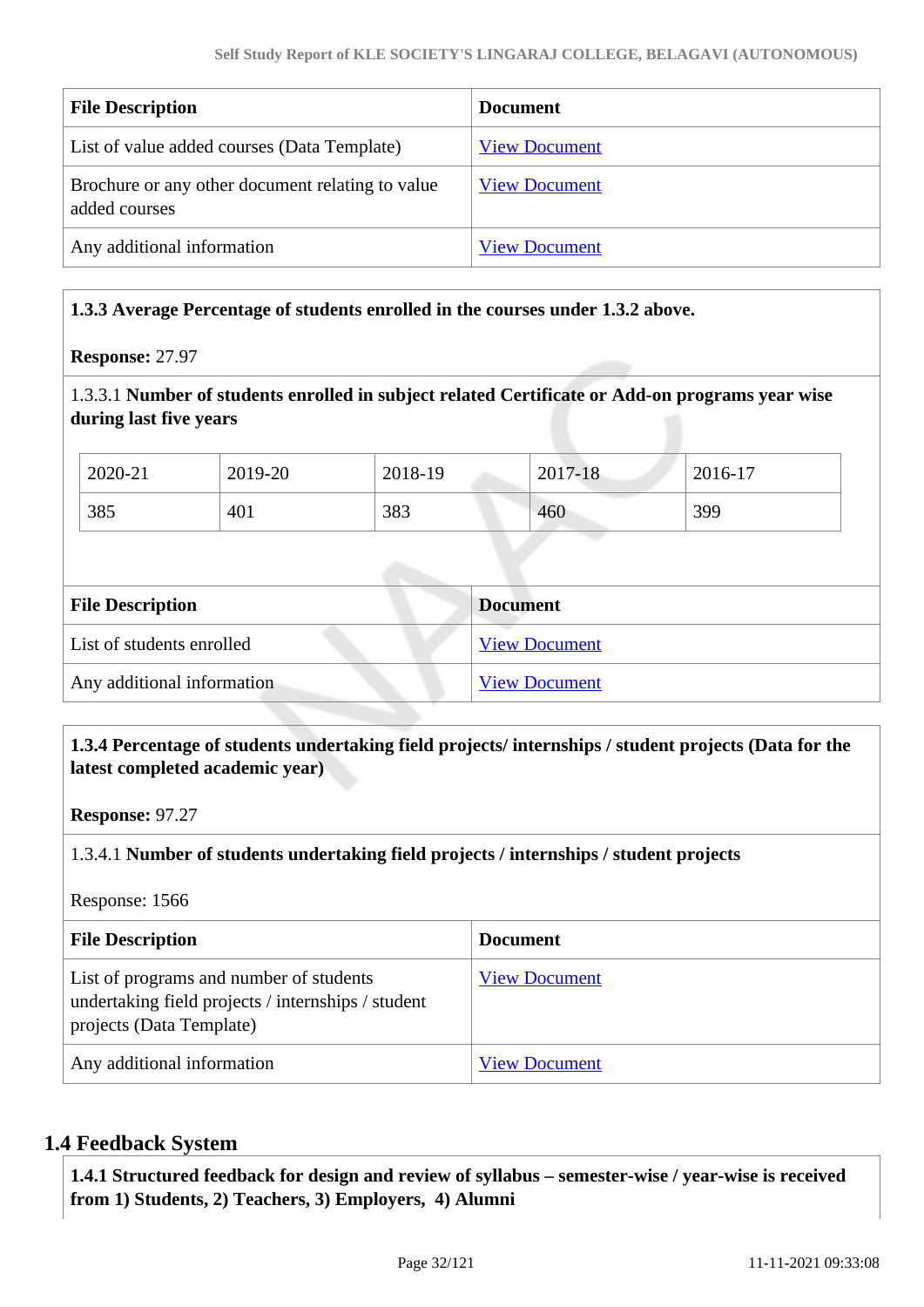| <b>Response:</b> A. All 4 of the above                                                                                              |                      |
|-------------------------------------------------------------------------------------------------------------------------------------|----------------------|
| <b>File Description</b>                                                                                                             | <b>Document</b>      |
| Any additional information                                                                                                          | <b>View Document</b> |
| Action taken report of the Institution on feedback<br>report as minuted by the Governing Council,<br>Syndicate, Board of Management | <b>View Document</b> |
| URL for stakeholder feedback report                                                                                                 | <b>View Document</b> |

## **1.4.2 The feedback system of the Institution comprises of the following :**

**Response:** A. Feedback collected, analysed and action taken and report made available on website

| <b>File Description</b>             | <b>Document</b>      |
|-------------------------------------|----------------------|
| Any additional information          | <b>View Document</b> |
| URL for stakeholder feedback report | <b>View Document</b> |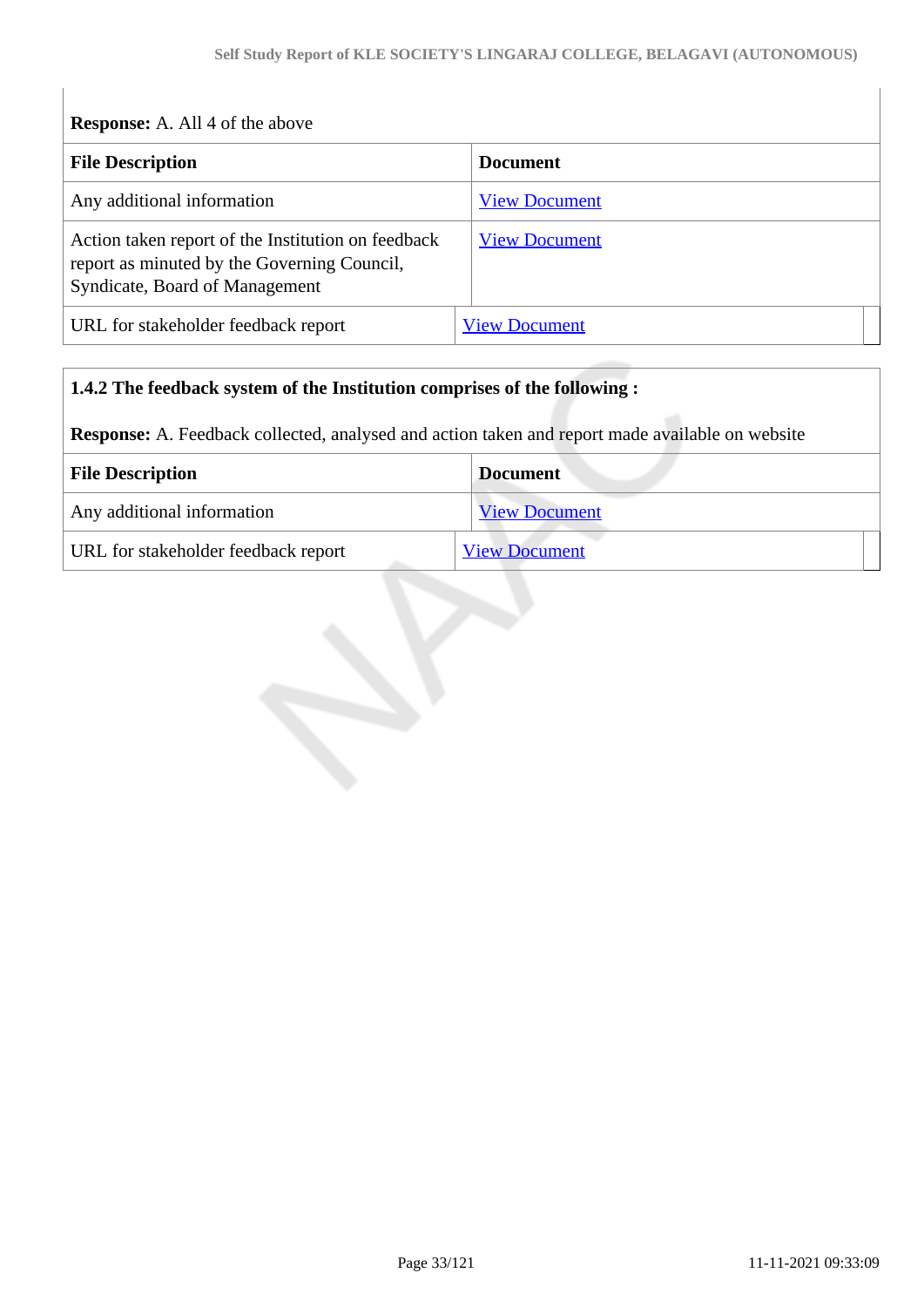# **Criterion 2 - Teaching-learning and Evaluation**

### **2.1 Student Enrollment and Profile**

| <b>Response: 53.11</b> |         |                                                                      |         |         |
|------------------------|---------|----------------------------------------------------------------------|---------|---------|
|                        |         | 2.1.1.1 Number of students admitted year-wise during last five years |         |         |
| 2020-21                | 2019-20 | 2018-19                                                              | 2017-18 | 2016-17 |
|                        |         |                                                                      |         |         |
| 1610                   | 1585    | 1391                                                                 | 1374    | 1347    |
|                        |         | 2.1.1.2 Number of sanctioned seats year wise during last five years  |         |         |
| 2020-21                | 2019-20 | 2018-19                                                              | 2017-18 | 2016-17 |

| <b>File Description</b>                                    | <b>Document</b>      |
|------------------------------------------------------------|----------------------|
| Institutional data in prescribed format (Data<br>Template) | <b>View Document</b> |
| Any additional information                                 | <b>View Document</b> |

 **2.1.2 Average percentage of seats filled against reserved categories (SC, ST, OBC, Divyangjan, etc. as per applicable reservation policy ) during the last five years ( exclusive of supernumerary seats)**

**Response:** 58.19

2.1.2.1 **Number of actual students admitted from the reserved categories year wise during last five years**

| 2020-21 | 2019-20 | 2018-19 | 2017-18 | 2016-17 |
|---------|---------|---------|---------|---------|
| 924     | 893     | 768     | 708     | 714     |

| <b>File Description</b>                 | <b>Document</b>      |
|-----------------------------------------|----------------------|
| Institutional data in prescribed format | <b>View Document</b> |
| Any additional information              | <b>View Document</b> |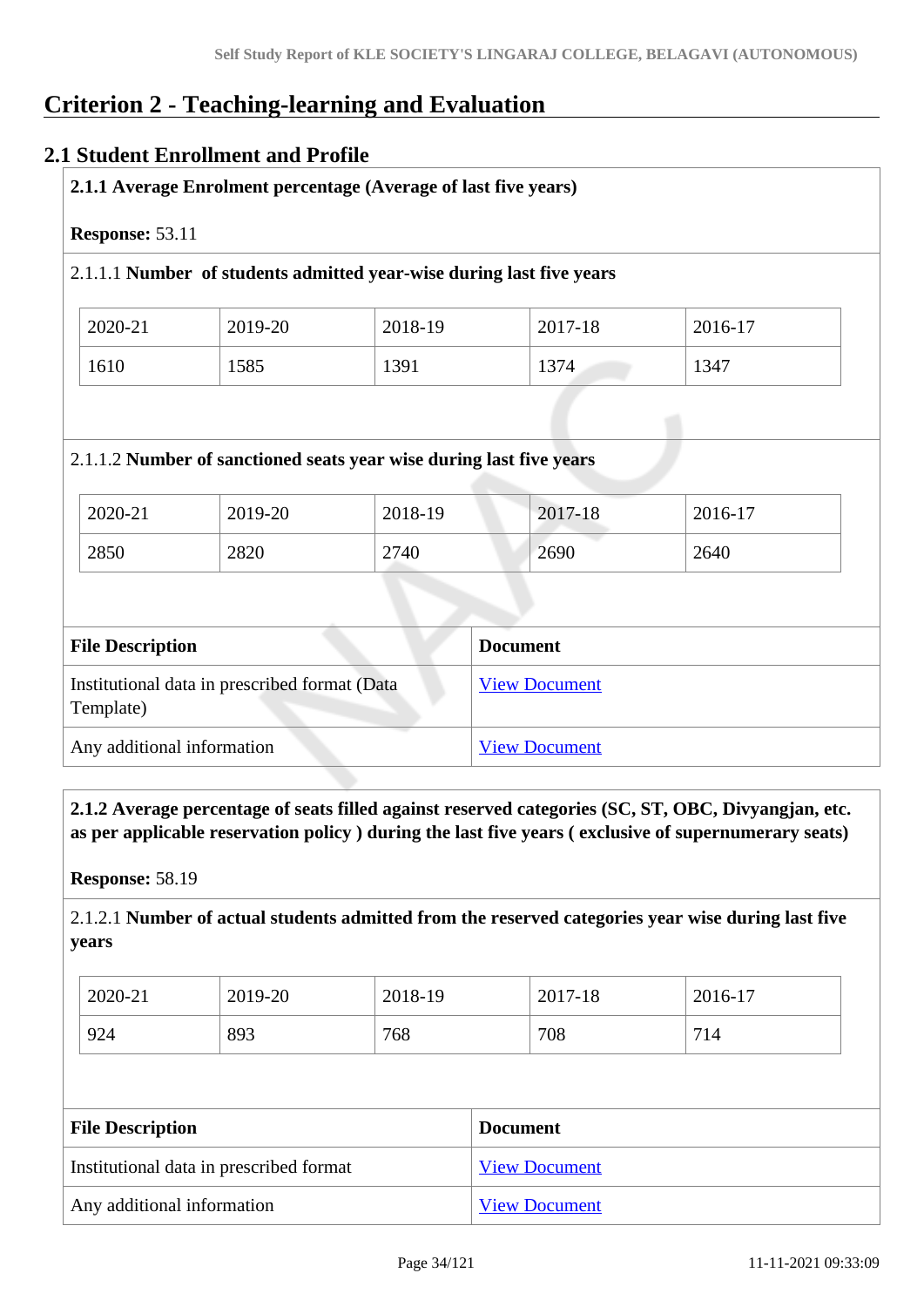# **2.2 Catering to Student Diversity**

### **2.2.1 The institution assesses the learning levels of the students and organises special Programmes for advanced learners and slow learners**

### **Response:**

The Institution's Vision and Mission is focused on the development of the young minds into developed human beings, who are capable of taking up the responsibilities. The students from diverse sections of the society join the institution with varied levels of learning capabilities and socio-economic background.

### **Learning levels of the students are identified based on following assessments:**

1.**Academic Performance –** First year students are assessed based on Class XII Percentage, Induction Test and First Internal Test. Second and Third year students are assessed based on the Internal Tests and marks secured in Semester End Examination of previous semesters.

# 2.**Student Performance and Involvement in Co-curricular and Extra- curricular Activities –**

- During the Orientation Programme
- Participation and performance in various in-house activities and events.
- 3.**Soft Skills of the students** 
	- Participation in classroom activities and performance in tasks assigned by the teachers to the students

### **To sharpen the skills and cater to the needs of advanced learners following strategies are used.**

- Encouraging students to take up
	- College Local Chapter facilitated MHRD initiated NPTEL Courses
	- Massive Open Online Courses like Swayam, Google, Udemy.
	- Nationally recognised Certification like NISM, NCFM.
- Giving opportunities to represent the College in Inter-collegiate events.
- Organize Intra and Inter Collegiate Events.
- Guiding to present papers in the National/International level seminars, and workshops.
- Motivating through Awards and Recognitions for their achievements.
- Training for Competitive Examinations.
- Nominating as members of Student Councils.
- Guiding students to use E-Resources.
- Subject teachers motivate the students to take up Class Presentations in respective courses.
- Through 'CBALC Business League Professional' the advanced learners in BBA department are given the opportunity of Peer learning. They get exposure to different events in Communication, Marketing, HR, Finance, Entrepreneurship, Business Quiz, Team work, etc. that are conducted throughout the year. The events are judged by the experts from industry and academia. Through this experience students learn to apply their acquired knowledge to the real life situations, learn to manage stress and crisis, pick up leadership and event management skills.

### **Following strategies are followed for bringing a positive impact among slow learners.**

Bridge course for enriching the conceptual knowledge of the respective courses.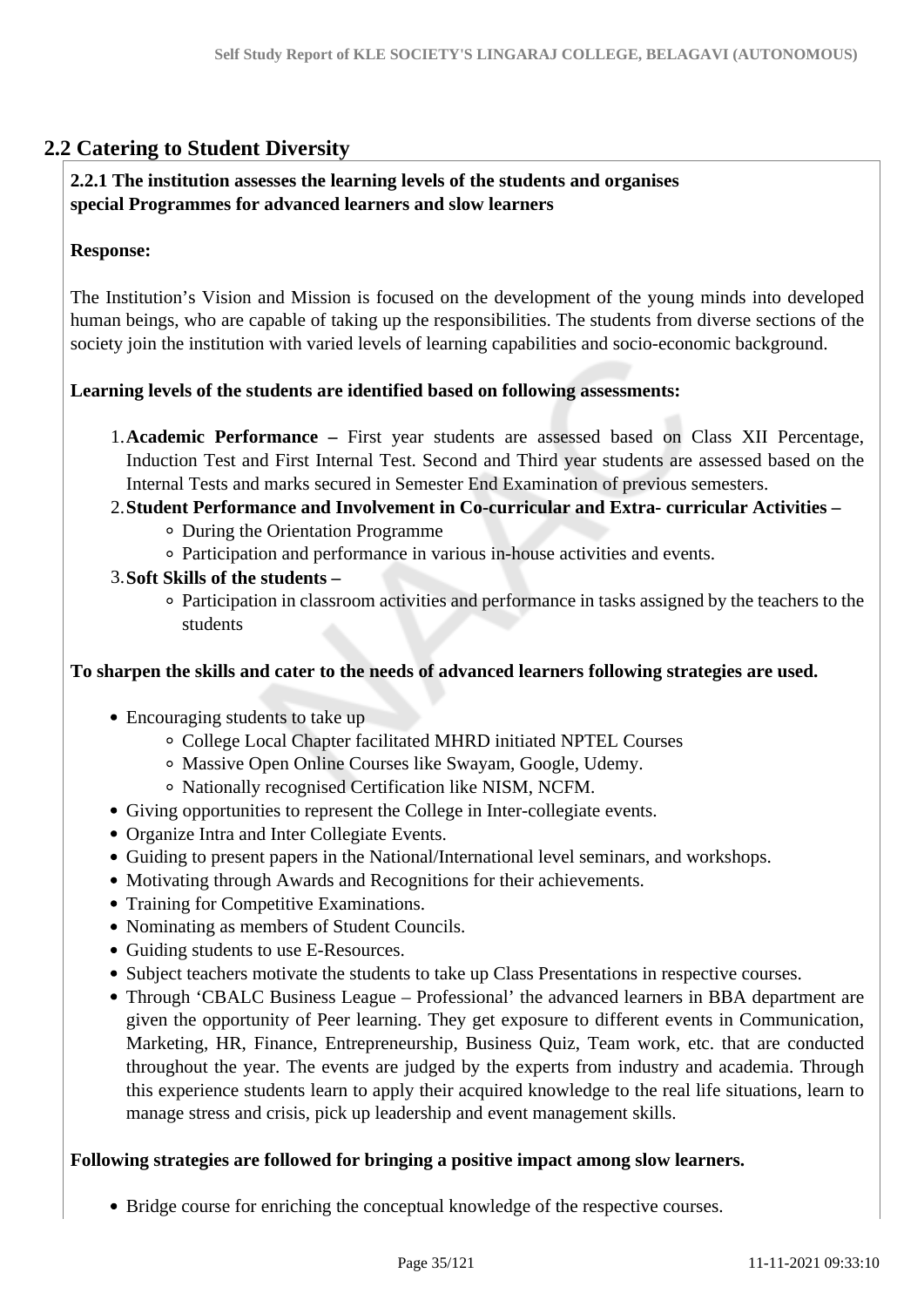- Remedial Classes to help slow learners to improve their academic performance.
- Encouraging Peer Learning through study groups.
- Group Assignments and Projects.
- Individual Academic Counselling by the Subject Teachers, Class Teachers and Mentors.
- Tutoring for improvement of Communication Skills.
- Encouraged to involve in various student association activities.
- Through CBALC Business League Basic, the allocated students of BBA department are guided and motivated by the faculty members to participate in the various events conducted throughout the year.

| <b>File Description</b>    | <b>Document</b>      |
|----------------------------|----------------------|
| Any additional information | <b>View Document</b> |

### **2.2.2 Student - Full time teacher ratio (Data for the latest completed academic year)**

| <b>Response: 25:1</b>      |                      |  |
|----------------------------|----------------------|--|
| <b>File Description</b>    | <b>Document</b>      |  |
| Any additional information | <b>View Document</b> |  |

### **2.3 Teaching- Learning Process**

 **2.3.1 Student centric methods, such as experiential learning, participative learning and problem solving methodologies are used for enhancing learning experiences**

#### **Response:**

Various student-centric methods and techniques of experiential learning, participative learning and problem solving methodologies are adopted by the institute to enhance the learning experience of the students.

- **Experiential Learning -** Experiential learning is a powerful way to help students practically apply the academic content and gain real world experience. It enables students to enhance their skills, attitudes and behaviour needed at the workplace. Following techniques are used for experiential learning.
	- **Internships:** Students learn practical industry related skills through internships.
	- **Organizing Events**: Provides a platform for the holistic development of the students.
	- **Field Visit/Industrial Visits:** Helps students understand real-world experiences.
	- **Field Projects/Live Projects:** Students apply their theoretical knowledge acquired in class to real cases under the supervision of a teacher.
	- **Onsite Training**: Through onsite training the students gain rare insight into actual working of an enterprise
	- **Trekking/ Outbound Training:** includes outdoor, adventure, team building activities that engage participants to bring out the desired learning outcomes.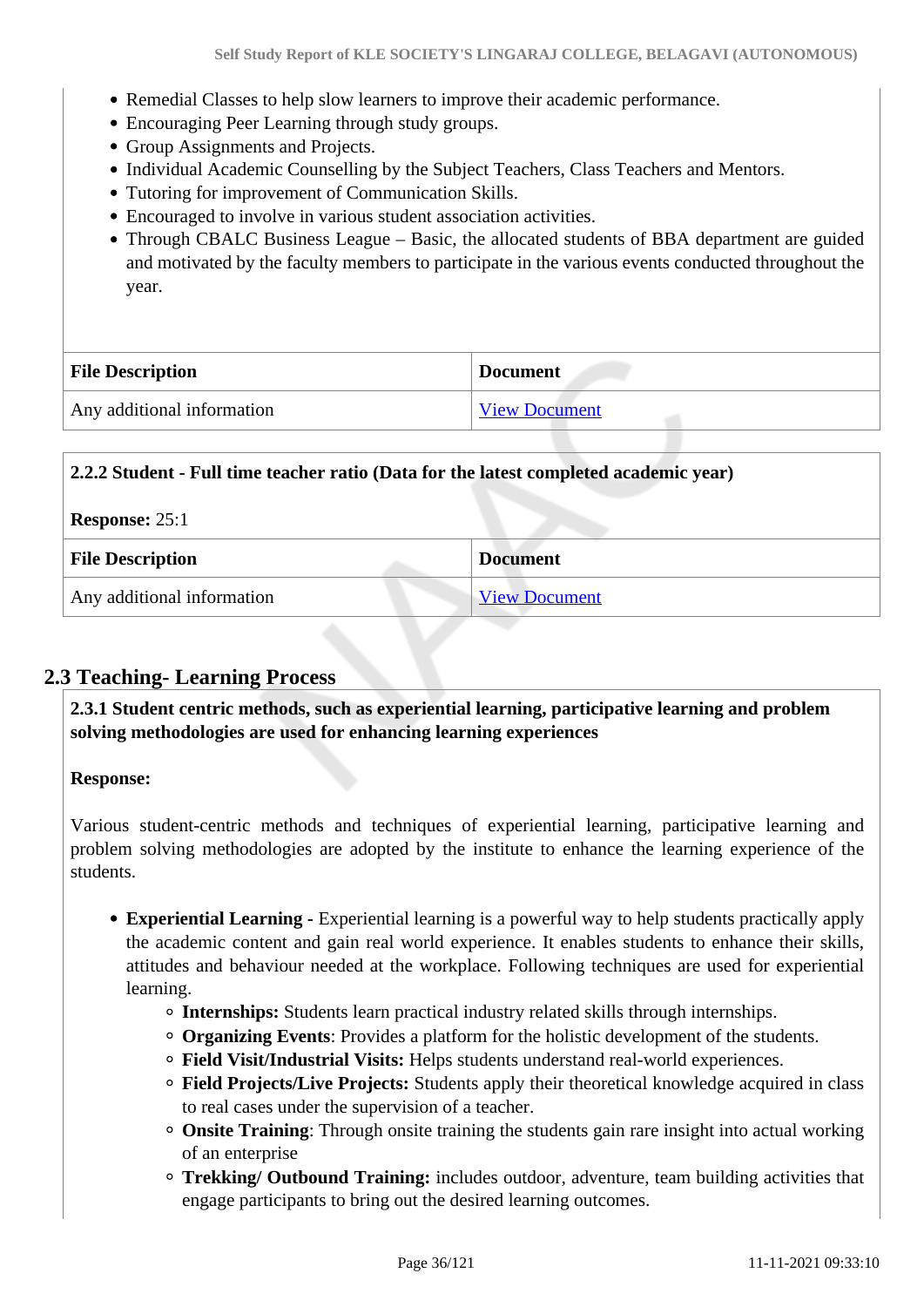- **Participative Learning** Through participative learning, Students learn while participating in specific activities and projects. Students share their experiences and ideas thus encouraging collective understanding of the concepts. Following techniques are adopted for participative learning.
	- **Practical Sessions:** Are conducted for the students in Computers, Business Communication, Geography and Psychology to provide students practical exposure.
	- **Movie Reviews/Drama Appreciation:** Through this students learn to understand and appreciate different point of views to have constructive discussions and learn life lessons in the process.
	- **Enactment/Role Play**: Students simulate real life situations using techniques like role plays, enactments and skits.
	- **Seminars/Webinars:** Students attend various seminars on the latest and relevant topics to improve their subject knowledge.
	- **Group Discussion**: Help in sharing of information and perspectives in a constructive manner and learn to agree to disagree.
	- **Team Work Activities:** A collaborative effort to achieve the objective of learning through dialogue and discussion within a group.
	- **Budget Analysis:** Students can examine and explain the components of the state and central Government budget every year.
	- **Model Parliament:** This provides a platform for the students to understand the parliamentary procedure and a greater understanding
	- **Group Assignment/Projects /Presentations:** Provide peer-learning opportunities. They help slow learners to gain confidence, learn with and from advanced learners.
- **Problem-Solving methods** This method enables students to learn while solving problems assigned. They observe, analyse, interpret and perform applications which gives them holistic understanding. Following problem-solving techniques are used.
	- **Case Study Analysis:** Real/ fictitious case-lets of a particular aspect of an organization/ community/ place is given to students to analyze and provide solutions.
	- **Counselling:** Students conduct counselling sessions to help develop the capability to think and feel emotions with clarity thus training them to help clients in the future.
	- **Puzzles/Quiz:** Used to develop logical reasoning and problem-solving skills

**Research Projects and Dissertation:** Allows students spend time on collection of materials and develop their sense of purpose, audience, structure and present their findings in response to a question or proposition chosen.

| <b>File Description</b>    | <b>Document</b>      |
|----------------------------|----------------------|
| Any additional information | <b>View Document</b> |

# **2.3.2 Teachers use ICT enabled tools including online resources for effective teaching and learning process.**

## **Response:**

The Institution focuses on providing state-of-the-art infrastructure and learning resources to enhance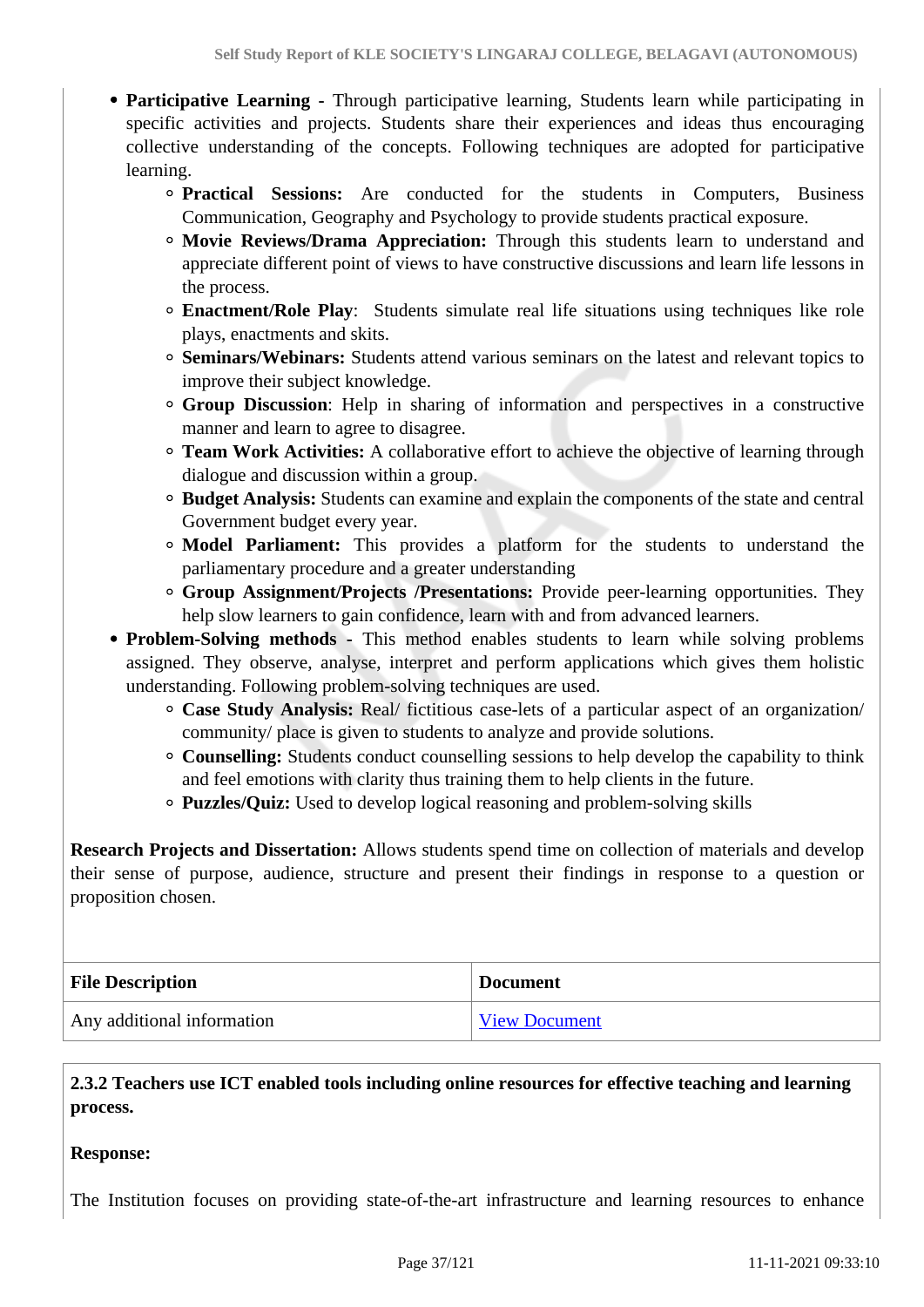learning experiences for the students.

# **IT Infrastructure:**

- The campus has 50 MBPS Internet Connection with Wi-Fi.
- Laboratory: 138 computers + LCD projectors with screen/ smart boards.
- 37 Class rooms: Computers + LCD projectors.
- 2 Seminar Halls: Computers + LCD projectors + Audio-Visual connections.
- Faculty:  $36$  desktops  $+ 18$  laptops
- Digital Library: 25 computers.
- **Following software are used for teaching learning process**
- MS-Office
- Tally Education Version
- Q-GIS
- Corel Draw
- Adobe Photoshop
- R Studio
- Power BI
- Tableau
- Python
- OBS
- **E- Resources used for Teaching Learning:**

# **Online Tools**

- Doodly
- Viddyoze
- Infographics from Infographia
- 365 days' content calendar
- Geru DM Tool
- Growth digital social media collection
- Google Data Studio
- Canva for Education
- Free Cam 8
- Open shot video editor

## **Online Resources**

- NLIST
- DELNET
- British Council Library
- The Ken
- The Economic Times
- The Mint
- Magzter
- The mentor box
- Stock Groww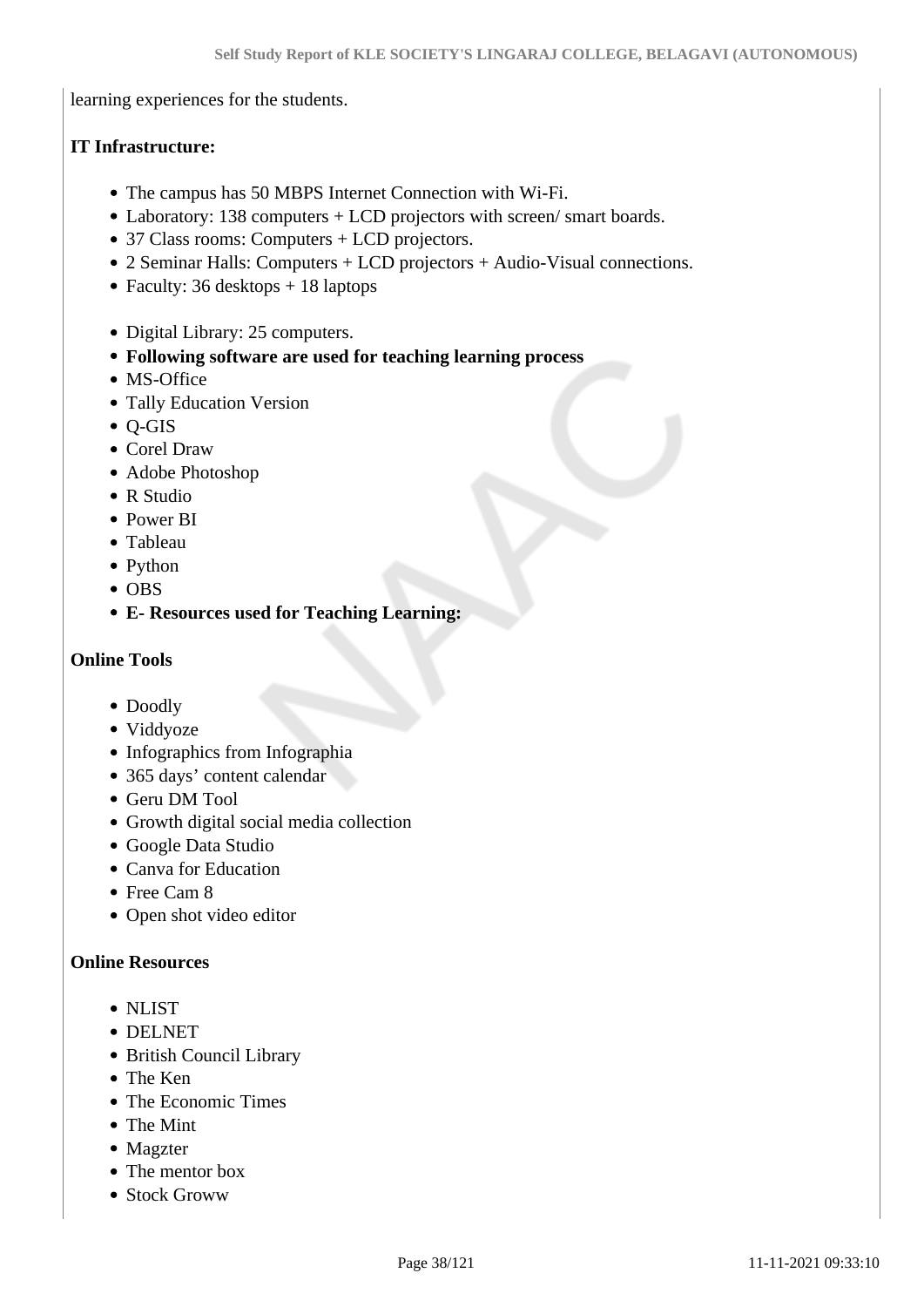- Moneybhai Investor
- Shodhganga
- e-PG Pathashala
- Government and Corporate Websites
- Google Earth
- **Learning Management System (LMS)**: G-Suite Enterprise for Education and Olympus Digital Campus-Great Learning.
- **E-Content Creation resource:**
	- Facility for recording Video Lectures 29 Web Cameras, 25 Mic sets and LED Ring lights
	- OBS (Open Broadcaster Software) free and open-source cross-platform streaming and recording program
- **Digital Library** Separate Digital Library available for accessing online resources**.**LIBINFO mobile app is available for student to access digital library resources.

#### **IT Infrastructure usage for Teaching-Learning:**

These ICT tools facilitate interactive instruction, generate interest among students and improve teaching learning process with audio-visual tools, which are suitable for different learning styles of students.

- All the Faculty are trained to use and given access to the IT infrastructure as per their course requirement. Faculty prepare PowerPoint Presentations, Pdfs of study material, and record videos of the lectures by using the IT infrastructure available.
- The Faculty use PowerPoint presentations, videos, online tools and resources, LMS platforms, and YouTube Channels for conducting the classes as per their course requirement. They use a designated e-mails for each course and google classrooms for submission of course specific assignments/presentations, sharing of study materials.
- Students are encouraged to prepare presentations/assignments, journals, project and field reports using MS Word, MS Power point, MS Excel, CANVA, etc.
- The practical sessions include the basic IT training to students. As per the Programme requirements operating software applications like MS-Office, Advanced MS-Excel, Tally, R- Studio, Python, Google Data Studio, Tableau and Power BI are taught to students.
- Students use LIBINFO mobile app to access the digital library resources like e-books, newspapers, magazines, handbooks, previous year question papers, etc.
- Language Lab with 22 inbuilt language modules felicitatesstudents to acquire LSRW Skillsby efficient interaction between teacher and student to emphasize on correct phonetic accents and dialects for effective communication.

| <b>File Description</b>                                                                                                            | <b>Document</b>      |
|------------------------------------------------------------------------------------------------------------------------------------|----------------------|
| Any additional information                                                                                                         | <b>View Document</b> |
| Provide link for webpage describing ICT enabled<br>tools including online resources for effective<br>teaching and learning process | <b>View Document</b> |

#### **2.3.3 Ratio of students to mentor for academic and other related issues (Data for the latest completed**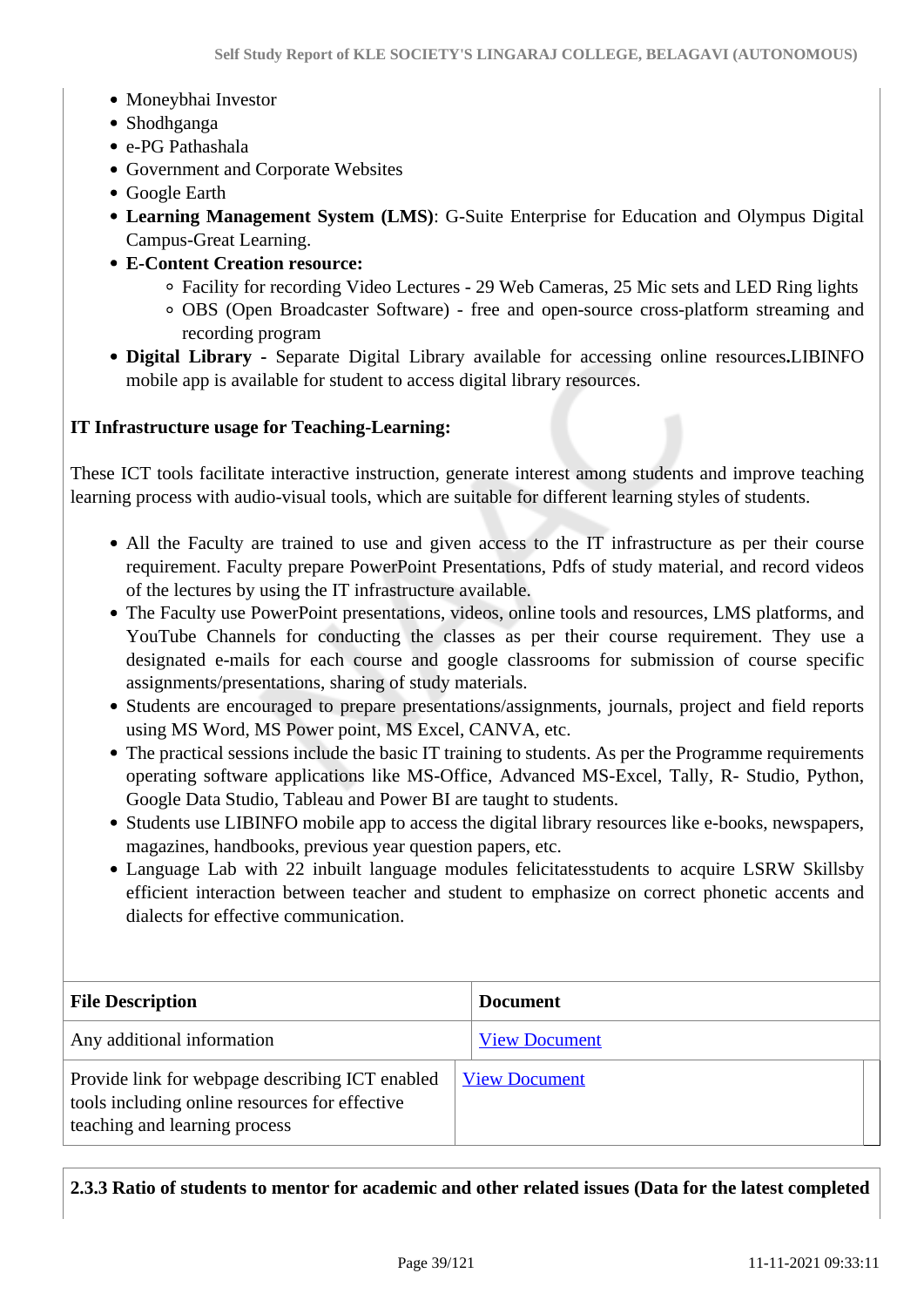#### **academic year )**

# **Response:** 32:1

| $\frac{1}{2}$                                                                   |                      |
|---------------------------------------------------------------------------------|----------------------|
| 2.3.3.1 Number of mentors                                                       |                      |
| Response: 50                                                                    |                      |
| <b>File Description</b>                                                         | <b>Document</b>      |
| Upload year wise, number of students enrolled and<br>full time teachers on roll | <b>View Document</b> |
| Circulars pertaining to assigning mentors to mentees                            | <b>View Document</b> |
| Any additional information                                                      | <b>View Document</b> |
|                                                                                 |                      |

# **2.3.4 Preparation and adherence of Academic Calendar and Teaching plans by the institution**

#### **Response:**

- College frames the academic calendar of events for the academic yearensuring minimum of 180 working days in a year (90 days in a semester) by taking in to consideration of the working days and holidays announced by the Central/State Government/ Local holidays.
- The Principal in consultation with Heads of the Department, IQAC Co-ordinator, and Controller of Examination decides the teaching learning and evaluation plan for the year. Further, it is approved by IQAC at the beginning of the academic year.
- The Academic Calendar of events includes important dates relating to admissions (UG and PG Programme), dates of commencement and completion of the semesters, the dates of internal tests, the SemesterEnd Practical and Theory examination dates.
- A separate calendar of events is prepared to include tentative dates of Orientation Programme, Seminars, Workshops, Guest Lectures,in-house events, survey, field and industrial visits.
- The Master time table for the College is prepared by the Time Table Committee. Based on this Master time table the Departmental and Individual time table is prepared.
- The respective Heads of the Departments distributes the curriculum and other related work among the staff members of the Departments for the smooth functioning of the academic activities.
- Every faculty prepares his/her Teaching Plan of the respective courses that are supposed to be taught by them in the entire semester and take approval by the HOD and Principal.
- Teaching Plan includes the list of topics as per the curriculum along with the number of hours allotted per topic and per module/unit.It includes modules/units segregation for the internal tests, group and individual student presentation/assignment details and other student centric activities used for teaching-learning process.
- The implementation of the teaching plan is monitored by the respective Heads of the Department and by the Principal periodically.
- Faculty of various departments are responsible for conducting department specific events, management fests, webinars and seminars within the stipulated time and in adherence with the annual academic calendar. All major programmes/events and extra-curricular activities of the college, various common programmes and celebration of special occasions and festivals are planned well ahead of time in adherence to the academic calendar.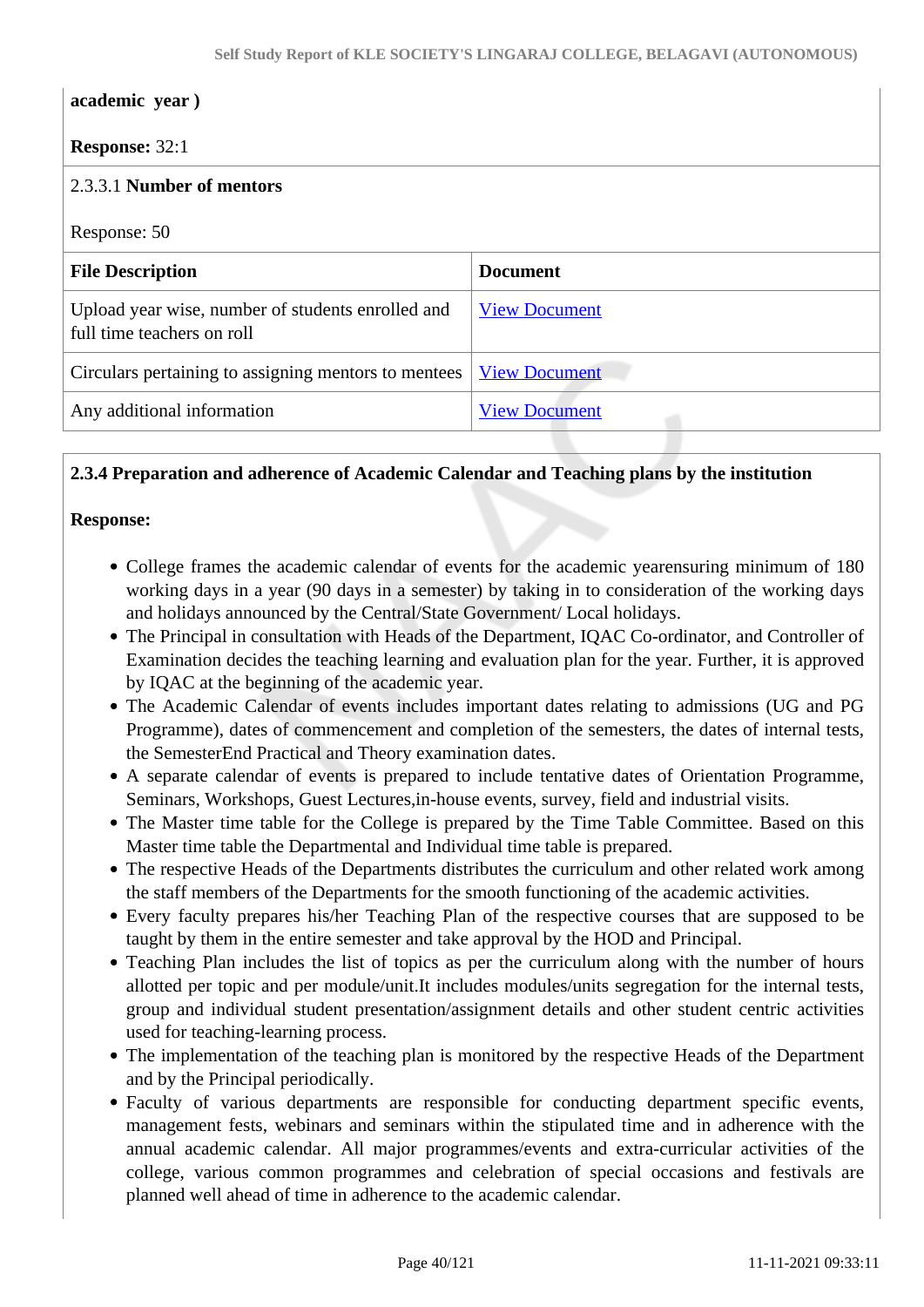A year wise and course wise Handbooks are published and given to students. It comprises course outcomes, number of teaching hours, topics, list of books, reference books, links of e-content, blue print of question paper.

| <b>File Description</b>                                       | <b>Document</b>      |
|---------------------------------------------------------------|----------------------|
| Upload Academic Calendar and Teaching plans for<br>five years | <b>View Document</b> |

# **2.4 Teacher Profile and Quality**

| 2.4.1 Average percentage of full time teachers against sanctioned posts during the last five years |                      |  |
|----------------------------------------------------------------------------------------------------|----------------------|--|
| <b>Response: 100</b><br><b>File Description</b><br><b>Document</b>                                 |                      |  |
| Year wise full time teachers and sanctioned posts<br>for 5 years (Data Template)                   | <b>View Document</b> |  |
| List of the faculty members authenticated by the<br>Head of HEI                                    | <b>View Document</b> |  |
| Any additional information                                                                         | <b>View Document</b> |  |

# **2.4.2 Average percentage of full time teachers with Ph. D. / D.M. / M.Ch. / D.N.B Superspeciality / D.Sc. / D.Litt. during the last five years (consider only highest degree for count)**

**Response:** 26.12

2.4.2.1 **Number of full time teachers with** *Ph.D./D.M/M.Ch./D.N.B Superspeciality/D.Sc./D'Lit.* **year wise during the last five years**

|                         | 2020-21   | 2019-20                                       | 2018-19 |                 | 2017-18              | 2016-17 |
|-------------------------|-----------|-----------------------------------------------|---------|-----------------|----------------------|---------|
|                         | 20        | 17                                            | 15      |                 | 18                   | 14      |
|                         |           |                                               |         |                 |                      |         |
| <b>File Description</b> |           |                                               |         |                 |                      |         |
|                         |           |                                               |         | <b>Document</b> |                      |         |
|                         | Template) | Institutional data in prescribed format (Data |         |                 | <b>View Document</b> |         |

**2.4.3 Average teaching experience of full time teachers in the same institution (Data for the latest**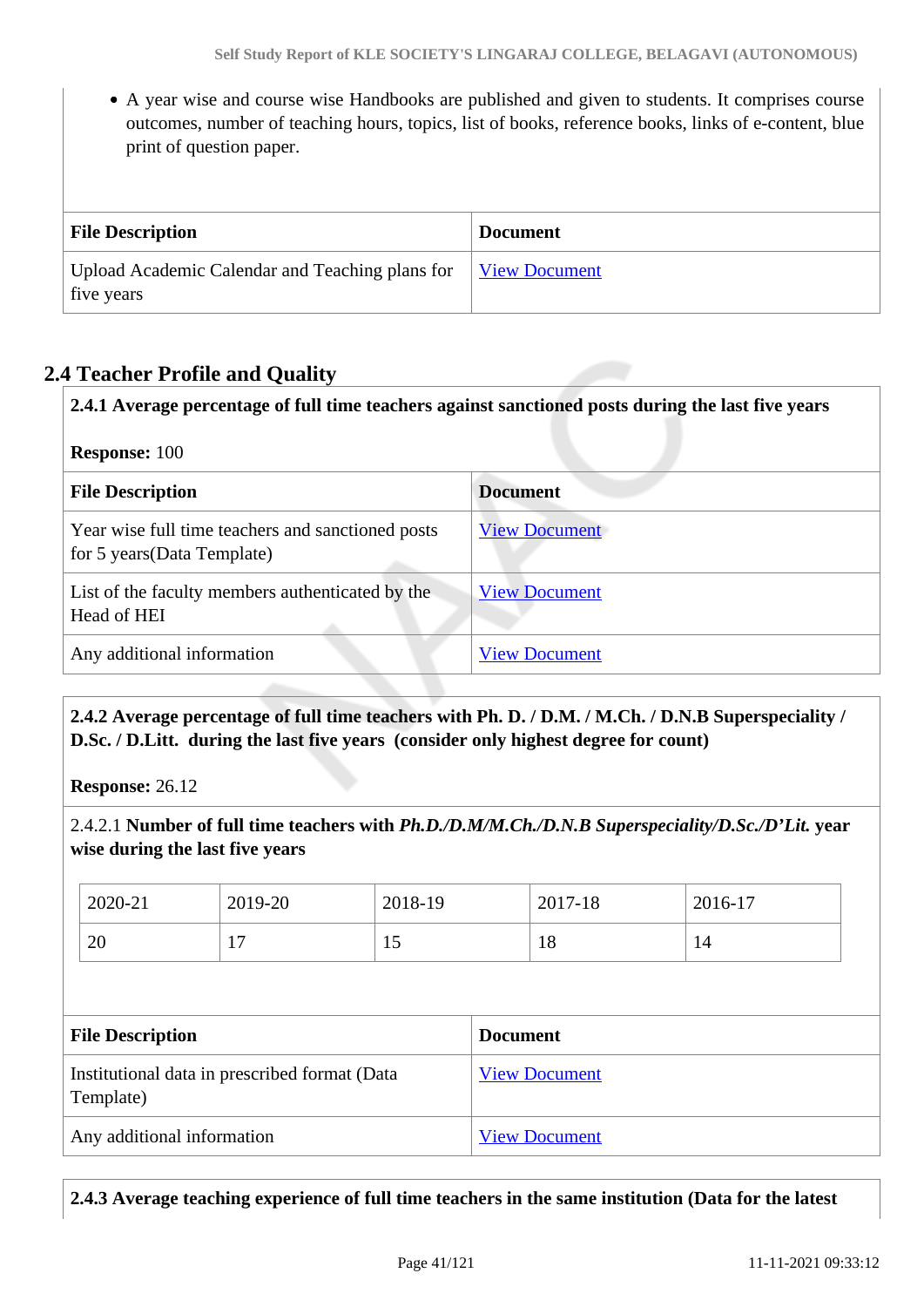| completed academic year in number of years)    |                      |  |
|------------------------------------------------|----------------------|--|
| <b>Response: 5.58</b>                          |                      |  |
| 2.4.3.1 Total experience of full-time teachers |                      |  |
| Response: 362.75                               |                      |  |
| <b>File Description</b>                        | <b>Document</b>      |  |
| Institutional data in prescribed format        | <b>View Document</b> |  |
| Any additional information                     | <b>View Document</b> |  |

# **2.5 Evaluation Process and Reforms**

 **2.5.1 Average number of days from the date of last semester-end/ year- end examination till the declaration of results year-wise during the last five years**

**Response:** 21.6

2.5.1.1 **Number of days from the date of last semester-end/ year- end examination till the declaration of results year wise during the last five years** 

| 2020-21        | 2019-20  | 2018-19  | 2017-18 | 2016-17  |
|----------------|----------|----------|---------|----------|
| 1 <sub>0</sub> | $\Omega$ | ⌒        | 19      | $\Omega$ |
| $\overline{1}$ | ∠∪       | $\sim$ 1 |         | 3U       |

| <b>File Description</b>                                    | <b>Document</b>      |
|------------------------------------------------------------|----------------------|
| Institutional data in prescribed format (Data<br>Template) | <b>View Document</b> |
| Any additional information                                 | <b>View Document</b> |

# **2.5.2 Average percentage of student complaints/grievances about evaluation against total number appeared in the examinations during the last five years**

## **Response:** 0.53

## 2.5.2.1 **Number of complaints/grievances about evaluation year wise during the last five years**

| 2020-21  | 2019-20                  | 2018-19 | 2017-18 | 2016-17 |
|----------|--------------------------|---------|---------|---------|
| <u>ب</u> | $\overline{\phantom{0}}$ |         | . .     | $\circ$ |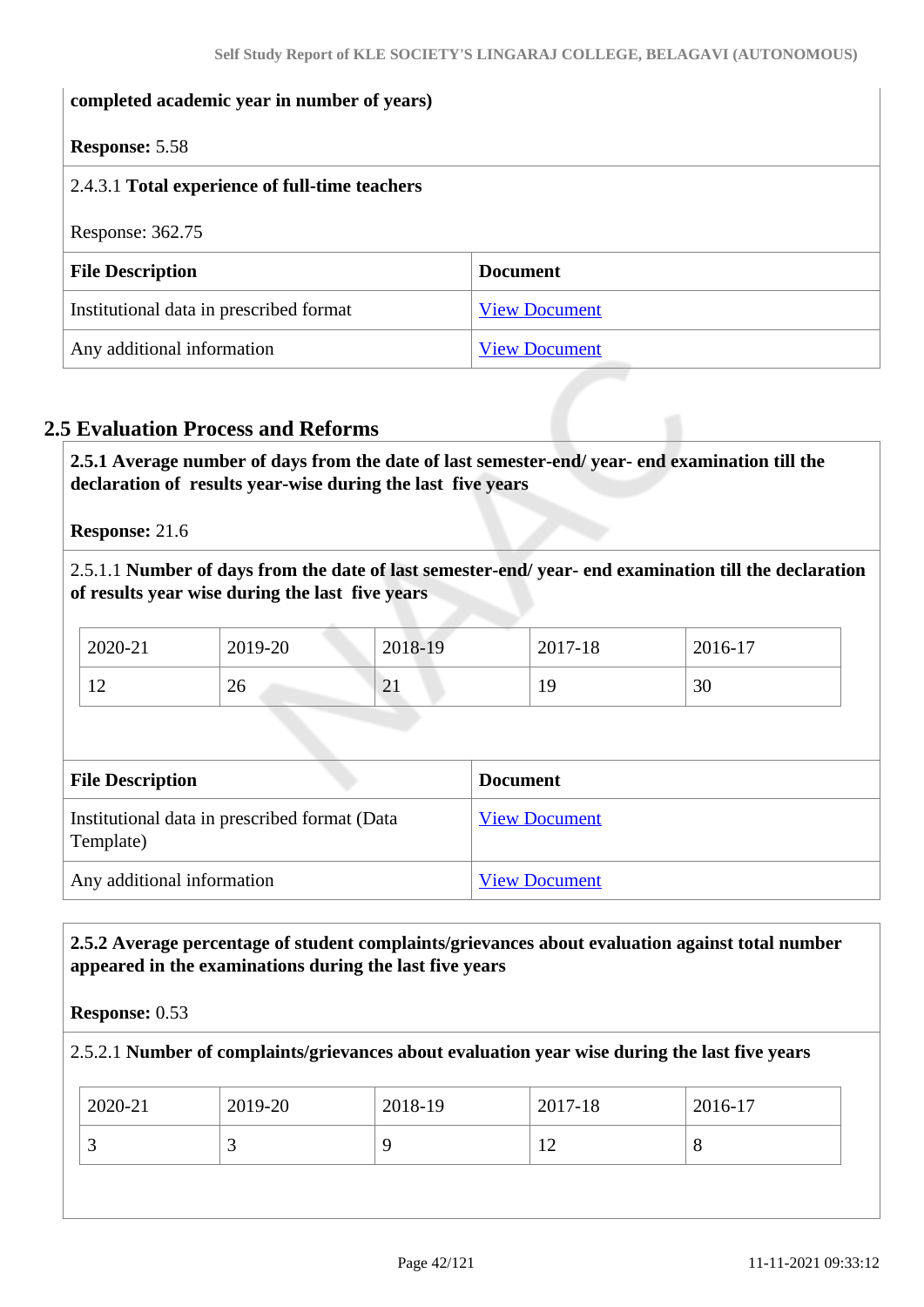| <b>File Description</b>                                                 | Document             |
|-------------------------------------------------------------------------|----------------------|
| Number of complaints and total number of students<br>appeared year wise | View Document        |
| Any additional information                                              | <b>View Document</b> |

# **2.5.3 IT integration and reforms in the examination procedures and processes including Continuous Internal Assessment (CIA) have brought in considerable improvement in Examination Management System (EMS) of the Institution**

#### **Response:**

## **Examination Procedure:**

- The college assesses the student performance based on the two major components of evaluation; Continuous Internal Assessment and Semester End Examination.
- The Semester End Examination Process begins with candidates filling the examination forms at the end of each semester. This process is initiated six weeks before the Semester End Examination.
- In the first semester the candidate fills the examination form and the data pertaining to the candidate is stored in the Examination Software. **A unique examination registration number is generated and the same is used for the all theexamination processes.**
- **Course wise students' strength as per the examination form is generated automatically by the software.**
- Course wise three Question Papers for all the UG and PG programmes and certificate courses are set by internal and external examiners, further is scrutinized by the Board of Examiners to incorporate the necessary changesas per the blueprint and guidelines.
- **The hall tickets are generated through Examination Software with all the details including Candidate photograph.**
- **System generated block-wise candidate seating arrangement with desk number in the block is printed and displayed on the notice board for the candidate reference 30 minutes before the commencement of each course examination.**
- All the three question papers finalized by the Board of Examiners are kept ready, out of which one question paper is selected randomly by the Controller of Examinations just few hours before the commencement of that course/paper examination.
- The Question papers selected by the Controller of Examinations are printed according to the Students strength and are sealed course wise and block wise as per the strength of the students in the block.
- The block wise and course/paper wise separately sealed question papers packets are handed over to Chief Superintendent of the Semester End Examinations and it is verified and handed over to the Room Invigilators after signing all the question paper packets.
- The Room Invigilator unseals the question paper packet in the presence of candidates after obtaining signature of a maximum of five candidates on the sealed question paper packet to ensure that sealing is intact.
- **The college appoints the local college Principals as external flying squad members for effective and transparent conduct of the examinations**.
- After the completion of each examination, the chief superintendent hands over the answer script to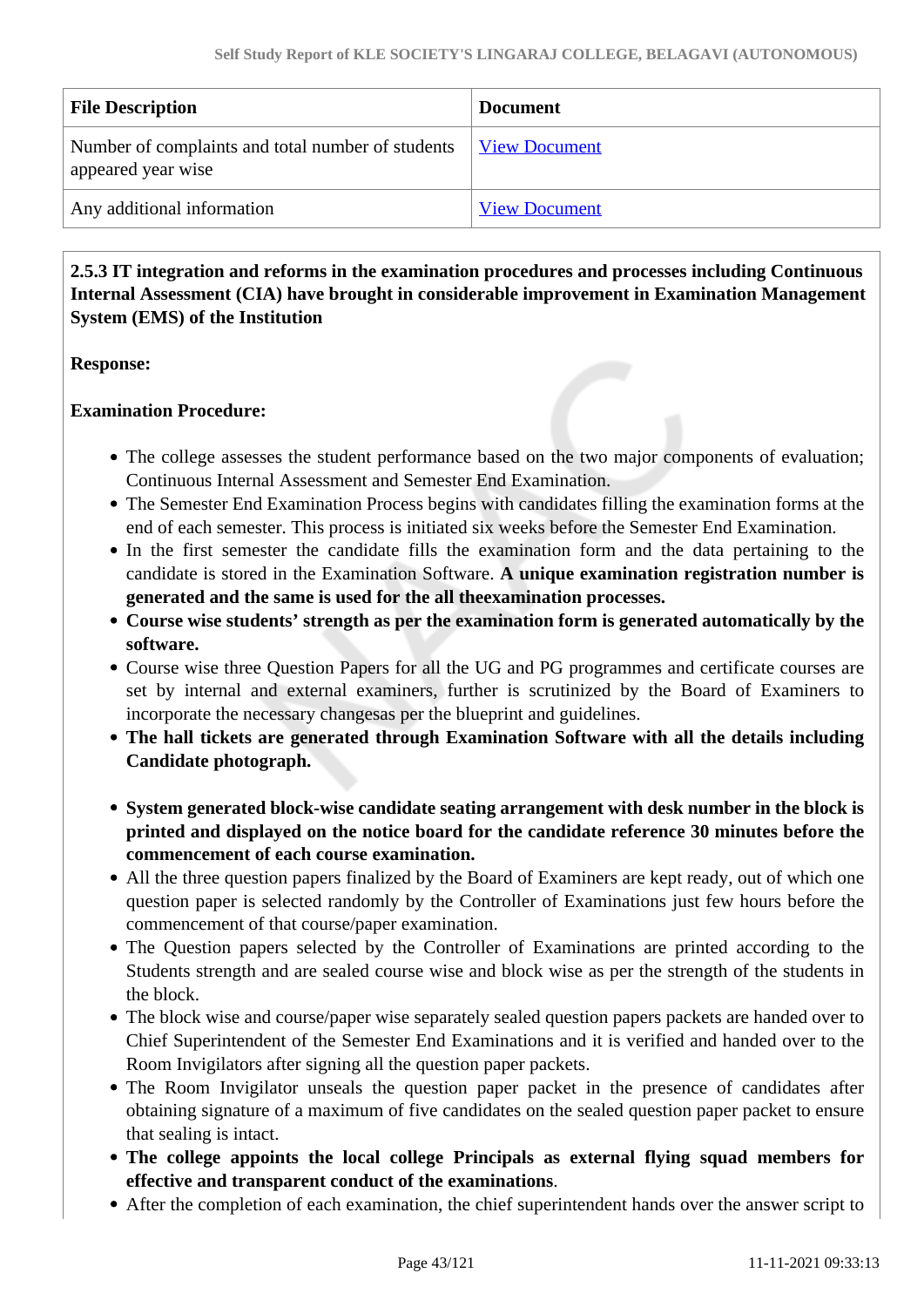the examination department.

- **Every answer script is affixed with a unique Barcode generated by the Examination Software.**
- **The College follows Digital Evaluation. For this purpose, all the answer scripts are scanned and a Random Code generated is assigned to each script by the Examination Software.**
- The college follows double evaluation system for both UG and PG for evaluating of the answer scripts of Semester End Examinations, one by the Internal and other by External examiner independently.
- **For the purpose of Digital Evaluation, each Internal and External Examiners are given unique username and password. The password will be changed by the Examiners before commencing the Evaluation.**
- **The Chief Coordinator and coordinators will assign the answer scripts for digital Evaluation in a bunch of 30 scripts.**
- The average of the marks assigned by Internal and External Examiners shall be awarded to the candidate.
- If the difference between the marks allotted by Internal and External examiners is 20% or more than 20% of total marks in a course, such answer scripts shall be sent for the third evaluation.
- After the third valuation, nearest two marks assigned by two examiners out of the three, shall be taken and the average of these two marks (that are nearer to each other) shall be assigned to such a candidate. However, if one of the three marks fall exactly midway between the other two, then higher two marks shall be taken for averaging.

# **Process Integrating IT**

The institution has integrated information Technology (IT) in all the stages of the examination process to achieve the highest level of accuracy and efficiency as follows;

- Generation of Examination Seat numbers
- Preparation of course wise students' strength
- Generation of hall tickets with all the details including Candidate photograph
- System generated block-wise seating arrangement with desk number for each candidate in the blocks.
- Course-wise Internal Assessment marks sheet
- Barcoding of answer scripts
- Scanning of answer scripts for digital evaluation
- Generation of random code numbers for each script to maintain the security of examination process.
- Assignment of answer scripts to the evaluators
- Identification of answer scripts for the third evaluation
	- Generation of script wise marks list for every examiners
	- Generation of question paper wise marks report for individual examiners.
- Calculating average marks, printing of result seats with various result analysis
- Printing of Marks Cards
- Online publication of results

The College is following a digital evaluation system:

- On screen evaluation of answer scripts
	- User ID and changeable password for transparency in the examination.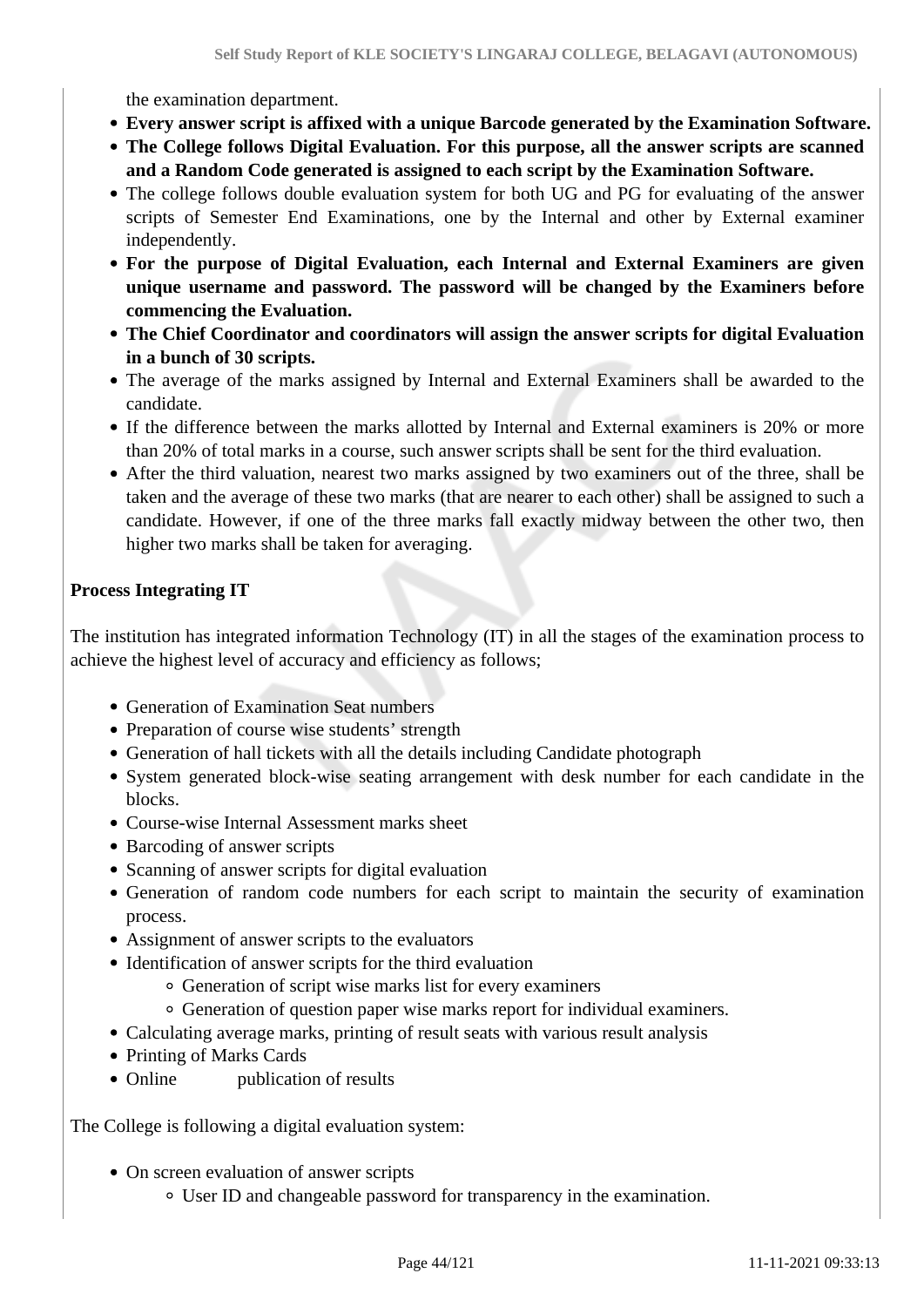- Ouestion wise marks report
- Examiner wise evaluation report to every evaluator.
- Assignment of Answer scripts to Evaluators.
- Generation of examiners remuneration based on answer scripts evaluated and DA
- Marks entered by evaluators directly saved in the institutional examination server
- Processing of Results
- Authentication of Results
- Result Analysis
- Results are announced on the College website

#### **Continuous internal assessment system**

- 1.The Students performance is assessed for 30% of marks in every course/paper.
- 2.In each paper two/three tests shall be conducted for the award of IA marks, and
- 3.Each shall be conducted for one-and-a-half-hour duration for a maximum of 30 marks
- 4.The 30 marks of each test shall be reduced to 10 marks.
- 5.The award of remaining10 IA marks for Assignments, mini Project report / Seminar / Case Analysis / Presentation / Role Play / shall be based on the submission of the above by the candidates, duly certified by the concerned teacher.
- 6.There shall be no minimum passing marks and provision for improvement in Internal Assessment
- 7.The internal marks are entered online on College examination portal

All the above reforms have the consistent positive impact on the evaluation system of the college and have helped in maintaining transparency, confidentiality and expedite the announcement of results.

| <b>File Description</b>    | <b>Document</b>      |
|----------------------------|----------------------|
| Any additional information | <b>View Document</b> |

## **2.6 Student Performance and Learning Outcomes**

 **2.6.1 Programme and course outcomes for all Programmes offered by the institution are stated and displayed on website and communicated to teachers and students.**

**Response:** 

- The Programme Outcomes of all the Programme are framed considering the Vision and Mission Statement of the Institute. Every Programme Outcomes is clearly stated and displayed on the Institute Website.
- In accordance with the Programme Outcomes, all the Course outcomes are framed by the respective departments and communicated to students in the course curriculum through Handbooks and **Websites**
- Board of Studies (BOS) for all the departments is constituted as per the UGC guidelines for Autonomous Colleges. The Board of Studies consists the academicians from Parent University,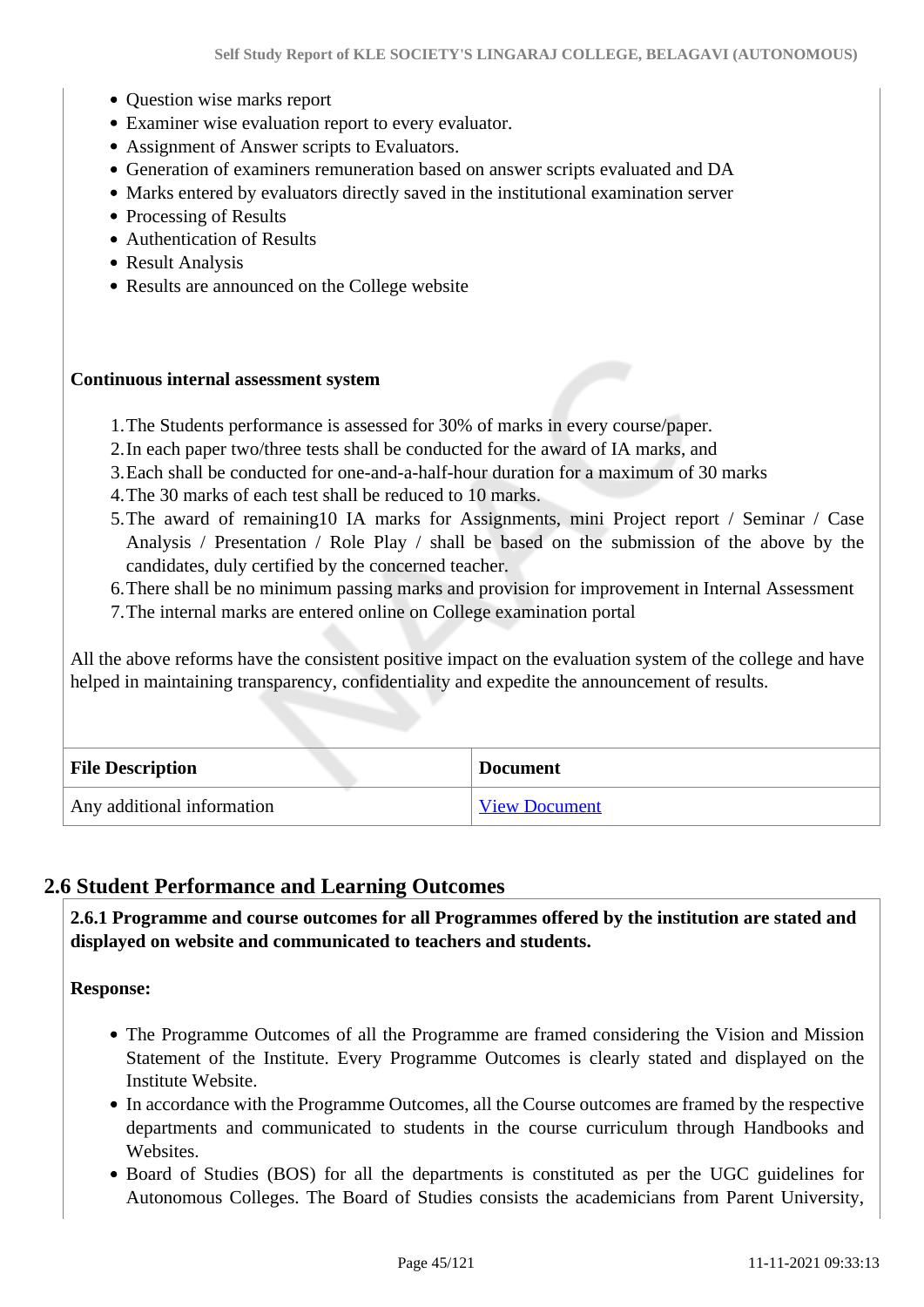allied area/ Industrial experts and Alumni.

- The Board of Studies of all the departments meets every year to frame/design the curriculum. In this process the curriculum and the Course Outcomes of all the courses are framed.
- The curriculum is revised once in three years for UG programmes and once in two years in PG programmes.
- The Programme outcomes and course outcomes are designed as per the current demands of the society and the market/industry.
- The BOS revises all the Course Outcomes in accordance with the Programme Outcomes and approves it for next three/two years for UG and PG programmes respectively.
- Academic Council constituted by the Institute consisting, the Principal as Chairman, Representative members from the Parent University, Expert members from various Academic and Industry Background, Heads of the Departments, Controller of Examinations and Senior Faculty Members of the Institution - scrutinizes in detail and approves the Programme outcomes and Course outcomes.
- The updated Programme outcomes and Course outcomes are made available to all the Faculty members, students and all other stake holders on the website of Institution.
- The students are given Handbooks containing the Rules and regulations of the college, Course outcomes, Curriculum, the hours allotted for every unit of the Curriculum, details about Text Books and Reference books and blue print of the Semester End Examination question papers.
- The Faculty members during Introduction of every course at the beginning of the Semester explains the course outcomes to the students. Also, during the teaching process the course outcomes are reiterated every time while the conduct of course classes.

| <b>File Description</b>                                 | <b>Document</b>      |
|---------------------------------------------------------|----------------------|
| Upload COs for all courses (exemplars from<br>Glossary) | <b>View Document</b> |

## **2.6.2 Attainment of programme outcomes and course outcomes are evaluated by the institution.**

## **Response:**

The college assesses the attainment of Programme and Course outcomes by using Direct and Indirect Assessment Tools as follows:

## **Direct Assessment Tool forAttainment of Course and Programme Outcomes.**

Outcome-Based Education is a student-centredlearning method that focuses on empirically measuring student performance. Student learnings require students are able to apply their knowledge and skills as they respond to the classroom assignment, presentations, quizzes, practical sessions, written tests, final written tests etc.

For Computation and Attainment of Course, Outcomes students' final written tests marks are used.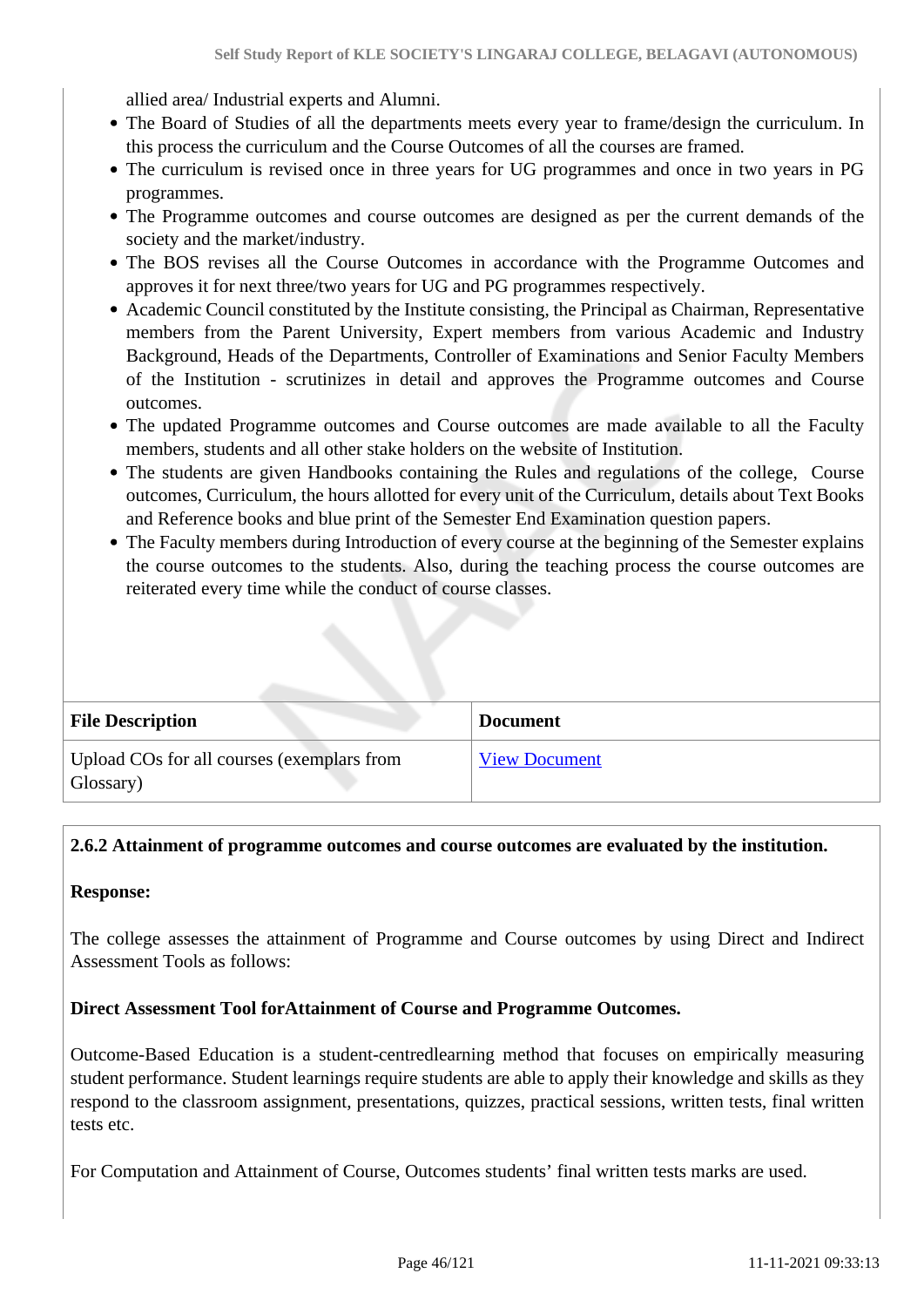The student's Final Marks in a course consists of Semester End Examination Marks (written/practical) and Continuous Internal Assessment Marks, which includes assignments, presentations, quizzes, practical tests and Internal Tests.

Computation and Attainment of Course Outcomes involves calculation of mean class marks and standard deviation ofthese class marks. Further, normal distribution and other distribution techniques like skewness and kurtosis are calculated to see the distribution of the class marks. Visual tools like Histogram and normal distribution curve are drawn to show the normal distribution of class marks.Further, the mean of all the Course Outcomes collectively contribute towards the attainment of Programme Outcome.

To define the level for the attainment of course outcomes following limits are set –

- The level of attainment of the all Course Outcomes is deemed to be **excellent** when the 50% of the class scoreson an average greater than70% marks or 50th Percentile of the class is greater than the class average marks.
- The level of attainment of the all Course Outcome is deemed to be the **strong** when the 50% of the class scores an average of greater than 60%but less than or equal to70% of marks or 50th Percentile of the class is greater than the class average marks.
- The level of attainment of the all Course Outcomeis deemed to be **satisfactory** when the 50% of the class scores an average of greater than 50% but less than or equal to 60% of marks or 50th Percentile of the class is greater than the class average marks.

The above cut of is placed as students who score 60% but less than 70% are considered as pass with first class, students who score 70% and more are considered as pass with distinction class.

**\*Note: If the score of a Course outcome is below satisfactory, the respective course outcome has not been attained.**

# **Indirect Assessment Tools for Attainment of Programme Outcomes**

Attainment of Programme outcomes are also substantiated by the indirect assessment tools as follows;

**Students' Exit Survey:** The final year student feedback on the Curriculum while passing out from the programme is collected and analysed. This indicates the attainment of the programme outcome.

**Alumni Survey**: Analysis of the responses of Alumni Feedback on curriculum can also be the indicator for attainment of programme outcome.

**Employer Survey:**Analysis of the feedback collected from the Employers as well as the External guide of the internship projects acts as an indicator of the programme outcomes.

| <b>File Description</b>    | <b>Document</b> |
|----------------------------|-----------------|
| Any additional information | View Document   |

**2.6.3 Pass Percentage of students(Data for the latest completed academic year)**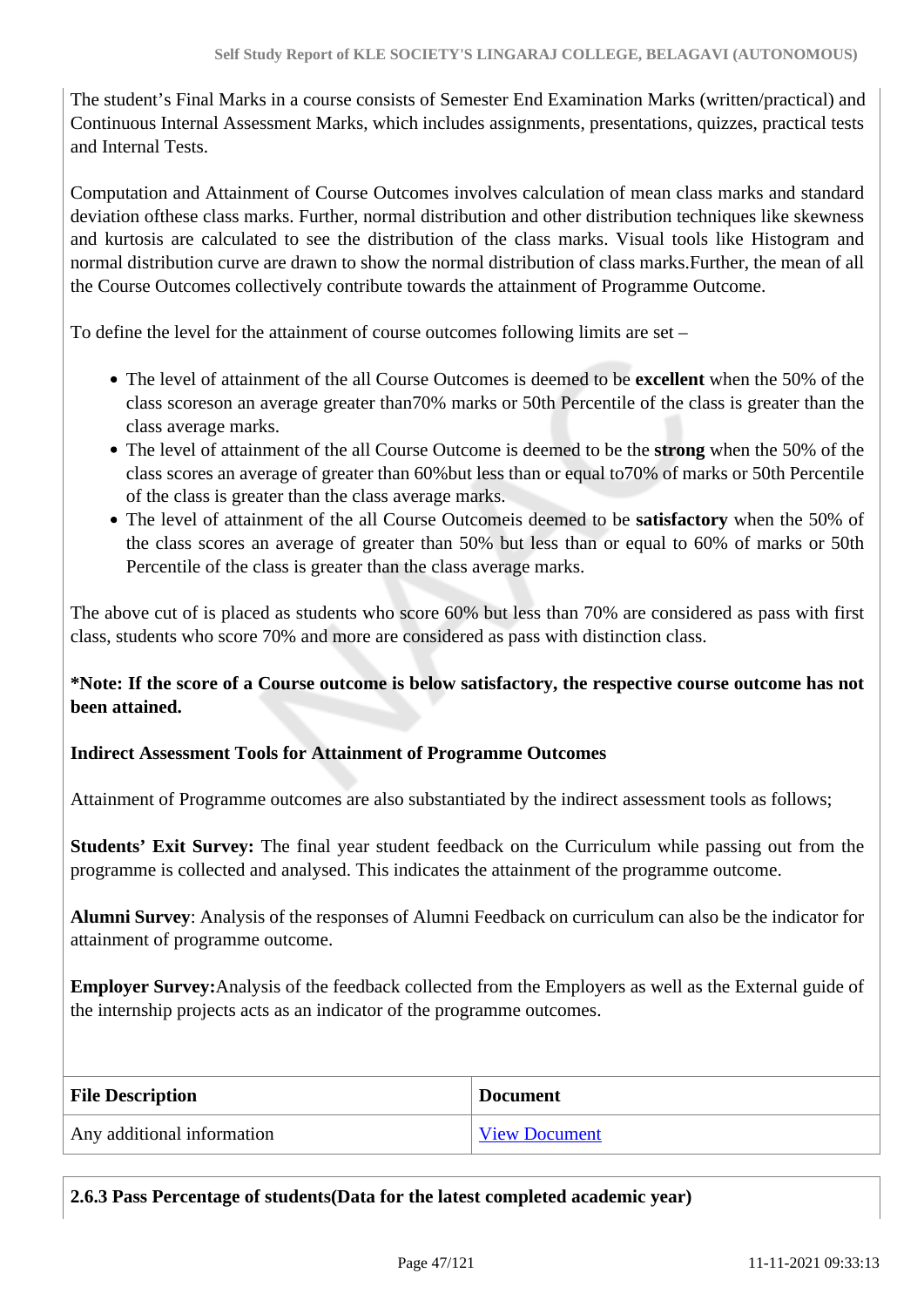#### **Response:** 84.99

#### 2.6.3.1 **Total number of final year students who passed the examination conducted by Institution.**

Response: 385

# 2.6.3.2 **Total number of final year students who appeared for the examination conducted by the Institution.**

Response: 453

| <b>File Description</b>                                                                                                 | <b>Document</b>      |
|-------------------------------------------------------------------------------------------------------------------------|----------------------|
| Upload List of Programmes and number of students<br>passed and appeared in the final year<br>examination(Data Template) | <b>View Document</b> |
| Any additional information                                                                                              | <b>View Document</b> |

# **2.7 Student Satisfaction Survey**

| 2.7.1 Online student satisfaction survey regarding teaching learning process |                      |
|------------------------------------------------------------------------------|----------------------|
| <b>Response:</b>                                                             |                      |
| <b>File Description</b>                                                      | <b>Document</b>      |
| Upload database of all currently enrolled students                           | <b>View Document</b> |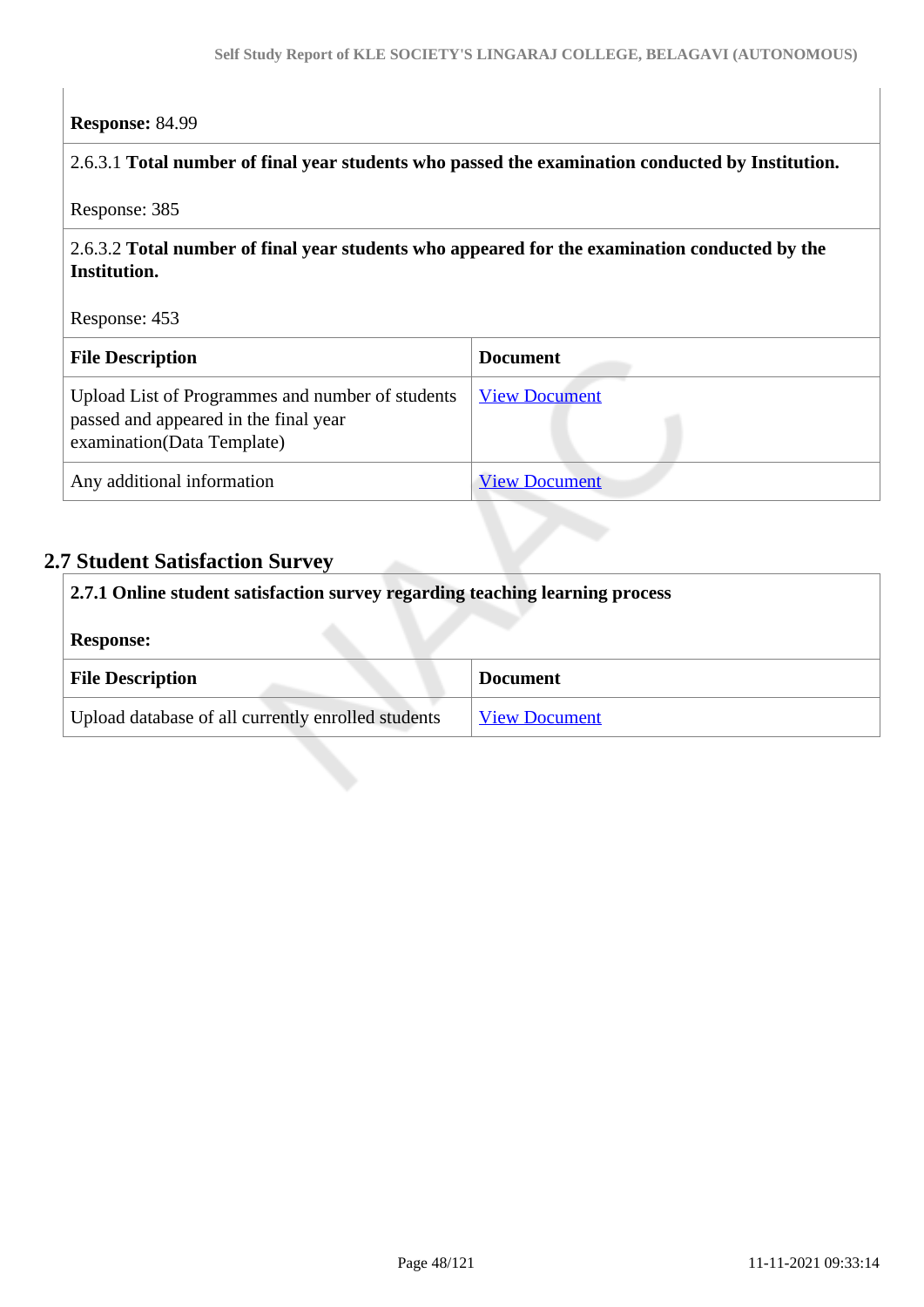# **Criterion 3 - Research, Innovations and Extension**

# **3.1 Promotion of Research and Facilities**

 **3.1.1 The institution Research facilities are frequently updated and there is well defined policy for promotion of research which is uploaded on the institutional website and implemented**

# **Response:**

The Institution with all its infrastructural and all other facilities does not lag behind in having a constructive policy for formulating an innovative ecosystem. There exists a policy which is widely approved by eminent Teachers of the Institution with loudly stated objectives and procedures to promote research. Our Institution hasbeen recognized as the Research Centre of Rani Channamma University Belagavi, which enables young researchers to enhance their research abilities.Keeping with the said policy a Research Committee was constituted with the faculty members. The main objective of the Committee is creating research culture among faculty members and students, motivating to undertake research projects from various funding agencies, identifying and assisting through finance from other funding agencies like CSIR, ICSSR, UGC etc. Faculties are also encouraged to participate in Seminars, Refresher, Orientation, Short Term Courses,Faculty Development Programmes, publish books and research articles and the result is that the College has number of Ph.Ds, and research publications. The Institution also encourages its teachers to conductresearch methodology, data analysis, quantitative techniques in social science research, writing research articles, use of SPSS in research etc.Institution also has financial provision of TA/DA for paper presentation in National and International Conferences/Seminars for staff and students.Further, the college also provides internet and WI-FI facility to access emerging innovations to update knowledge and expertise of the faculty and students.The Institution provides training on quantitative techniques, data analysis, Preparation of research project (Dissertation) by the UG and PG students. The days of waiting for the library to open in the next morning are gone. The knowledge of entire world is compressed in gadgets in our palm. This makes them more knowledgeable and self-reliant in acquiring skills through modern technology sitting in a place.

| <b>File Description</b>                                                                                             | <b>Document</b>      |
|---------------------------------------------------------------------------------------------------------------------|----------------------|
| Minutes of the Governing Council/ Syndicate/Board<br>of Management related to research promotion policy<br>adoption | <b>View Document</b> |
| Any additional information                                                                                          | <b>View Document</b> |
| URL of Policy document on promotion of<br>research uploaded on website                                              | <b>View Document</b> |

# **3.1.2 The institution provides seed money to its teachers for research (average per year, INR in Lakhs)**

## **Response:** 0

3.1.2.1 **The amount of seed money provided by institution to its faculty year-wise during the last five**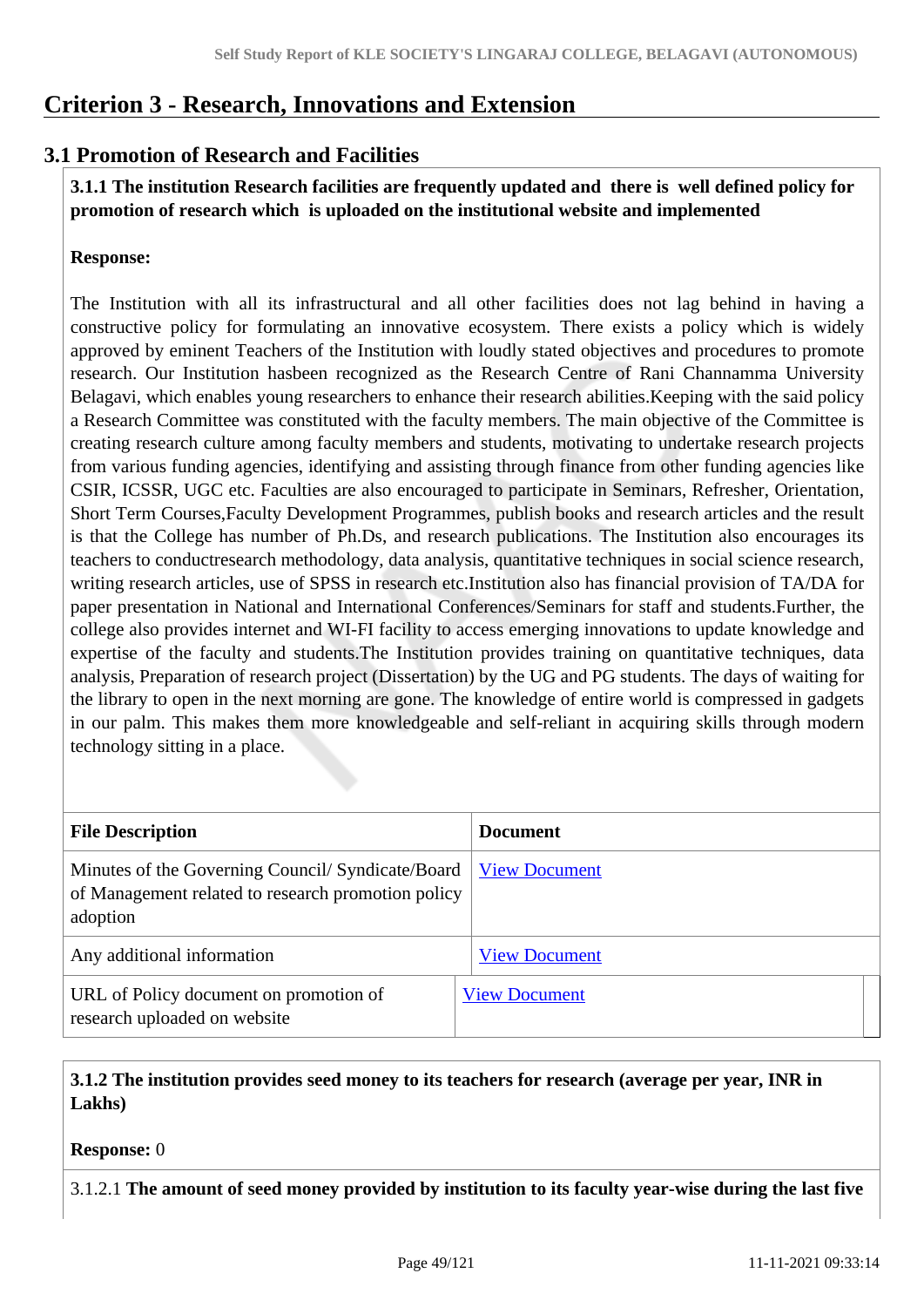# **years (INR in lakhs).**

| 2020-21                 | 2019-20        | 2018-19  | 2017-18         | 2016-17          |
|-------------------------|----------------|----------|-----------------|------------------|
| $\boldsymbol{0}$        | $\overline{0}$ | $\theta$ | $\theta$        | $\boldsymbol{0}$ |
|                         |                |          |                 |                  |
| <b>File Description</b> |                |          | <b>Document</b> |                  |

# **3.1.3 Percentage of teachers awarded national / international fellowship for advanced studies/research during the last five years**

**Response:** 0

3.1.3.1 **The number of teachers awarded national** */* **international fellowship for advanced studies / research year wise during last five years**

| $2020 - 21$ | 2019-20 | 2018-19 | $ 2017-18 $ | 2016-17 |
|-------------|---------|---------|-------------|---------|
|             |         |         | υ           |         |

| <b>File Description</b>                                        | <b>Document</b>      |
|----------------------------------------------------------------|----------------------|
| List of teachers and their international fellowship<br>details | <b>View Document</b> |

# **3.2 Resource Mobilization for Research**

 **3.2.1 Grants received from Government and non-governmental agencies for research projects, endowments, Chairs in the institution during the last five years (INR in Lakhs)** 

**Response:** 0

3.2.1.1 **Total Grants from Government and non-governmental agencies for research projects , endowments, Chairs in the institution during the last five years (INR in Lakhs)**

| 2020-21 | 2019-20 | 2018-19 | 2017-18 | 2016-17 |
|---------|---------|---------|---------|---------|
| ν       | -0      |         | v       | U       |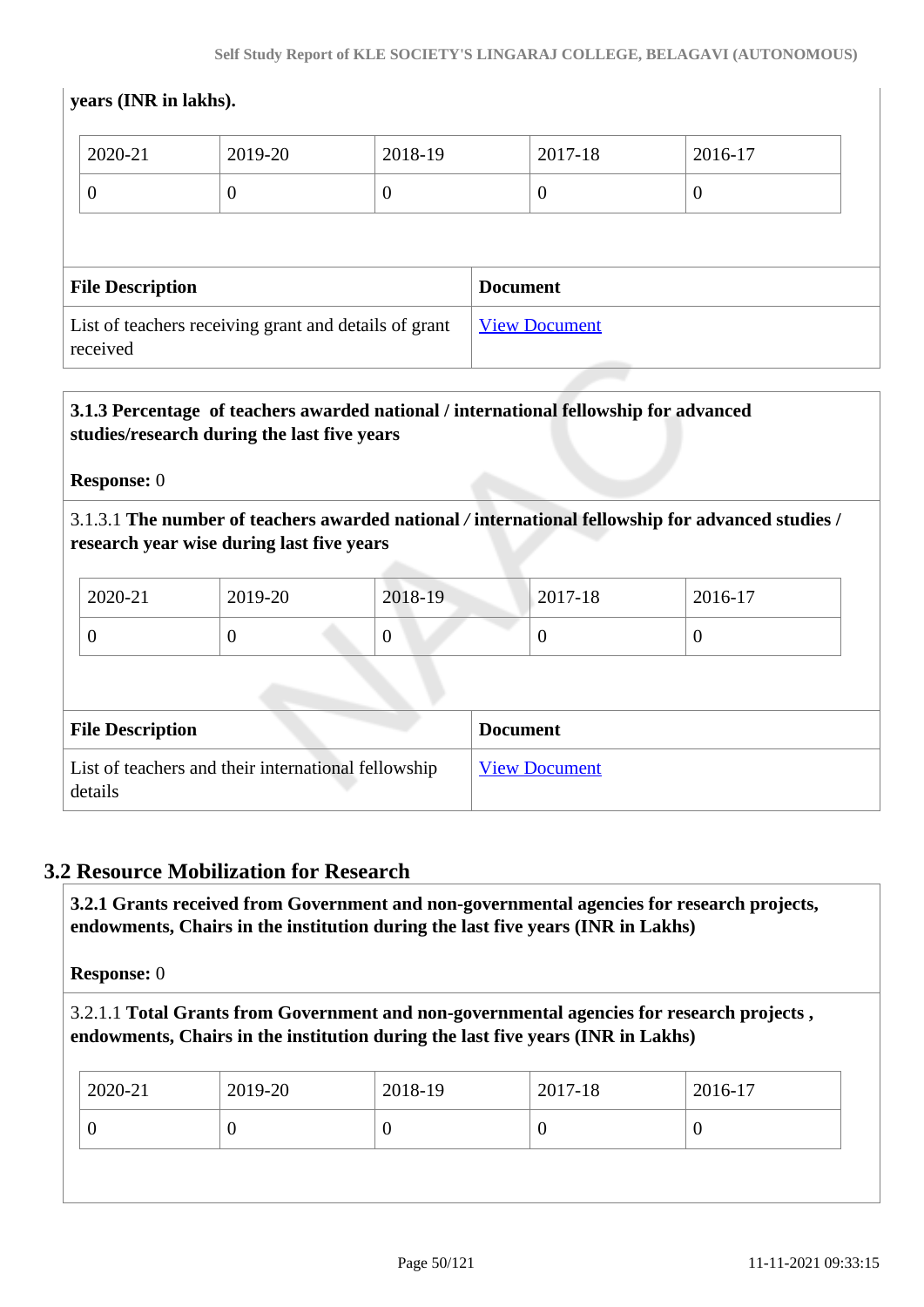| <b>File Description</b>           | <b>Document</b>      |
|-----------------------------------|----------------------|
| List of project and grant details | <b>View Document</b> |

# **3.2.2 Percentage of teachers having research projects during the last five years**

#### **Response:** 0

## 3.2.2.1 **Number of teachers having research projects during the last five years**

| 2020-21 | 2019-20 | 2018-19 | 2017-18 | 2016-17 |
|---------|---------|---------|---------|---------|
|         |         |         |         |         |

#### **3.2.3 Percentage of teachers recognised as research guides**

#### **Response:** 0

#### 3.2.3.1 **Number of teachers recognized as research guides**

| <b>File Description</b>                       | <b>Document</b>      |
|-----------------------------------------------|----------------------|
| Upload copies of the letter of the university | <b>View Document</b> |
| recognizing faculty as research guides        |                      |

## **3.2.4 Average percentage of departments having Research projects funded by government and nongovernment agencies during the last five years**

**Response:** 0

## 3.2.4.1 **Number of departments having Research projects funded by government and nongovernment agencies during the last five years**

| 2020-21 | 2019-20 | 2018-19 | 2017-18 | 2016-17 |
|---------|---------|---------|---------|---------|
|         | ິ       | ν       | v       | ν       |

#### 3.2.4.2 **Number of departments offering academic programes**

| 2020-21      | 2019-20 | 2018-19      | 2017-18  | 2016-17              |
|--------------|---------|--------------|----------|----------------------|
| $\mathbf{r}$ |         | $\mathbf{T}$ | <b>I</b> | 1 <sub>2</sub><br>13 |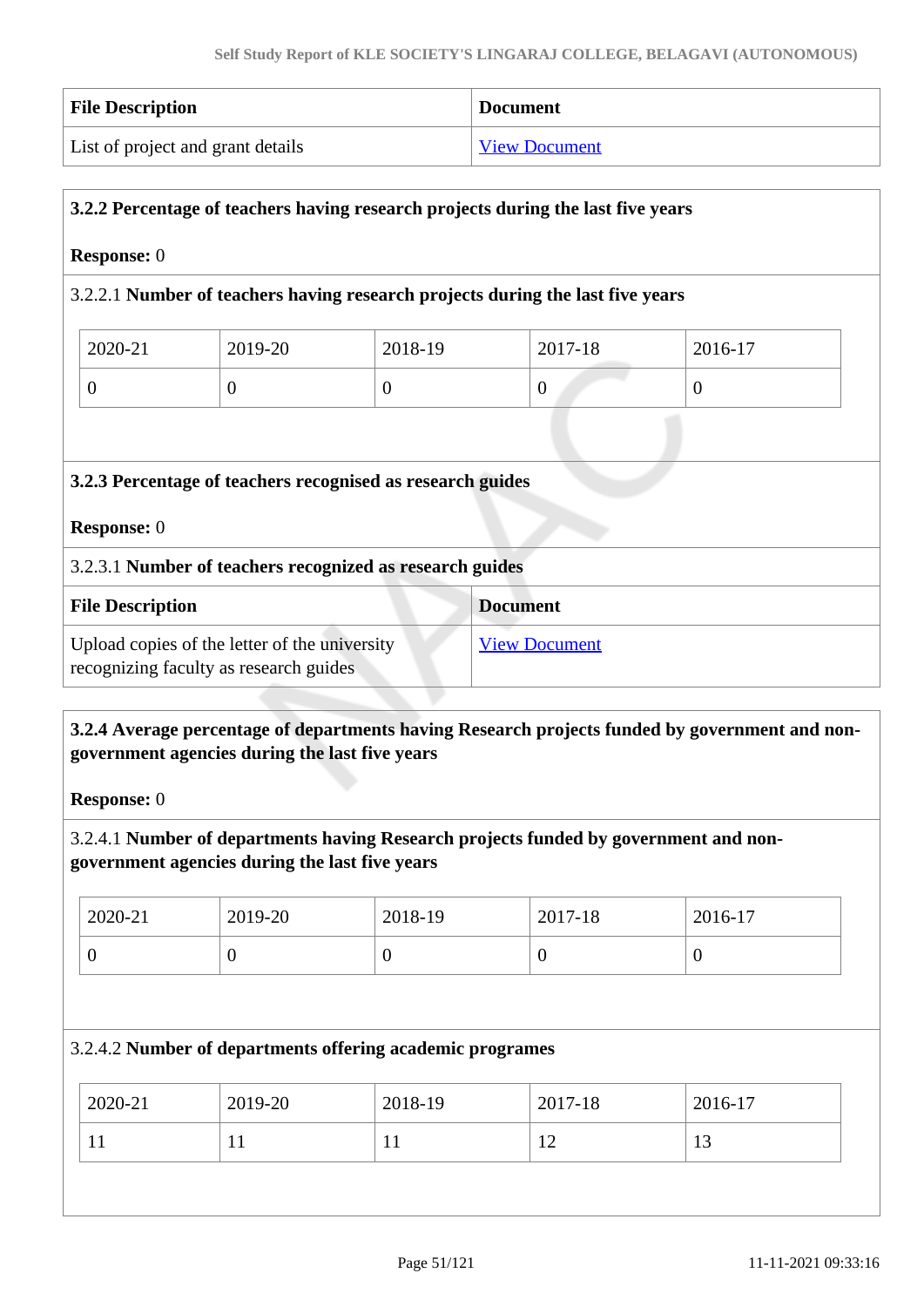| <b>File Description</b>                       | <b>Document</b>      |
|-----------------------------------------------|----------------------|
| List of research projects and funding details | <b>View Document</b> |

# **3.3 Innovation Ecosystem**

 **3.3.1 Institution has created an eco system for innovations, creation and transfer of knowledge supported by dedicated centers for research, entrepreneurship, community orientation, Incubation etc.**

# **Response:**

The institution takes active role promoting entrepreneurship, innovation and support functions for the communitiesthrough curriculum, faculty support and collaborations.B.COM, BBA and BA include entrepreneurship as thepart of curriculum.Teachers are equipped to practically experience the aspects of entrepreneurship through:

- Faculty Development Programs
- Membership of institute'sinnovation council and representation in various entrepreneurship oriented organizations like Deshpande Foundation, Mahatma Gandhi National Council of Rural Education (MGNCRE).

Institution has created an entrepreneurial eco-systemthrough various councils and collaborations. It has established Institution's Innovation Council (IIC) as per the guidelines of MHRD 'MoE's Innovation Cell (MIC)to create a vibrant local innovation ecosystem, start-up support mechanismfor scouting and preincubation of ideas.It'srole is to engage large number of staffs and students in various innovation and entrepreneurship related activities like idea creation, problem solving, proof of concept development, design thinking, intellectual property rights, project handling and management at pre-incubation/ incubation stage.

An MOU with Deshpande Foundation's Micro Entrepreneurship Development Program that aims to assist Micro Enterprises in data driven decision making , 'Vocal for Local' mission has been implemented through students and staff involvement in live projects and consultancy. The MOU with Mahatma Gandhi National Council of Rural Education (MGNCRE), provides opportunities for staff and students in the field of rural entrepreneurship.

The institution has MoU with IGDTUW Anveshan Foundation, Delhi to impart the knowledge and expertise in entrepreneurship and innovation and register the patents for students' ideas.

Renowned entrepreneurs have been part of the Academic Council to guide the institution in structuring the course curriculum for promoting entrepreneurship.

- 1.Deepak Dhadoti Managing Director, Servocontrols Group of Industries, a significant contributors to Mission Mars.
- 2.Vinayak Lokur –Mentor on Road, under Mentor on Road Program for Startups and MSMEs.
- 3.Naveen Jha CEO Deshpande Foundation, were part of academic council during last five years.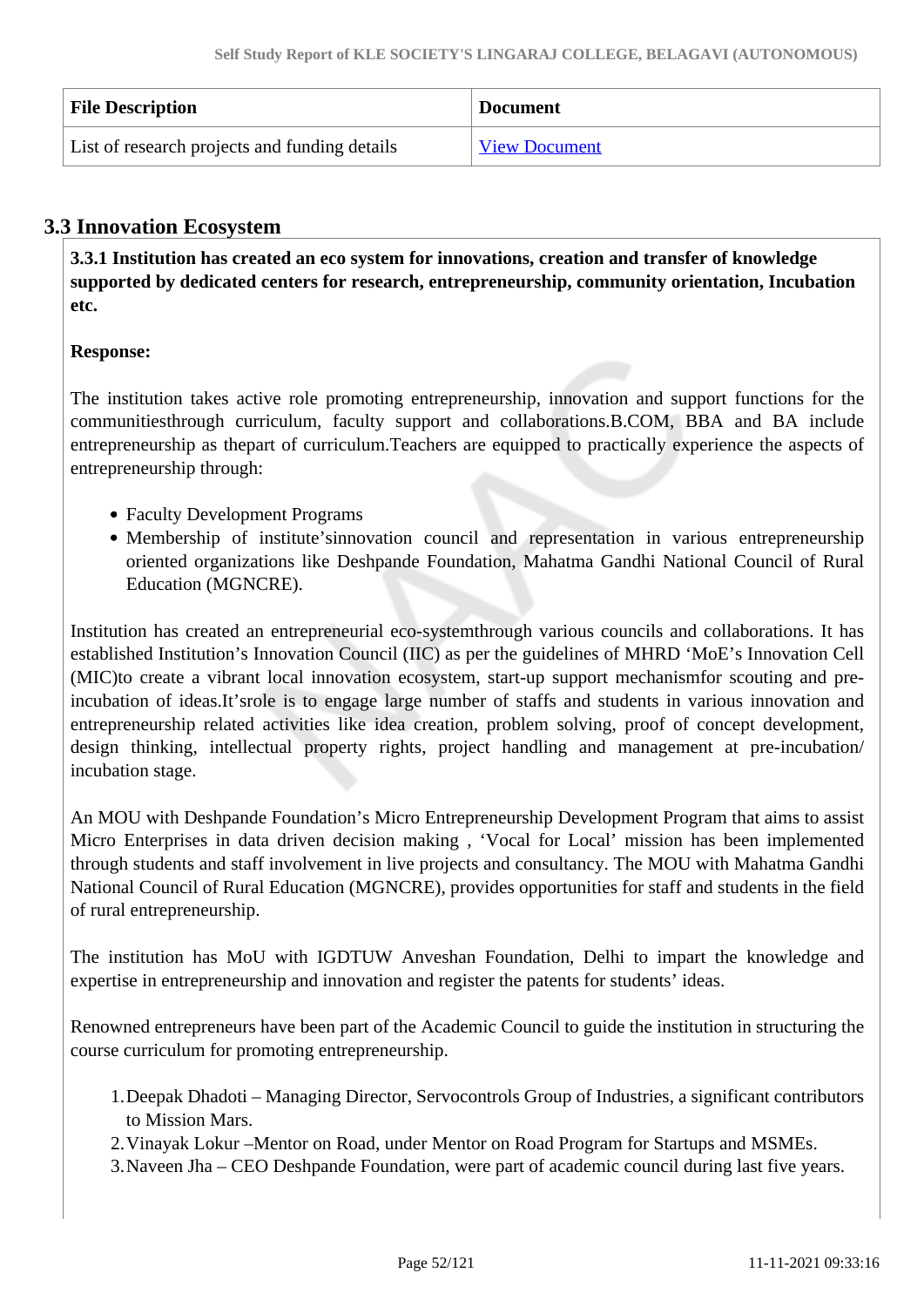Students are exposed to research through internship at UG level and dissertations at PG level.Teachers are encouraged to conduct research activities through;

- FDPs in ResearchArea
- Ph.D. Enrolment and Completion
- Publications.

Five teachers have completed their Ph.D. during last five years and five of them are currently pursuing their Ph.D. Few departments have been recognized by Rani Channamma University as Research Centres to conduct research activities leading to innovation through research scholars. The departmentsarrangemultiplefield visitsfor students and make them interact with industry experts and academic professionals to gain the insights of trade.

The institution is at the forefrontin serving the communities through extension activities under NCC, NSS, YRC, Deshpande Foundation LEAD Program, Rotaract Club and Youth for Sevathrough Plantation, Blood Donation, Swatch Bharat Campaigns and assistance during natural calamities. Coy Commander Captain. Mahesh Gurangoudar has been recognised as the Best Coy Commander and has received the Commendation by the Chief Minister of Karnataka for his contribution to NCC activities.

The institution is in continuous pursuit of creating an ecosystem conducive to research, entrepreneurship and community orientation.

| <b>File Description</b>           | <b>Document</b>      |
|-----------------------------------|----------------------|
| Upload any additional information | <b>View Document</b> |

 **3.3.2 Number of workshops/seminars conducted on Research methodology, Intellectual Property Rights (IPR),entrepreneurship, skill development during the last five years.**

**Response:** 61

3.3.2.1 **Total number of workshops/seminars conducted on Research methodology, Intellectual Property Rights (IPR),entrepreneurship, skill development year-wise during the last five years.**

| 2020-21 | 2019-20 | 2018-19 | 2017-18 | 2016-17      |
|---------|---------|---------|---------|--------------|
| 16      | v       | T T     | л.      | $\mathbf{1}$ |

| <b>File Description</b>                        | <b>Document</b>      |
|------------------------------------------------|----------------------|
| Report of the event                            | <b>View Document</b> |
| List of workshops/seminars during last 5 years | <b>View Document</b> |
| Any additional information                     | <b>View Document</b> |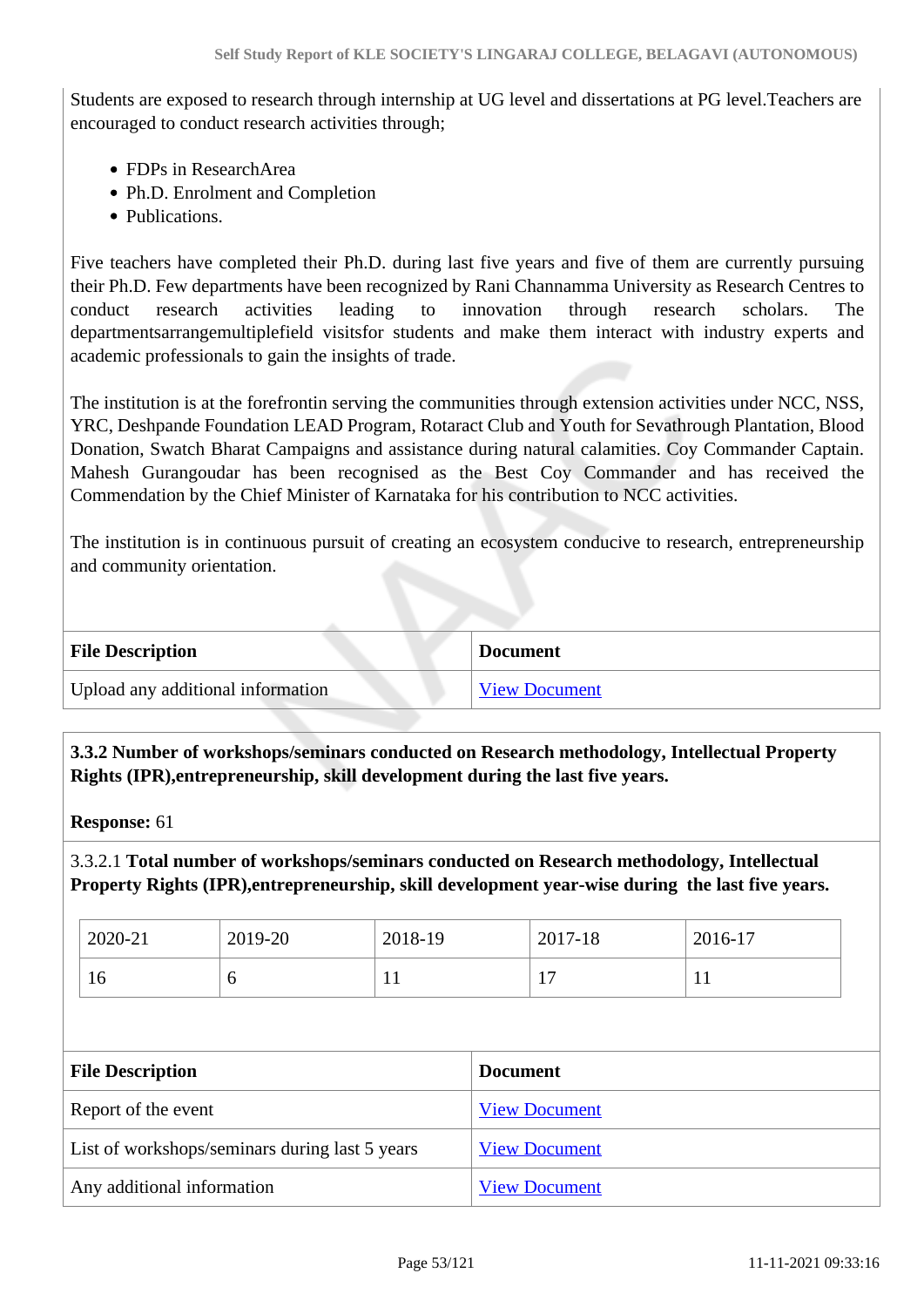# **3.4 Research Publications and Awards**

 **3.4.1 The Institution ensures implementation of its stated Code of Ethics for research through the following: 1. Inclusion of research ethics in the research methodology course work 2. Presence of Ethics committee 3. Plagiarism check through software 4. Research Advisory Committee**

**Response:** C. 2 of the above

| <b>File Description</b>         | <b>Document</b>      |
|---------------------------------|----------------------|
| Any additional information      | <b>View Document</b> |
| Link for additional information | <b>View Document</b> |

# **3.4.2 Number of Ph.D's registered per teacher (as per the data given w.r.t recognized Ph.D guides/ supervisors provided at 3.2.3 metric) during the last five years**

#### **Response:** 1

3.4.2.1 How many Ph.Ds are registered within last 5 years

3.4.2.2 Number of teachers recognized as guides during the last five years

| <b>File Description</b>                                                                              | <b>Document</b>      |
|------------------------------------------------------------------------------------------------------|----------------------|
| List of PhD scholars and their details like name of<br>the guide, title of thesis, year of award etc | <b>View Document</b> |

# **3.4.3 Number of research papers per teachers in the Journals notified on UGC website during the last five years**

#### **Response:** 1.21

3.4.3.1 Number of research papers in the Journals notified on UGC website during the last five years

| 2020-21 | 2019-20 | 2018-19  | 2017-18   | 2016-17 |
|---------|---------|----------|-----------|---------|
| 24      | ⊥ັ      | ററ<br>ر∠ | <b>TT</b> | ັ       |

| <b>File Description</b>                                                               | <b>Document</b>      |
|---------------------------------------------------------------------------------------|----------------------|
| List of research papers by title, author, department,<br>name and year of publication | <b>View Document</b> |
| Any additional information                                                            | <b>View Document</b> |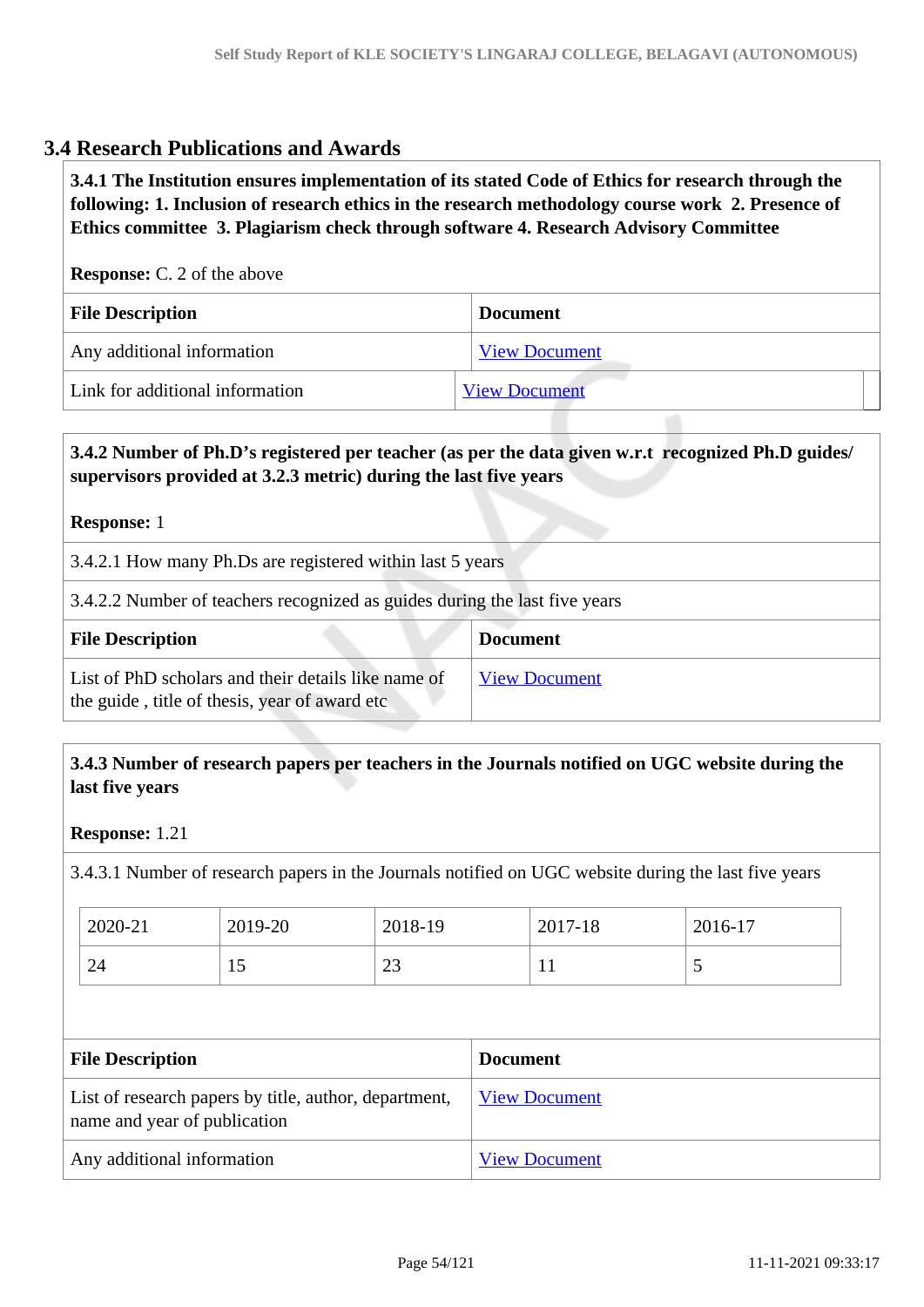**3.4.4 Number of books and chapters in edited volumes / books published per teacher during the last five years**

**Response:** 0.83

# 3.4.4.1 **Total number of books and chapters in edited volumes/books published and papers in national/ international conference proceedings year-wise during last five years**

| 2020-21   | 2019-20              | 2018-19 | 2017-18 | 2016-17                  |
|-----------|----------------------|---------|---------|--------------------------|
| . .<br>12 | $\ddot{\phantom{1}}$ | 14      | O       | $\overline{\phantom{0}}$ |

| <b>File Description</b>                                        | <b>Document</b>      |
|----------------------------------------------------------------|----------------------|
| List books and chapters in edited volumes / books<br>published | <b>View Document</b> |
| Any additional information                                     | <b>View Document</b> |

## **3.4.5 Bibliometrics of the publications during the last five years based on average citation index in Scopus/ Web of Science or PubMed**

#### **Response:**

| <b>File Description</b>                                                                          | <b>Document</b>      |
|--------------------------------------------------------------------------------------------------|----------------------|
| Bibliometrics of the publications during the last five $\sqrt{\frac{View Document}{} }$<br>years |                      |
| Any additional information                                                                       | <b>View Document</b> |

## **3.4.6 Bibliometrics of the publications during the last five years based on Scopus/ Web of Science - hindex of the Institution**

**Response:** 

| <b>File Description</b>                                                                        | <b>Document</b>      |
|------------------------------------------------------------------------------------------------|----------------------|
| Bibiliometrics of publications based on Scopus/<br>Web of Science - h-index of the Institution | <b>View Document</b> |
| Any additional information                                                                     | <b>View Document</b> |

## **3.5 Consultancy**

 **3.5.1 Revenue generated from consultancy and corporate training during the last five years (INR in Lakhs).**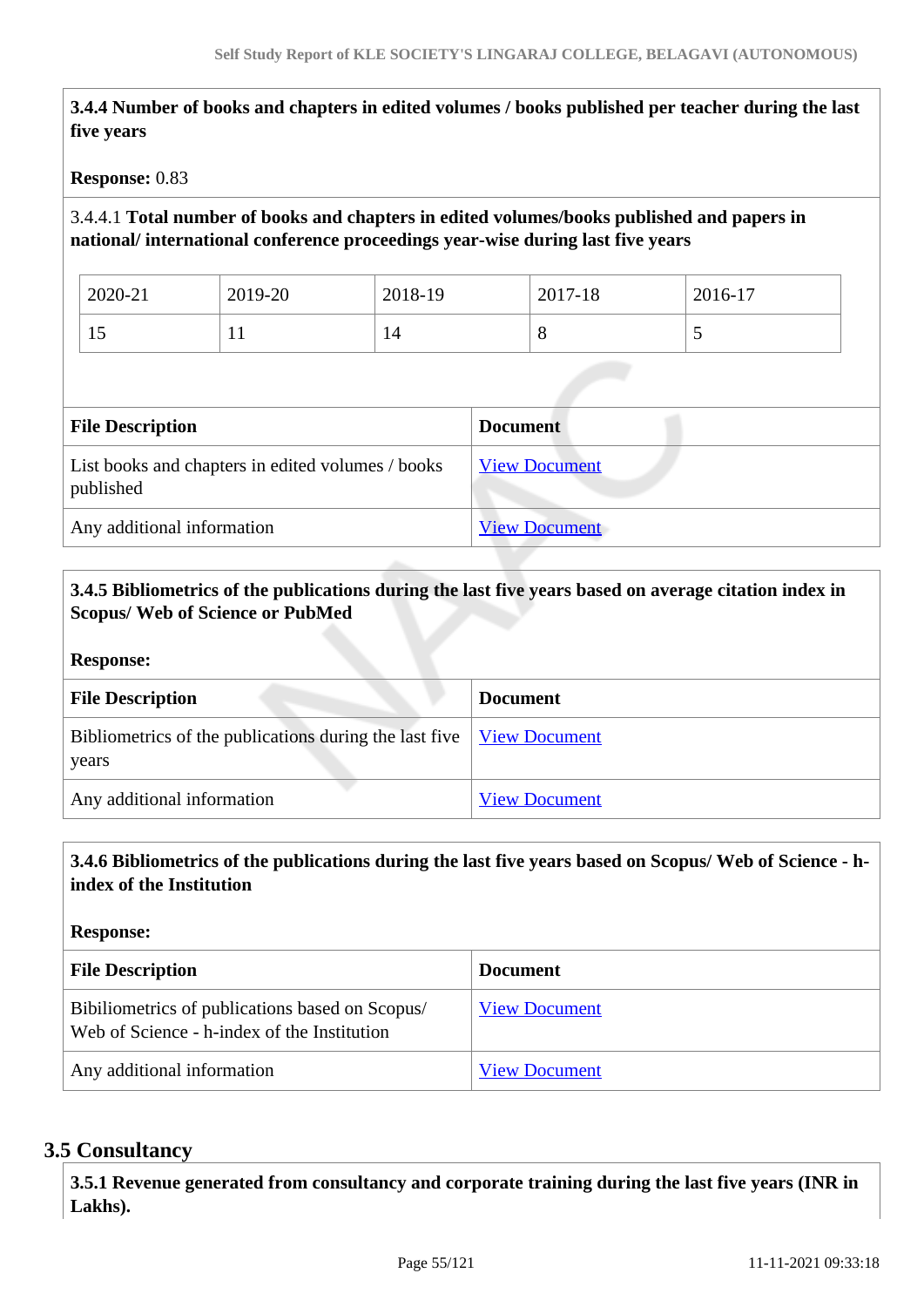# **Response:** 0.99

# 3.5.1.1 **Total amount generated from consultancy and corporate training year-wise during the last five years (INR in lakhs).**

| 2020-21                                                                                                          | 2019-20  | 2018-19  |                      | 2017-18 | 2016-17 |
|------------------------------------------------------------------------------------------------------------------|----------|----------|----------------------|---------|---------|
| 0.56                                                                                                             | $\theta$ | $\theta$ |                      | 0.02    | 0.41    |
|                                                                                                                  |          |          |                      |         |         |
| <b>File Description</b>                                                                                          |          |          | <b>Document</b>      |         |         |
| List of consultants and revenue generated by them                                                                |          |          | <b>View Document</b> |         |         |
| Audited statements of accounts indicating the<br>revenue generated through consultancy and<br>corporate training |          |          | <b>View Document</b> |         |         |

# **3.5.2 Total amount spent on developing facilities, training teachers and staff for undertaking consultancy during the last five years (INR in Lakhs).**

**Response:** 47.49

3.5.2.1 **Total amount spent on developing facilities, training teachers and staff for undertaking consultancy during the last five years (INR in Lakhs)**

| 2020-21 | 2019-20 | 2018-19 | 2017-18 | 2016-17 |
|---------|---------|---------|---------|---------|
| 42.70   | 0.17    | 2.64    | 1.98    | ν       |

| <b>File Description</b>                                                                                                                                          | <b>Document</b>      |
|------------------------------------------------------------------------------------------------------------------------------------------------------------------|----------------------|
| List of training programmes, teachers and staff<br>trained for undertaking consultancy                                                                           | <b>View Document</b> |
| List of facilities and staff available for undertaking<br>consultancy                                                                                            | <b>View Document</b> |
| Audited statements of accounts indicating the<br>expenditure incurred on developing facilities and<br>training teachers and staff for undertaking<br>consultancy | <b>View Document</b> |
| Any additional information                                                                                                                                       | <b>View Document</b> |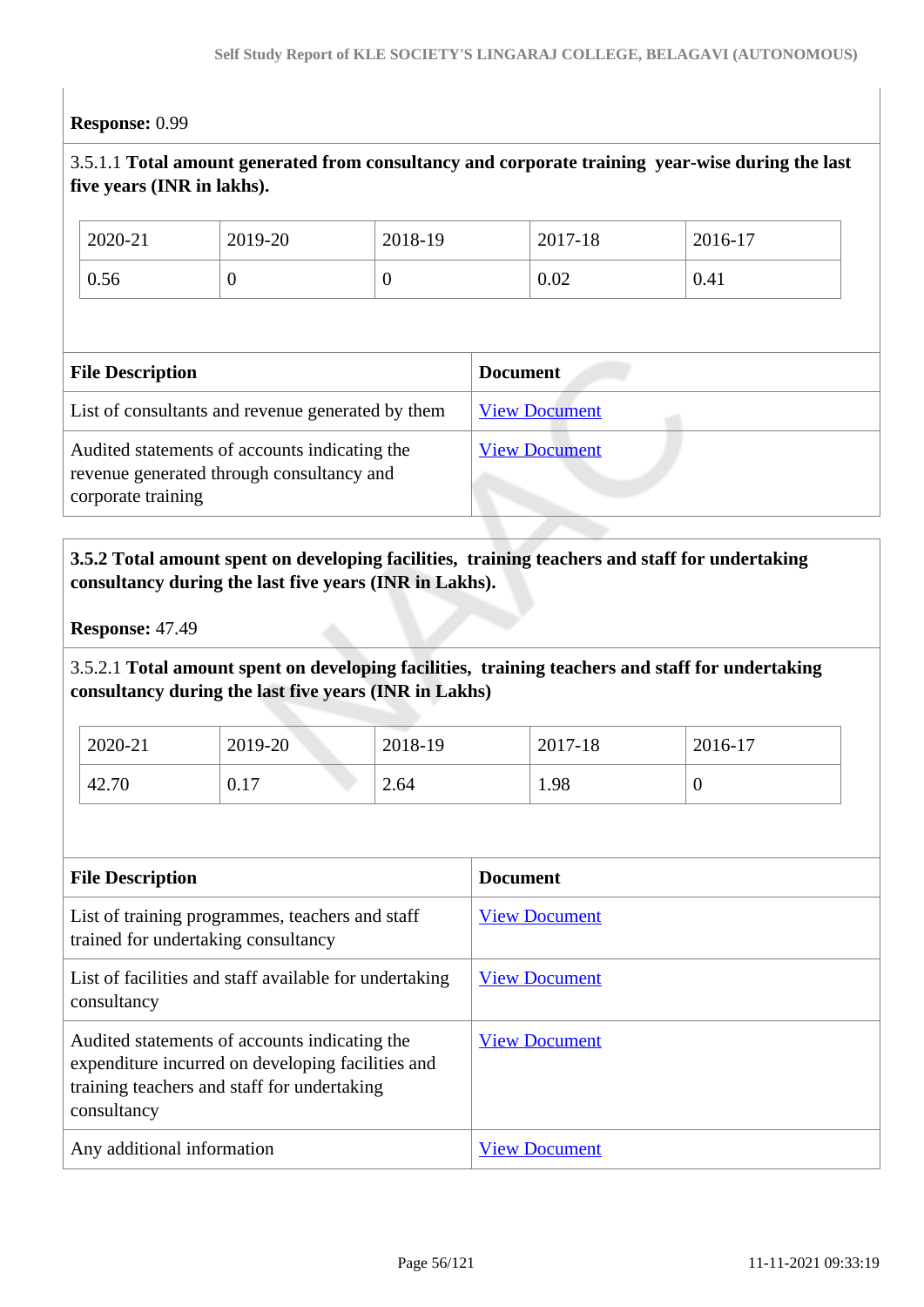# **3.6 Extension Activities**

 **3.6.1 Extension activities are carried out in the neighbourhood community, sensitising students to social issues, for their holistic development, and impact thereof during the last five years**

## **Response:**

The institution has always been supporting the young minds to be socially responsible citizens by transferring their knowledge to the causes that benefit the neighbourhoodcommunities. The societal values are imbibed among the students by collaborating with various institutions working for social causes and facilitate better living for the communities. Students assist the underprivileged in the society by volunteering to provide necessary service in the surrounding localities.

With the view of sensitizing the students towards the societal needs and move towards a sustainable society, the institution has been actively associated with NCC, NSS, YRC, Deshpande Foundation, Rotary International by undertaking initiatives related toWomen Empowerment, NGO support, Education, Health and Hygiene,Plantation, Environmental protection, Animal care, Gender equality, Rural education and development, Disaster reliefs and Water conservation.

The institution has organized blood donation camps, health checkup camps, city and rural area cleaning drives, vocation skilling programmes for women, mock youth parliament sessions, distributing food, water, and blankets in flood affected areas. Students are mentored on various outreach programmes by the NSS programme officer, NCC coy commander, YRC Co-Coordinators, Co-coordinators of LEAD Cell and Rotaract Club on;

1.Awareness about Swatch Bharat Abhiyan.

- 2.Plantation.
- 3.Blood donation Camps.
- 4.AIDS awareness programme.
- 5.Education.
- 6.Blood Group Checkup Camps.
- 7.Covid-19 Test Camps.
- 8.Covid-19 Vaccination Drive.
- 9.International Yoga Day.
- 10.Pulse Polio.
- 11.Road Safety Rally.
- 12.Environmental Protection and Awareness.
- 13.Voter Awareness Rally.
- 14.Medical Camps.
- 15.Child Protection.
- 16.Women Employment & Empowerment.

In the last five years the institution has organized 164 extension activities with over 6854 students enrolled in serving the communities around.

| Organization | <b>Number of Activities</b> | <b>Students Participated</b> |
|--------------|-----------------------------|------------------------------|
|              |                             |                              |
|              |                             |                              |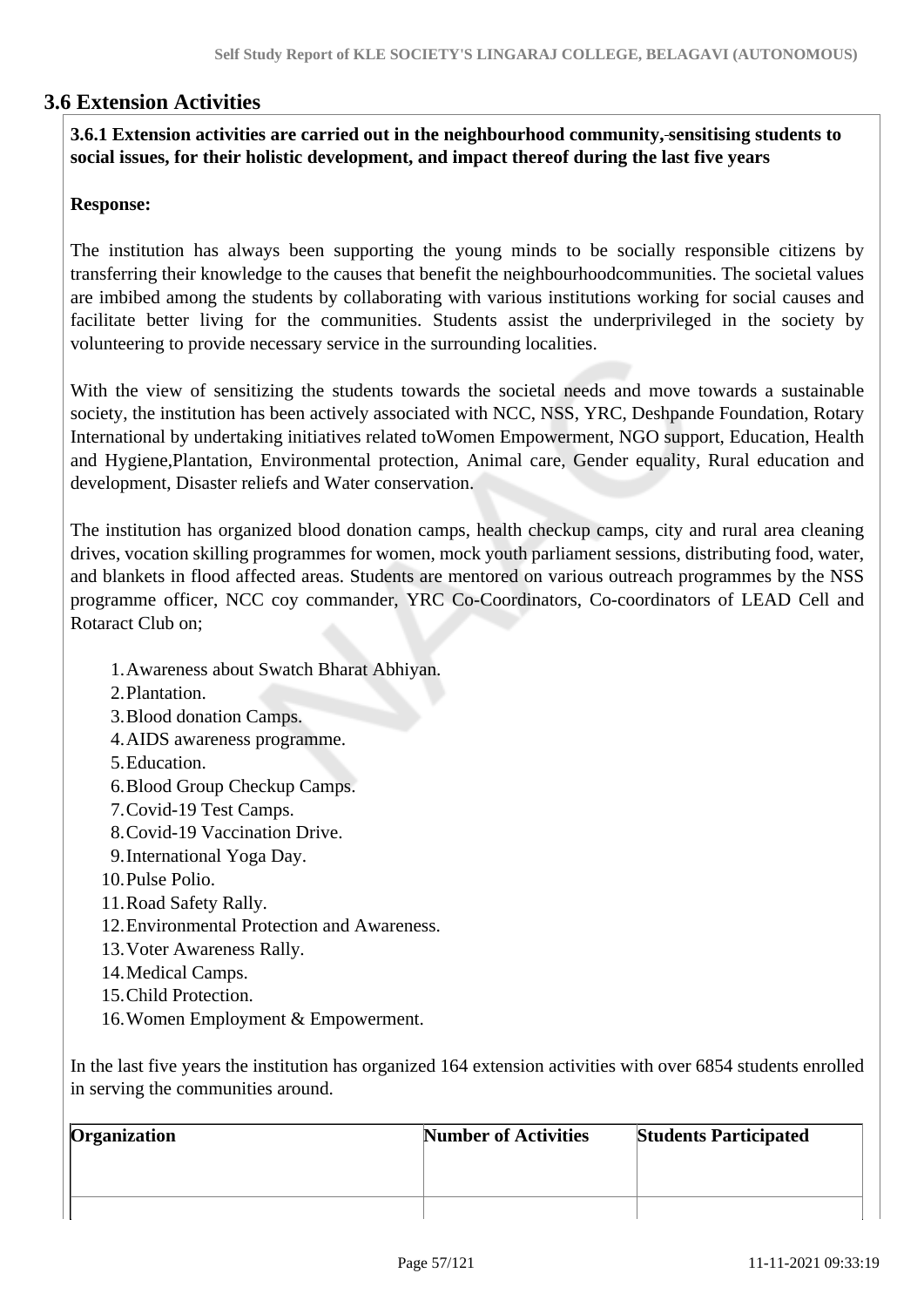| <b>NSS</b>                           | 70  | 4265 |  |
|--------------------------------------|-----|------|--|
| $\overline{\text{NCC}}$              | 25  | 1235 |  |
| Rotaract                             | 18  | 367  |  |
| LEAD                                 | 23  | 454  |  |
| Collaboration (NSS, NCC and YRC)     | 06  | 277  |  |
| <b>YRC</b>                           | 03  | 42   |  |
| Other (ELC and PG Students Teaching) | 19  | 214  |  |
|                                      | 164 | 6854 |  |
|                                      |     |      |  |

These activities have been helpful in sensitizing students to understand themselves in relation to their community and have been helpful to acquire leadership qualities and democratic attitude. It enables the young minds to develop among themselves a sense of social and civic responsibility, and develops the capacity to provide unique solutions to individual and community problems. Students have been dynamic in fulfilling various objectives aimed through the collaborative initiatives with various institutions. The college conducts institutional as well as camp based trainings for helping the students to take up career in armed forces. Students have also developed the leadership qualities as they coordinate with various government organizations, medical staff, industrialists, and NGOs for conducting various programmes.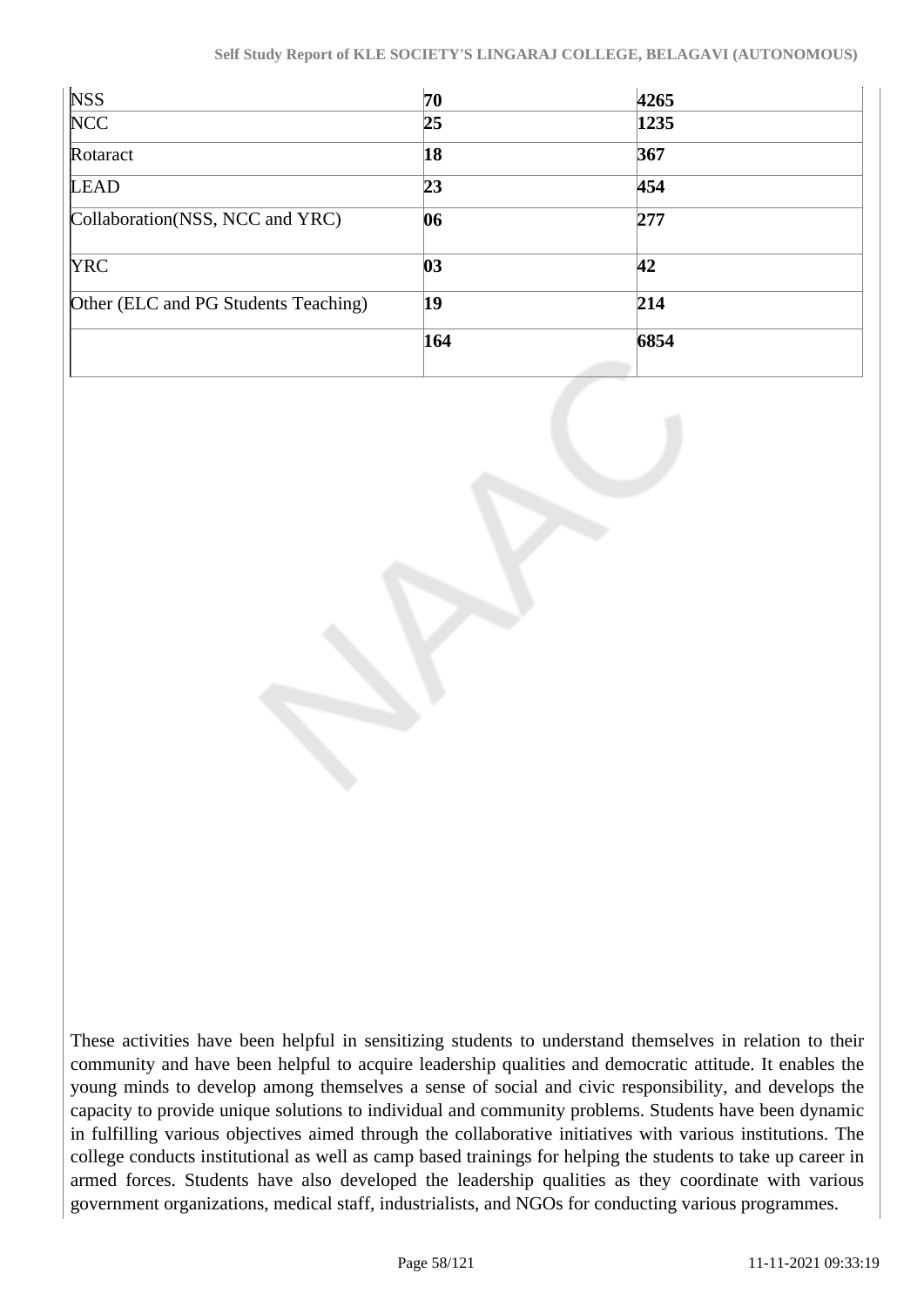These initiatives have benefitted a large number of stakeholders and the institution aims to expand the reach in the coming years with diversified need based initiatives and create a bigger impact in changing the society for the better. Students are also encouraged to take social entrepreneurship as they are continuously challenged to address various issues of the society. This in-turn will help the people in the bottom of the pyramid to have a better life.

| <b>File Description</b>               | <b>Document</b>      |
|---------------------------------------|----------------------|
| Upload Any additional information     | <b>View Document</b> |
| Paste link for additional information | <b>View Document</b> |

# **3.6.2 Number of awards and recognition received by the Institution, its teachers and students for extension activities from Government / Government recognised bodies during last five years**

#### **Response:** 57

3.6.2.1 **Total number of awards and recognition received for extension activities from Government/ Government recognised bodies year-wise during the last five years.**

| 2020-21        | 2019-20 | 2018-19  | 2017-18 | $2016-17$ |
|----------------|---------|----------|---------|-----------|
| $\Omega$<br>23 | Ő       | $\Omega$ |         | 10        |

| <b>File Description</b>                                     | <b>Document</b>      |
|-------------------------------------------------------------|----------------------|
| Number of awards for extension activities in last 5<br>year | <b>View Document</b> |
| e-copy of the award letters                                 | <b>View Document</b> |
| Any additional information                                  | <b>View Document</b> |

 **3.6.3 Number of extension and outreach programs conducted by the institution through NSS/NCC/Red cross/YRC etc., during the last five years ( including Government initiated programs such as Swachh Bharat, Aids Awareness, Gender Issue, etc. and those organised in collaboration with industry, community and NGOs)**

#### **Response:** 164

3.6.3.1 **Number of extension and outreach Programs conducted in collaboration with industry, community and Non- Government Organizations through NSS/ NCC/ Red Cross/ YRC etc., yearwise during the last five years**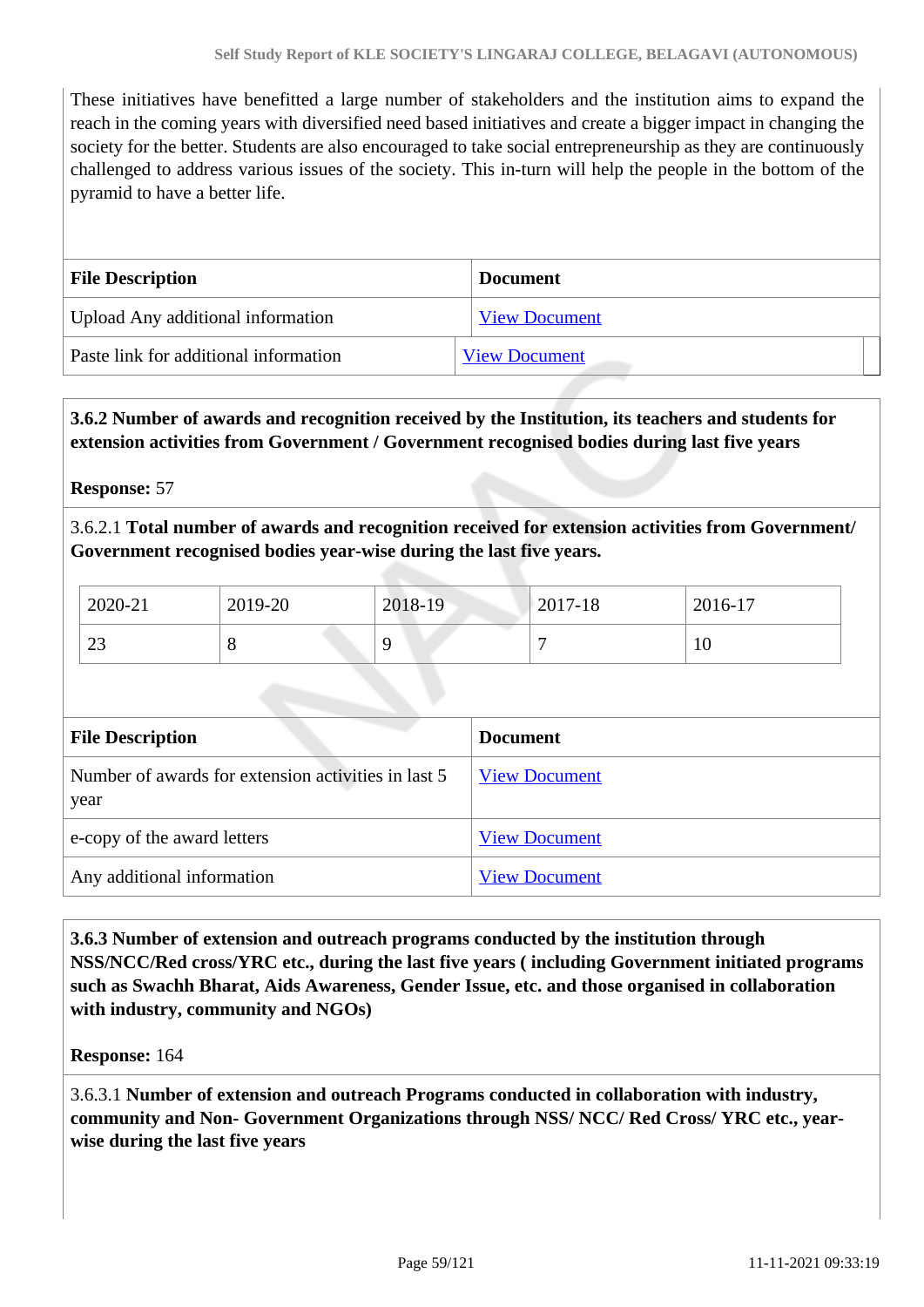| 2020-21                 | 2019-20                        | 2018-19 |                 | 2017-18              | 2016-17 |
|-------------------------|--------------------------------|---------|-----------------|----------------------|---------|
| 40                      | 49                             | 28      |                 | 25                   | 22      |
|                         |                                |         |                 |                      |         |
| <b>File Description</b> |                                |         | <b>Document</b> |                      |         |
|                         | Reports of the event organized |         |                 | <b>View Document</b> |         |

| five years                 |                      |
|----------------------------|----------------------|
| Any additional information | <b>View Document</b> |

conducted with industry, community etc for the last

 **3.6.4 Average percentage of students participating in extension activities listed at 3.6.3 above during the last five years**

**Response:** 93.64

3.6.4.1 **Total number of students participating in extension activities listed at 3.6.3 above year-wise during the last five years.**

| 2020-21 | 2019-20 | 2018-19 | 2017-18 | 2016-17 |
|---------|---------|---------|---------|---------|
| 1414    | 1680    | 1226    | 1293    | 1241    |

| <b>File Description</b>                                                                      | <b>Document</b>      |
|----------------------------------------------------------------------------------------------|----------------------|
| Reports of the event                                                                         | <b>View Document</b> |
| Average percentage of students participating in<br>extension activities with Govt or NGO etc | <b>View Document</b> |
| Any additional information                                                                   | <b>View Document</b> |

# **3.7 Collaboration**

 **3.7.1 Number of Collaborative activities per year for research/ faculty exchange/ student exchange/ internship/ on –the-job training/ project work** 

**Response:** 111.2

3.7.1.1 **Total number of Collaborative activities per year for research/ faculty exchange/ student exchange/ internship/ on –the-job training/ project work**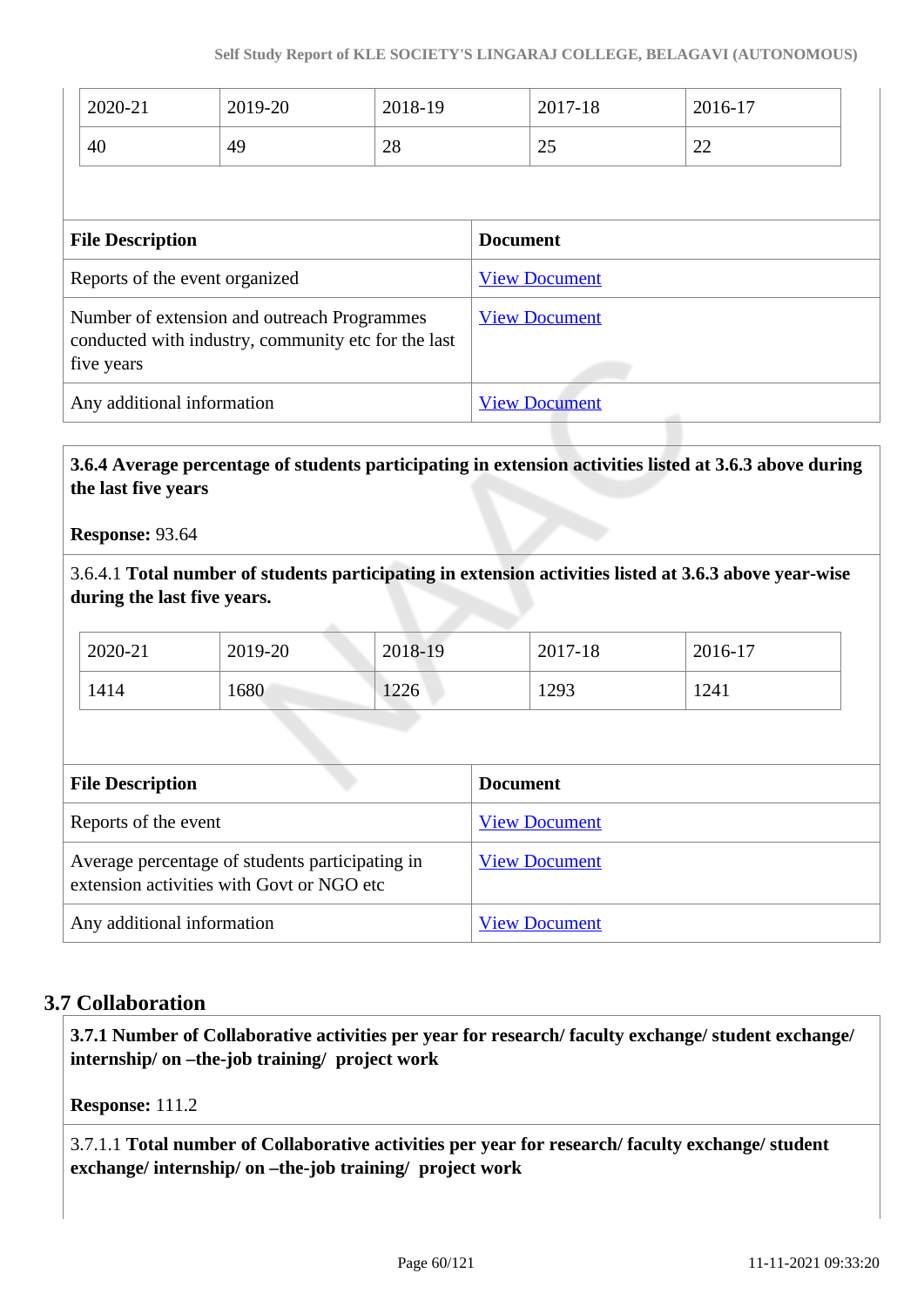|                                                                 | 2020-21 | 2019-20         | 2018-19              |  | 2017-18 | 2016-17 |  |
|-----------------------------------------------------------------|---------|-----------------|----------------------|--|---------|---------|--|
|                                                                 | 136     | 155             | 81                   |  | 12      | 172     |  |
|                                                                 |         |                 |                      |  |         |         |  |
| <b>File Description</b>                                         |         | <b>Document</b> |                      |  |         |         |  |
| Number of Collaborative activities for research,<br>faculty etc |         |                 | <b>View Document</b> |  |         |         |  |
| Copies of collaboration                                         |         |                 | <b>View Document</b> |  |         |         |  |
| Any additional information                                      |         |                 | <b>View Document</b> |  |         |         |  |

 **3.7.2 Number of functional MoUs with institutions of national, international importance, other institutions, industries, corporate houses etc. during the last five years (only functional MoUs with ongoing activities to be considered)**

**Response:** 17

3.7.2.1 **Number of functional MoUs with institutions of national, international importance, other Institutions, industries, corporate houses etc. year wise during last five years** 

| 2020-21 | 2019-20 | 2018-19 | 2017-18 | 2016-17 |
|---------|---------|---------|---------|---------|
|         |         | ∠       |         | ∽       |

| <b>File Description</b>                                                                                                                     | <b>Document</b>      |
|---------------------------------------------------------------------------------------------------------------------------------------------|----------------------|
| e-copies of the MoUs with institution/industry/<br>corporate house                                                                          | <b>View Document</b> |
| Details of functional MoUs with institutions of<br>national, international importance, other Institutions<br>etc during the last five years | <b>View Document</b> |
| Any additional information                                                                                                                  | <b>View Document</b> |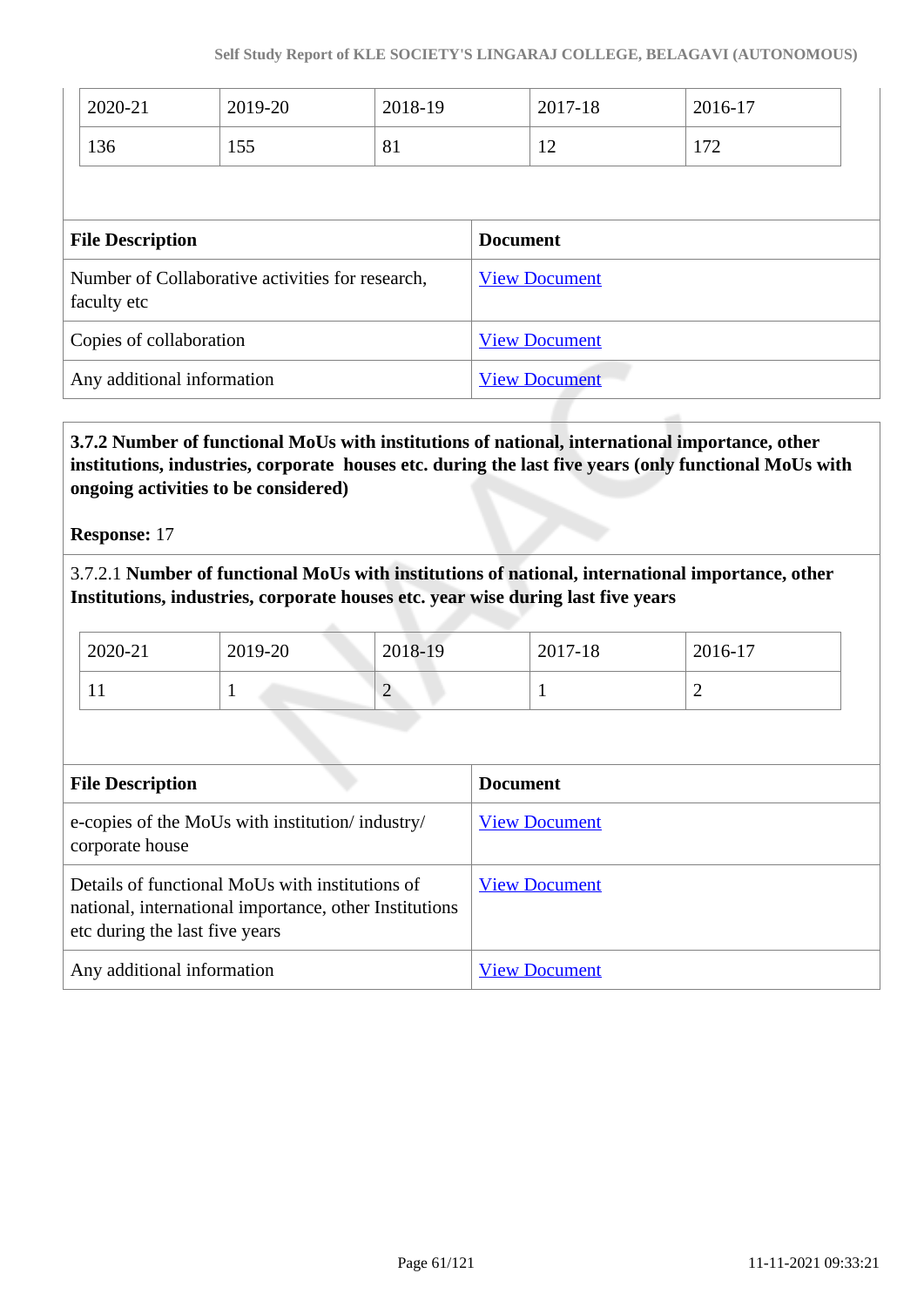# **Criterion 4 - Infrastructure and Learning Resources**

# **4.1 Physical Facilities**

 **4.1.1 The Institution has adequate infrastructure and physical facilities for teaching- learning. viz., classrooms, laboratories, computing equipment etc.** 

# **Response:**

Established in the year 1933. The campus has adequate physical facilities and infrastructure for all academic programmes, administrative functions etc. The infrastructure is adequate enough to meet the requirements of various stakeholders of the institution.

# **Campus**

- Spread over 4 blocks the campus is located in the heart of the city and easily accessible with public and private transport.
- Well maintained with lush green layout.

# **Classrooms Facilities:**

- Institution has 37 classrooms spread over four blocks.
- All are equipped with LCD Projector and Wi-Fi / LAN facilities.
- Two seminar Hall are equipped with ICT facilities.
- All classrooms and Examination halls are equipped with CCTV.
- All departments have separate faculty rooms  $\&$  the departments are provided with laptops /desktops and printer.

## **Computer and Laboratories Facilities:**

## **The Institution has five laboratories**

- **Computer Lab1** in Gymkhana block has 48 Computers with LAN connectivity to all the computers, legal Microsoft windows 10 Home and **Computer Lab2** in BBA block has 61 computers with LAN connectivity to all the computers. Microsoft operating system windows 10 professional. Both the labs have adequate required software with Antivirus and Group Policy mechanism is implemented.
- **Geography Lab** specialized instruments are available like GPS, Thermometer, Rain Gauges, Barometer, 3D Maps, Land form, GIS Software and 6 computers.
- **Psychology Lab** is equipped with LCD Projector, 3 computers and fifty equipments and Paper Pencil Test used to measure the stress, anxiety of the user.
- **Language Lab** equipped with 20 Computers with adequate software to enhance listening, speaking and reading communication skills of student.

## **Computing equipment and facilities**

- Total 296 computing systems with 100 mbps speed with 198 is dedicated for student usage.
- High speed internet facility through 300/200/50/10 mbps for fast browsing.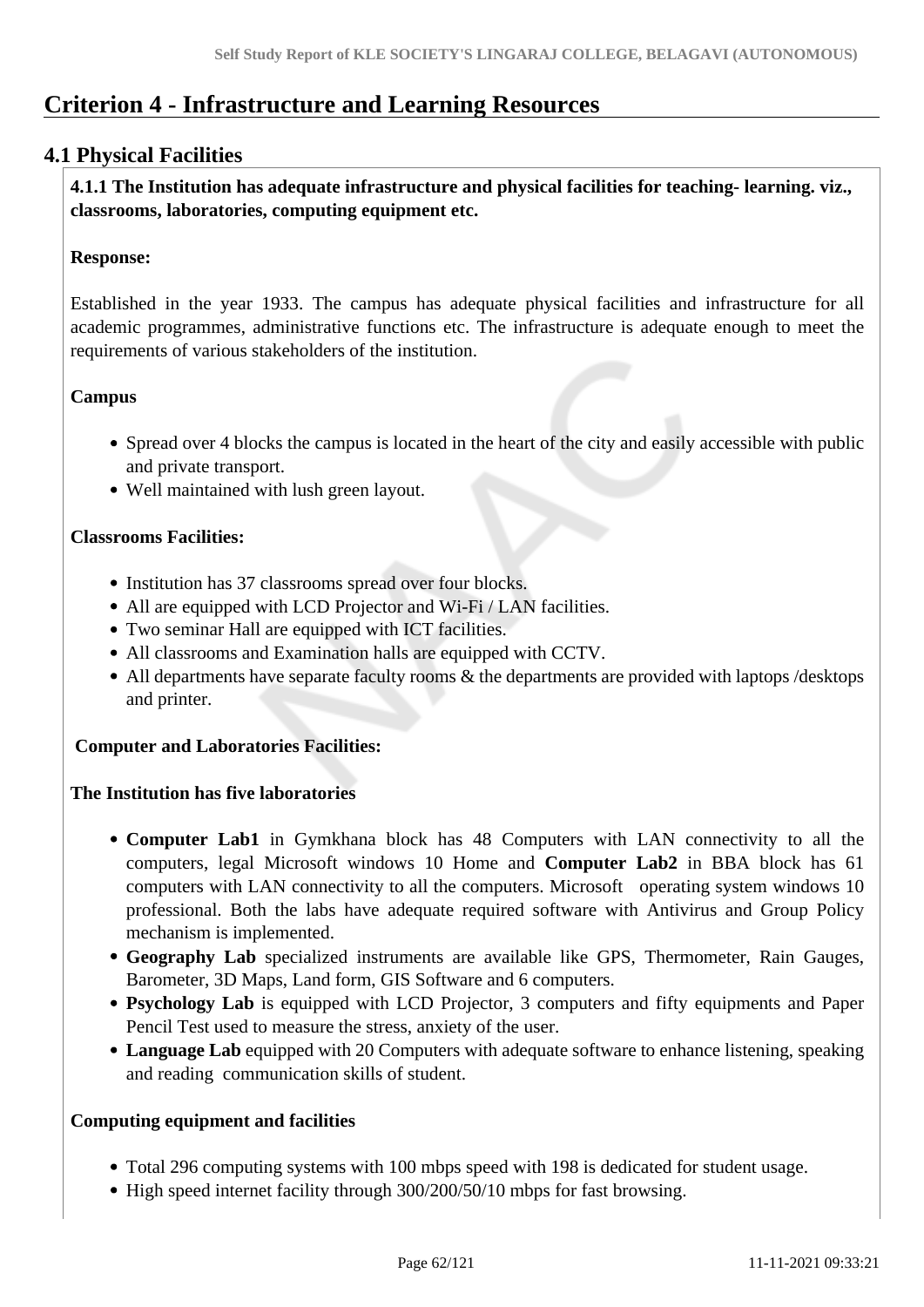# **Library Facilities:**

- Institution has 2 libraries.
- Digital library with 21 computers for accessing online resources in the form of data base such as N-List, Delnet and British Council Library

# **Examination Section:**

Separate office room for the Controller of Examinations, Record room, Strong room, Digital Evaluation Hall with 34 Computers, 6 Computers for administrative purpose, 4 Photocopy machine, 1 printer, 1 Scanner, 1 Paper cutting machine, 2 Lamination machines.

## **Others Facilities:**

- Separate rooms are provided to IQAC, NCC, NSS, Women Cell, Yoga centre and Research Centre
- The amphitheatre surrounded with landscape garden is used for dramatic performances and youth convention activities.
- 12 Departments, 3 Staff rooms for the faculty, 2 Ladies rooms and Canteen facilities available for the students and staff.
- In the campus other facilities provided are two Ladies hostel, one Boy's hostel, Staff Quarters, Open Air Theatre, Bank, Dustbins at various places and Fire extinguishers.
- Water supply of 24 hours with Filters and Coolers.
- Special room for medical aid and Counseling Centre.
- Uninterrupted power supply through inverter, batteries & generator.
- Placement Cell.

| <b>File Description</b>           | <b>Document</b>      |
|-----------------------------------|----------------------|
| Upload Any additional information | <b>View Document</b> |

# **4.1.2 The institution has adequate facilities for cultural activities, yoga, games (indoor, outdoor) and sports. (gymnasium, yoga centre, auditorium, etc.)**

## **Response:**

Institution provides adequate facilities for culture activities, indoor and outdoor sports as well as other student and faculty support amenities.

## **Cultural Activities Facilities:**

- Two well equipped auditoriums with seating capacity of 250 and 200 respectively.
- An Amphitheater with sitting capacity 500.
- Institution provides required infrastructure on campus to conduct academic and cultural events.
- Institution is providing expenses for the costumes and training for events.
- Student representatives take the responsibility of organizing national/state level cultural events like Yuva cultural event, Kshitij cultural competition ,Dandiya cultural celebration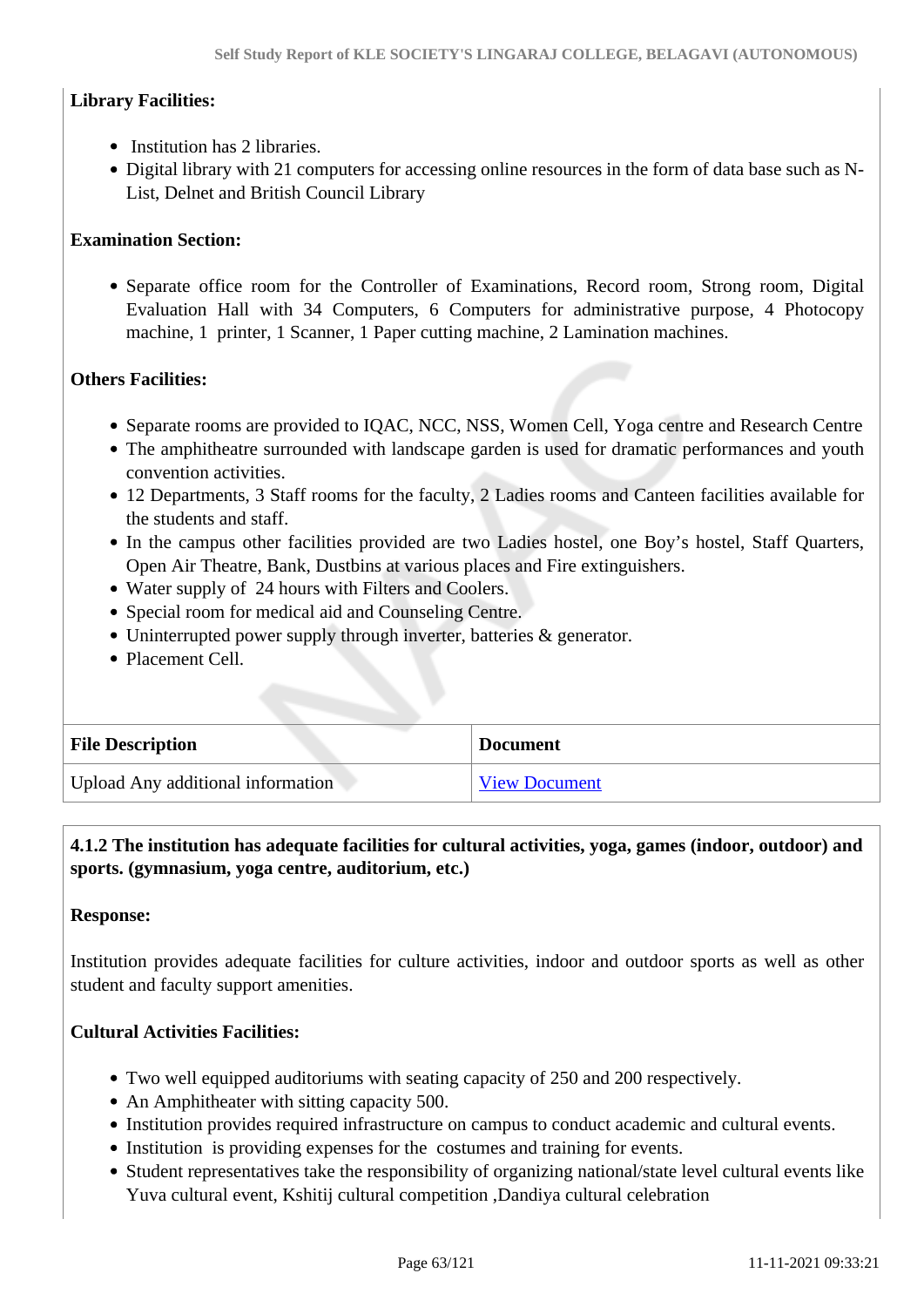# **Yoga Center (672 sq.Mts)**

- Both the staff and students are trained by certified yoga instructors.
- User rate: Every year more than 500 students are benefited from yoga classes.

## **Sports and Games Facilities**

Institution has won 7 General Championships in athletics, 138 university blues with international participation of the students and participation in Para athletics.

- Institution has dedicated physical education department, physical director who caters to diverse needs of student in sports and athletics also trains them for state level and national level competitions.
- Spacious play ground for Athletics, Foot ball and Cricket.
- Cemented Basket Ball court and Shuttle Badminton Court.
- Cricket ground with pitches for net practice.
- Space for Indoor games like Badminton, Chess and Table Tennis.
- Sporting equipments and kits for team members.
- Fitness center (Gymnasium) for staff and students.
- The Diet money and sports scholarship is provided to national level sports participants. Free supply of track suits, equipments and free medical facilities.
- Participant expenses for sports events are paid by the college.

#### **User Rate**

- The department of physical education conducts various Inter-Class sports events regularly. Everyday more than 150 students use the Indoor and Outdoor games facilities before and after college hours for practice.
- Specifications of Outdoor and Indoor Games
	- Athletics Standard Cinder Athletic Track and Field 400 Mtrs with 8 Lanes
	- Volleyball A standard volleyball court of size 18m x 9m
	- $\circ$  Badminton Indoor Badminton court with Wooden Flooring 13.5 mtrs x 6.5 mtrs under UGC XI plan
	- Basketball cemented basketball court
	- Netball Netball Court size 30.5 mtrs x 16 mtrs
	- Kabaddi Kabaddi court 12.50m x 10m
	- Football Football Field with Lawn 80 mtrs x 50 mtrs
	- Handball Handball Court with size 40 mtrs x 20 mtrts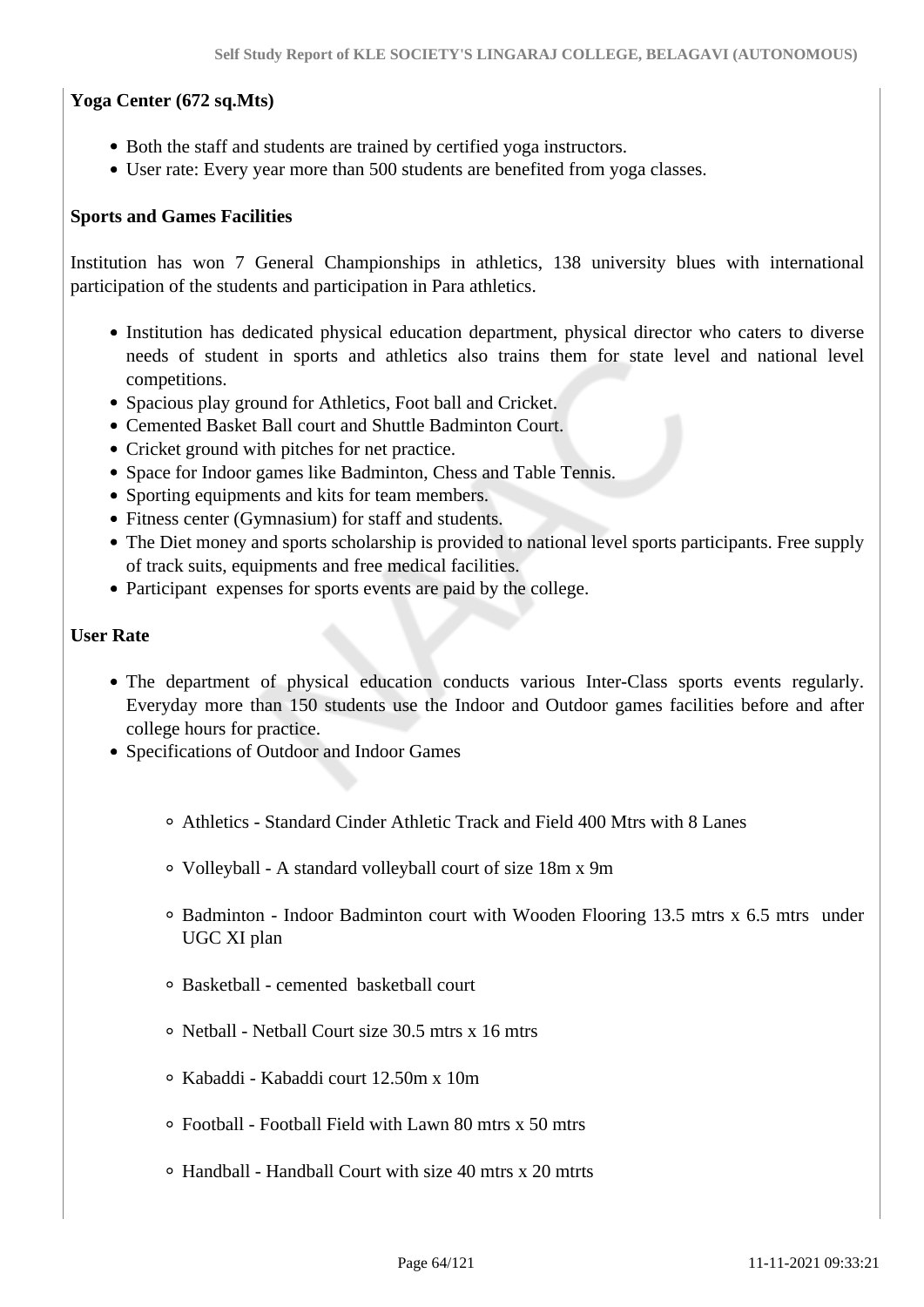- Table Tennis Table of size 2.74m x 1.525m
- Chess Ten chess boards
- Cricket 2 Cricket Practice Nets with size 15 mtrs x 3 mtrs
- Swimming Pool Swimming Pool with Pavilion 25 mtrs x 18 mtrs with 8 lanes under UGC XI Plan

| <b>File Description</b> | <b>Document</b>      |
|-------------------------|----------------------|
| Geotagged pictures      | <b>View Document</b> |

# **4.1.3 Percentage of classrooms and seminar halls with ICT- enabled facilities such as smart class, LMS, etc.** *(Data for the latest completed academic year)*

**Response:** 100

#### 4.1.3.1 **Number of classrooms and seminar halls with ICT facilities**

Response: 39

| <b>File Description</b>                 | <b>Document</b>      |
|-----------------------------------------|----------------------|
| Upload any additional information       | <b>View Document</b> |
| Institutional data in prescribed format | <b>View Document</b> |

#### **4.1.4 Average percentage of expenditure for infrastructure augmentation excluding salary during the last five years (INR in Lakhs)**

**Response:** 30.9

#### 4.1.4.1 **Expenditure for infrastructure augmentation, excluding salary year-wise during last five years (INR in lakhs)**

| 2020-21 | 2019-20 | 2018-19 | 2017-18 | 2016-17 |
|---------|---------|---------|---------|---------|
| 132.62  | 33.14   | 35.48   | 46.87   | 277.53  |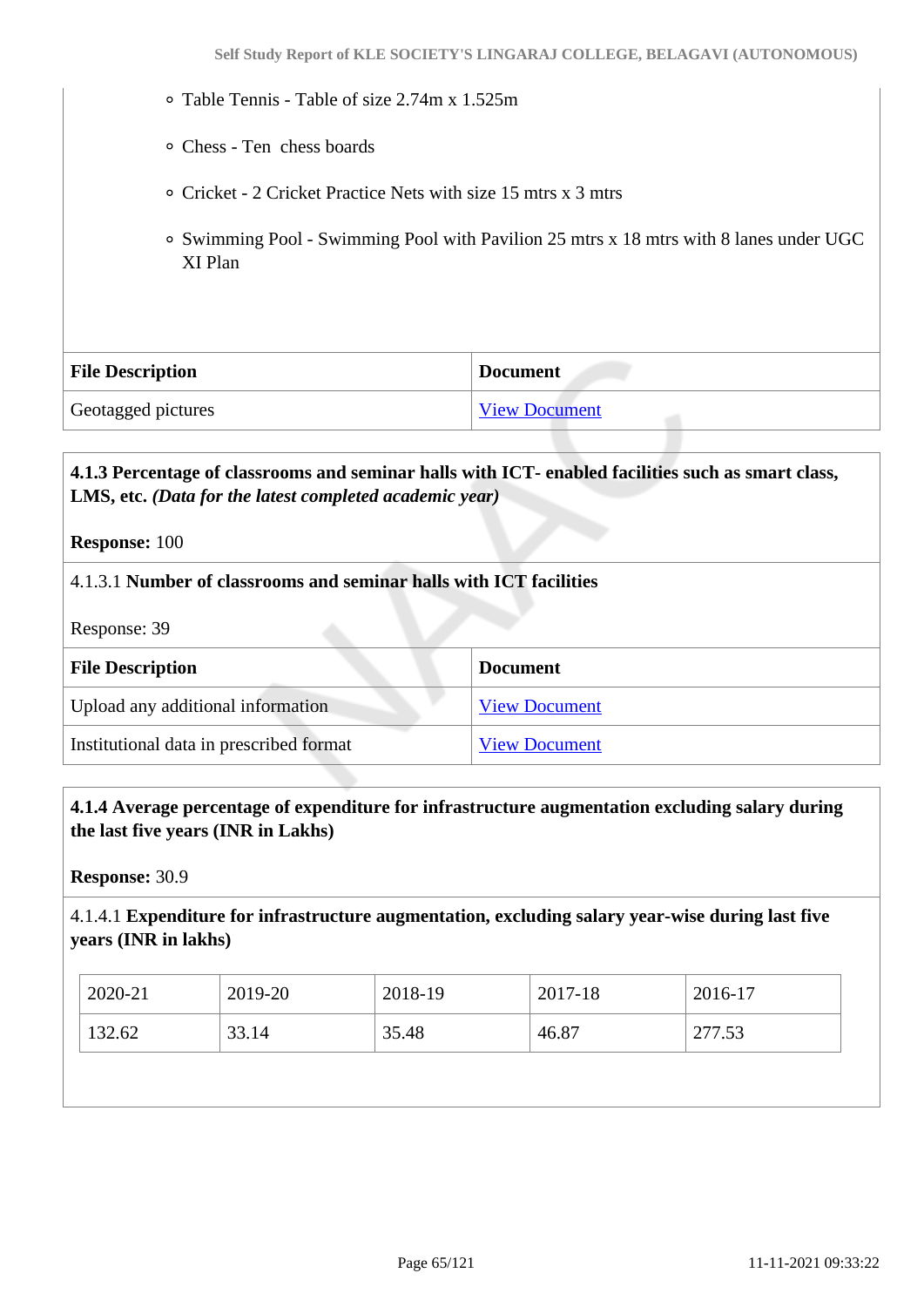| <b>File Description</b>                                                       | <b>Document</b>      |
|-------------------------------------------------------------------------------|----------------------|
| Upload Details of Expenditure, excluding salary<br>during the last five years | <b>View Document</b> |
| Upload audited utilization statements                                         | <b>View Document</b> |
| Upload any additional information                                             | <b>View Document</b> |

# **4.2 Library as a Learning Resource**

# **4.2.1 Library is automated using Integrated Library Management System (ILMS)**

## **Response:**

Institution is providing with Central Library as a **"Knowledge Centre"**, developed on modern lines as a prominent learning resource center for the students and faculty.

- Availability of Wi-Fi and fully computerized facility which helps for easy accessibility for students.
- The library has OPAC for providing access to collection of library books.

#### **Digital Databases and Network:**

- Provides access to E-Books & E-Journals through online Databases like N-List, Delnet &BCL
- Remote access facility through **Lib Info Mobile App**
- Biometric movement register access control & fingerprint entry register is available in library.
- Faculty publications, Question paper, Hand books and E- news papers available in library Web site.

## **Library Amenities:**

- Equipped with well ventilated reading rooms and sitting capacity of 250 users.
- Library has Reprographic facilities.

#### ILMS Software

- Name of the ILMS Software**: e Lib iNext**
- Version: **20.02.07**
- Nature of Automation**: Fully**
- Year of Automation**: 2002**
- Library Link**:** http://lingarajcollegelibinfo.in

## **Features of e Lib iNext**

- User Friendly Software
- Multi Lingual Software
- Accessioning
- Cataloging
- Fast Circulation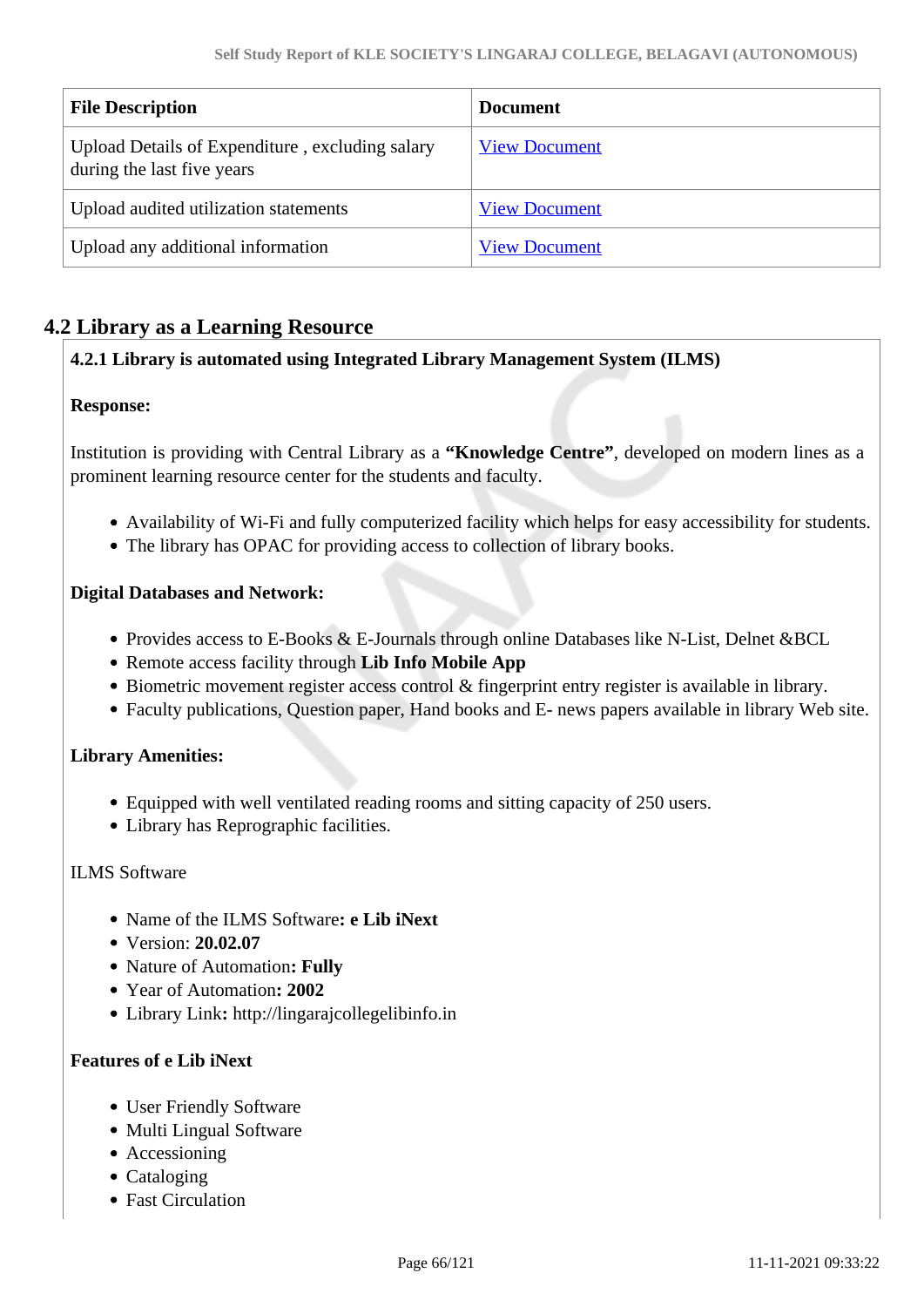- Customize Report Generation
- Student IN and OUT Register
- OPAC (KIOSK search)
- Android App (Downloaded through QR Code)
- Lib info Library web-portal
- All kinds of Reports
- ID Cards & Borrowers Card generation with Barcode.

#### ILMS Software:

- Name of the ILMS Software**: e Lib**
- Nature of automations**: Fully**
- Version**: 16.2**
- Year of Automation**: 2004**

#### **Features of e Lib**

- E-Lib is a Multiuser (Client/Server based),
- Multilingual (Supports Unicode) and user friendly GUI (Graphical user Interface) based Library Management Software.
- This Software not only helps to manage the library efficiently but reduces the cost overheads that occur in the library.
- e-lib supports MARC-21 and AACR II
- An extensive search engine is provided specifically for the Librarians.

#### **The following library services are computerized;**

- Membership
- Circulation of Books
- Cataloging (OPAC): The Online Public Access Catalogue is made available to the users to identify the status of availability of documents in the library through KIOSK search.
- All kinds of reports
- Accession Register
- Periodicals subscription and attendance
- Stock verification
- Technical process of books
- Backup of entire software

#### **Library Sections**

- Reference section
- Circulation Section
- Book Collection Subject Wise DDC Dewey Decimal Classification
- Digital Library Centre
- Reprography Corner-Photocopy
- CD/DVD

#### **Library Services**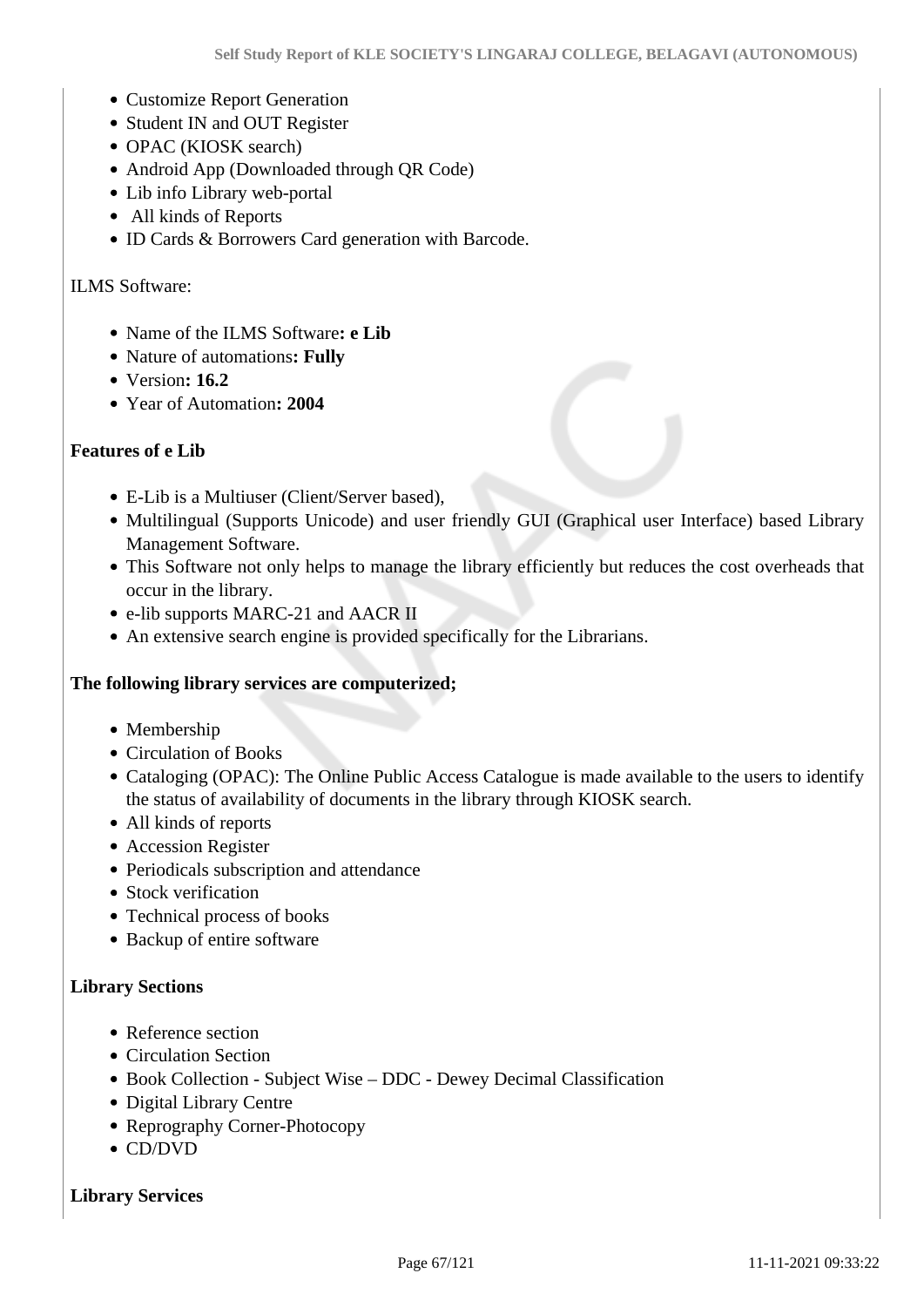- Computerized Issue/ Return, Renewal
- Reference Service
- New arrival display.
- Subscription of Journals Print and Online
- The library has open access system
- Orientation programs for new users.
- Book Bank facilities for Students.

#### **Infrastructure of library**

- Digital entry/exit registers.
- Internet Speed (10mbps)
- LCD Projector
- 21 Computers for Digital Library
- Library is under CCTV surveillance

#### **Library Books and Journal Collection**

| <b>Central Library Book Collection</b> | 1,00,147       |
|----------------------------------------|----------------|
| <b>BBA</b> Library                     | 8,262          |
| Journals                               | 25             |
| Rare Books                             | 46             |
| Palm Leaves                            | 4              |
| Manuscripts                            | $\overline{2}$ |
| <b>Dictionaries</b>                    | 418            |
| Encyclopedia                           | 172            |
| <b>Gazetteers</b>                      | 22             |
| Newspapers                             | 12             |
| Magazine                               | 56             |
| E-Magazine                             | 1              |
| <b>E-News Paper</b>                    | 3              |

| <b>File Description</b>               | <b>Document</b>      |
|---------------------------------------|----------------------|
| Upload any additional information     | <b>View Document</b> |
| Paste Link for additional information | <b>View Document</b> |

## **4.2.2 Institution has access to the following: 1. e-journals 2. e-ShodhSindhu 3. Shodhganga Membership 4. e-books 5. Databases 6. Remote access to e-resources**

**Response:** A. Any 4 or more of the above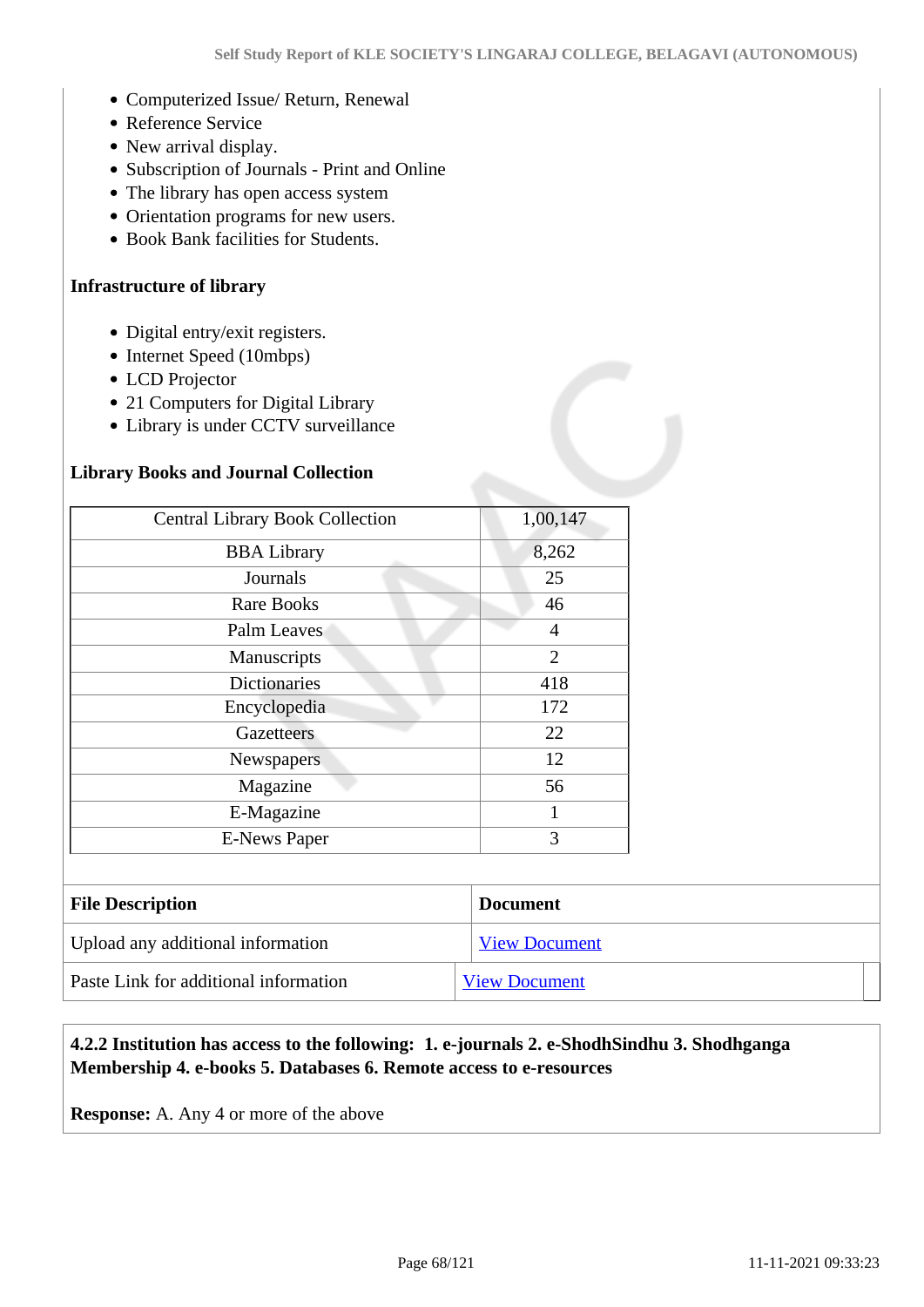| <b>File Description</b>                                                                         | <b>Document</b>      |
|-------------------------------------------------------------------------------------------------|----------------------|
| Institutional data in prescribed format                                                         | <b>View Document</b> |
| Details of subscriptions like e-journals, e-books, e-<br>ShodhSindhu, Shodhganga Membership etc | <b>View Document</b> |

# **4.2.3 Average annual expenditure for purchase of books/ e-books and subscription to journals/ejournals during the last five years (INR in Lakhs)**

**Response:** 5.48

4.2.3.1 **Annual expenditure of purchase of books/e-books and subscription to journals/e- journals year wise during last five years (INR in Lakhs)**

| 2020-21 | 2019-20 | 2018-19      | 2017-18      | 2016-17           |
|---------|---------|--------------|--------------|-------------------|
| 6.46    | 6.46    | 5 Q2<br>J.JZ | 2.20<br>3.38 | 16<br><b>J.IO</b> |

| <b>File Description</b>                                                                                                | <b>Document</b>      |  |  |
|------------------------------------------------------------------------------------------------------------------------|----------------------|--|--|
| Details of annual expenditure for purchase of and<br>subscription to journals/e-journals during the last<br>five years | <b>View Document</b> |  |  |
| Audited statements of accounts                                                                                         | <b>View Document</b> |  |  |

 **4.2.4 Percentage per day usage of library by teachers and students ( foot falls and login data for online access) during the last completed academic year**

**Response:** 42.99

## 4.2.4.1 **Number of teachers and students using library per day over last one year**

Response: 720

| <b>File Description</b>                           | <b>Document</b>      |
|---------------------------------------------------|----------------------|
| Details of library usage by teachers and students | <b>View Document</b> |
| Any additional information                        | <b>View Document</b> |

## **4.3 IT Infrastructure**

 **4.3.1** *Institution has an IT policy covering wi-fi, cyber security, etc., and allocated budget for updating its IT facilities*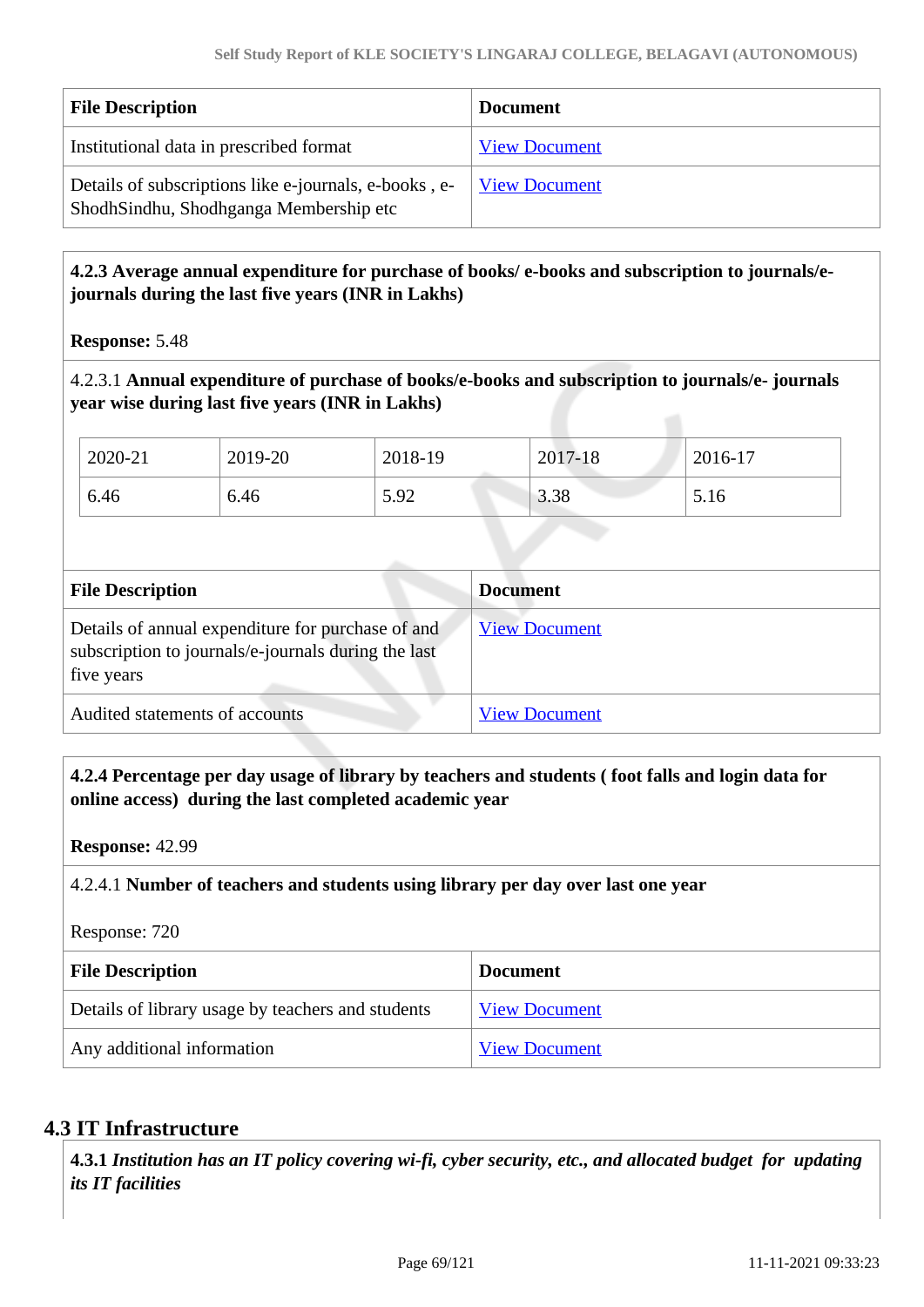# **Response:**

Institution is equipped with sophisticated infrastructure which comprises of computing equipments, ICT classrooms and Labs with required softwares and internet facility.

# **LCB IT policy**

Institute is committed to providing integrated and comprehensive technologies to enhance teaching, learning and to improve productivity.

IT Policy and Procedure Manual provides the policies and procedures for selection and use of IT within the institution be followed by faculty and students.

Institution IT Cell updates IT policy from time to time to modify and amend sections of the policies and procedures, or to add new procedures, to ensure, safe and optimum use of IT infrastructure and resources available within the institution.

# **Details of IT Facilities:**

| Particulars                          | Quantity       |
|--------------------------------------|----------------|
| Computers                            | 296            |
| Laptops                              | 19             |
| <b>Smart Board</b>                   | 3              |
| Printers                             | 25             |
| scanner                              | 5              |
| <b>Printers with Scanner</b>         | $\overline{2}$ |
| <b>Barcode Readers</b>               | 5              |
| UPS with Battery $[15KV(2), 5KV(1)]$ | 3              |
| Projectors                           | 45             |
| Internet Connections (BSNL, Um)      | 4              |
| <b>Network Switches</b>              | 23             |
| Wifi Router                          | 23             |
| Webcameras                           | 38             |

## **Institution frequently updates its IT facilities including**

- $\bullet$  Wi-Fi/LAN.
- Network Security.
- Software and hardware components.

## **Network and Cyber Security:**

High speed internet facility through 300/ 200mbps (BSNL), 50mbps (UM Network), and 10mbps (BSNL) are available for faculty and student use.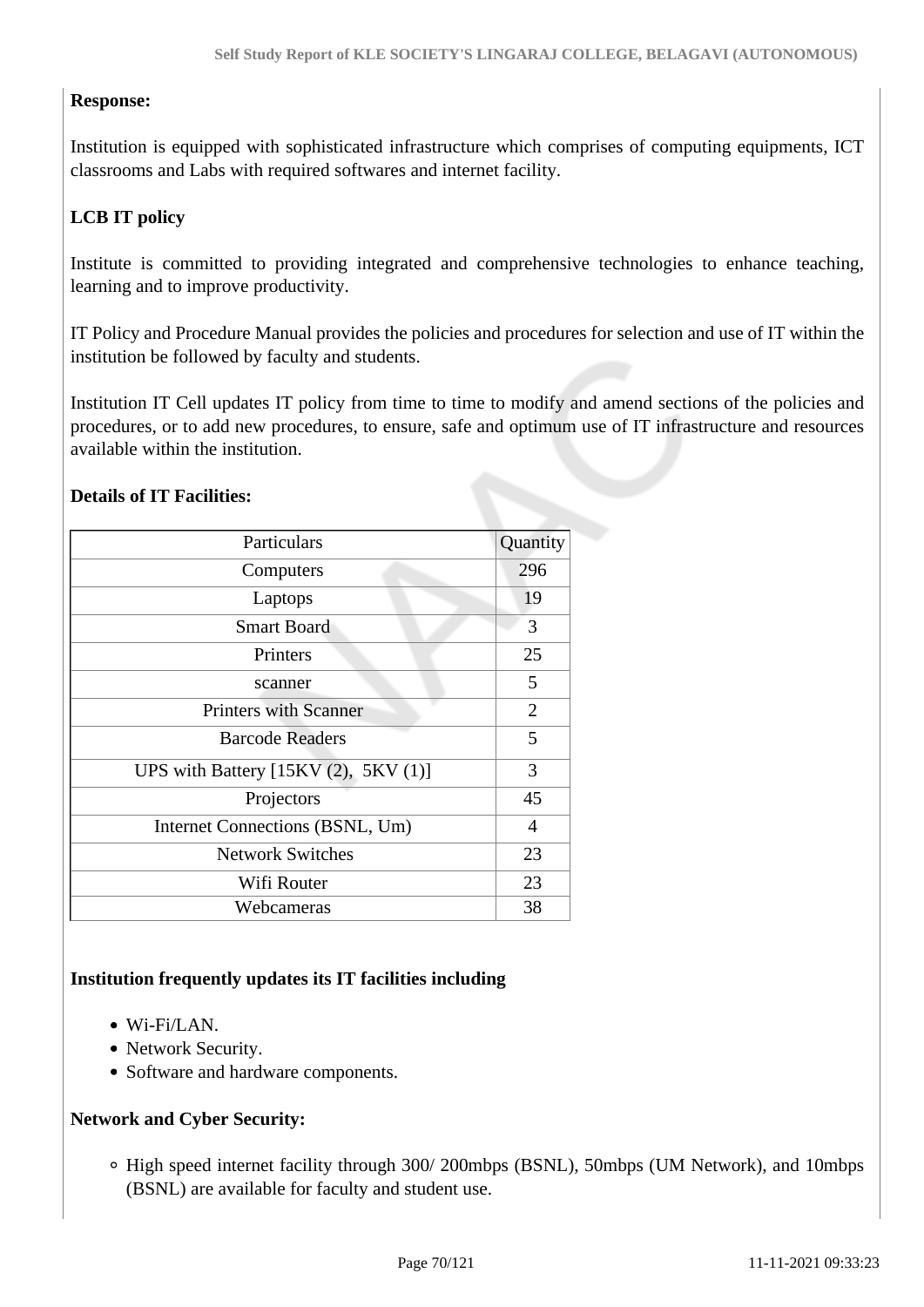- For All the academic and administrative blocks are connected through Optical Fibre Cable (OFC) as LAN
- Free Wi-Fi access is provided to staff and students.
- All the departments are equipped with computers, printers, LAN and WiFi connectivity
- Group policy mechanism, Windows Firewall with Advanced Security policy mechanism and Antivirus to ensure correct and safe use of internet facility.

## **Classroom:**

- Unlimited digital storage capacity via Google suite
- Learning management systems Great Learning and Google suite Classroom
- Video conferencing facility.
- E-content development centre with Lecture Capturing System through OBS
- The Language Lab with software for Listening Speaking & Reading (LSR) Communication skills development.

## **Software:**

- Microsoft campus licensed operating system windows 10 professional
- Licensed Academic Software's configured on computers.
- 110 Systems with MS Office Standard 2019 version
- 50 Systems with MS Office Standard 2016 version
- 10 Systems with CorelDraw 2021 version 23.5.0.506 with one-year update from Corel Corporation.
- 10 Systems with Adobe Creative Cloud with one-year update for all software from Adobe Co.
- For education canvas website used for different academic requirement of the student
- Tally education mode software used in lab.

## **Library**

- Library is fully automated with iNEXT and e-Lib softwares
- "LIBINFO" mobile app facilitates to access of library resources by faculty and students.
- Biometric movement register access control & fingerprint entry register is available in library

## **Budget:**

Institution prepares budget every year allocating funds for expenditure for different purposes including updating of it facilities. The same is reviewed and approved by the governing body.

| <b>File Description</b>           | <b>Document</b>      |
|-----------------------------------|----------------------|
| Upload any additional information | <b>View Document</b> |

# **4.3.2 Student - Computer ratio (Data for the latest completed academic year)**

## **Response:** 7:1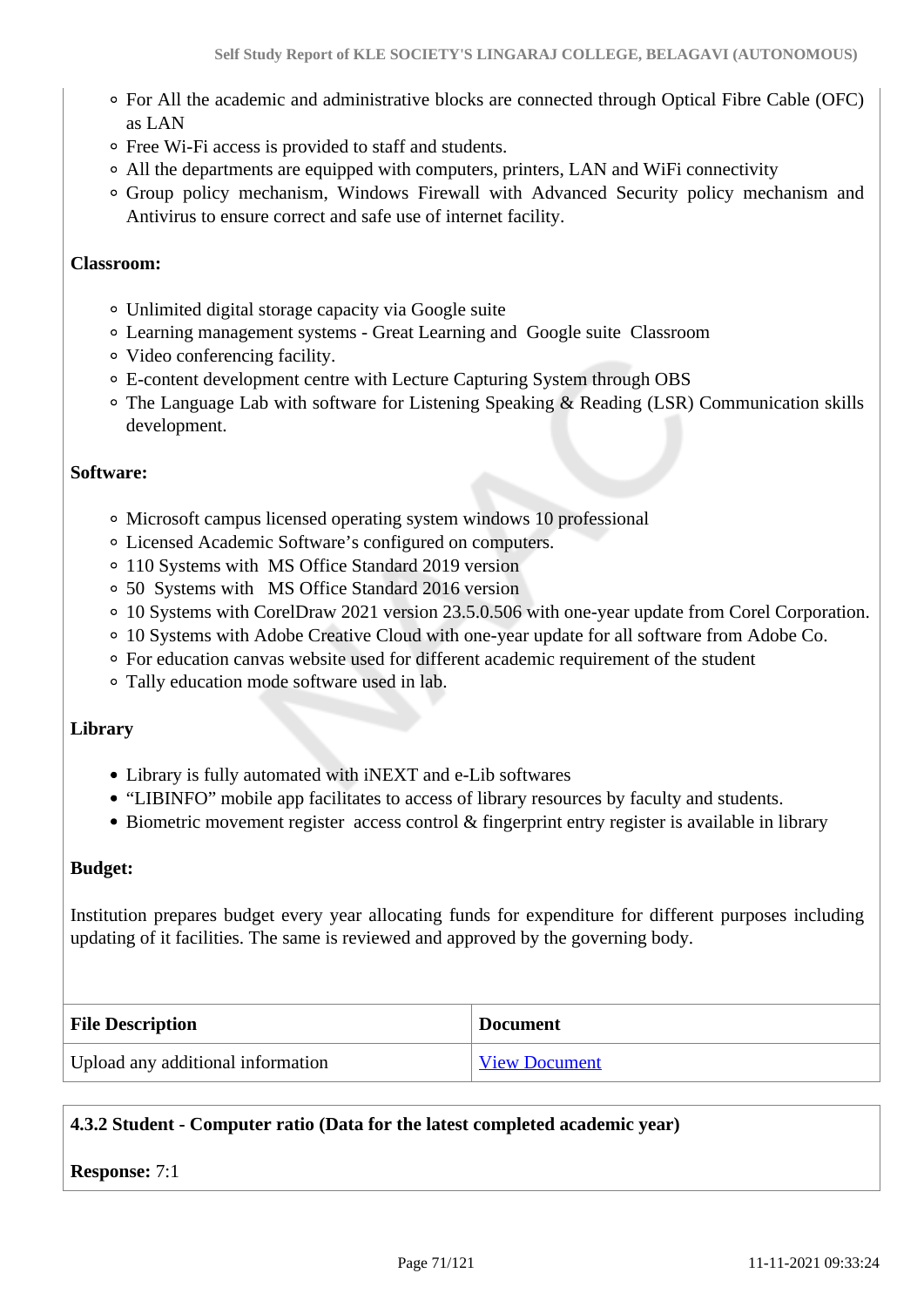| <b>File Description</b>           | <b>Document</b>      |
|-----------------------------------|----------------------|
| Upload any additional information | <b>View Document</b> |
| Student - computer ratio          | <b>View Document</b> |

| 4.3.3 Bandwidth of internet connection in the Institution.                  |                      |  |
|-----------------------------------------------------------------------------|----------------------|--|
| <b>Response: ?50 MBPS</b>                                                   |                      |  |
| <b>File Description</b>                                                     | <b>Document</b>      |  |
| Details of available bandwidth of internet<br>connection in the Institution | <b>View Document</b> |  |

|                                                | 4.3.4 Institution has the following Facilities for e-content development |  |
|------------------------------------------------|--------------------------------------------------------------------------|--|
| 1. Media centre                                |                                                                          |  |
| 2. Audio visual centre                         |                                                                          |  |
| <b>3. Lecture Capturing System(LCS)</b>        |                                                                          |  |
| 4. Mixing equipments and softwares for editing |                                                                          |  |
|                                                |                                                                          |  |
| <b>Response:</b> B. 3 of the above             |                                                                          |  |
| <b>File Description</b>                        | <b>Document</b>                                                          |  |
| <b>Upload Additional information</b>           | <b>View Document</b>                                                     |  |

# **4.4 Maintenance of Campus Infrastructure**

 **4.4.1 Average percentage expenditure incurred on maintenance of physical facilities and academic support facilities excluding salary component during the last five years**

**Response:** 42.89

4.4.1.1 **Expenditure incurred on maintenance of physical facilities and academic support facilities excluding salary component year wise during the last five years (INR in lakhs)** 

| 2020-21 | 2019-20 | 2018-19 | 2017-18 | $2016-17$ |
|---------|---------|---------|---------|-----------|
| 116.09  | 77.99   | 86.01   | 88.46   | 107.58    |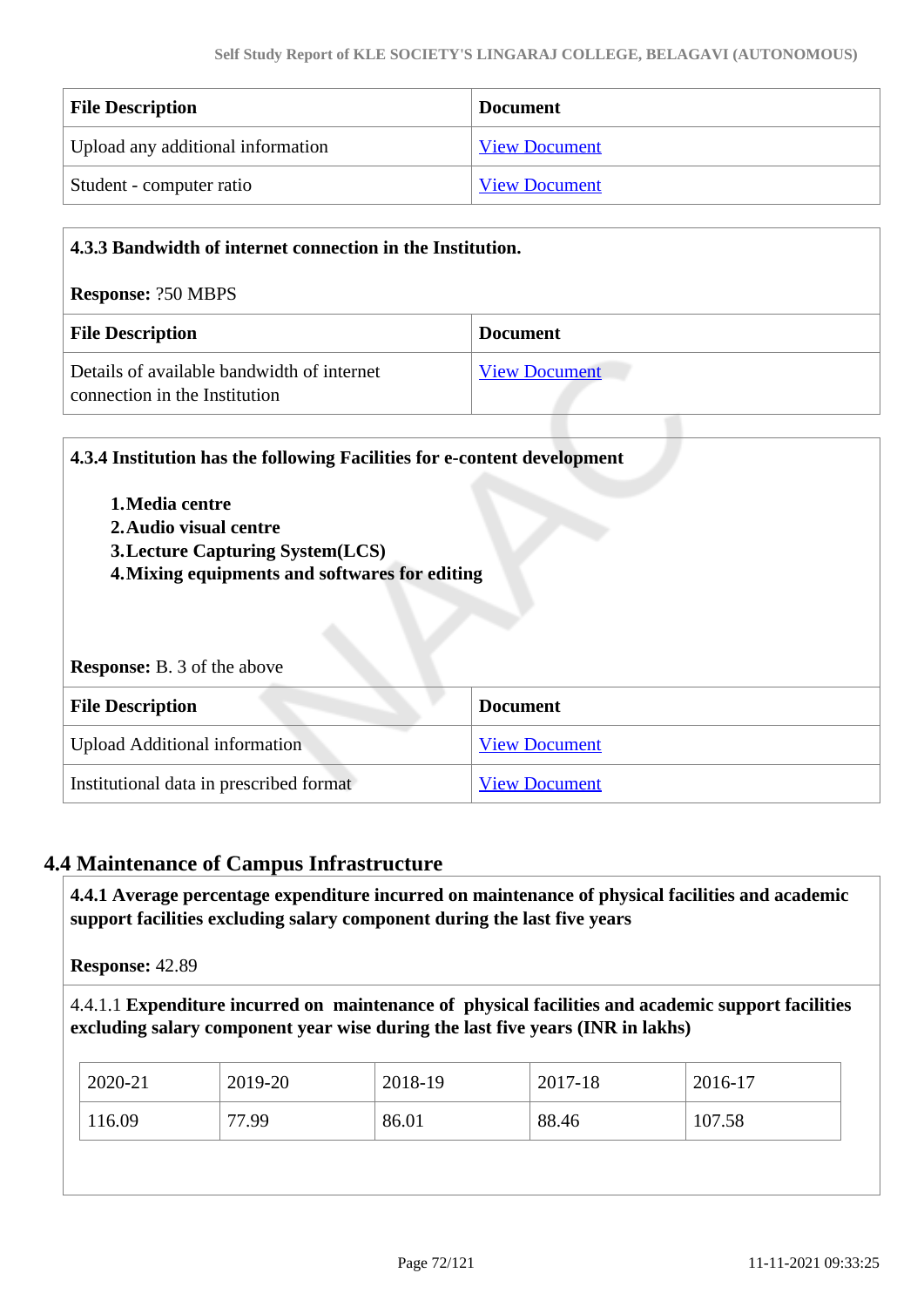| <b>File Description</b>                                                                         | <b>Document</b>      |
|-------------------------------------------------------------------------------------------------|----------------------|
| Details about assigned budget and expenditure on<br>physical facilities and academic facilities | <b>View Document</b> |
| Audited statements of accounts                                                                  | <b>View Document</b> |

# **4.4.2 There are established systems and procedures for maintaining and utilizing physical, academic and support facilities - laboratory, library, sports complex, computers, classrooms etc.**

# **Response:**

The institution obtains the necessary requirements of classrooms, laboratories and other infrastructural resources from each HOD well before the beginning of the academic year. After validation of the requirements in IQAC the available resources are allocated to each department. Any new facility to be constructed acquired is provided by the management before the semester begins.

The institution has a permanent engineer to take care of all the construction work, to be it adds on constructions or maintaining the existing ones. The buildings are maintained for their up-keep and repairs on a regular basis.

# **Infrastructure and Maintenance committee:**

- The Infrastructure and Maintenance committee headed by the Principal oversees the maintenance of the buildings, classrooms, sports complexes and laboratories.
- Annual budget of Building and Infrastructure for a year is prepared and approval by the governing body of the Institution prior to commencement allocation .

# **Maintenance of the Campus Infrastructure**

- The Maintenance-Supervisors are accountable to the Engineer- (Infrastructure and Maintenance) and functions as the coordinator who efficiently organizes the workforce, maintaining duty files containing details about individual floor - wise responsibilities, timings, leaves etc. The Maintenance-Supervisor conducts periodic checks to ensure the efficiency working condition of the infrastructure.
- Separate electrical and technical maintenance team is responsible for maintaining technical requirements of infrastructure facilities.
- Annual Maintenance Contract (AMC) for electronic equipment, electrical equipment and other facilities which are done by respective maintenance service providing firms.
- Outsourced security service- the campus security is maintained by Arjun Groups Security Services
- 82 CCTV cameras are installed in the campus for surveillance to ensure protection for students and faculty.

# **Maintenance of Academic Facilities**

#### **Classrooms**

The HOD office is assigned with the responsibility of smooth functioning of classrooms.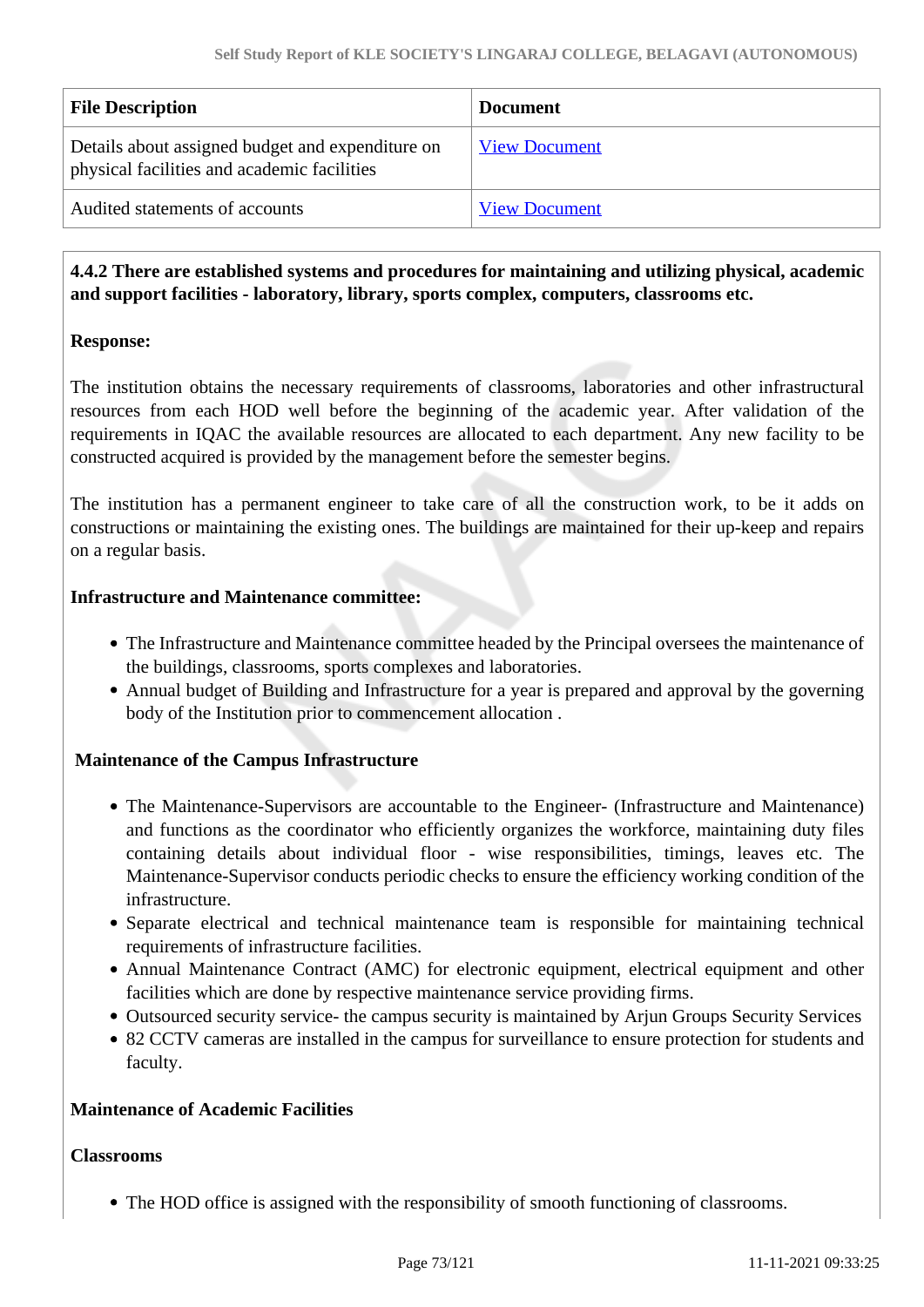As all the classrooms are fixed with ICT facilities if there are any technical problems can be registered with HOD.

# **Computer Facility**

- The inclusive IT policy of the college is to support and facilitate all functions of the College providing a Wi-Fi/LAN, Cyber security, Database management and recovery techniques along with licensed software .
- The Lab assistants under the supervision of the System administrators maintain the efficiency of the computers and related accessories in the faculty wings, labs, classrooms and administrative areas.
- Proper inspection is done and verification of stock takes place at the end of every year.
- Annual maintenance is done through external agencies regarding hardware and software installed in lab.
- There is regular assessment of IT facilities for the up-gradation and maintenance is forwarded to computer system administrators.

# **Sports and Game Complex**

The sports equipment, gymnasium, playground and various courts are supervised and maintained by the department of Physical Education. Training for sports and games are given under the guidance of the physical education instructors. The institution occasionally hires professional trainers for special sports training and field maintenance. Ground leveling and other repairs are done as per need.. All sports equipment and play areas (including indoor and outdoor stadia) are well maintained.

- The Physical Education Director looks after the various courts and sports complexes in the campus.
- First-aid kits are always available for any emergency in store room.

# **Library**

- The librarian and team look after the maintenance of the libraries.
- Annual stock of books, shelves, computers, and other belongings in the library is monitored and maintained in the library stock register.
- Library committee is working for maintaining the optimal functioning and improvement of facilities provided by library to different stakeholders.
- The regular upgrade of journals, e-books, books, databases and other facilities are undertaken by library committee from time to time.

# **Other facilities**

- There is Reverse Osmosis (RO) plant and water tanks available for clean drinking water facility with 24 hours drinking water supplied by open well.
- The rain water harvesting system located near examination section supports open well situated besides BBA block.
- Gymkhana department supported by indoor stadium with audio–video facilities, wooden badminton court, multi gym and other indoor games facilities.
- Swimming pool is maintained by Institution.
- In case of major faults, the contractors are called for, faults analyzed, reports submitted and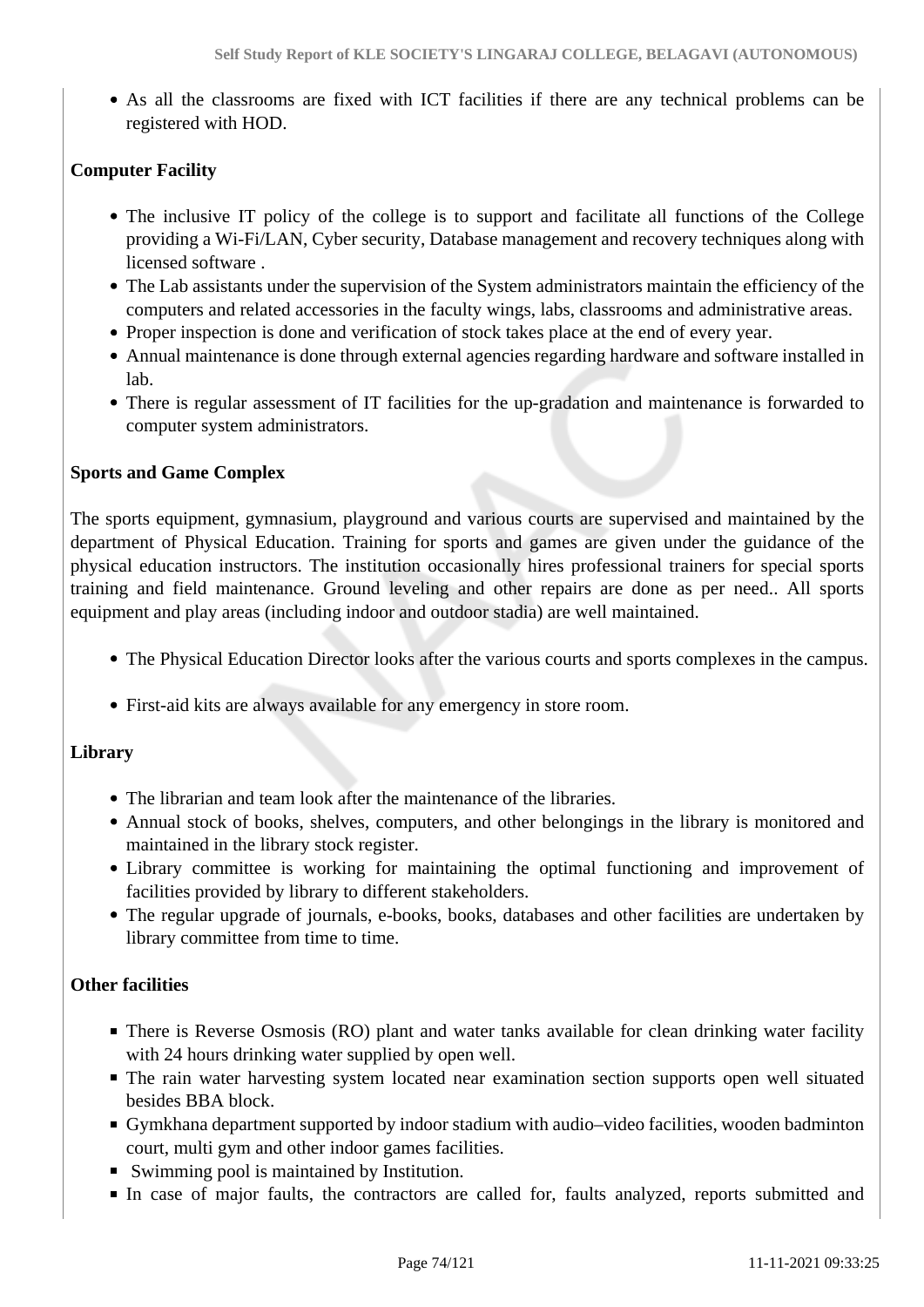rectified. In case of replacement, quotations are called and comparative analysis is done then purchase is done as per college policy.

- The canteen is maintained by external entity which is on lease but regular supervision of canteen facilities is conducted by committee members.
- The complaints regarding canteen maintenance is brought to notice of the principal and committee members.

### **Water and Waste Management**

- There are operative solid and e-waste management systems available in the Campus.
- There are adequate dustbin facilities available throughout the campus.

Regular supervision of campus is done by Management, Principal and HOD's.

| <b>File Description</b>           | <b>Document</b>      |
|-----------------------------------|----------------------|
| Upload any additional information | <b>View Document</b> |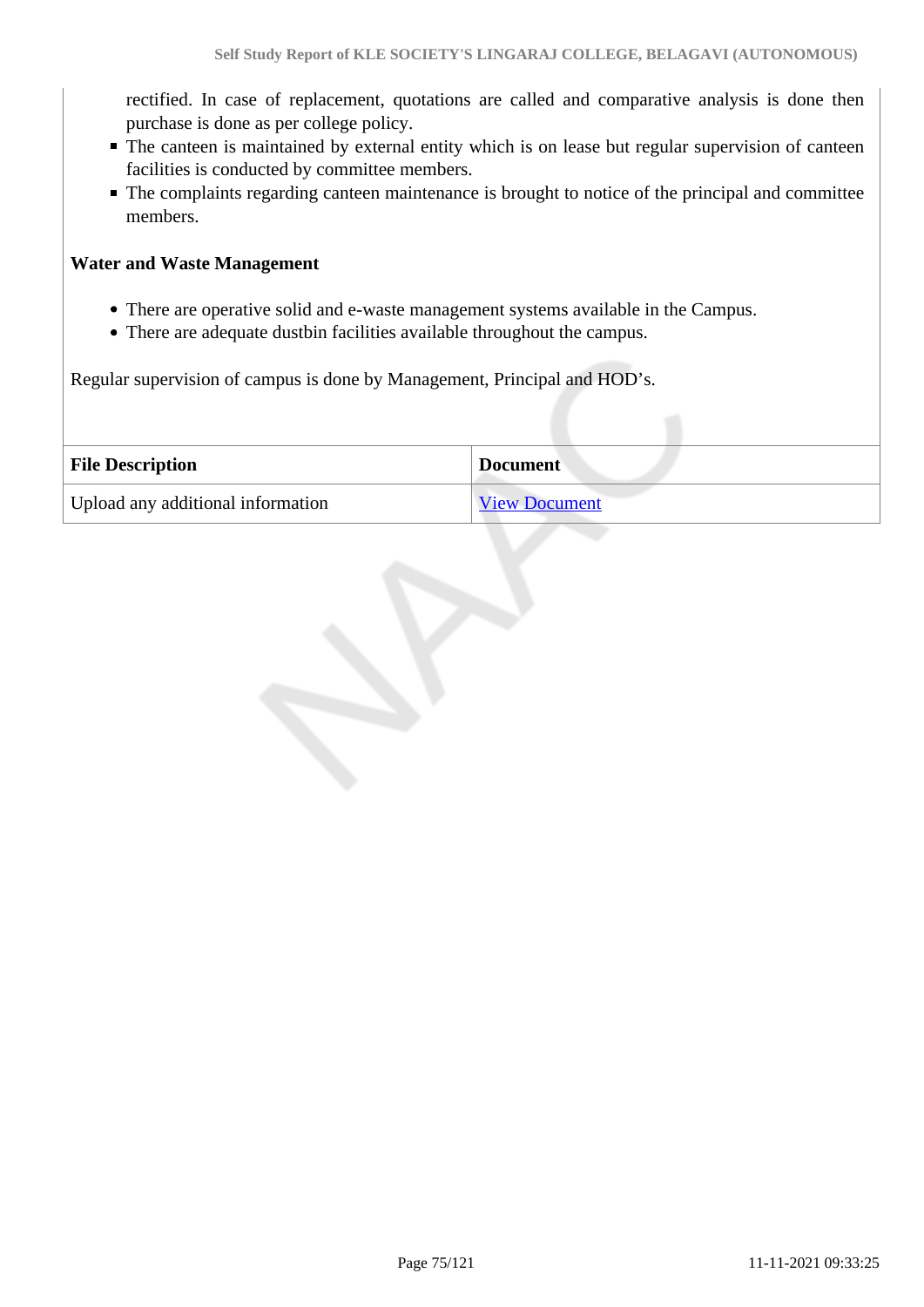# **Criterion 5 - Student Support and Progression**

# **5.1 Student Support**

 **5.1.1 Average percentage of students benefited by scholarships and freeships provided by the Government during last five years** 

**Response:** 28.16

5.1.1.1 **Number of students benefited by scholarships and freeships provided by the Government year-wise during last five years**

| 2020-21  | 2019-20 | 2018-19 | 2017-18 | 2016-17 |
|----------|---------|---------|---------|---------|
| 12<br>IJ | 460     | 453     | 514     | 552     |

| <b>File Description</b>                                                                                                            | <b>Document</b>      |
|------------------------------------------------------------------------------------------------------------------------------------|----------------------|
| upload self attested letter with the list of students<br>sanctioned scholarships                                                   | <b>View Document</b> |
| Upload any additional information                                                                                                  | <b>View Document</b> |
| Institutional data in prescribed format                                                                                            | <b>View Document</b> |
| Average percentage of students benefited by<br>scholarships and freeships provided by the<br>Government during the last five years | <b>View Document</b> |

 **5.1.2 Average percentage of students benefited by scholarships, freeships, etc. provided by the institution and non-government agencies during the last five years**

**Response:** 8.35

5.1.2.1 **Total number of students benefited by scholarships, freeships, etc provided by the institution / non- government agencies year-wise during last five years**

| 2020-21 | 2019-20 | 2018-19 | 2017-18 | 2016-17 |
|---------|---------|---------|---------|---------|
| 113     | 119     | 124     | 112     | 137     |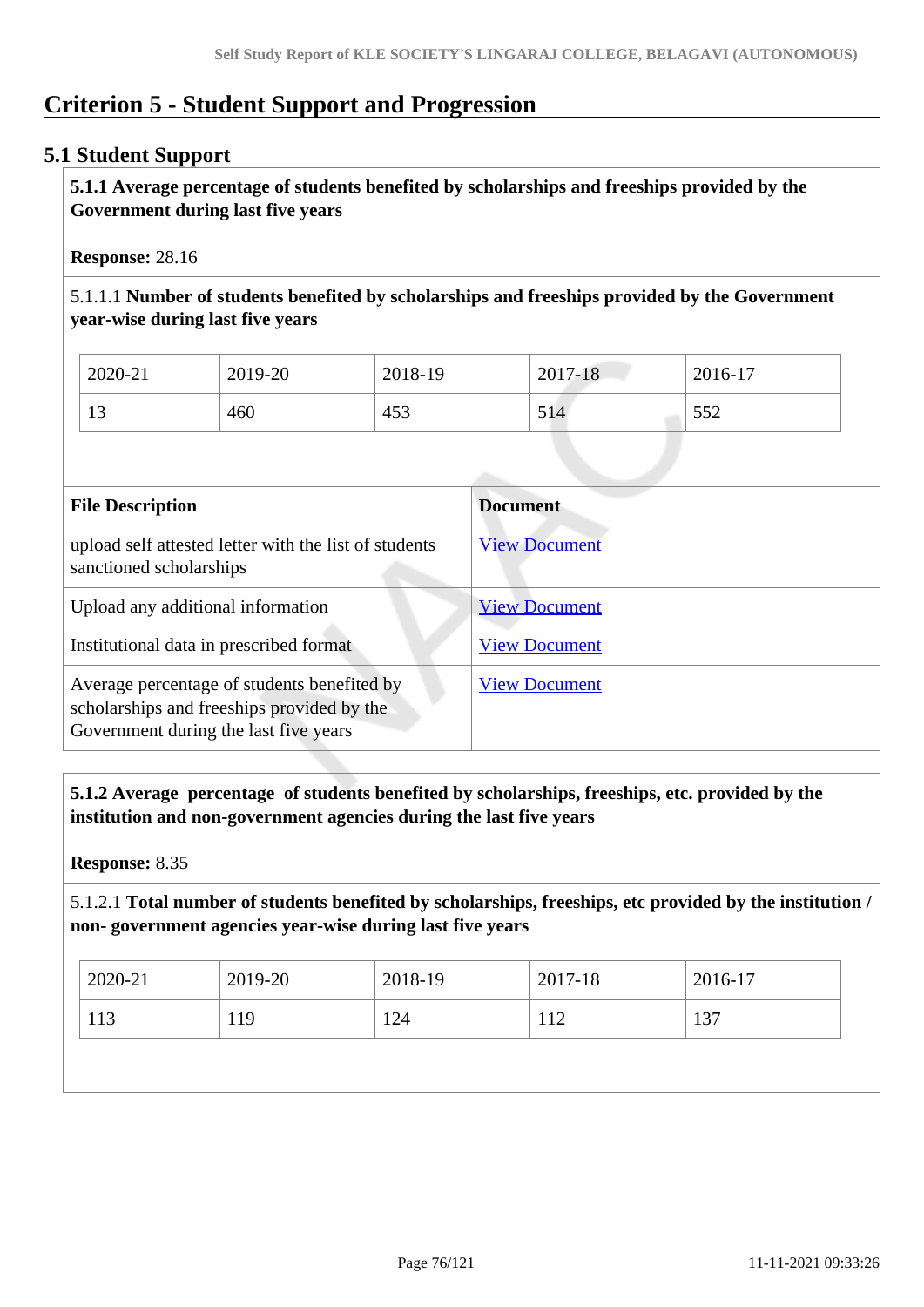| <b>File Description</b>                                                                                     | <b>Document</b>      |
|-------------------------------------------------------------------------------------------------------------|----------------------|
| Upload any additional information                                                                           | <b>View Document</b> |
| Number of students benefited by scholarships and<br>freeships besides government schemes in last 5<br>years | <b>View Document</b> |
| Institutional data in prescribed format                                                                     | <b>View Document</b> |

 **5.1.3 Following Capacity development and skills enhancement activities are organised for improving students capability 1. Soft skills 2. Language and communication skills 3. Life skills (Yoga, physical fitness, health and hygiene) 4. Awareness of trends in technology**

**Response:** A. All of the above

| <b>File Description</b>                                      | <b>Document</b>      |  |
|--------------------------------------------------------------|----------------------|--|
| Details of capability enhancement and development<br>schemes | <b>View Document</b> |  |
| Any additional information                                   | <b>View Document</b> |  |
| Link to Institutional website                                | <b>View Document</b> |  |

 **5.1.4 Average percentage of students benefited by career counseling and guidance for competitive examinations offered by the Institution during the last five years.**

**Response:** 67.83

5.1.4.1 **Number of students benefitted by guidance for competitive examinations and career counselling offered by the institution year wise during last five years**

| 2020-21                                                                                         | 2019-20 | 2018-19              | 2017-18         | 2016-17 |
|-------------------------------------------------------------------------------------------------|---------|----------------------|-----------------|---------|
| 1594                                                                                            | 582     | 840                  | 1189            | 761     |
|                                                                                                 |         |                      |                 |         |
| <b>File Description</b>                                                                         |         |                      | <b>Document</b> |         |
| Number of students benefited by guidance for<br>competitive examinations and career counselling |         | <b>View Document</b> |                 |         |

| during the last five years |                      |
|----------------------------|----------------------|
| Any additional information | <b>View Document</b> |
|                            |                      |

 **5.1.5 The institution adopts the following for redressal of student grievances including sexual harassment and ragging cases 1. Implementation of guidelines of statutory/regulatory bodies**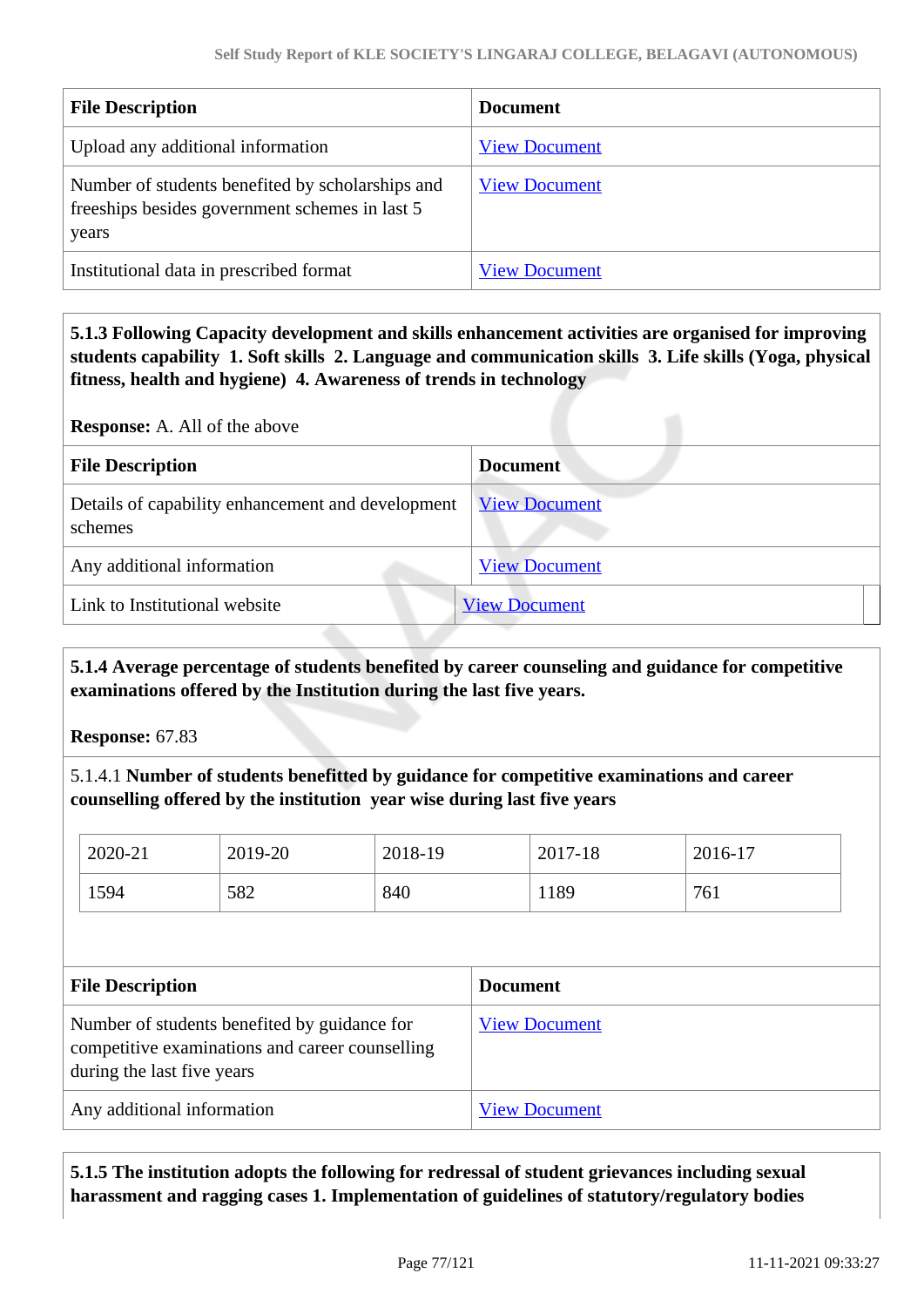- **2. Organisation wide awareness and undertakings on policies with zero tolerance**
- **3. Mechanisms for submission of online/offline students' grievances**
- **4. Timely redressal of the grievances through appropriate committees**

**Response:** A. All of the above

| <b>File Description</b>                                                                                                            | <b>Document</b>      |
|------------------------------------------------------------------------------------------------------------------------------------|----------------------|
| Upload any additional information                                                                                                  | <b>View Document</b> |
| Minutes of the meetings of student redressal<br>committee, prevention of sexual harassment<br>committee and Anti Ragging committee | <b>View Document</b> |
| Details of student grievances including sexual<br>harassment and ragging cases                                                     | <b>View Document</b> |

# **5.2 Student Progression**

|                         |                                                   |         | 5.2.1 Average percentage of placement of outgoing students during the last five years |         |
|-------------------------|---------------------------------------------------|---------|---------------------------------------------------------------------------------------|---------|
| <b>Response: 8.13</b>   |                                                   |         |                                                                                       |         |
|                         |                                                   |         | 5.2.1.1 Number of outgoing students placed year - wise during the last five years.    |         |
| 2020-21                 | 2019-20                                           | 2018-19 | 2017-18                                                                               | 2016-17 |
| 12                      | 21                                                | 69      | 21                                                                                    | 28      |
| <b>File Description</b> |                                                   |         | <b>Document</b>                                                                       |         |
|                         | Self attested list of students placed             |         | <b>View Document</b>                                                                  |         |
|                         | Details of student placement during the last five |         | <b>View Document</b>                                                                  |         |

### **5.2.2 Percentage of student progression to higher education (previous graduating batch).**

**Response:** 35.39

# 5.2.2.1 **Number of outgoing student progressing to higher education.**

Response: 132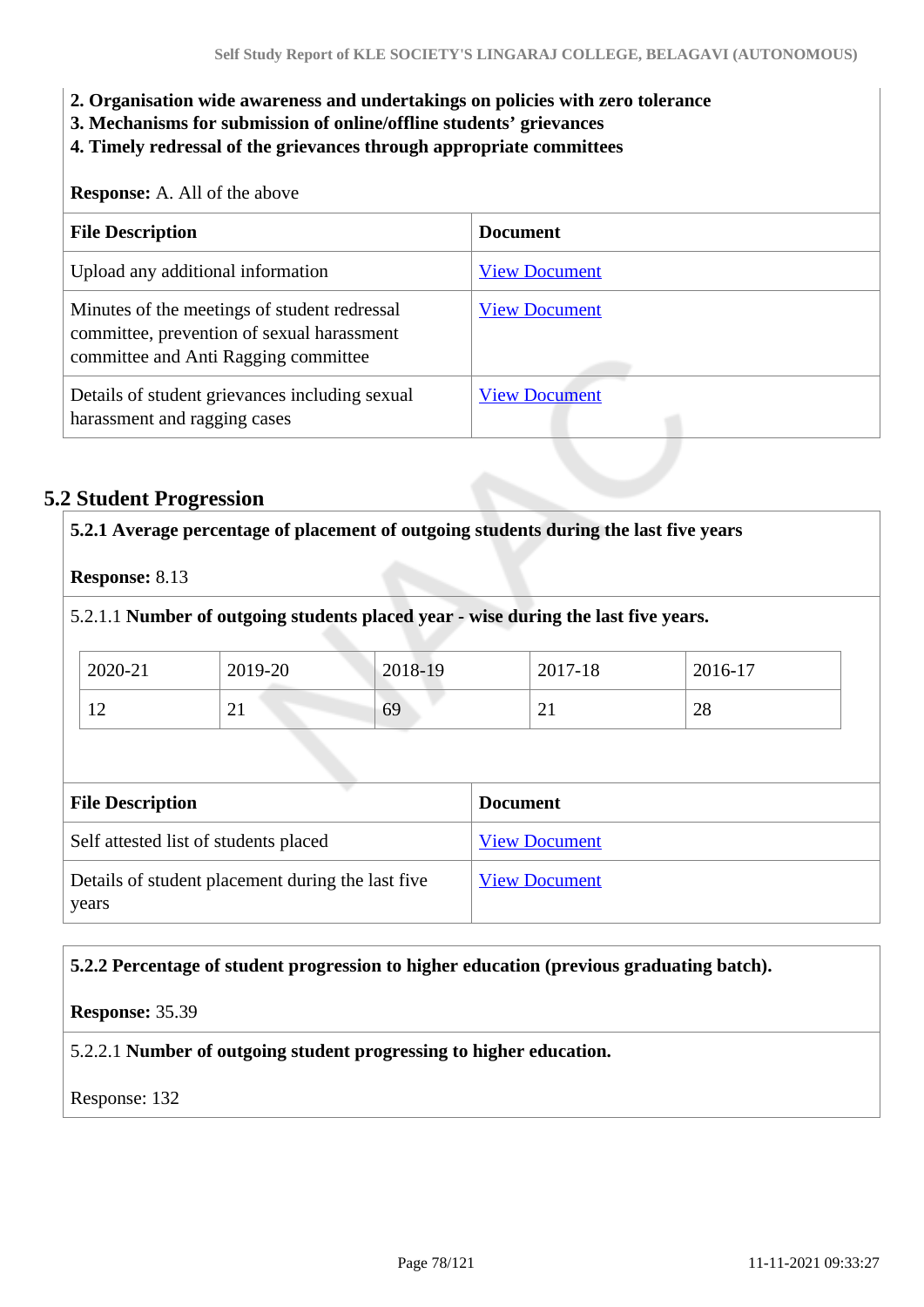| <b>File Description</b>                            | <b>Document</b>      |
|----------------------------------------------------|----------------------|
| Upload supporting data for student/alumni          | <b>View Document</b> |
| Details of student progression to higher education | <b>View Document</b> |

 **5.2.3 Average percentage of students qualifying in state/national/ international level examinations during the last five years (eg: IIT-JAM/CLAT/ NET/SLET/GATE/ GMAT/CAT/GRE/ TOEFL/ Civil Services/State government examinations, etc.)**

**Response:** 100

5.2.3.1 **Number of students qualifying in state/ national/ international level examinations (eg: IIT/JAM/ NET/ SLET/ GATE/ GMAT/CAT/GRE/ TOEFL/ Civil Services/ State government examinations***, etc.)***) year-wise during last five years**

| 2020-21 | 2019-20 | 2018-19 | 2017-18 | 2016-17 |
|---------|---------|---------|---------|---------|
| ິ       |         |         | ິ       | ν       |

5.2.3.2 **Number of students appearing in state/ national/ international level examinations (eg: IIT/JAM/ NET / SLET/ GATE/ GMAT/CAT,GRE/ TOEFL/ Civil Services/ State government examinations) year-wise during last five years**

| 2020-21 | 2019-20 | 2018-19 | 2017-18 | 2016-17 |
|---------|---------|---------|---------|---------|
|         |         |         | U       | ິ       |

| <b>File Description</b>                                                                                            | <b>Document</b>      |
|--------------------------------------------------------------------------------------------------------------------|----------------------|
| Number of students qualifying in state/national/<br>international level examinations during the last five<br>years | <b>View Document</b> |

# **5.3 Student Participation and Activities**

 **5.3.1 Number of awards/medals won by students for outstanding performance in sports/cultural activities at inter-university/state/national / international level (award for a team event should be counted as one) during the last five years.**

**Response:** 47

5.3.1.1 **Number of awards/medals won by students for outstanding performance in sports / cultural activities at inter-university / state / national / international events (award for a team event should be**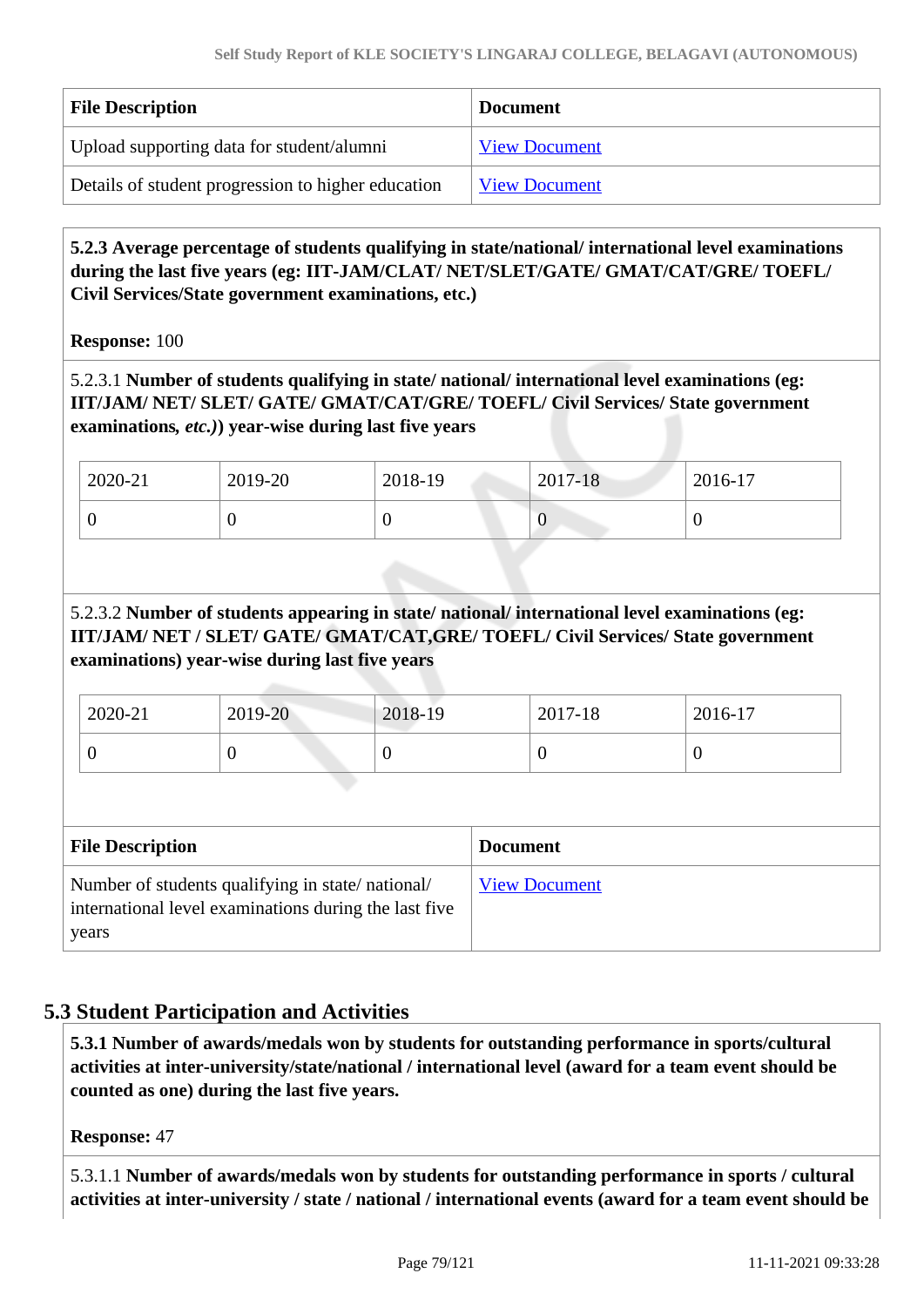|                                                                                                                                                                                      | 2020-21<br>15 | 2019-20<br>16        | 2018-19<br>11        |  | 2017-18<br>3 | 2016-17<br>$\overline{2}$ |  |
|--------------------------------------------------------------------------------------------------------------------------------------------------------------------------------------|---------------|----------------------|----------------------|--|--------------|---------------------------|--|
| <b>File Description</b>                                                                                                                                                              |               |                      | <b>Document</b>      |  |              |                           |  |
| Number of awards/medals for outstanding<br>performance in sports/ cultural activities at inter-<br>university / state / national / international level<br>during the last five years |               |                      | <b>View Document</b> |  |              |                           |  |
| e-copies of award letters and certificates                                                                                                                                           |               |                      | <b>View Document</b> |  |              |                           |  |
| Any additional information                                                                                                                                                           |               | <b>View Document</b> |                      |  |              |                           |  |

### **counted as one) year - wise during the last five years.**

# **5.3.2 Presence of an active Student Council & representation of students on academic & administrative bodies/committees of the institution**

# **Response:**

In this competitive and globalised world, the youth are expected to become a holistic personality. The nominated students actively participate in academic and administrative committees. The students also get opportunities to work with the management and staff in planning and organising college activities. It nurtures leadership skills and team spirit among the students. Each department conducts various events, where student council play a vital role.

The main objective of the institute is to:

- Develop Leadership Qualities
- Honesty
- Compassion and Respect
- Fairness
- Accountability
- Courage

# **Facilitating the Process:**

Active Student Council & Representation of students on academic & administrative bodies/committees of the institution.

- Class representatives from each class are nominated by the class teacher.
- The council meets frequently to discuss various academic and other issues of student's interest. The cell members communicate the student grievances to the notice of Principal/ Vice-Principal/ IQAC coordinator/Heads of the department and Class teachers depending on the nature of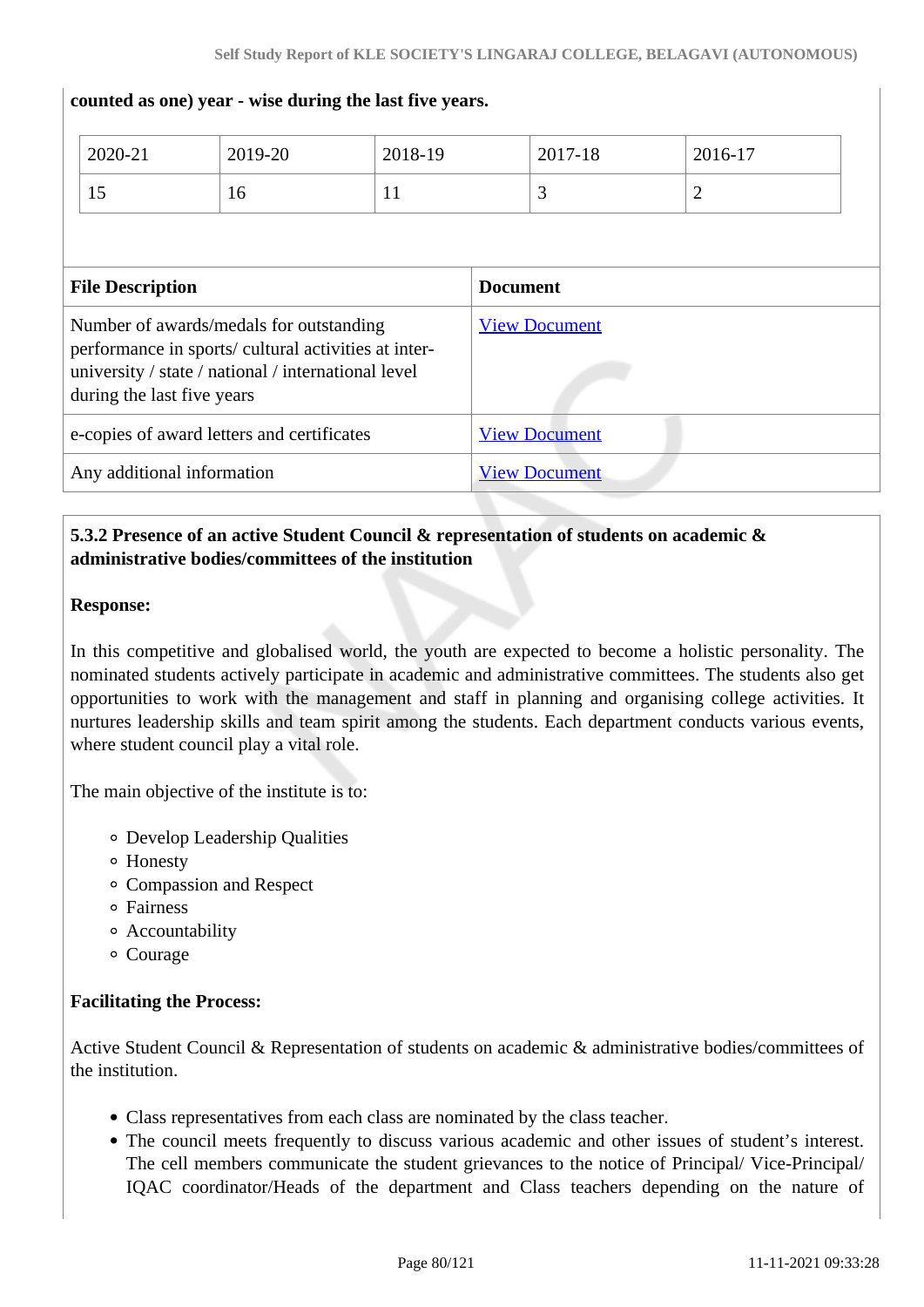Grievance.

- They represent in governance, committees and cells. Engage in decision making and implementation process.
- Advanced learners are engaged in peer to peer teaching and coordinating various student centric group activities.
- The co-curricular and extra-curricular activities create a safe space to interact, collaborate, think out of the box, and nurture their talents and leadership capabilities.
- They play an active role in communicating important information to all the students.
- Students are given responsibility for safety, security and equal opportunity in their area of interest.
- Students engage in social responsibility and environment sensitizing activities.

Enthusiastic participation of students in the activities of National Service Scheme (NSS) and National Cadet Corps (NCC) gives sense of social responsibility. They are also part of anti-ragging committee and discipline committee. Apart from Social activities, students also organises events such as guest lectures, workshops, cultural activities and webinars to develop their soft skills. Students participate actively in various activities and programmes in the college such as Fresher's day, Trade fair, Literary and Management fest etc. They too actively take part in organising the Sports day, Alumni meet, Independence Day, Republic Day and other events organized by college.

### **Outcomes:**

- Resolving the general disciplinary issues, maintaining discipline and campus culture.
- Actively engage program like seminars, guest lectures, webinars, workshops, departmental club activities, cultural events etc.
- Coordinating and conducting various national/ international significant day's like International Yoga Days, International Women Days, Independence Day etc.
- Planning and organising events like Teachers Day, Fresher's Day and Farewell Day etc.
- It also inculcates human values among students.
- Students have bagged many General Championship in sports, Management Fests and other extracurricular activities.
- Students have brought laurels to the institution by participating and winning in Inter-collegiate, State level and National level competitions.

| <b>File Description</b>           | <b>Document</b>      |
|-----------------------------------|----------------------|
| Upload any additional information | <b>View Document</b> |

# **5.3.3 Average number of sports and cultural events / competitions organised by the institution per year**

**Response:** 21.8

5.3.3.1 **Number of sports and cultural events / competitions organised by the institution year - wise during the last five years.**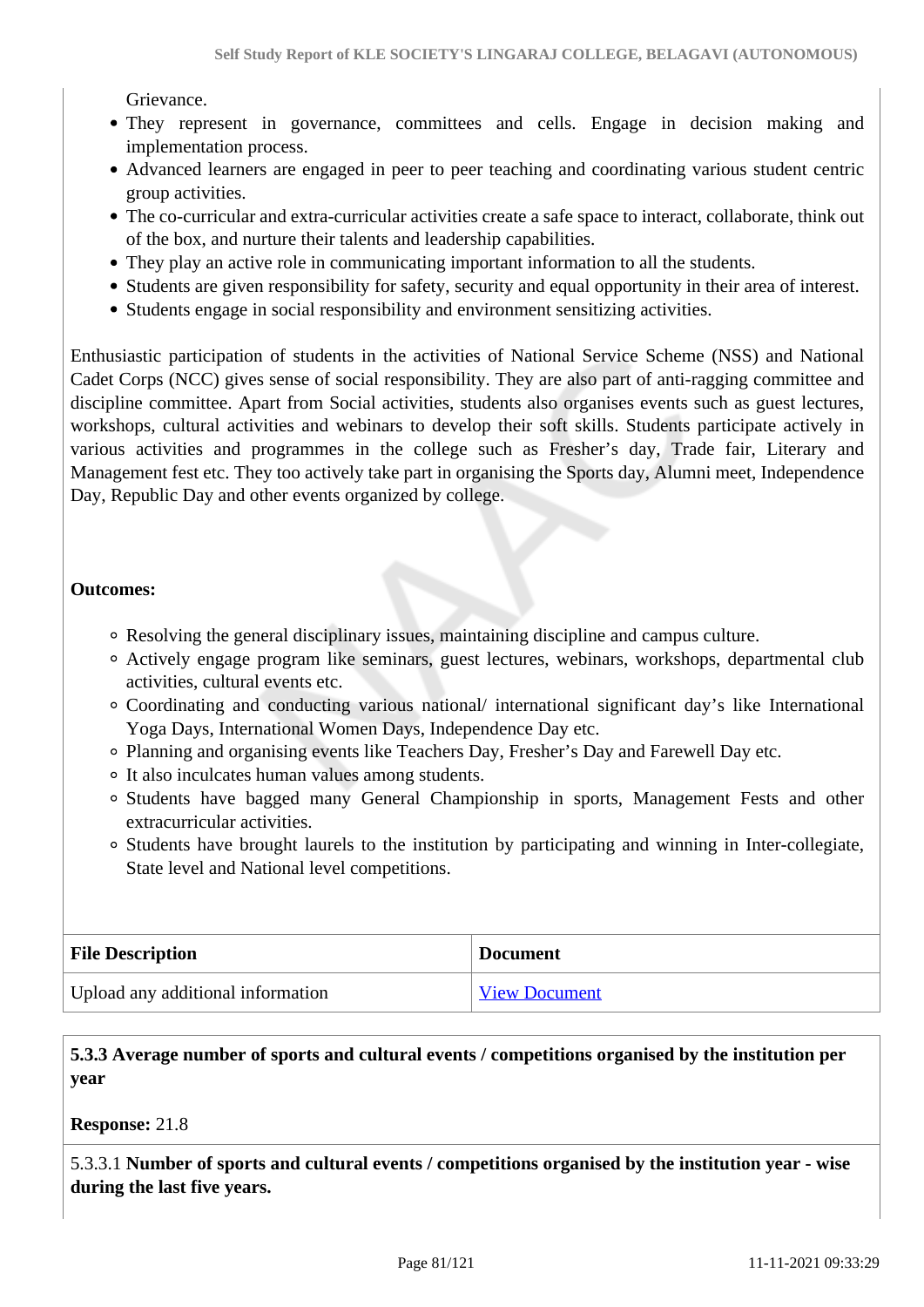|                                                                           | 2020-21 | 2019-20 | 2018-19              |                      | 2017-18                  | 2016-17 |
|---------------------------------------------------------------------------|---------|---------|----------------------|----------------------|--------------------------|---------|
| 18                                                                        |         | 18      | 25                   |                      | 35                       | 13      |
|                                                                           |         |         |                      |                      |                          |         |
| <b>File Description</b>                                                   |         |         | <b>Document</b>      |                      |                          |         |
|                                                                           |         |         |                      |                      |                          |         |
| Upload any additional information                                         |         |         | <b>View Document</b> |                      |                          |         |
| Report of the event                                                       |         |         | <b>View Document</b> |                      |                          |         |
| Number of sports and cultural events / competitions<br>organised per year |         |         |                      | <b>View Document</b> | <b>Contract Contract</b> |         |

# **5.4 Alumni Engagement**

 **5.4.1 The Alumni Association / Chapters (registered and functional) contributes significantly to the development of the institution through financial and other support services.**

# **Response:**

 $\overline{\phantom{a}}$ 

The Alumni Association of the College is active and plays a vital role. Alumni are invaluable resource for the institution. With their experience both as a student as well as working Professional/ Entrepreneur. They constantly ensure learning in the institute is relevant to the current needs and provide support whenever needed.

While interaction between Alumni and the institute always existed, the Alumni association was formally Registered in 2017. The association has contributed significantly in the all-round development of the institution. They have involved themselves in Curriculum Development, Student Interaction, Industrial Visits, Alumni Activities, Scholarships, Placements, Instituting Awards, competitions such as every year Mr. Lingaraj Body Building competition, quiz and Debate.

# **Significant Contribution of Alumni Association**

# 1.**Academic support**

- 1.Board of Studies: As Board of Studies plays a vital role in the Curriculum designing process and one nominated Post Graduate Alumni contributes through the Discussions of Board of Studies. In addition, Alumni contribute by their feedback on the curriculum and through their regular interactions with the faculty.
- 2.Student Interactions: Alumni regularly interacts with the students sharing their experiences, domain knowledge, latest developments in the Industry and encourage them to build their carrier.
- 3.Orientation Programme: Alumni actively participate in the Induction Programme of First year students conducting several sessions.
- 2.**Industry Institute Interface** 
	- 1.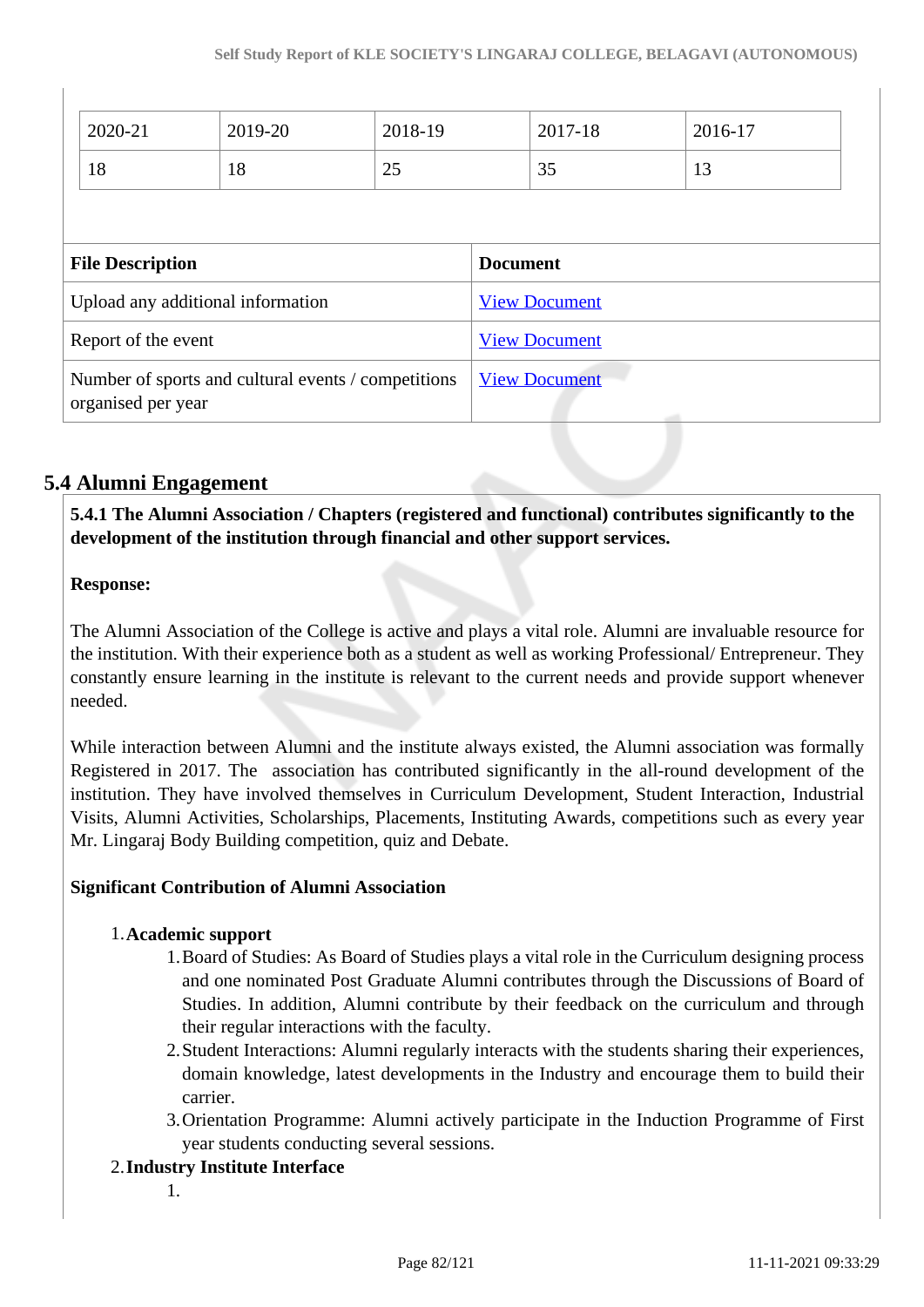- 2.Industrial visits and tours / Field Visits: Alumni Facilitates Industrial visits and tours / Field Visits to provide practical exposure to students and understand the market requirements through their own references and contacts.
- 3.Outbound Training:Orientation programme is conducted by the alumni to improve students' performancewhich is highly dependent on teamwork, trust and effective communication skills.
- 4.Internship Support: Alumni help the Students in getting Internship projects such as for BBA students Organizational Study and Specialization based Research Projects and for BA, B.COM, PG students' dissertations.
- 5.Placements: Alumni helps students in Final Placements by coordinating with the Faculty and Placement Officer of the Institute.
- 3.**Financial support**: Alumni have provided financial support to the students every year. One of the prominent alumni through his trust "Gouri Education Trust" provides Scholarship to poor Meritorious students. In the last five years 60 Students have been benefited.

| <b>File Description</b>         | <b>Document</b>      |
|---------------------------------|----------------------|
| Any additional information      | <b>View Document</b> |
| Link for additional information | <b>View Document</b> |

| 5.4.2 Alumni financial contribution during the last five years (in INR). |                      |  |
|--------------------------------------------------------------------------|----------------------|--|
| <b>Response:</b> A. ? 15 Lakhs                                           |                      |  |
| <b>File Description</b><br><b>Document</b>                               |                      |  |
| Any additional information                                               | <b>View Document</b> |  |
| Link for additional information                                          | <b>View Document</b> |  |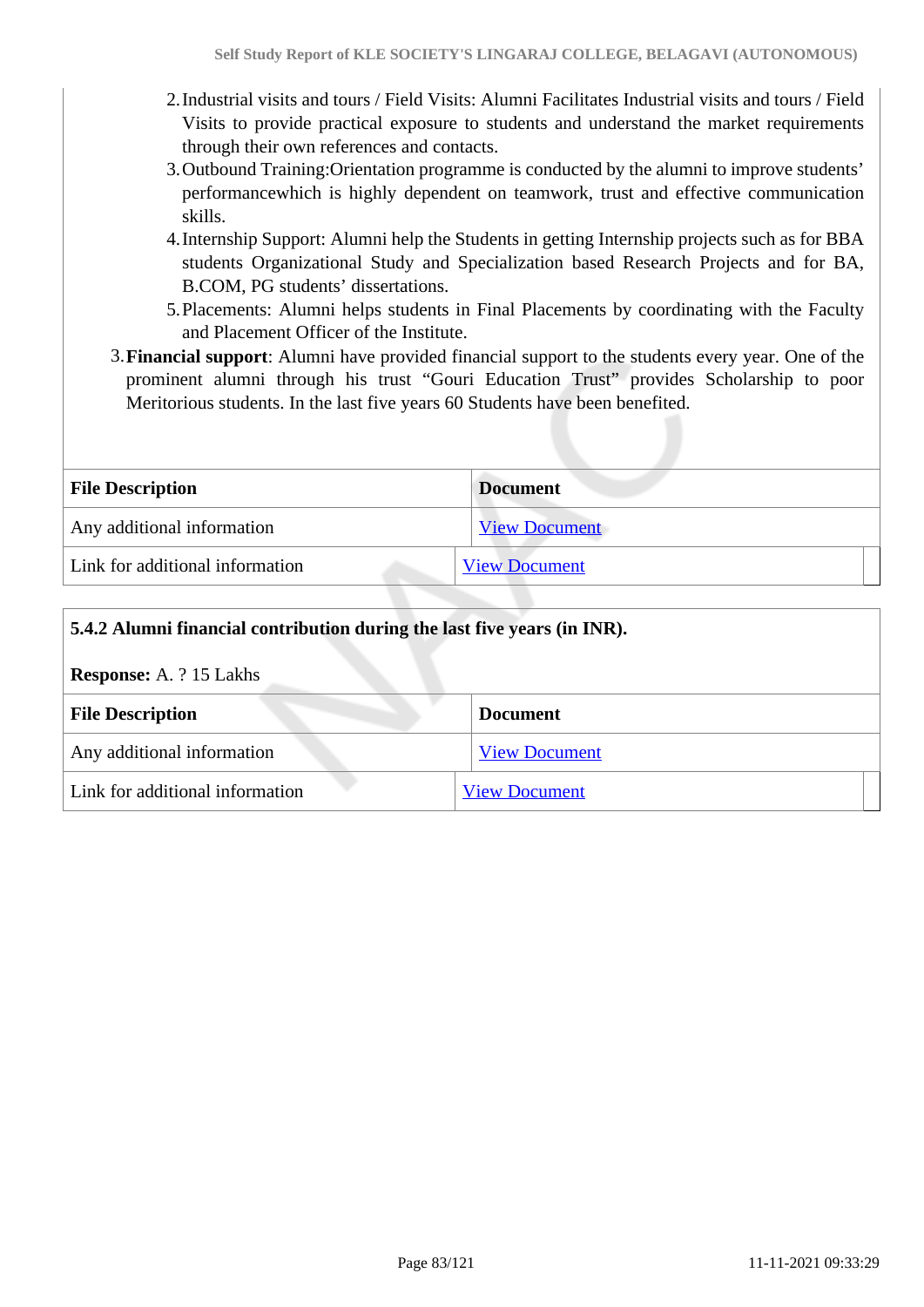# **Criterion 6 - Governance, Leadership and Management**

# **6.1 Institutional Vision and Leadership**

 **6.1.1 The governance of the institution is reflective of an effective leadership in tune with the vision and mission of the Institution**

**Response:** 

**Vision** 

# **Man Making and Nation Building**

 To imbibe the vital scientific temper to build character, strength, efficacy, and a spirit of service among the students to make them noble human beings and enable them establish an organic bond between long envisaged tryst with the nation's destiny and upgrade the image of the nation-state amidst highly competitive community of the 21st century nation-states.

KLE Society's Lingaraj College, Belagavi has been consistently adapting to new time-relevant dimensions of its vision, accordingly making necessary modifications of the governance through the application of ICT, designing and implementing perspective plans by learning from the preceding laxities as well as necessities of the contemporary times.

The decision-making process is decentralized through the formulation of various expert committees during the prevailing accreditation cycle in curricular and managerial aspects. This core exercise of the institution is primarily undertaken to build characters who contribute their might towards making and preserving familial and communitarian wealth adhering to the national interests of 21st Century India.

# **Mission and Institutional Leadership**

 'Having evolved from simple indigenous origins to the present state of flux over nine decades with the spirit of post-modernity, the Lingaraj College seeks to infuse knowledge through curriculum; attitudes through co-curricular activities; life skills and human values through extension activities to make young minds blossom into fully developed human beings capable of shouldering the responsibility to build a new India free from caste, creed, poverty and diffidence. With its admirable infrastructure, experienced and dedicated faculty, the enlightened management, the college has been striving hard to create men and women who matter much.**'**

 As the vision is an abstract conception of the future, the institutional leadership is conscious about a well-conceived mission to transform the vision into a concrete reality. To attain the visualized future, the KLE Society's Lingaraj College, Belagavi has left no stone unturned. The institution has been plural and inclusivist in restructuring its course objectives, course outcomes, and methodologies keeping in mind the regular introduction of subject specific frontline concepts through the Board of Studies proceedings and resolutions.

The curricular, co-curricular and extracurricular activities of the institution forming an integral part of the perspective plan indicate the chosen priorities of the institution in building human capacities. The recruitment of competent professorial staff at UG and PG levels has made the task of actualizing the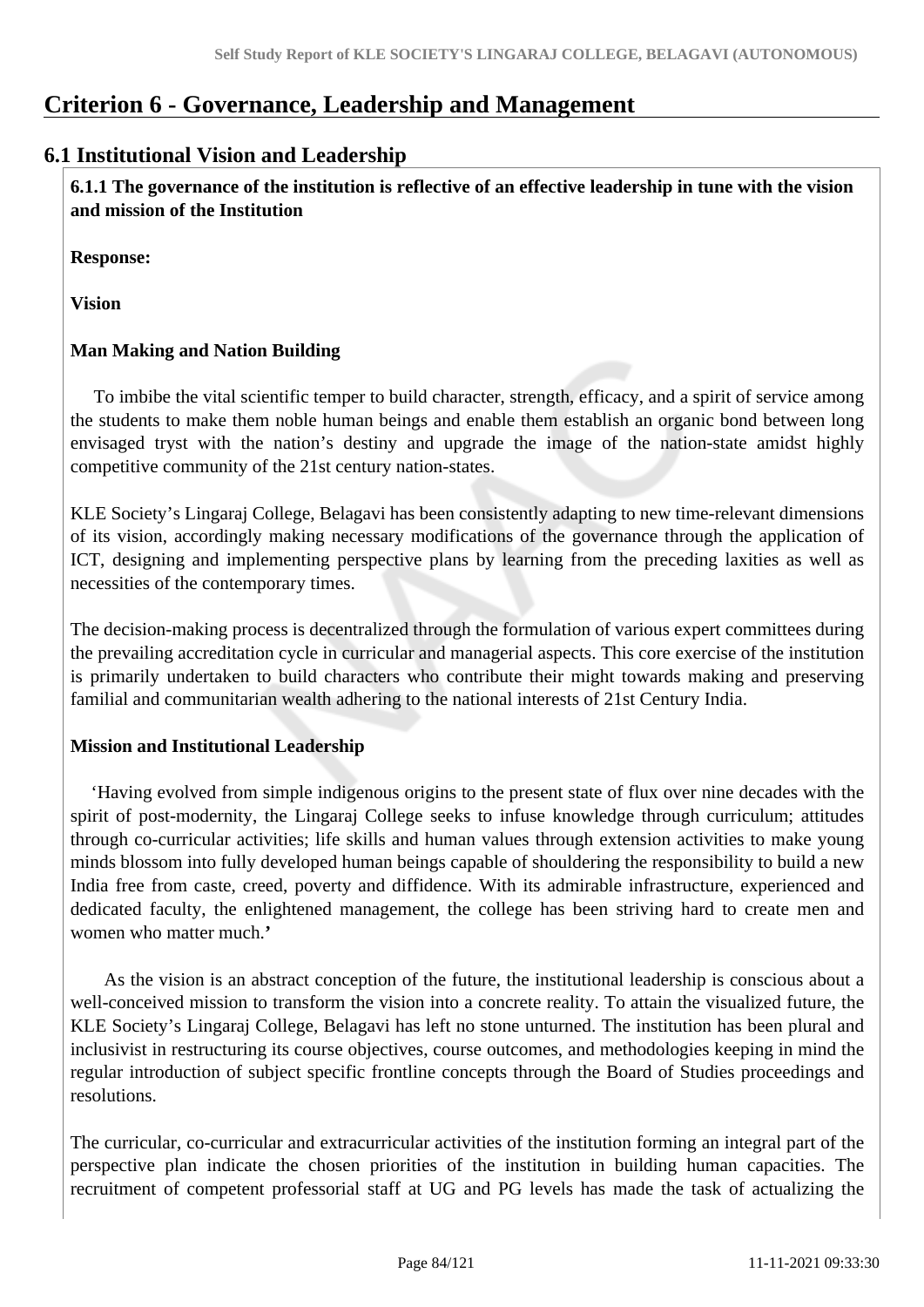mission quite easier. The teaching and non-teaching staff in association with the management representatives not only participate in the decision-making process, but also play decisive role in implementing those collective decisions. However, the missionary task is uphill and herculean as freshly restructured educational opportunities open-up. In this vivid backdrop, the multiple leadership of the institution executes its mission with utmost pedagogical care. In this way true and infinite prospects materialize.

| <b>File Description</b>         | <b>Document</b>      |
|---------------------------------|----------------------|
| Any additional information      | <b>View Document</b> |
| Link for additional information | <b>View Document</b> |

# **6.1.2 The effective leadership is reflected in various institutional practices such as decentralization and participative management.**

### **Response:**

The pandemic caused a disruption in the education sector in 2019-20 and 2020-2021 with the national lockdown and subsequent developments with the faculty and students not having requisite knowledge for teaching and learning online.

The institute overcame the challenges faced due to the pandemic by empowering the faculty to take decisions and with active involvement faculty and students at different stages seamlessly shifted to online mode of teaching.

A committee was formed on 25th March 2020 in order to make transition from offline to online teaching. It consisted of the faculty who had prior knowledge about online tools and resources.

#### **Stage-I: Training faculty**

The committee brainstormed through emails and conference calls and decided to start online teaching by creating Google Classrooms for each subject to communicate with students to share study material for discuss.

The committee members formed nine groups of faculties and trained them on creation and usage of Google Classroom/zoom platform

The faculty created Google Classroom using their personal e-mail id for each of subject taught by them.

#### **Stage-II: Training students**

Each faculty then sent code to students through WhatsApp group to get students join the Google classroom. Then faculty through Zoom call, trained students on usage of Google classroom.

#### **Stage-III: Online Classes and Challenges**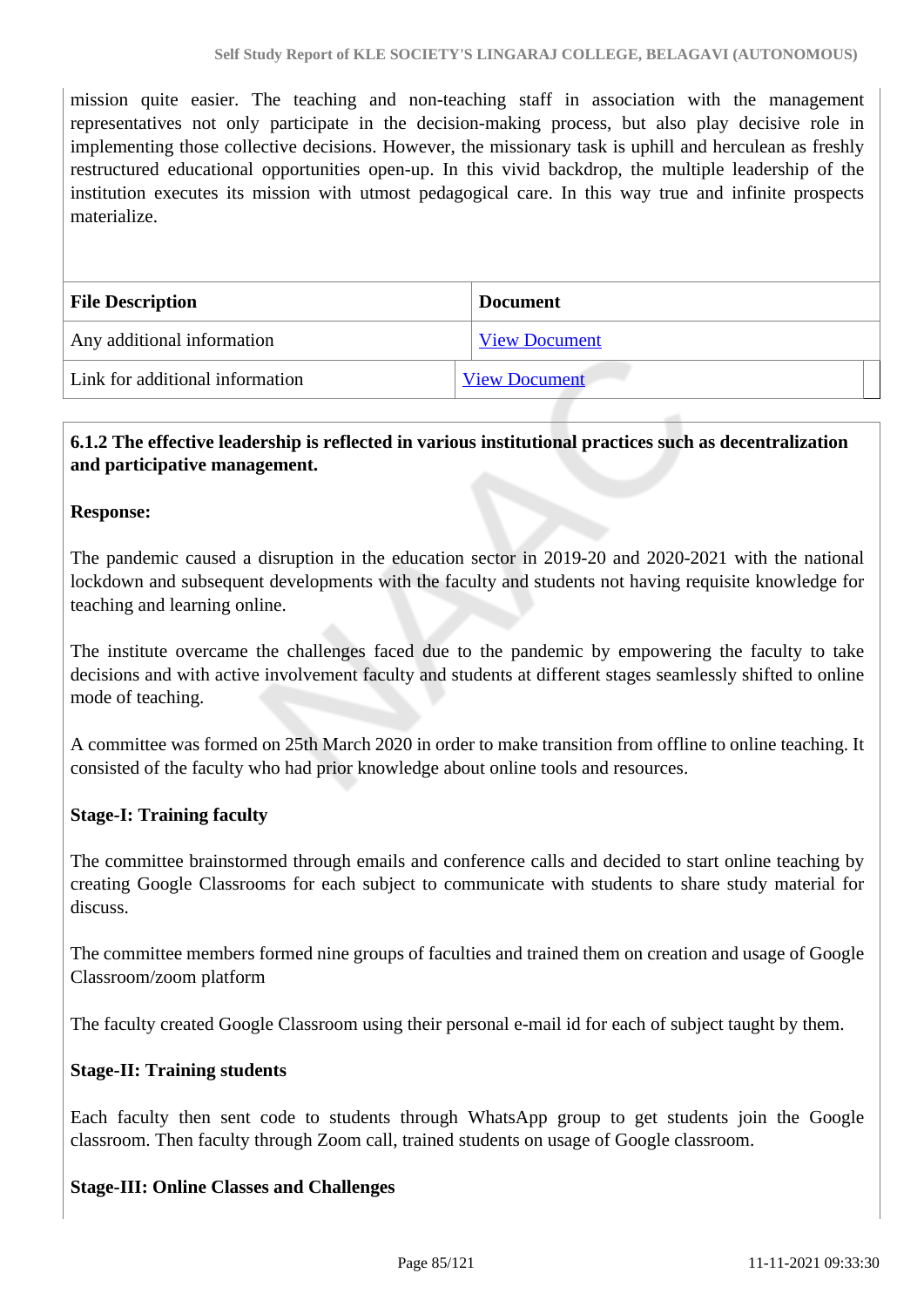Faculty started taking online classes through Google classroom and gradually few online classes through Zoom. Faculty faced lot of disturbance during online classes through anonymous gate crashing, music being played, un-necessary chats, etc.

### **Stage-IV: Shifting to secured platform**

The committee members discussed the problem faced by the faculty during online classes and decided to register the institute for G-Suite Enterprise edition for educational institution. Through this each student could be given official email ids and only they could access online classes. The institute applied and got it registered for G-Suite.

After the registration all the faculty and students were assigned official email ids. The faculty created Google Classroom using official Mail IDs and students joined the same. Online classes were then conducted through secured google meet and google class room.

# **Stage- V: Faculty Development Program and peer learning among faculty**

The faculty attended several FDPs related to Online Teaching and through peer learning faculty gained expertise.

# **Stage- VI: E-Content preparation**

Utilizing the knowledge acquired through FDPs and peer learning, faculty created E-content in their respective subjects.

# **Stage VII: Student participation in online teaching, learning and student activities**

After the initial ignorance, lack of awareness and resistance to online learning students gradually opened up to the online mode of learning.

The Peer learning among students accelerated the acceptance of online platforms and student activities increased the usage of Online platform.

#### **Stage VIII: Use of Learning Management System and Library Mobile App**

The institute started using Learning Management System namely G-Suite and Great Learning. The faculty and students accessed LIBINFO Mobile App to access question papers Digital Repository, Newspaper, Magazines, Journals and e-books.

The institute through active involvement and cooperation successfully shifted from offline to online teaching during the pandemic

| <b>File Description</b>         | <b>Document</b>      |
|---------------------------------|----------------------|
| Any additional informatiom      | <b>View Document</b> |
| Link for additional information | <b>View Document</b> |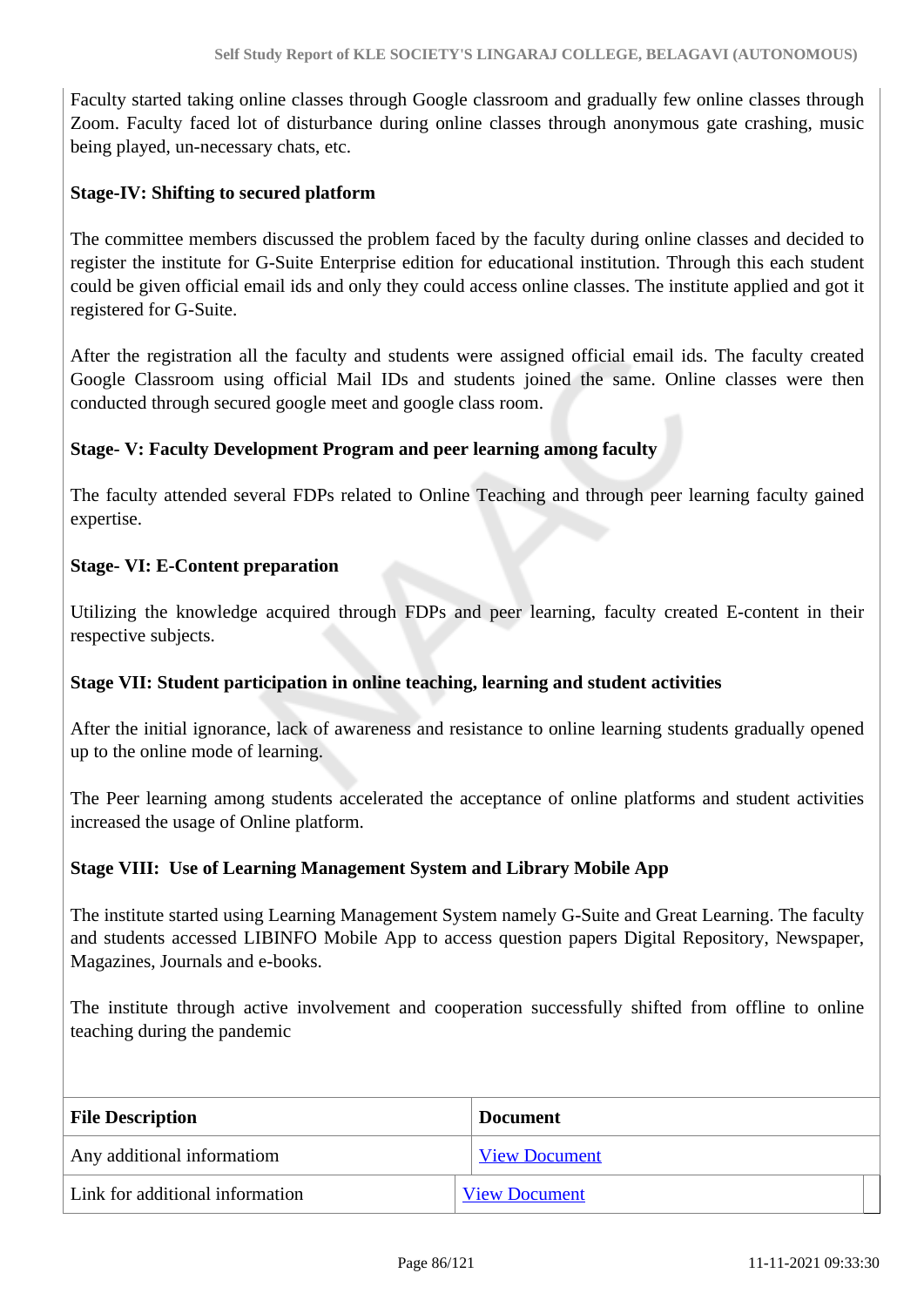# **6.2 Strategy Development and Deployment**

# **6.2.1 The institutional Strategic / Perspective plan is effectively deployed**

### **Response:**

# **Lay Counseling**

# **Objectives:**

- To offer a non-judgmental, confidential counseling.
- To facilitate identification of issues and providing interventions.
- To help recognize choices.
- To help lead happier and more fulfilling relationships.
- To develop positive attitude to meet out the challenges.
- To help recognize strength and overcome the weaknesses.
- Identifying the abilities and help them to develop it.
- Helping to sort out and solve inter personal, educational and psychological issues.

### **People involved**

Mrs. M. R Banahatti

Designation: Associate Professor & HOD Department of Psychology

Qualification: M.A, M.Phil, B.Ed

Number of Years of Service: 30 Years

Dr.Vanishree

Designation : Assistant Professor

Qualification: MA,PhD

Number of Years of Service 3 Years

• Mrs. Netravati Barker (2009-2019)

Designation: Lecturer in Psychology

Qualification: M.A, B.Ed

Number of Years of Service: 9 Years

• Mrs. SetuHavanur (2017-2019)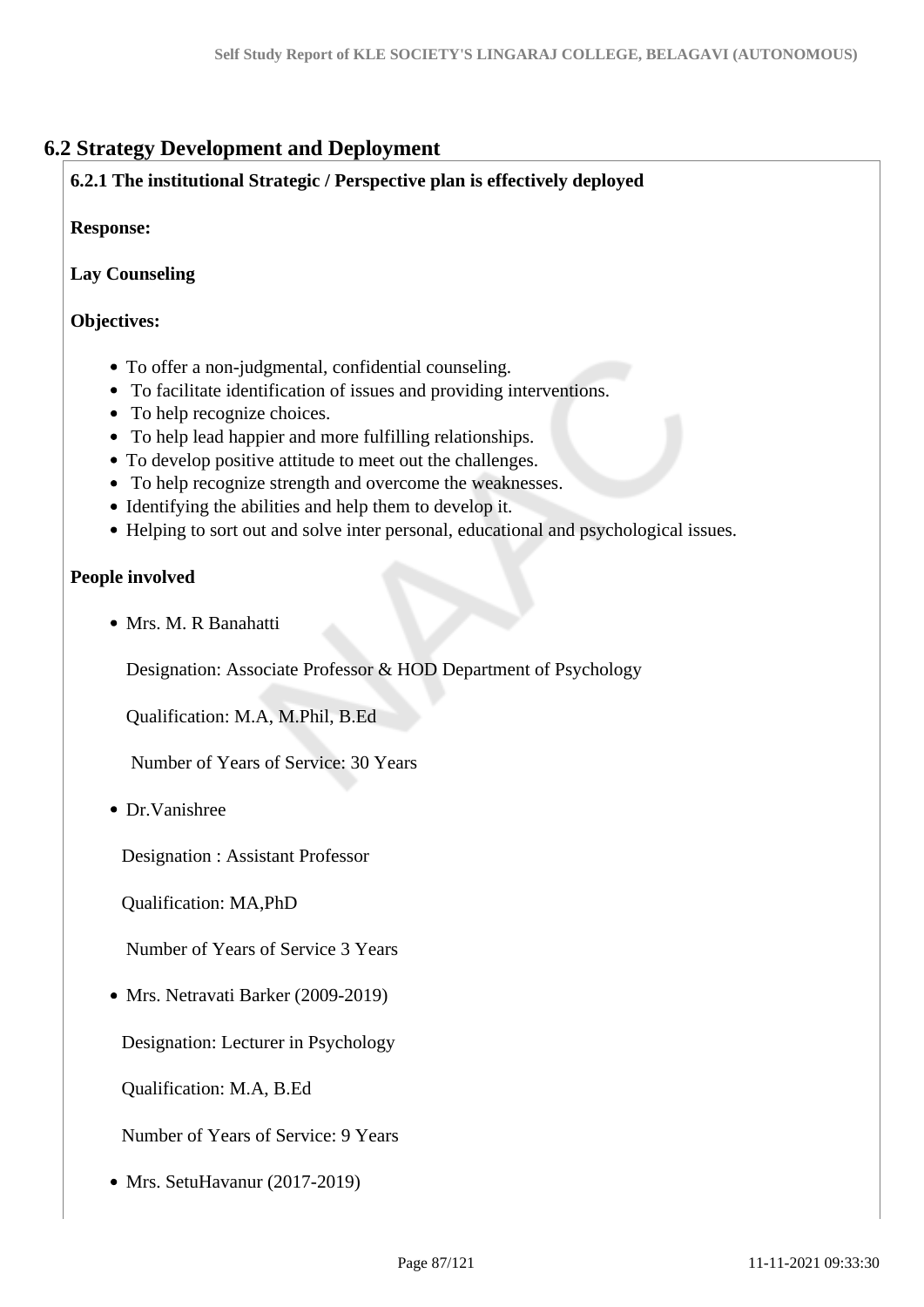### Designation: Assistant Professor

Qualification: MA, PhD

Number of Years of Service: 10 Years(total)

#### **Areas of counseling**:

- Guidance and Career Counseling
- Mental Health Counseling
- Educational Counseling
- Marriage and Family Counseling
- Rehabilitation Counseling
- Grief Counseling

### **Tools involved**:

- Questionnaire
- Relaxation Technique
- Meditation
- Play Therapy
- Rubber Band Technique
- Role Play
- Free Association
- Group Therapy
- Behavior Modification Techniques

#### **Counseling Process**

Awareness about Counseling cell is advertised via orientation program for students.Students come for counseling voluntarily.

#### **Approach**

The following approaches are used in counseling.

- 1.Humanistic
- 2.Behavioral
- 3.Cognitive
- 4.Psychodynamic
- 5.Existentia

Counseling involves talk therapies which encourages individuals to open up about their personal problem in a safe and confidential environment. **Building a trust and maintain confidentiality is important in counseling as unless there are confidentiality individuals will not speak or open up about their problems**. It motivates individuals to freely talk and address unspoken conflicts that hinder their daily life. Counseling involves the following steps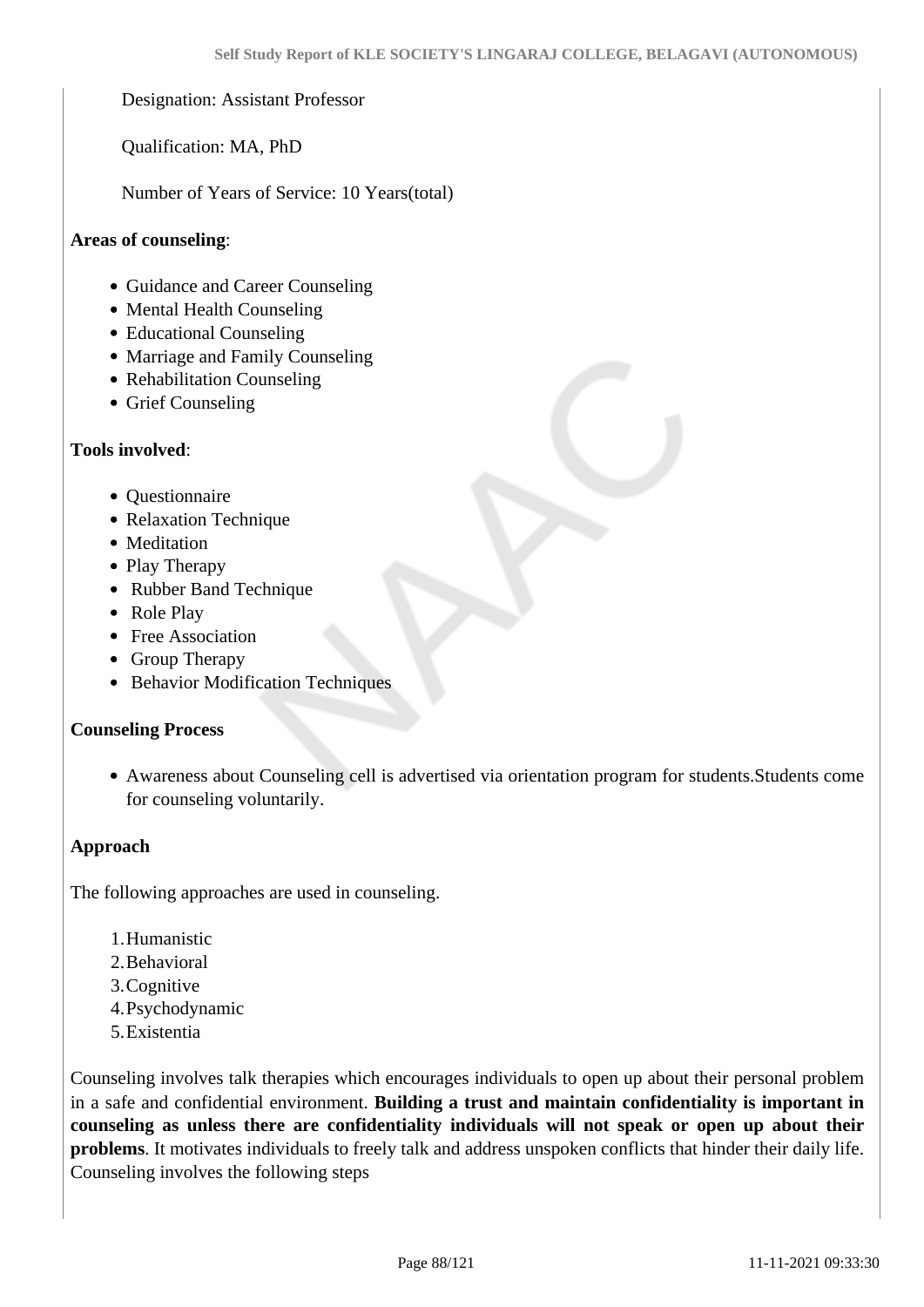#### 1.Building a rapport

- 2.Problem identification
- 3.Goal setting
- 4.Counseling intervention
- 5.Termination and Follow up.

#### **Mentor encourage mentee to get counseling**

When students have issues regarding their mental health, adjustment problems, academic issues, lack of concentration, memory problem- recall and retention issues, health problems, anxiety and stress, career advice, relationship issues, dating issues, body image issues, coping with emotions, mentor in the college divert their mentees to counseling cell for counseling.

#### **Nature of issues addressed**

- Academic issues
- Mental Health issues
- Health issues
- Family issues
- Stress and Emotions Management

### **Contribution**

- The students counseled for various issues were able to resolve the conflicts and issues they came with. Counseling benefitted them in order to become independent to resolve the issues if encountered again, also it helped them to maintain a healthy and balanced mental health.
- Cases that were severe in nature were later referred to Psychiatrists.

#### **Number of Beneficiaries**

There are 656 beneficiaries in the past five years from 2016-2020. During Covid-19 telephonic counseling was preferred by the clients. Hence from March 2020 most of the counseling was done through telephonic mode.

#### **Respondent Profile**

Profiles are maintained confidential as per the counseling protocol. Thus, sharing any detail is prohibited.

| <b>File Description</b>    | <b>Document</b>      |
|----------------------------|----------------------|
| Any additional information | <b>View Document</b> |

 **6.2.2 The functioning of the institutional bodies is effective and efficient as visible from policies, administrative setup, appointment and service rules, procedures, etc.**

**Response:**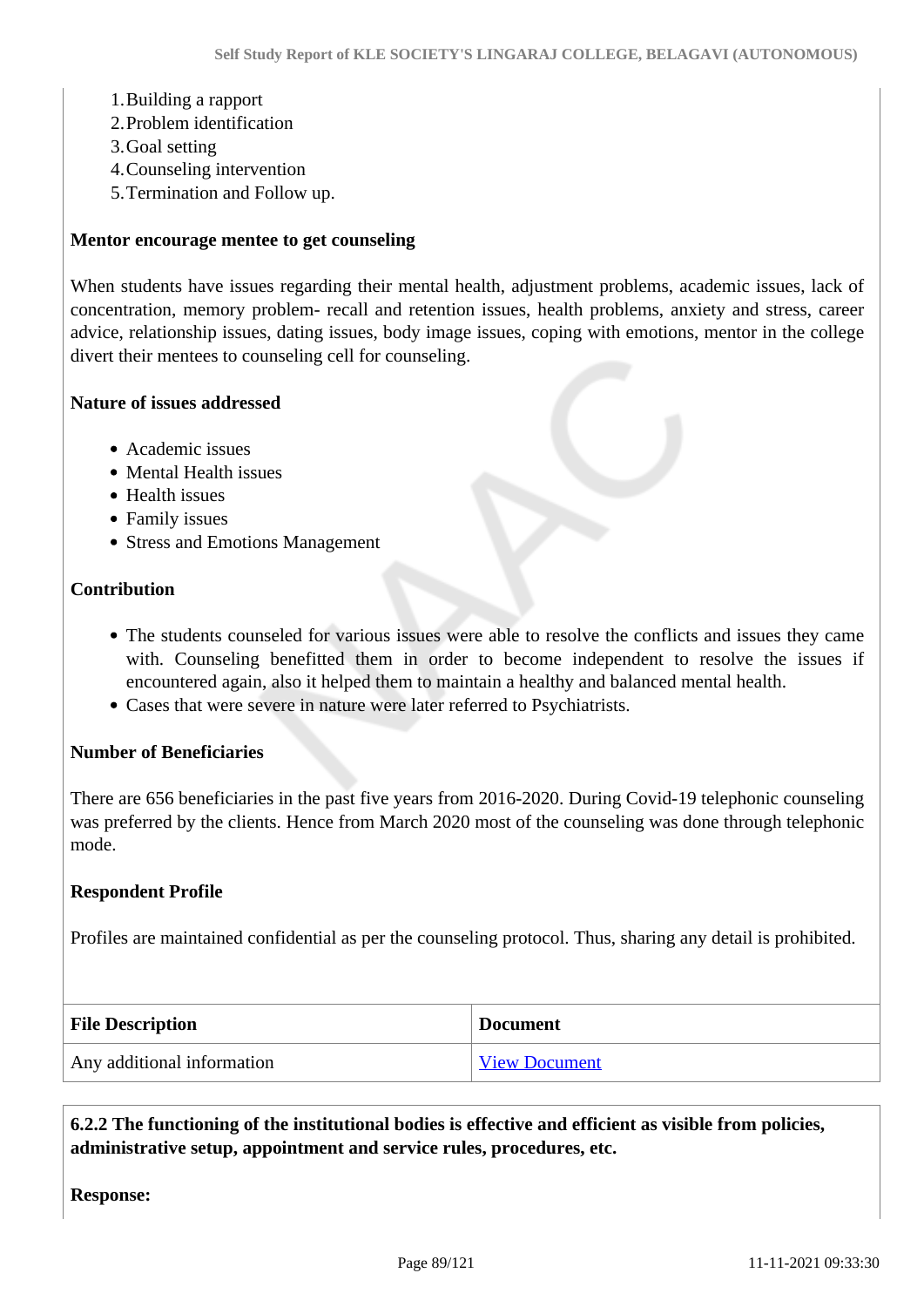The institution has a well-defined organizational structure and governance that focuses on achieving the vision and mission of the college. The college strives to provide quality education by involving all stakeholders in various committees and bodies. The organogram depicts the hierarchical structure of the administrative system.

 **Board of management:** This Board is the apex body with regard to the matters in policy making. It also sets a framework for the implementation of the proposed plans. It recommends strategic plans that can be adopted in matters like infrastructural development, enhancement of quality in teaching-learning process, promotion of research and healthy practices.

**Statutory Bodies:** These consists University Grants Commission, Collegiate Education Department and Governing Body**.** Governing Body is the authority of planning and monitoring the functioning of the institution towards progression. All the proposals, plans and budgets presented by Academic Council, Executive Committee, Finance Committee and other non-statutory bodies are approved by the Governing Body,

**Principal**: Principal monitors the regular academic and other activities of the college assisted by the Vice-Principal and Head of the Departments, call meetings all the faculty members regularly and involves them in effective decision making and formulating polices leading to participative management.

**Academic Council**: This council is the sole authority on approval of courses, syllabi and regulations related to academics. The Council approves the recommendations proposed by Board of Studies and offers suggestions.

**Board of Studies**: Board of Studies is responsible for framing the curriculum that helps to attain the graduate attributes. Reviewing and updating the syllabi at regular intervals and setting the examination patterns are the significant roles of Board of Studies.

**Internal Quality Assurance Cell**: This cell focuses on the overall quality enhancement. The Cell initiates innovative practices and plans programmers and activities to establish standards in teaching learning and evaluation. It also supervises the academic growth of the institution.

**Finance Committee**: This committee analyzes and approves the budgets and fee structure submitted by the departments.

**Examination section:** This section is responsible for organizes all activities pertaining to the conduct of examinations according to the guidelines of Parent University and UGC.

**Committees and Cells:** The administration of the college is supported by a number of committees and cells.

**Grievance Redressal Mechanism:** There is a grievance Redressal mechanism in the college headed by the Principal of the college. The coordinator of the women cell is also part of the cell. The employees are free to raise any issues before thecommittee.

**Policies of the college**: The various policies framed by the college help in maintaining standards and moving ahead by overcoming the challenges and adapting to the changes.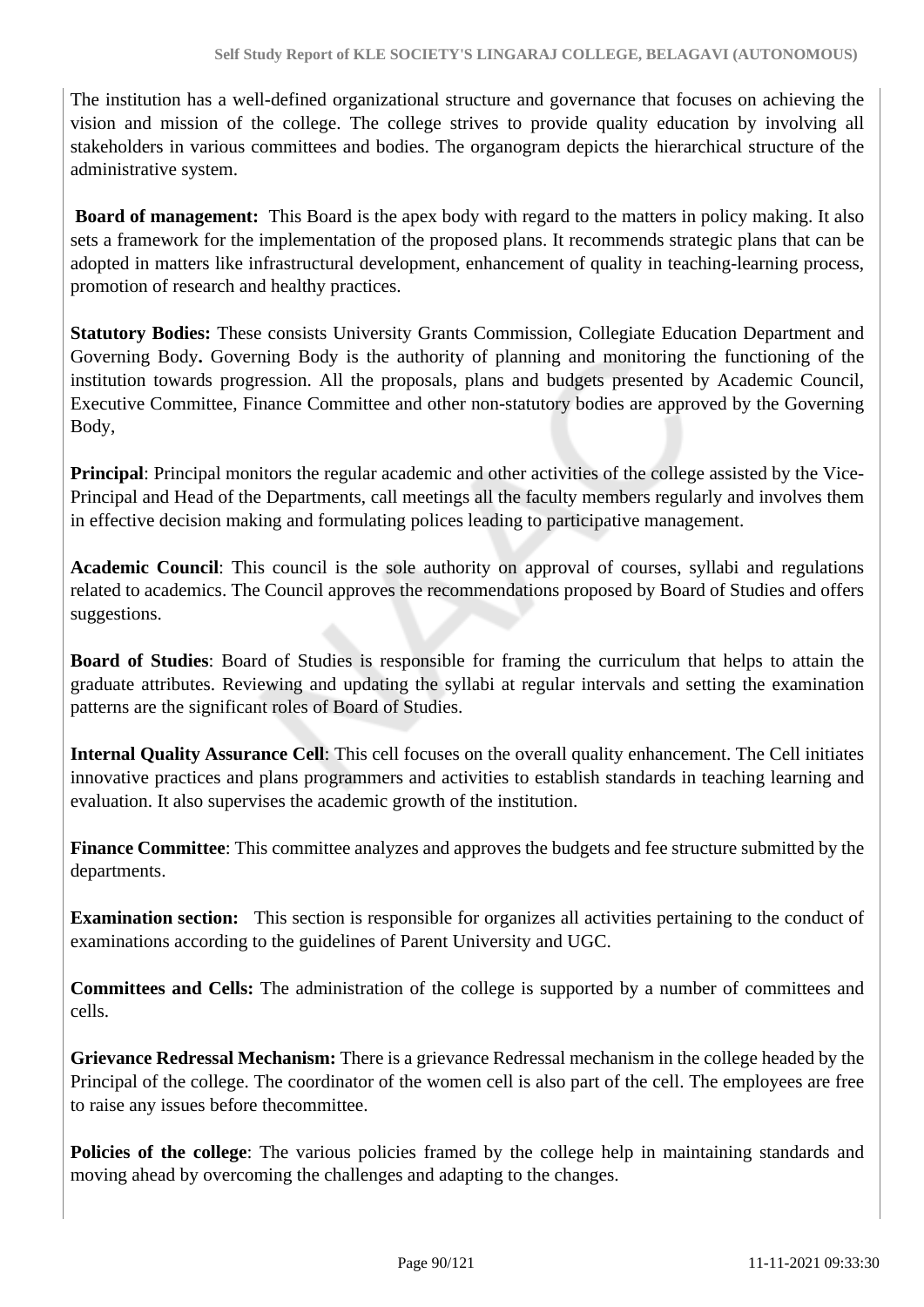**Non-Statutory Bodies**: Non-statutory bodies take care of the overall planning and execution of the academic, non-academic, co-curricular and extra-curricular activities.

**Service Rules**: Service Rules & Procedures (SOP's) are created for various academic and administrative processes. HR Policy and Administrative Manual provides rules and regulations, roles and responsibilities and guidance in the process of recruitment, selection, compensation, promotion, training and creating comfortable working conditions.

| <b>File Description</b>                       | <b>Document</b>      |  |  |
|-----------------------------------------------|----------------------|--|--|
| Any additional information                    | <b>View Document</b> |  |  |
| Link to Organogram of the Institution webpage | <b>View Document</b> |  |  |

| 6.2.3 Implementation of e-governance in areas of operation |                      |  |  |
|------------------------------------------------------------|----------------------|--|--|
| 1. Administration<br>2. Finance and Accounts               |                      |  |  |
| <b>3. Student Admission and Support</b>                    |                      |  |  |
| 4. Examination                                             |                      |  |  |
|                                                            |                      |  |  |
| <b>Response:</b> A. All of the above                       |                      |  |  |
| <b>File Description</b>                                    | <b>Document</b>      |  |  |
| Screen shots of user interfaces                            | <b>View Document</b> |  |  |

# **6.3 Faculty Empowerment Strategies**

 **6.3.1 The institution has effective welfare measures for teaching and non-teaching staff and avenues for career development/ progression** 

**Response:** 

# **Monetary Benefits:**

- Staff Quarters at subsidized rent
- Co-operatives Credit Society and Cooperative consumer society:
	- The K. L. E. Staff Co-operative Credit Society established in 1947 aims at the financial welfare of its employees. It extends long term and short-term loans to the members at a nominal interest rate.
	- The Consumer's Co-operative Society registered and established in the year 1975 with 15 members now comprises 3050 members. It sells student commodities with 10% discount on MRP.
- Teaching and Non-Teaching Staff Avail Earned Leave in emergency.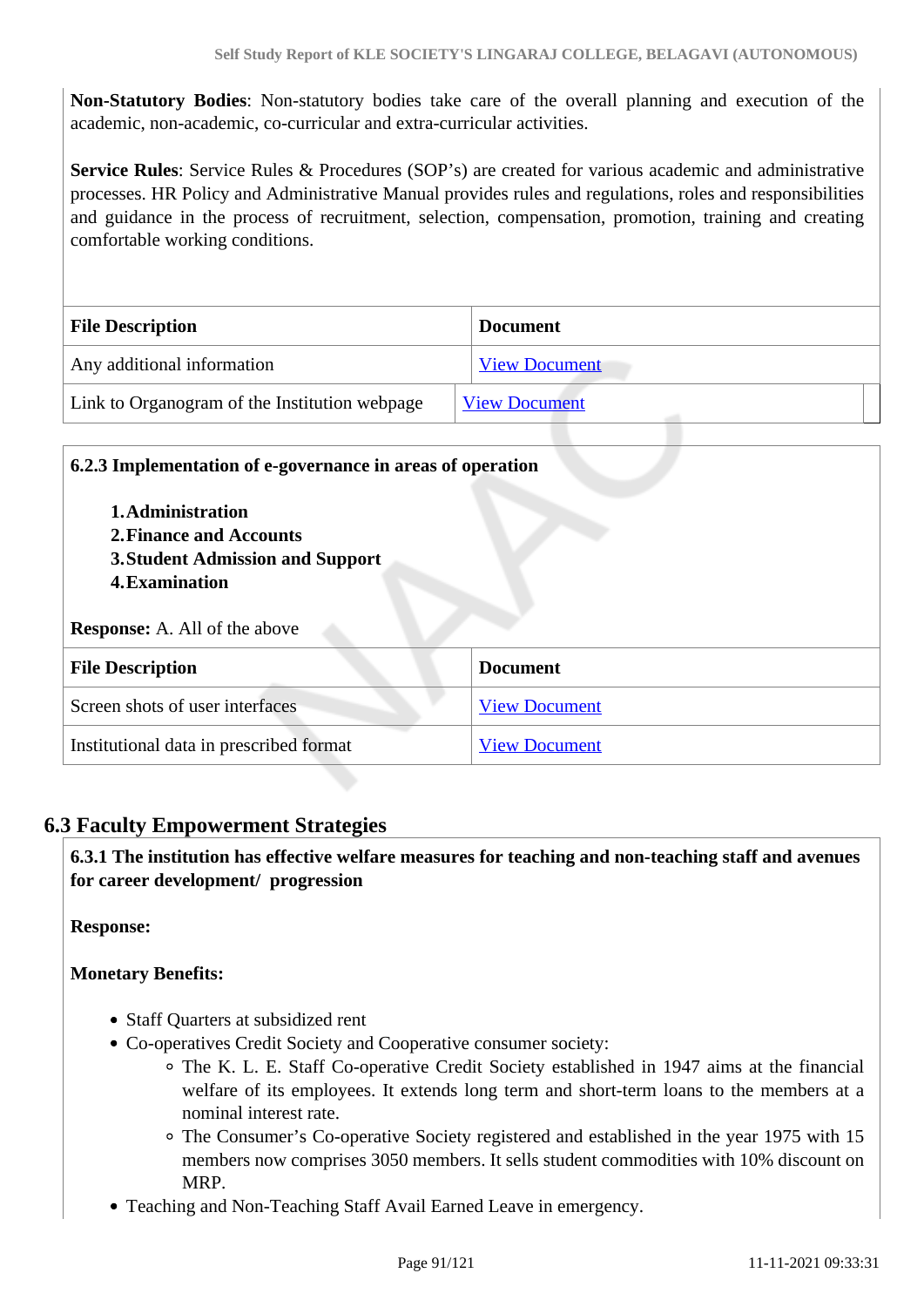- **ESI Facility:**The Employee State Insurance is the largest integrated need-based social insurance scheme for employees. Every employee drawing a gross salary of Rs.21,000 /- and below, enjoys the Employee State Insurance (ESI) benefits
- **Maternity Leave:**According to the Maternity Benefit Act, the female employees are entitled to have maternity leave. During the present accreditation cycle, four members of the staff have availed maternity leave.
- Gratuity
- Bank Facility
- Canteen facility at subsidized rates

# **Non -Monetary**

- Free Hostel Facility
- Remote access to library resources
- Campus medical care:The institution has set-up a special medical care unit to take care of the medical exigencies of the students and the staff. A well-qualified Doctor Sridevi M. Patil (BAMS) serves the students and the staff for complaints against illness
- Free uniforms to menial staff of the institution are provided once in two years. It inculcates a sense of discipline among them towards the institution.
- Counseling cell services are available for both teaching and non-teaching staff on campus
- Women empowerment cell is established for creating the benefits of female faculty.
- Computer system with WIFI
- Swimming pool facility
- Photocopying facilities

# **Avenues for career development/ Progression**

- The staff is encouraged to engage in research activities including PhD and are provided necessary support. Four faculties have completed PhD, and four of them are pursuing PhD, the faculties are also provided with the scope for publishing books, during the current accreditation cycle 48 books have been published.
- The Faculty are encouraged to take up opportunities in collaborations with different organizations to enhance their knowledge, skill set, foster collaboration, provide opportunity for industry experience, and to facilitate advancement of knowledge on the basis of reciprocity, best effort, mutual benefit and frequent interactions.
- Two faculty are appointed as SEBI Smart Trainers an initiative of SEBI to conduct investors education programmes across the country.
- The faculty get opportunities to perform different responsibilities in Institute Innovation Council Lingaraj various roles are performed by the members such as Convener, Internship coordinator, Startup co -Ordinator, Innovation activity and few others. Institute collaboration with Mahatma Gandhi National council of Rural development and in the Institute MOU with Deshpande Foundation of Hubbali.
- Our faculty have been part of NEP Program structure as subject experts, Coach of 5th Indoor Asian games held at Ashgabat Turkmenistan from 17th September to 27th September, PhD Guideship, Syndicate members of the university, Subject expert for recruitment interviews and resource person at a various seminars / workshops / conferences.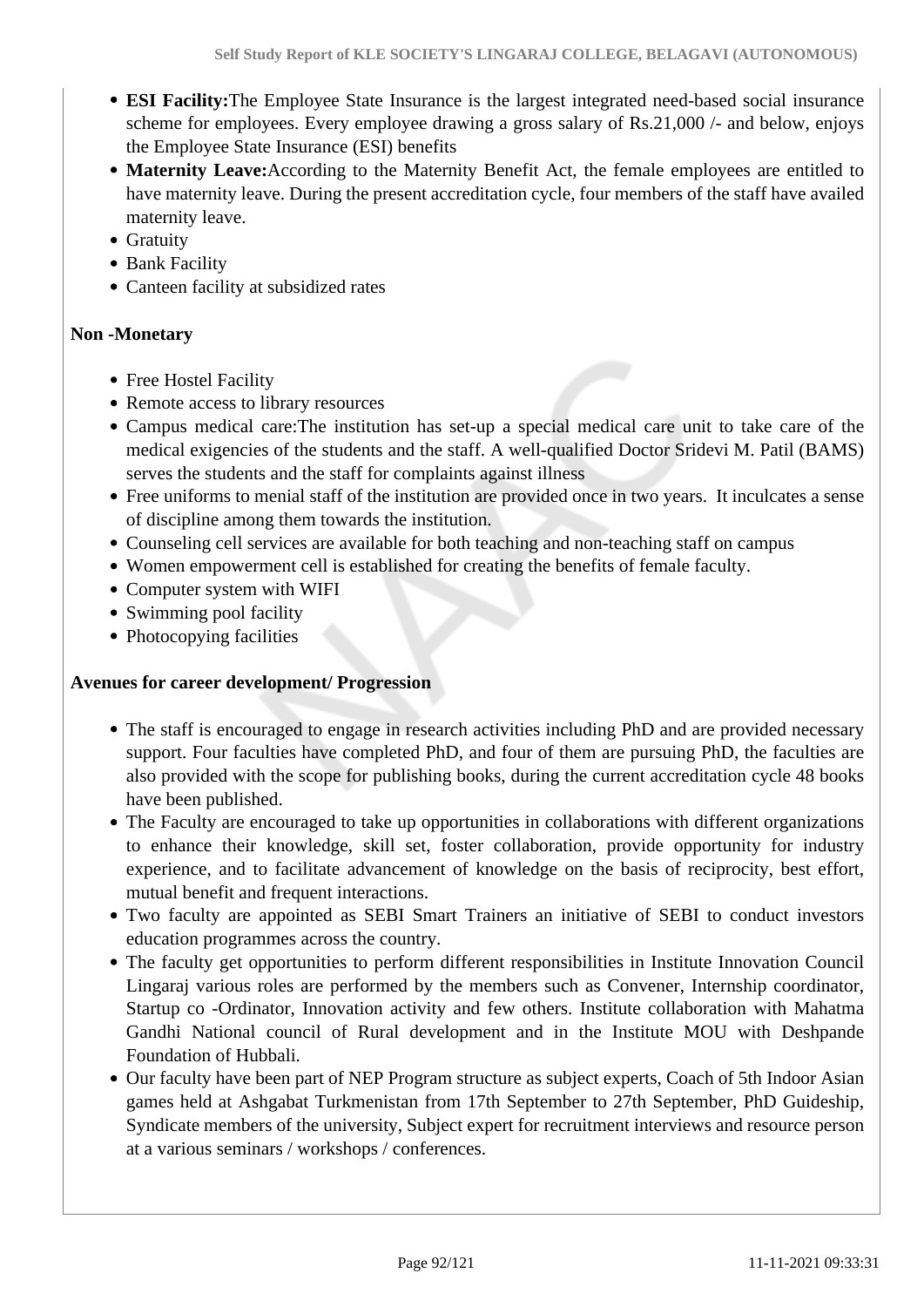| <b>File Description</b>    | <b>Document</b>      |
|----------------------------|----------------------|
| Any additional information | <b>View Document</b> |

# **6.3.2 Average percentage of teachers provided with financial support to attend conferences / workshops and towards membership fee of professional bodies during the last five years.**

**Response:** 40.84

6.3.2.1 **Number of teachers provided with financial support to attend conferences/workshops and towards membership fee of professional bodies year wise during the last five years**

| 2020-21      | 2019-20 | 2018-19        | 2017-18 | 2016-17 |
|--------------|---------|----------------|---------|---------|
| $\sim$<br>IJ | 60      | $\overline{1}$ | −       | -       |

| <b>File Description</b>                 | <b>Document</b>      |
|-----------------------------------------|----------------------|
| Institutional data in prescribed format | <b>View Document</b> |
| Any additional information              | <b>View Document</b> |

 **6.3.3 Average number of professional development / administrative training Programmes organized by the institution for teaching and non-teaching staff during the last five years.**

**Response:** 3.8

6.3.3.1 **Total number of professional development /administrative training Programmes organized by the institution for teaching and non teaching staff year-wise during the last five years**

| 2020-21                                 | 2019-20 | 2018-19              |                 | 2017-18  | 2016-17 |  |
|-----------------------------------------|---------|----------------------|-----------------|----------|---------|--|
| 10                                      | 4       | 4                    |                 | $\theta$ | 1       |  |
|                                         |         |                      |                 |          |         |  |
| <b>File Description</b>                 |         |                      | <b>Document</b> |          |         |  |
| Institutional data in prescribed format |         | <b>View Document</b> |                 |          |         |  |
|                                         |         |                      |                 |          |         |  |

 **6.3.4 Average percentage of teachers undergoing online/ face-to-face Faculty Development Programmes (FDP)during the last five years (Professional Development Programmes, Orientation / Induction Programmes, Refresher Course, Short Term Course ).**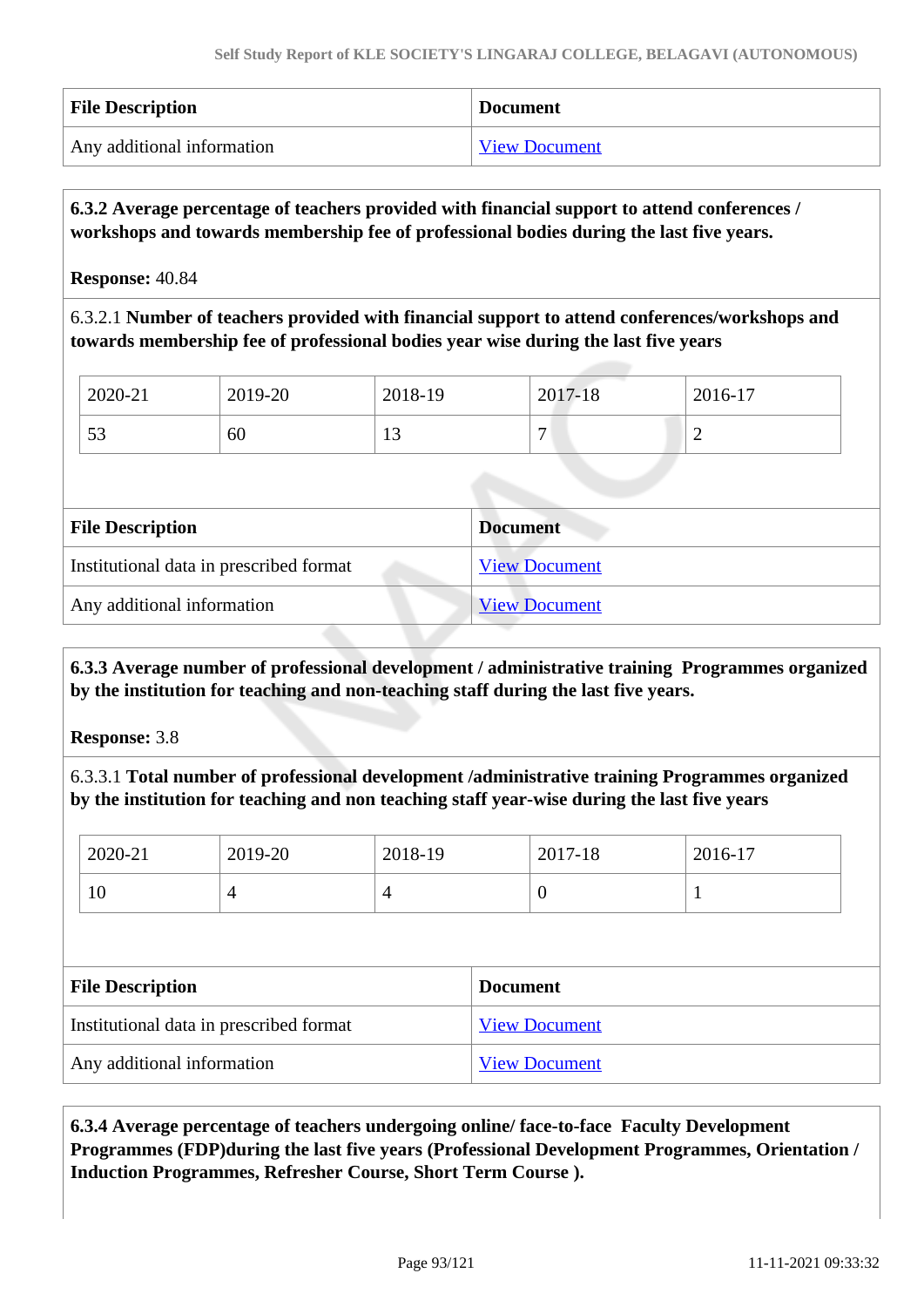### **Response:** 24.54

6.3.4.1 **Total number of teachers attending professional development Programmes, viz., Orientation Programme, Refresher Course, Short Term Course, Faculty Development Programmes year wise during last five years**

| 2020-21                 | 2019-20                                 | 2018-19 |                 | 2017-18              | 2016-17        |  |
|-------------------------|-----------------------------------------|---------|-----------------|----------------------|----------------|--|
| 56                      | 16                                      | 6       |                 | $\theta$             | $\overline{2}$ |  |
|                         |                                         |         |                 |                      |                |  |
|                         |                                         |         |                 |                      |                |  |
| <b>File Description</b> |                                         |         | <b>Document</b> |                      |                |  |
|                         | Institutional data in prescribed format |         |                 | <b>View Document</b> |                |  |

# **6.4 Financial Management and Resource Mobilization**

# **6.4.1 Institution conducts internal and external financial audits regularly**

### **Response:**

The institution conducts both Internal and External audits for Government and Non-Government funds.

The College Maintains accounting entities namely:

- President KLE Society, Lingaraj College
- Principal Lingaraj College
- Principal BBA Lingaraj College
- President BBA Lingaraj College
- Co-ordinator& Principal PG in Economics Lingaraj College
- Co-ordinator& Principal PG in English Lingaraj College
- Co-ordinator& Principal PG in Commerce Lingaraj College
- Controller of Examinations & Principal Lingaraj College
- President KLE Lingaraj College Staff Quarters Rent
- Treasurer/President Lingaraj College Alumni Association

### **Internal Audit**

 Internal Audit is done by the Chartered Accountant appointed by the Management. The Audit is done each quarter. Bills and Vouchers, Demand Collection & Balance, Stock Register, Consumable Register and Tally Data are audited. The Audit report with observations is submitted to the Principal. The Principal in consultation with the Clerical Staff resolves the observations made by the Auditor.

#### **Statutory Audit**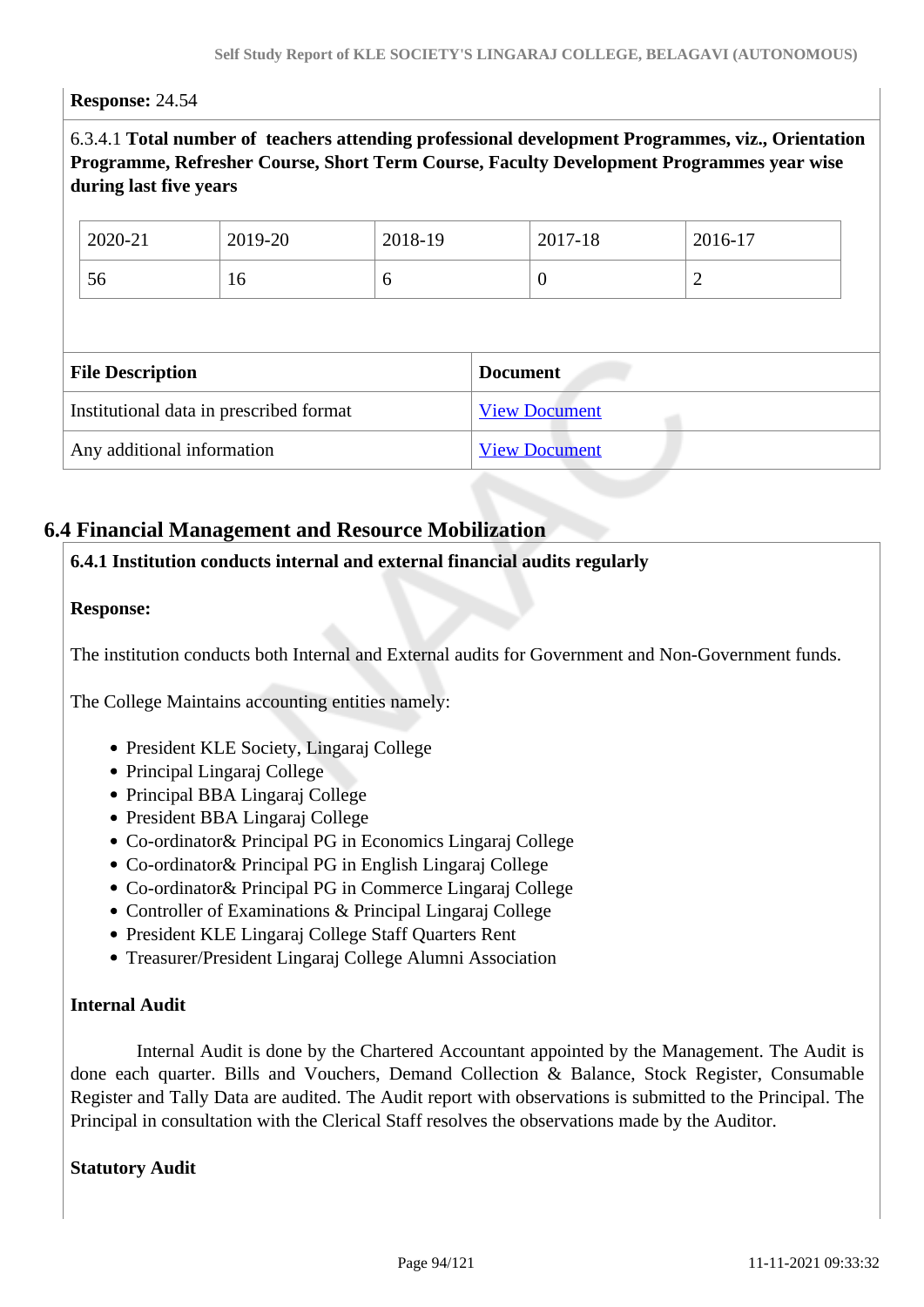Statutory audit of all accounts maintained by the institution are done by the Chartered Accountant appointed by the Management every year. It includes auditing of Fees of self-financing courses, Salary of Management Staff, Repair and Maintenance expenditure, Infrastructure augmentation expenditure etc.

 The audit report along with the observations is submitted to the Principal. The audit report along with the compliance of the observations is placed before the governing body of the institution and then sent to the Head office of the KLE Society. The Audit compliance report of observations is verified by the Audit committee of KLE Society and the Principal is given necessary instructions regarding the same.

# **Audit of UGC Funds Under Different Scheme**

 The audit of UGC grants received under different schemes is done by the Chartered Accountant appointed by the Management. The audit report and the utilization certificate is then submitted to the UGC.

### **UGC Autonomous College Grant Audit**

 The audit of the Autonomous College grant received from the UGC every year are audited by the Chartered Accountant appointed by the Management. The audit report along with the utilization certificate is placed in the finance Committee of the Institution for approval. It is then placed in the Governing Body for approval and submitted to UGC.

### **External Audit**

 External Audit is conducted by the Audit Officer appointed from Indian Audit and Accounts Department office of the Principal Accountant General Government of Karnataka.

#### **Areas of Audit**

- Grants received from UGC
- Grant in Aid Salary
- Tuition Fees collected from Students.
- Scholarship for the SC/ST/OBC/Minority and Others.
- Other Funds received from Government.

The Observations are rectified with relevant documents and report with explanation is submitted to the Officer Audit and Accounts Department office of the Principal Accountant General Government of Karnataka.

| <b>File Description</b>    | <b>Document</b> |
|----------------------------|-----------------|
| Any additional information | View Document   |

 **6.4.2 Funds / Grants received from non-government bodies, individuals, philanthropists during the last five years (not covered in Criterion III and V) (INR in Lakhs)**

**Response:** 0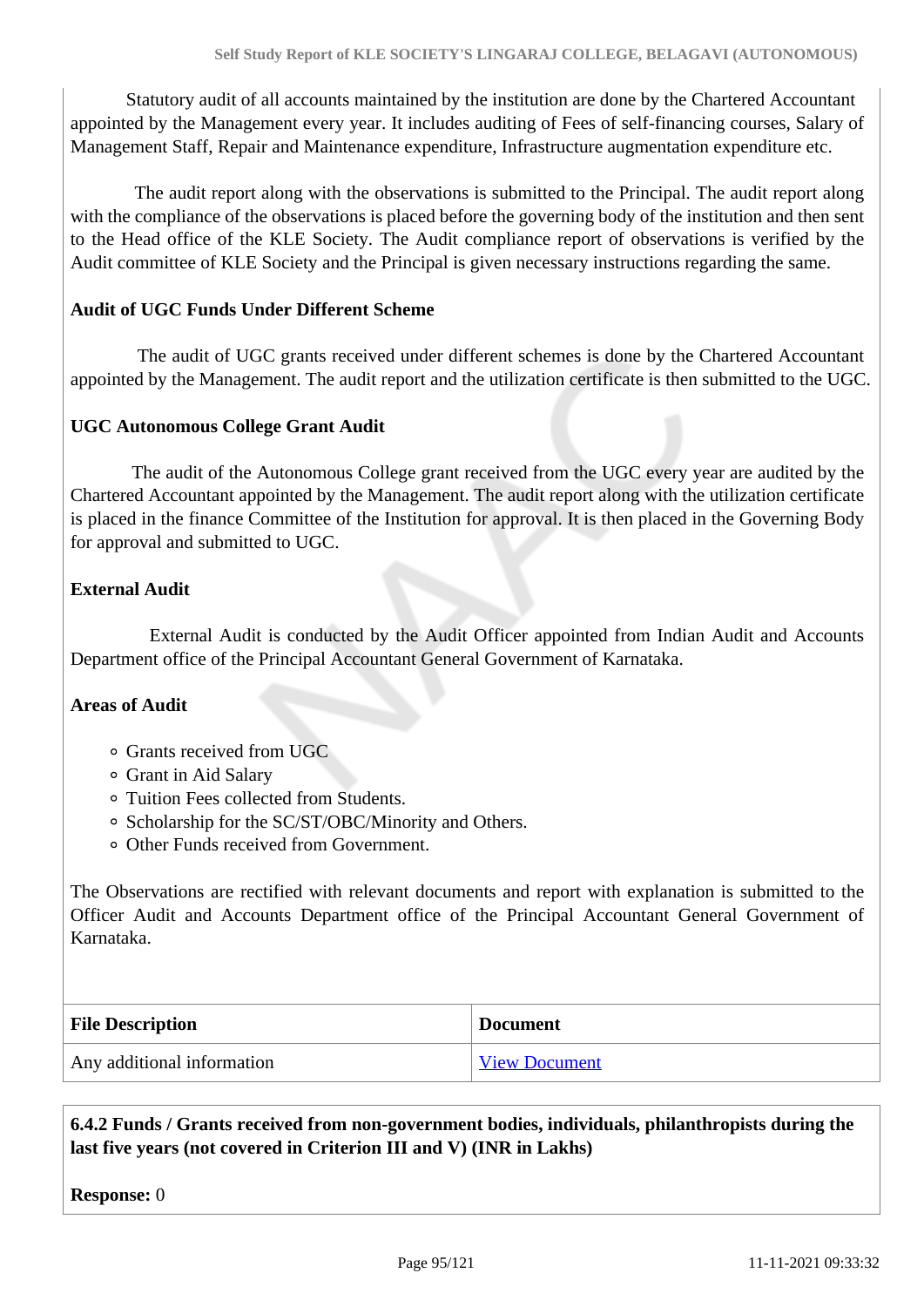|                                         | 6.4.2.1 Total Grants received from non-government bodies, individuals, Philanthropers year-wise<br>during the last five years (INR in Lakhs) |          |                 |                      |          |                  |
|-----------------------------------------|----------------------------------------------------------------------------------------------------------------------------------------------|----------|-----------------|----------------------|----------|------------------|
|                                         | 2020-21                                                                                                                                      | 2019-20  | 2018-19         |                      | 2017-18  | 2016-17          |
|                                         | $\overline{0}$                                                                                                                               | $\theta$ | $\theta$        |                      | $\theta$ | $\boldsymbol{0}$ |
|                                         |                                                                                                                                              |          |                 |                      |          |                  |
| <b>File Description</b>                 |                                                                                                                                              |          | <b>Document</b> |                      |          |                  |
| Institutional data in prescribed format |                                                                                                                                              |          |                 | <b>View Document</b> |          |                  |

# **6.4.3 Institutional strategies for mobilisation of funds and the optimal utilisation of resources**

# **Response:**

**Resource Mobilization:** The source of funds for the institution are as follows.

- **Earned funds:** The main source of revenue for the institution is income from fees collected.
- **Funds raised:** Funds are mobilized by the institution through various initiatives.
	- Alumni contribution is a significant source of funds for the institution.
	- Sponsorships are collected for various events conducted by the institution.
	- Consultancy services is another source of funds for the institution.
- **Government funds:** The institution being an aided institution received various grants from central government and state government.
	- Salary of the aided staff is provided by the state government.
	- UGC Autonomous Grants and special grants for infrastructure.
- **Other funds:** Other funds include canteen rent, staff quarters rent, sponsorship for various events organized by the students and miscellaneous income earned through rent paid by external entities for of institute infrastructure.

# **Optimal utilization of resources.**

- Annual budget for a year is prepared and approval by the governing body of the institution prior to commencement allocation of activities.
- Allocation of funds is done in the budget for salary of staff appointed by management, infrastructure augmentation, purchase of computing equipment, software, conduct of seminar & workshops. Extension activities by NCC, NSS, youth red cross, Rotaract & others, maintenance of building & infrastructure, student activities etc...
- The non-salary expenditure is reviewed and approved every month. The expenditure is received and approved by the local governing body and the by the head office of KLE Society Belagavi.
- In case of any unplanned expenditure due to an unforeseen event like the pandemic principal with the approval from head office of KLE Society makes the necessary expenditure.
- The surplus funds are then use for creating academic facilities, infrastructure and overall development of the institution.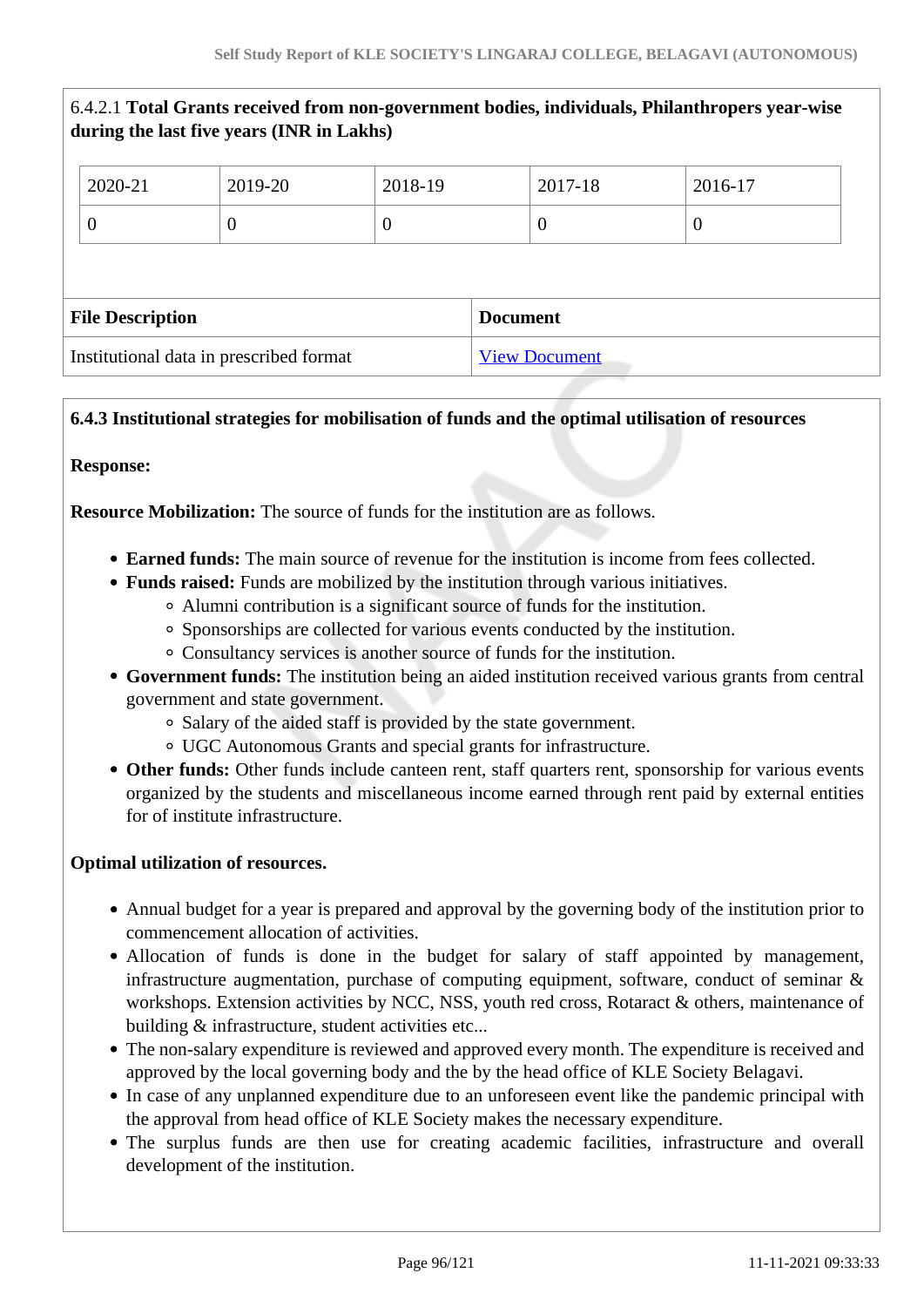| <b>File Description</b>    | <b>Document</b>      |
|----------------------------|----------------------|
| Any additional information | <b>View Document</b> |

# **6.5 Internal Quality Assurance System**

 **6.5.1 Internal Quality Assurance Cell (IQAC) has contributed significantly for institutionalizing the quality assurance strategies and processes visible in terms of – Incremental improvements made for the preceding five years with regard to quality (in case of first cycle) Incremental improvements made for the preceding five years with regard to quality and post accreditation quality initiatives (second and subsequent cycles)** 

**Response:** 

**Practise 1:**

# **Faculty Development Programmes**

For effective functioning of an autonomous institution, it is crucial that the faculty keep learning as well as update their knowledge and skill sets consistently. The institution has been successful in its endeavour to keep the faculty on the forever learning mode.

**Specialisations:** The faculty were encouraged to undergo faculty development programme in Digital Marketing, Financial Markets & services, Event Management, Supply Chain Management & Logistics when the respective specialisations were introduced in 2018 and Business Analytics in the year 2020. During the last 5 years 28 FDPs were attended by the faculties in the respective specialisations.

ICT Based teaching: The closure of educational activities due to Covid -19 pandemic resulted in an unplanned shift from traditional teaching to a setup that exclusively involved online teaching. During the pandemic in 2019-20 & 2020-21 all the faculty adapted to online teaching seamlessly benefiting from wide range of FDPs they attended during these two years the faculty attended FDPs related to online teaching.

**ICT Academy:** The membership with ICT Academy has played a major role in helping our faculties to participate in different teaching & learning FDPs. 34 faculties of the institute have completed ICT based FDPs.

**MOOC/ NPTEL:** The faculty have embraced MOOC Platform with Enthusiasm. 4 faculty have successfully completed NPTEL certificates courses and other MOOC courses on online teaching and learning.

**Entrepreneurship:** To foster the Entrepreneurial ecosystem in the institute faculties have been encouraged to attend entrepreneurship FDPs and innovation related FDPs. Overall 10 FDPs were attended by the staff related entrepreneurship development and three faculties are currently are undergoing FDPs.The establishment of the Institute innovation cell and MOU with Deshpande foundation provide excellent opportunities for faculty to attend industry-oriented Faculty Development programmes.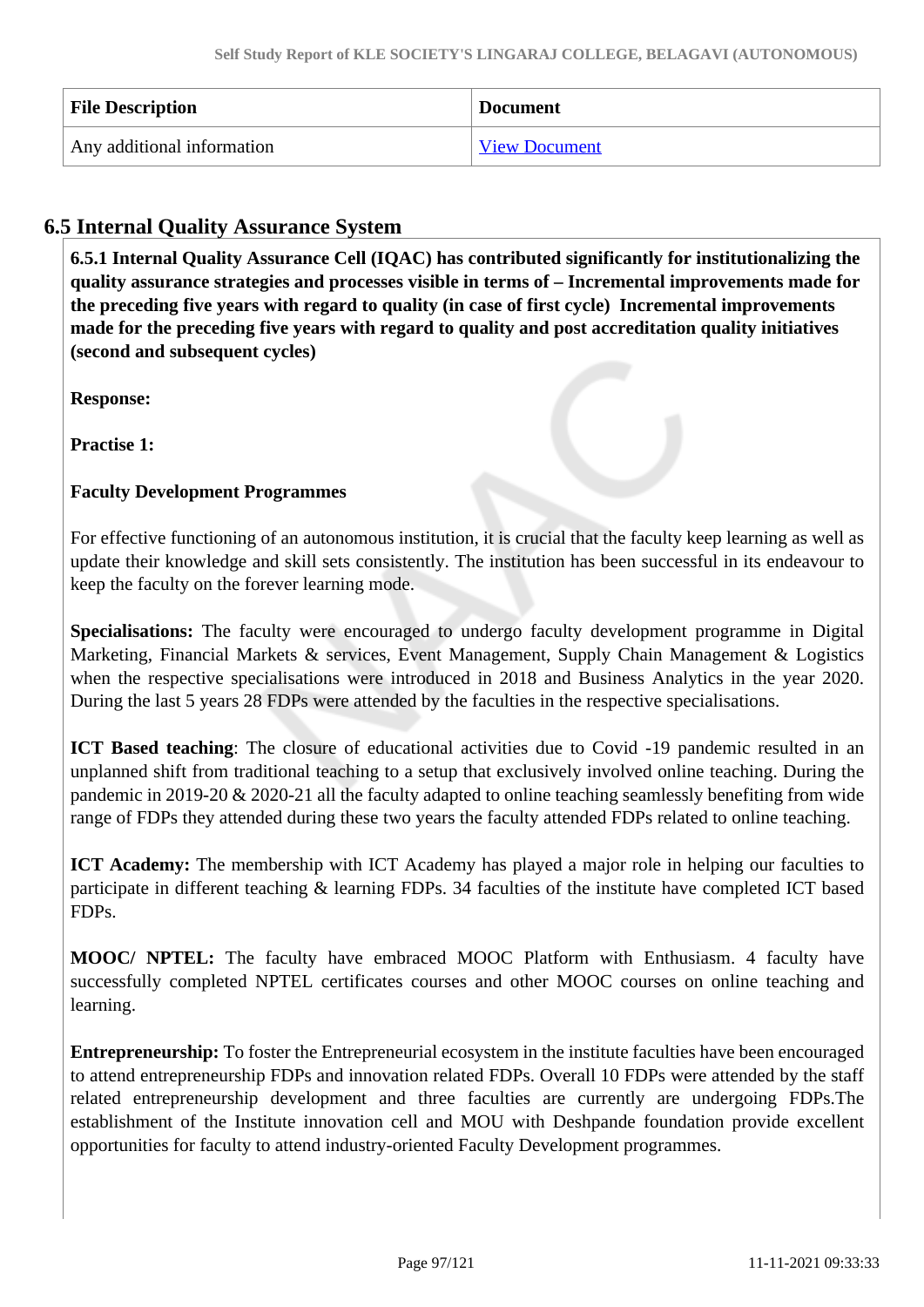# **Practice 2**

# **Feedback System:**

The institution collects feedback on curriculum aspects and courses from different stakeholders such as students, alumni, faculty, employers. once the feedback is analysed and valuable suggestions given were considered and necessary actions was executed.

Going through the feedback from different Stakeholders provide an opportunity to realise our strength and weakness and allow us to modify or reform it, so that outcomes are more explicit in response to the feedback. Our institute seize the opportunity to review and design the system to suit the demands of the stakeholders.

The central feedback mechanism in KLE Society's Lingaraj college includes the following steps:

Step 1: Feedback from Stakeholders

Step 2 : Board of Studies

Step 3: Academic Council

Step 4: Governing Body

Step 5: Discussion in the respective Department

# ROLE OF FEEDBACK COMMITTEE:

The feedback committee of IQAC shall serve the following functions:

1.Preparation of feedback formats from each stakeholder of the college for either mode of collection.

2.The feedback form is circulated among different stakeholders for giving the Reponses.

3.Analysis of feedback responses received

4.Taking effective actions by the BOS and Academic Council.

| <b>File Description</b>    | <b>Document</b>      |
|----------------------------|----------------------|
| Any additional information | <b>View Document</b> |

 **6.5.2 The institution reviews its teaching learning process, structures & methodologies of operations and learning outcomes at periodic intervals through IQAC set up as per norms and recorded the incremental improvement in various activities ( For first cycle - Incremental improvements made for the preceding five years with regard to quality For second and subsequent cycles - Incremental improvements made for the preceding five years with regard to quality and post accreditation quality initiatives )**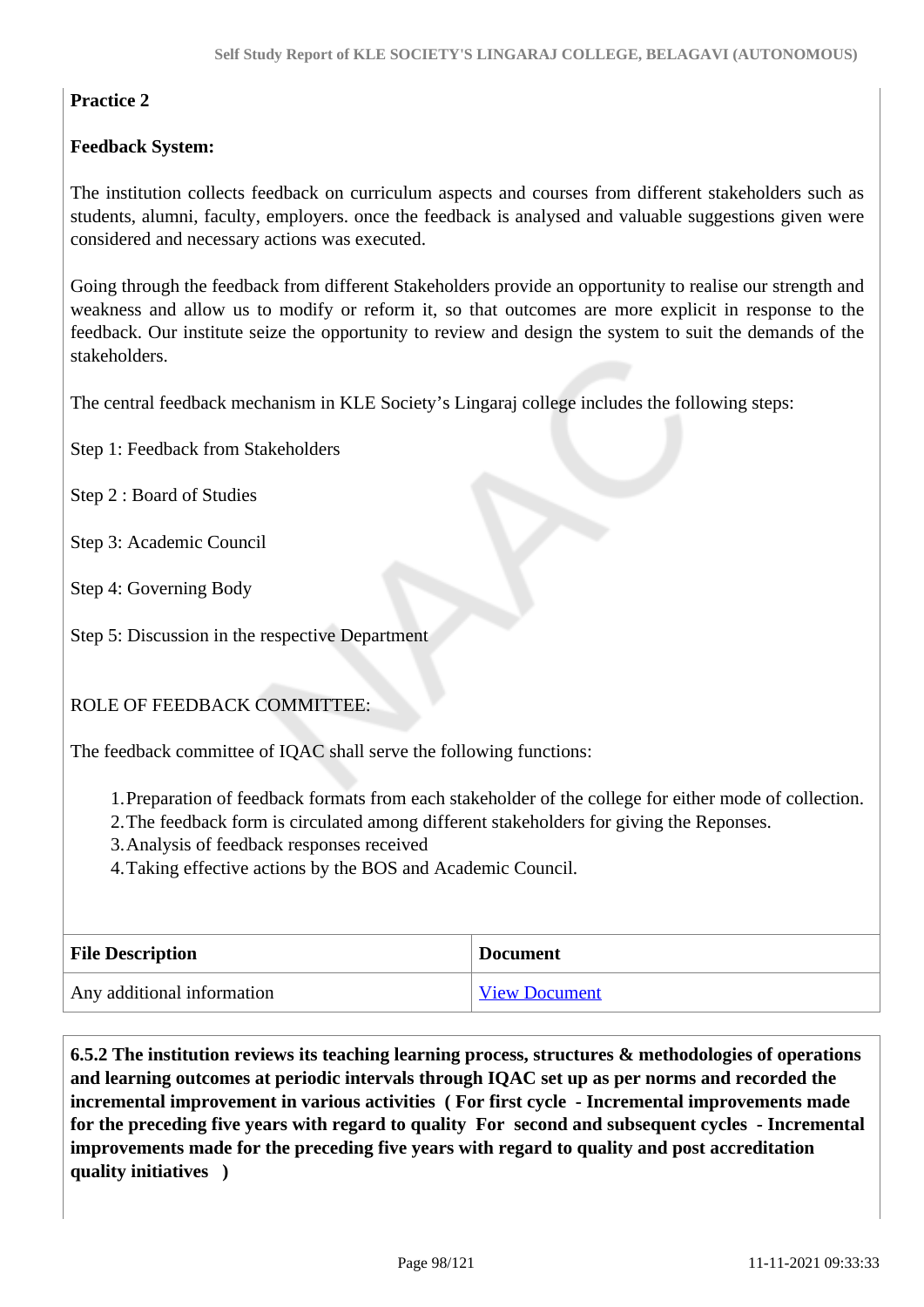# **Response:**

# **Example: I Library Website and Mobile Library App**

Library is an integral part of teaching learning process. The institution continuously makes efforts to ensure optimum utilization of library resources.

The orientation to students and staff is provided every academic year regarding the importance, facilities, services, resources and functioning of Digital Library.

The institute has Digital library facilitating tracking of the visits of students and faculties through Automated Movement System wherein ID cards with Barcode are scanned for attendance.

Under IQAC initiative the institution introduced the website portal of Library information through http://lingarajcollegelibinfo.in to facilitate remote access to library resources

The Library website provide Digital Zone facilities for the student and faculty to login with ID. The main resources that can be accessed on the website are **Question papers, Handbook, New Arrivals, Magazines, News Papers, e-Journals, e-Books, e-learning, e-Theses, Digital Libraries at India, Open Access Repositories, Free e-reference Sources and Career Guidance portal**

To further make it convenient for students to access library resources mobile phones apps was introduced. This was of great help to students during the Pandemic

The Mobile Library app facilitates remote access to students through LIBINFO (Library Information App) which is enabled with

- **The Online Public Access Catalogue (OPAC)** digital facility to search library catalogue to locate books, periodicals subscription etc.
- **Digital Repository** includes Question Papers, Digital Reparatory and Handbook
- **Newspapers** includes links of various newspapers in English, Hindi, Kannada language.
- **Magazines** includes links of various magazines likeThe DQ week, GK today, Filmfare, women era, Elle, Cosmopolian, femina, frontline, Tehelka, Outlook, The Week, Verve, Mans World India, Chip, Forbes, Vogue, Hinduism Today, Think Pragati, Afternoon DC
- **Book Transaction** include Due Books, Books in Account and Transaction History
- **Journals** includes links of various journals such as American Institute of Physics, Annual reviews, Cambridge University Press, Economic and political weekly, Indian Journals, JSTOR, Oxford University press, Royal Society of Chemistry, Indian National Science Academy, NISCAIR Research Journals, National Center for Biotechnology Search Database, BioMed Central, HighWire Press, Inc, Texas Digital Library, Educational Resource Information System etc.
- **New Arrivals** includes information about the books, textbooks and journals available
- **e-Books** include links of various e-books such as Directory of Open Access Books, INTECH, Free ebooks –project Gutenberg, Forgotten Books, Google Books, Google play Books, Barnes and Noble Bookseller, Kobo, goodreads, Free books, Free Books, book Boon, Many Books, Essays and Spark Notes

these IQAC initiatives thus foster the learning process of students for accessing online search of information, use of e-books, e-journals through institutional subscribed database such as NLIST, DELNET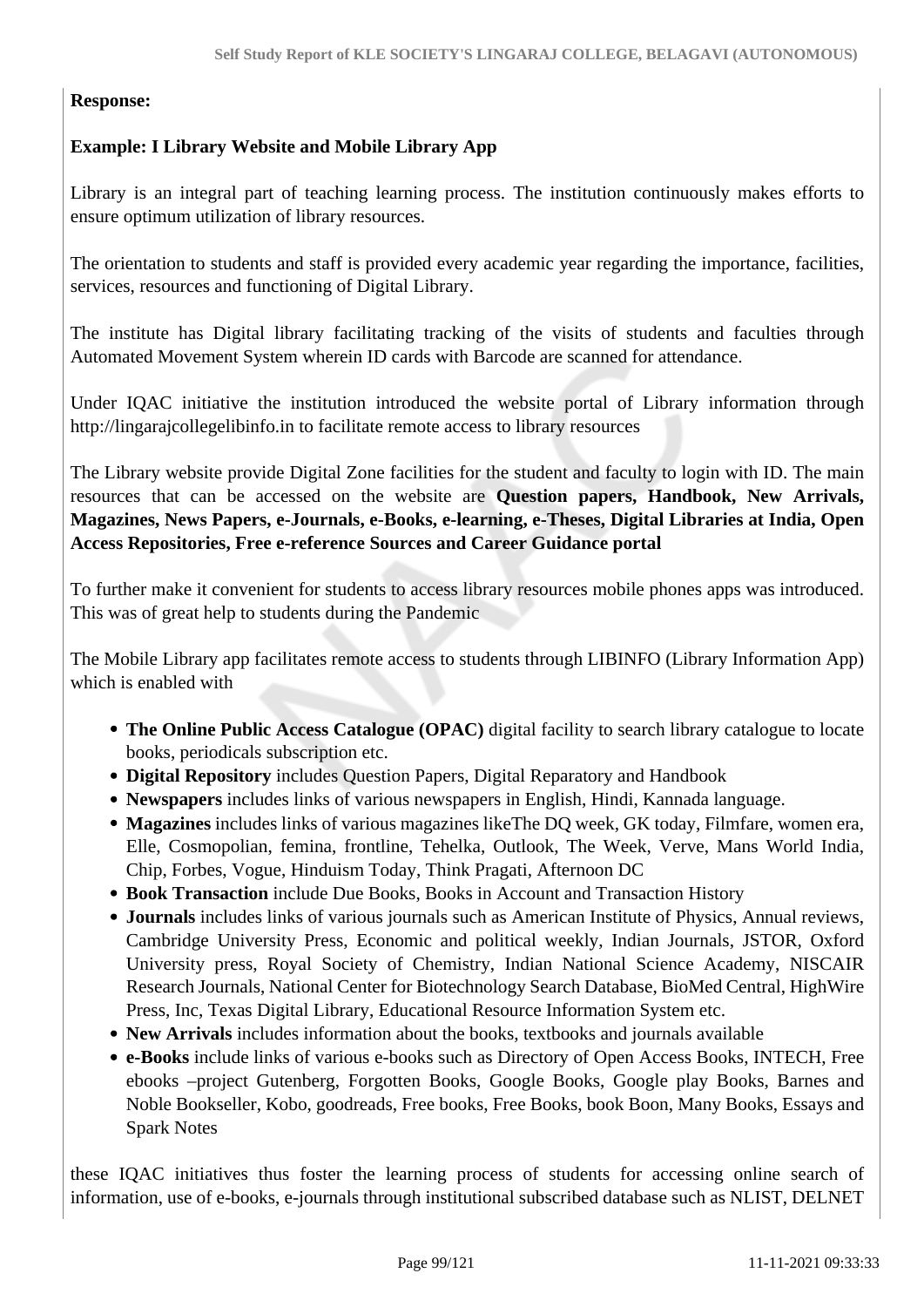and BRITISH COUNCIL LIBRARY at the finger tip of students and faculty.

# **Example:II Introduction of Industry based specialisations**

In the true spirit of autonomy, the institution has kept pace with the socio-economic and technological developments in its curriculum design, teaching and learning. The institution based on the feedback from students, alumni and teachers introduced industry-based specialisations to enhance the employment prospects of the students in the booming sectors like Digital Marketing, Event Management, Financial Markets, Financial Services, Supply Chain Management & Logistics and Business Analytics.

# **Digital Marketing**

With the access to low cost data, high internet penetration, affordable smartphones and the number of students who access the internet for Education, Entertainment and Gaming has grown exponentially. The institution realized the importance of students learning Digital Marketing and based on the feedback of students offered Digital Marketing as a specialisation. Institute offers courses in Social Media Marketing, Content Marketing, SEO & SEM, Website Development, Affiliate Marketing, Online Reputation Management.

# **Event Management**

Proliferation of media vehicles on all media platforms, mushrooming of malls and emphasis on celebrating milestones created excellent opportunities in event management. There is scope for personal and corporate events like festivals, conferences, ceremonies, weddings, formal parties, concerts, or conventions. The institution offers courses in event management to facilitate students to make a career in the industry. The Institute offered courses in event marketing planning, logistics, human resource management, special events and experential marketing.

# **Financial Markets**

From traditional money management to developing financial skills, understanding of financial markets and instruments have become an important skill for individuals. This skill empowers one to take informed decisions about money and its management in the form of investments. The institute offers courses in security markets, security analysis, equity, commodity, currency derivative and depository operations. Students are encouraged to take up industry relevant exams conducted by NCFM & NISM.

# **Financial Services**

Development of a nation's economy leads to growth in the service sector and creates great job opportunities. The institution offers courses in Depository Operations, Mutual Funds, Insurance and Risk Management, Portfolio Management Services and Banking Services. Students are encouraged to take up industry relevant exams conducted by NISM, IRDA etc.

# **Supply Chain Management and Logistics**

The E-Commerce boom and sudden spurt in the retail outlets all over the country created huge demand for skilled manpower in supply chain management and logistics. The institution offers courses in Supply Chain Management, Purchase & Inventory Management, Logistics Management, Store Keeping &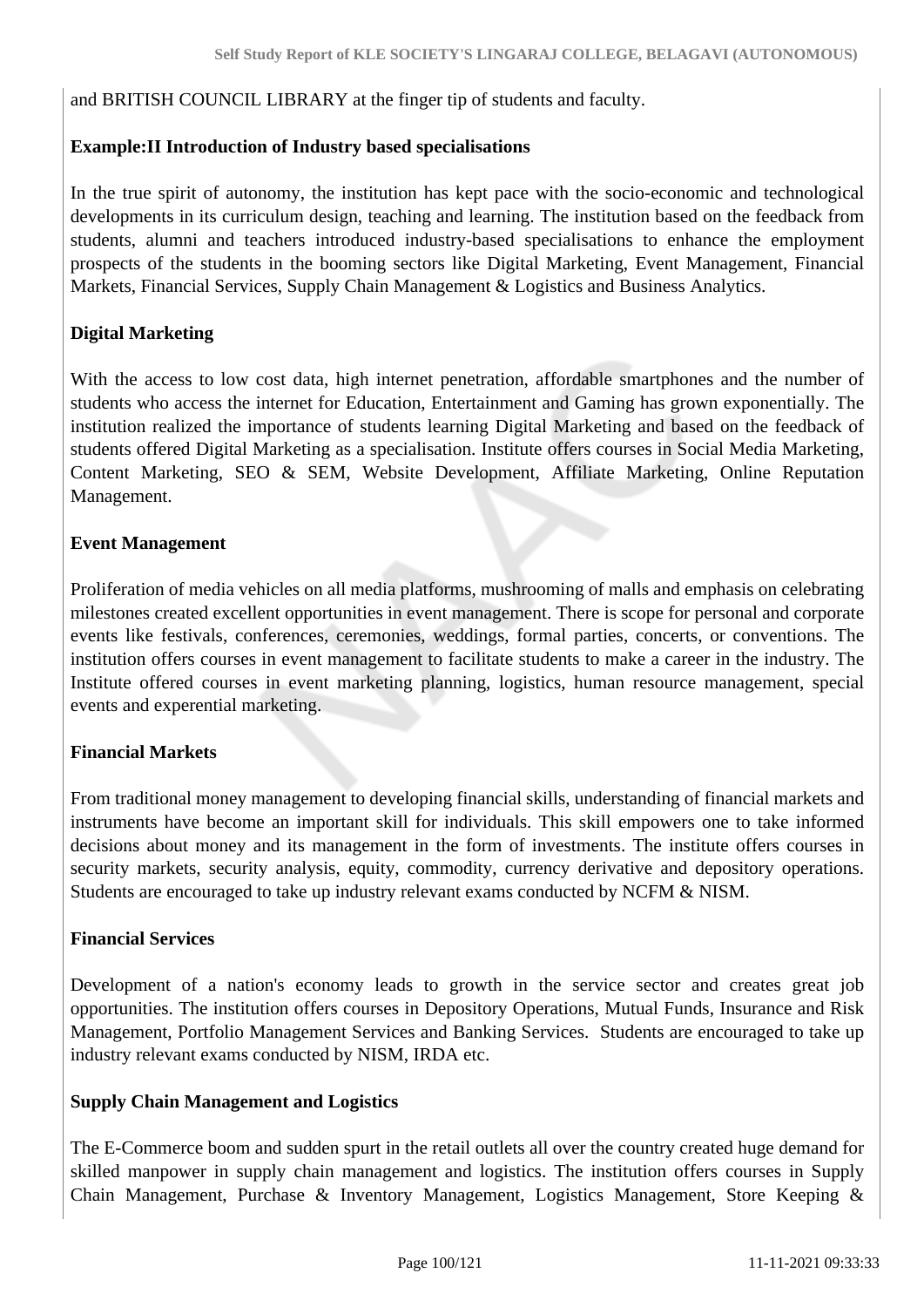Warehousing, Marketing Channel Design & Distribution Planning and Third-Party Logistics.

# **Business Analytics**

Shift from traditional marketing to Digital marketing has led to decision making based on data related to online traffic and usage of various online platforms. Advent of artificial intelligence and machine learning along with the huge amount of data needed to be analysed created a need for skilled manpower in data analytics. The institution offers courses in Business Statistics for Data Analysis, Business Analytics using tools: R, Excel, Google Data studio, Power BI, Python; Application of Business Analytics in Finance, Marketing, Social Media and Web Analytics, SCM, HRM etc. and Data Mining and Modelling.

| <b>File Description</b>    | <b>Document</b> |
|----------------------------|-----------------|
| Any additional information | View Document   |

### **6.5.3 Quality assurance initiatives of the institution include:**

- **1.Regular meeting of Internal Quality Assurance Cell (IQAC); Feedback collected, analysed and used for improvements**
- **2.Collaborative quality initiatives with other institution(s)**
- **3.Participation in NIRF**
- **4.Any other quality audit recognized by state, national or international agencies (ISO Certification)**

#### **Response:** All of the above

| <b>File Description</b>                                     | <b>Document</b>      |
|-------------------------------------------------------------|----------------------|
| Upload e-copies of the accreditations and<br>certifications | <b>View Document</b> |
| Institutional data in prescribed format                     | <b>View Document</b> |
| Any additional information                                  | <b>View Document</b> |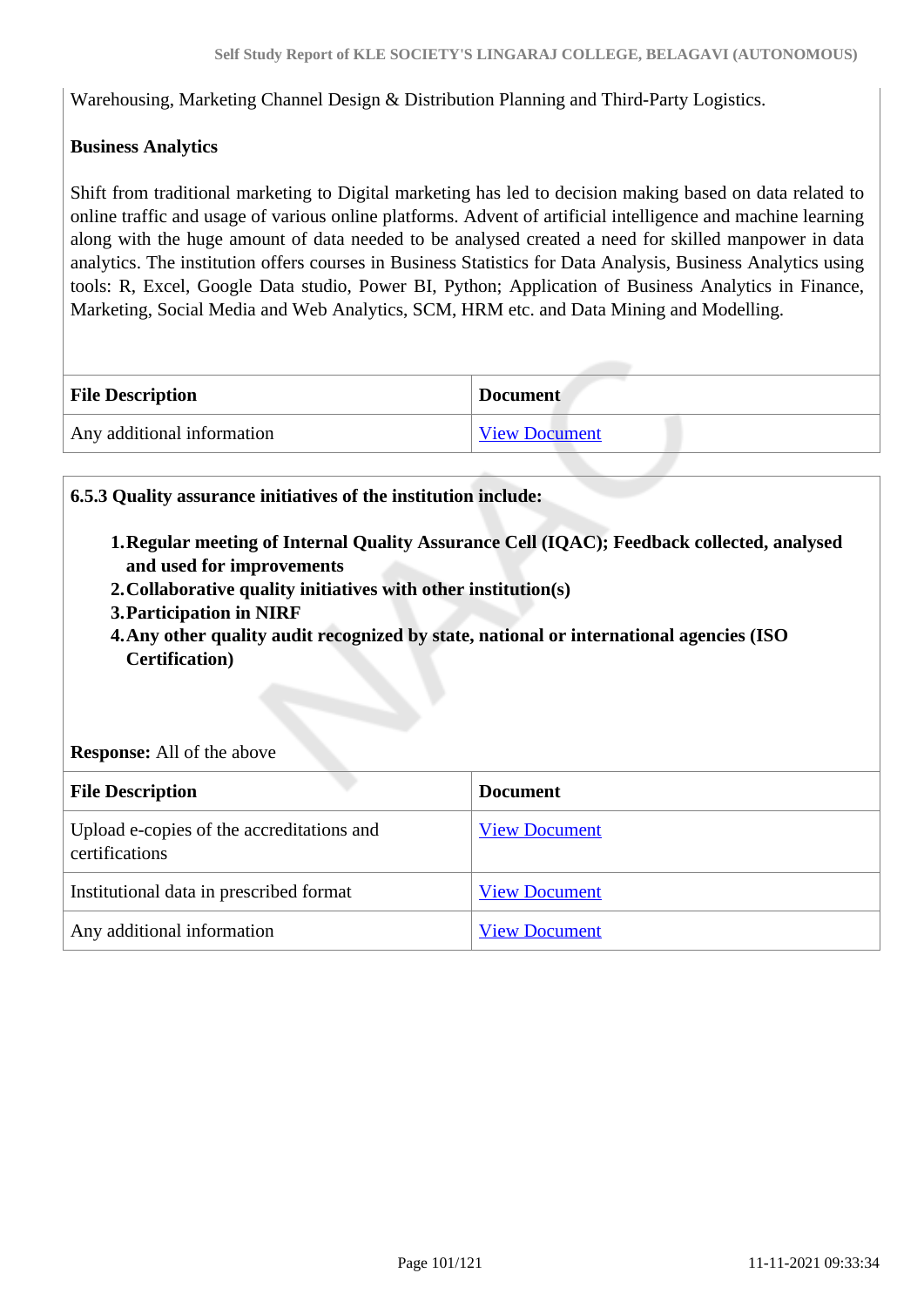# **Criterion 7 - Institutional Values and Best Practices**

# **7.1 Institutional Values and Social Responsibilities**

 **7.1.1 Measures initiated by the Institution for the promotion of gender equity during the last five years.**

# **Response:**

The college was established with an objective of empowering students to make them self reliant and competent to brace the challenges of the society. The college is determined towards achieving the vision and mission as laid down by the KLE society Belagavi that aims to work for the welfare of the society.

Gender equity is attributed for providing equal representative, respect, recognition and freedom to all gender. There are an urgency and need to impart gender sensitization to our stakeholders, to create awareness and develop a positive attitude in order to overcome the culture and traditional barriers of the society, to live in a peaceful, prosperous and sustainable world. The progress of a nation is determined in the terms of equality provided to all gender.

With this aim, the college practice and imparts gender equity through curricular and co-curricular activities.

# **GENDER EQUITY AND SENSITIZATION IN CURRICULAR ACTIVITIES**

The prescribed curriculum for the courses of Kannada, English sociology, commerce, political science and BBA emphasizes on concepts pertaining to gender equity and sensitization.

# **GENDER EQUITY AND SENSITIZATION IN CO-CURRICULAR ACTIVITIES**

As part of the commitment towards promotion of gender equity and sensitization among students, the college organizes various co-curricular activities which help the girl students realize their potential.

- Special Lectures
- Awareness programmes
- Workshops and competitions
- Commemorative days

# **FACILITIES**

# **Safety and Security**

- The college is protected with compound well.
- The college has 32 CCTV Cameras in operation for 24 hours a day
- Security people for hostels, parking area, front, middle gates and common areas
- All the students are issued identity cards with their photos
- All the students are issued Health cards
- Separate hostel facility is provided for boys and girls
- Incinerators are fixed in girl waiting hall and girl hostel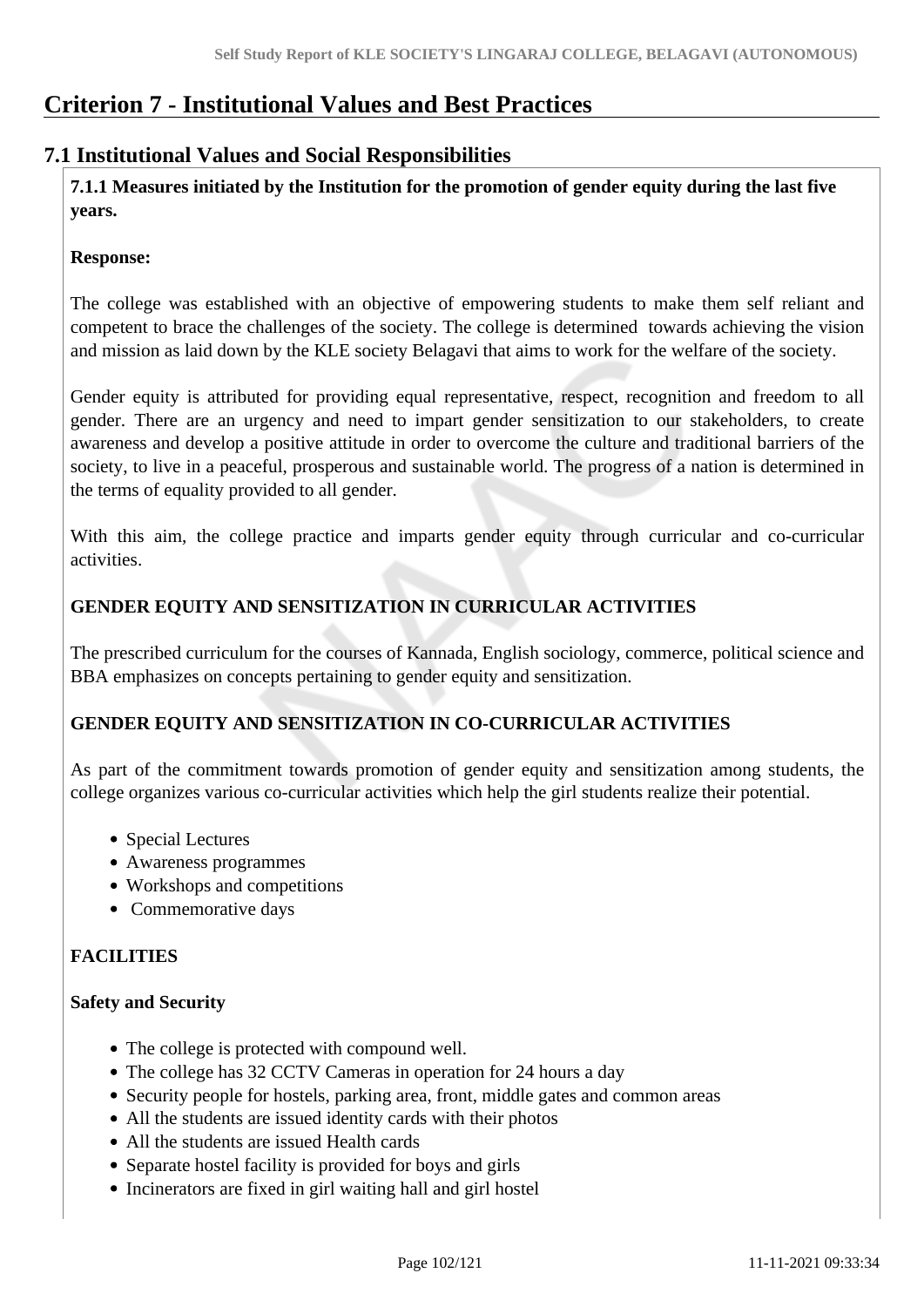- Infirmary: the staff and staff and students are provided with access to medical first-aid and a fulltime women Doctor is available on the campus to attend in case of emergency
- Students Redress Cell, Cell, SC/ST, Anti-Ragging Committee and Discipline Committee take care of the various grievances and discipline in the campus.
- Women Cell of the college is regularly organized workshops and seminars on cyber law, rights of women, abuse at work place and awareness programme.

# **Counselling**

- Entry counseling for first year students conducts at orientation to aware them for the campus life.
- Individual counseling is given by the mentors. Mentor-student ratios are 1: 32 which help to the students to get individual attention on academics, personal guidance and stress related issues.
- Exist counseling for final year students help them to plan their academic/ career journey
- The HOD of Psychology department makes counseling to the students in need.

### **Common Room**

- Separate the common room facility is provided for the girl students with wash rooms, drinking water, chairs and tables.
- Sick room

| <b>File Description</b>                                                                                                                                                                 | <b>Document</b>      |  |
|-----------------------------------------------------------------------------------------------------------------------------------------------------------------------------------------|----------------------|--|
| Specific facilities provided for women in terms<br>of: a.Safety and security b.Counselling c.Common<br>Rooms d. Day care center for young children e.<br>Any other relevant information | <b>View Document</b> |  |
| Annual gender sensitization action plan                                                                                                                                                 | <b>View Document</b> |  |

# **7.1.2 The Institution has facilities for alternate sources of energy and energy conservation measures**

- **1.Solar energy**
- **2.Biogas plant**
- **3.Wheeling to the Grid**
- **4.Sensor-based energy conservation**
- **5.Use of LED bulbs/ power efficient equipment**

#### **Response:** D. 1 of the above

| <b>File Description</b>        | <b>Document</b>      |
|--------------------------------|----------------------|
| <b>Geotagged Photographs</b>   | <b>View Document</b> |
| Any other relevant information | <b>View Document</b> |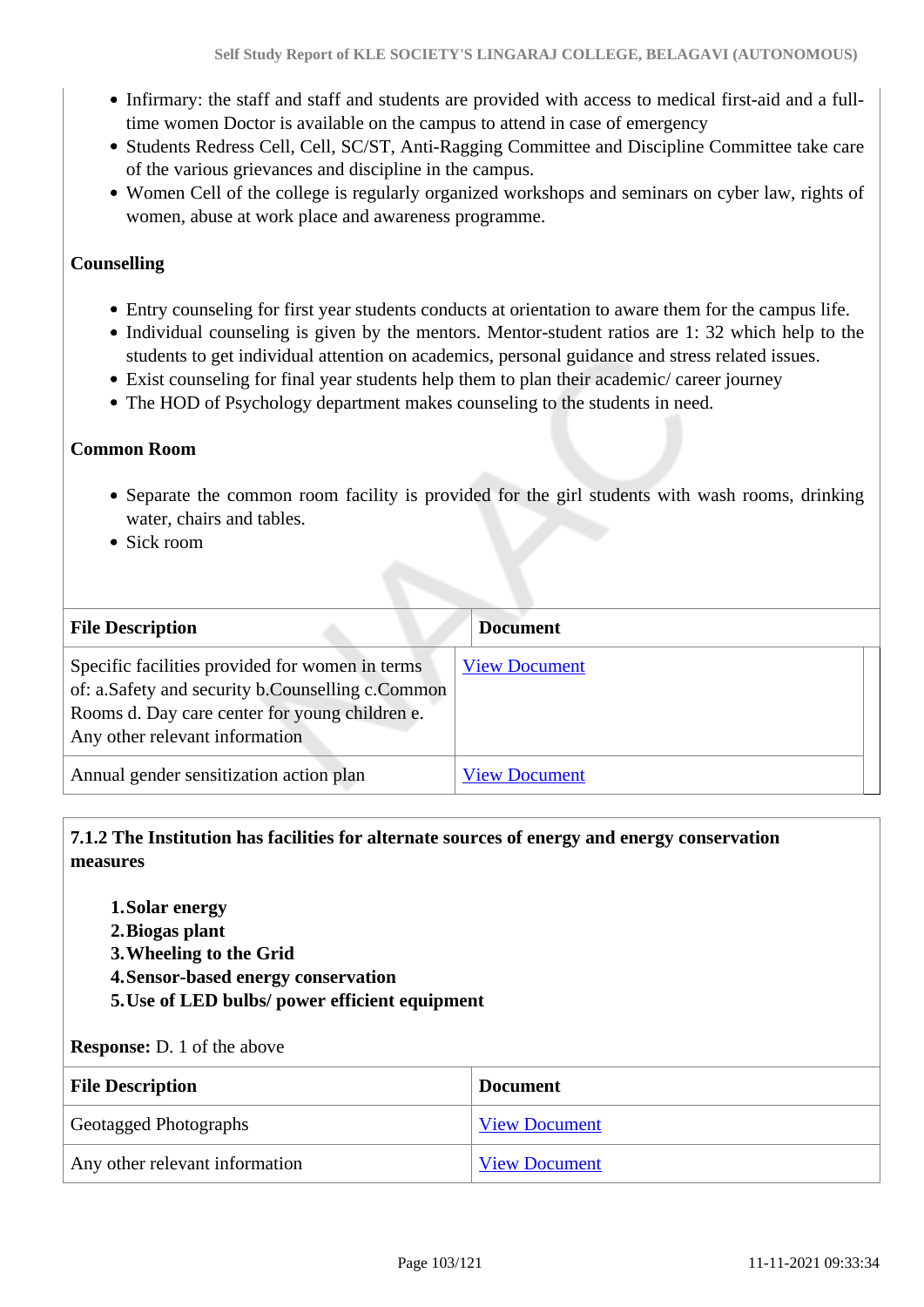# **7.1.3 Describe the facilities in the Institution for the management of the following types of degradable and non-degradable waste (within 500 words)**

- **Solid waste management**
- **Liquid waste management**
- **Biomedical waste management**
- **E-waste management**
- **Waste recycling system**
- **Hazardous chemicals and radioactive waste management**

### **Response:**

Lingaraj College is committed towards effective management of waste generated. College employs policy of reuse and sold. Awareness is given to students and staff in order to reduce waste generation by adopting right lifestyles. Waste management process is as follows:

- 1.**Segregation**: The generated waste is segregated into appropriate colour dustbins that are provided in the prominent places within the campus.
- 2.**Collection and processing**: the segregated waste is collected and processed. Different processing techniques like disposal, reusing, storing, and selling which are followed based on the type of waste.
- 3.**Waste management strategies**:
- **Solid Waste** : A well planned Waste Management System helps to maintain a clean campus. The college provides basic recycling service throughout the campus by keeping separate bins for biodegradable and non biodegradable wastes.

# 1.**Disposal:**

- Biodegradable waste generated in the campus includes papers,Assignments books and other materials are collected from class room and hostel rooms each morning by housekeeping staff in the prominent places within the campus. They dumped these at the waste yard marked as garbage collection place and it carried through van on the basis of disposed agreement with the local Authorities.
- Non biodegradable waste comprises of single-use plastic, reusable plastic, metals, glass and other materials are sold to the authorized vendors.
- 1.**Vermin compost unit**: Leaf litters and the waste materials that are collected in the campus dumped into the vermin compost unit installed in the campus, which can be converted into fertilizer. Fertilizer is used for the purpose of gardening in the campus.
- 2.**Food waste**: Food waste generated in canteen is highly insignificant due to the continuous efforts of creating awareness among students regarding value of food. Food waste collected is handed over to cattle rearing entrepreneurs.
- 3.Sanitary napkins are burnt in the incinerators installed in rest rooms.
- **Liquid waste** :The waste water generated islet into the underground drainage facility made in the campus.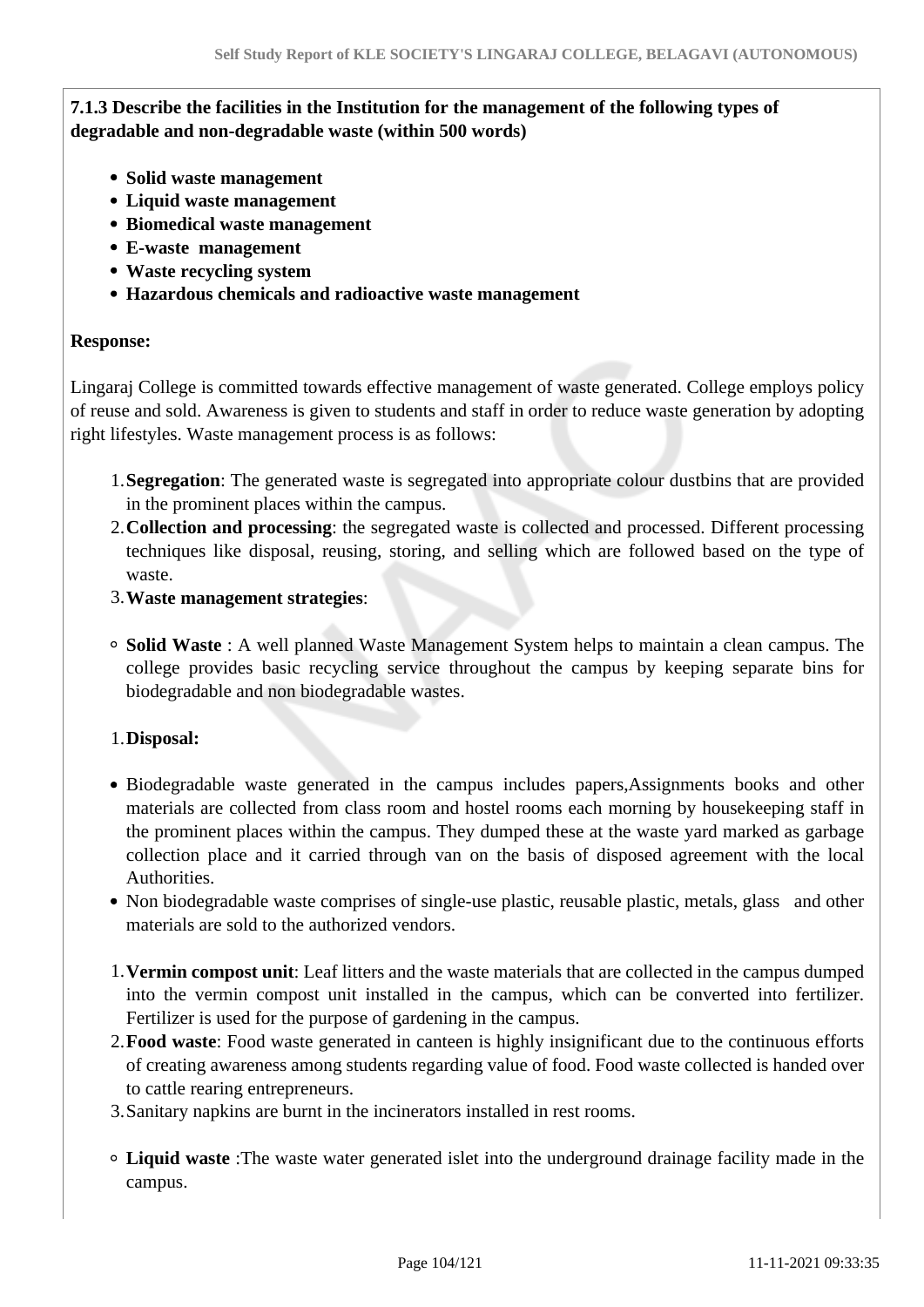**Biomedical Waste:** Biomedical waste is not generated in the college.

- **E-waste** : E-Waste like computers, printer cartridges, wires, batteries, bulbs tube lights are rarely generated. Others-wastes are handed over to scrap vendors. Equipments procured through governmental sponsorship (UGC) are stored.
- **Hazardous chemicals and radioactive waste** : Hazardous chemicals and radioactive waste is not generated in the college.
	- All CRT monitors are replaced by LCD monitors.

| <b>File Description</b>                                                                | <b>Document</b>      |
|----------------------------------------------------------------------------------------|----------------------|
| Relevant documents like agreements/MoUs with<br>Government and other approved agencies | <b>View Document</b> |
| Geotagged photographs of the facilities                                                | <b>View Document</b> |
| Any other relevant information                                                         | <b>View Document</b> |

### **7.1.4 Water conservation facilities available in the Institution:**

- **1.Rain water harvesting**
- **2.Borewell /Open well recharge**
- **3.Construction of tanks and bunds**
- **4.Waste water recycling**
- **5.Maintenance of water bodies and distribution system in the campus**

**Response:** A. Any 4 or all of the above

| <b>File Description</b>                          | <b>Document</b>      |
|--------------------------------------------------|----------------------|
| Geotagged photographs / videos of the facilities | <b>View Document</b> |
| Any other relevant information                   | <b>View Document</b> |

#### **7.1.5 Green campus initiatives include:**

- **1.Restricted entry of automobiles**
- **2.Use of Bicycles/ Battery powered vehicles**
- **3.Pedestrian Friendly pathways**
- **4.Ban on use of Plastic**
- **5.landscaping with trees and plants**

**Response:** Any 4 or All of the above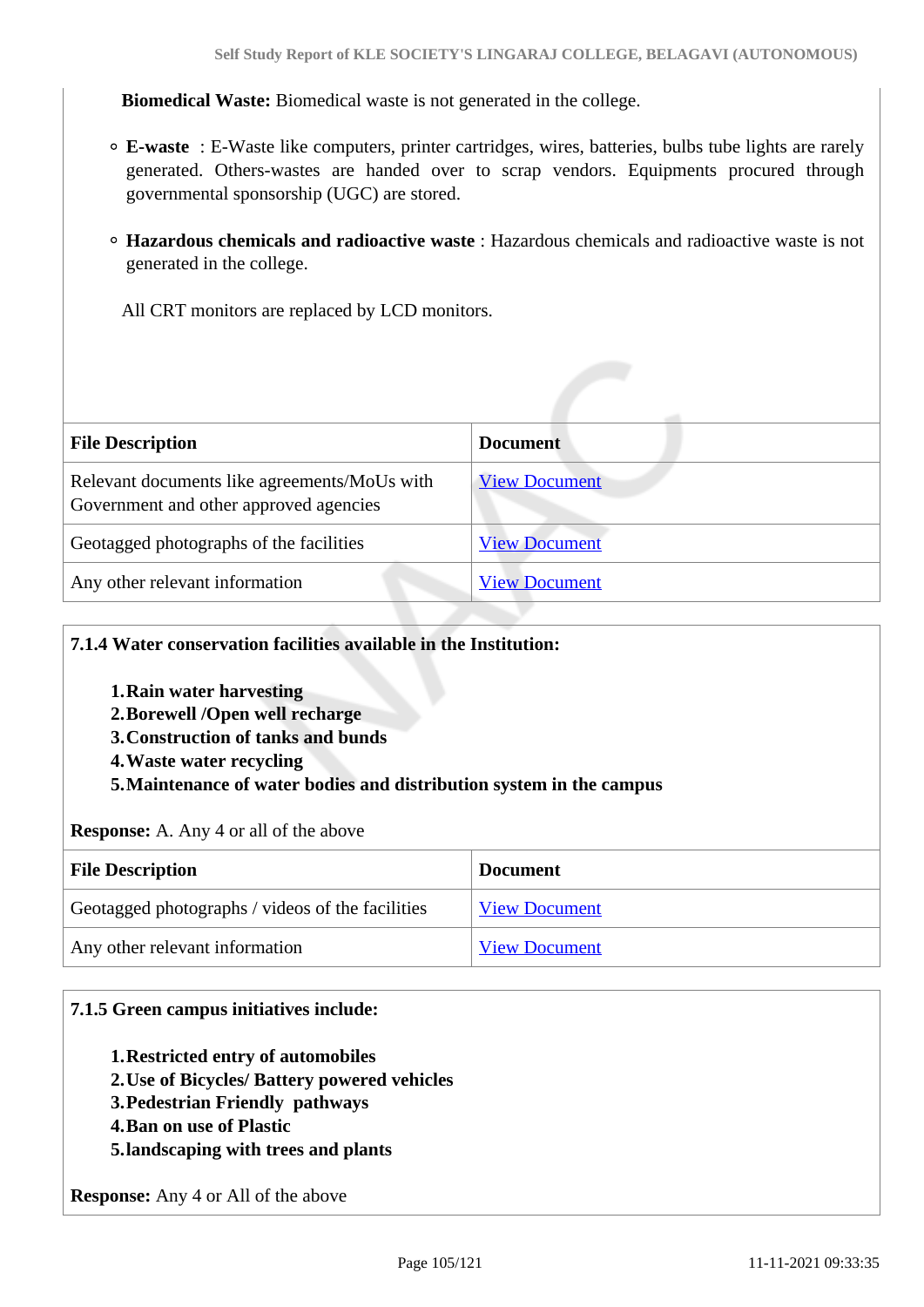| <b>File Description</b>                                               | <b>Document</b>      |
|-----------------------------------------------------------------------|----------------------|
| Various policy documents / decisions circulated for<br>implementation | <b>View Document</b> |
| Geotagged photos / videos of the facilities                           | <b>View Document</b> |
| Any other relevant documents                                          | <b>View Document</b> |

# **7.1.6 Quality audits on environment and energy regularly undertaken by the Institution and any awards received for such green campus initiatives:**

- **1.Green audit**
- **2.Energy audit**
- **3.Environment audit**
- **4.Clean and green campus recognitions / awards**
- **5.Beyond the campus environmental promotion activities**

**Response:** A. Any 4 or all of the above

| <b>File Description</b>                                                      | <b>Document</b>      |
|------------------------------------------------------------------------------|----------------------|
| Reports on environment and energy audits<br>submitted by the auditing agency | <b>View Document</b> |
| Certification by the auditing agency                                         | <b>View Document</b> |
| Certificates of the awards received                                          | <b>View Document</b> |
| Any other relevant information                                               | <b>View Document</b> |

#### **7.1.7 The Institution has disabled-friendly, barrier free environment**

- **1.Built environment with ramps/lifts for easy access to classrooms.**
- **2.Disabled-friendly washrooms**
- **3.Signage including tactile path, lights, display boards and signposts**
- **4.Assistive technology and facilities for persons with disabilities ( Divyangjan) accessible website, screen-reading software, mechanized equipment**
- **5.Provision for enquiry and information : Human assistance, reader, scribe, soft copies of reading material, screen reading**

**Response:** A. Any 4 or all of the above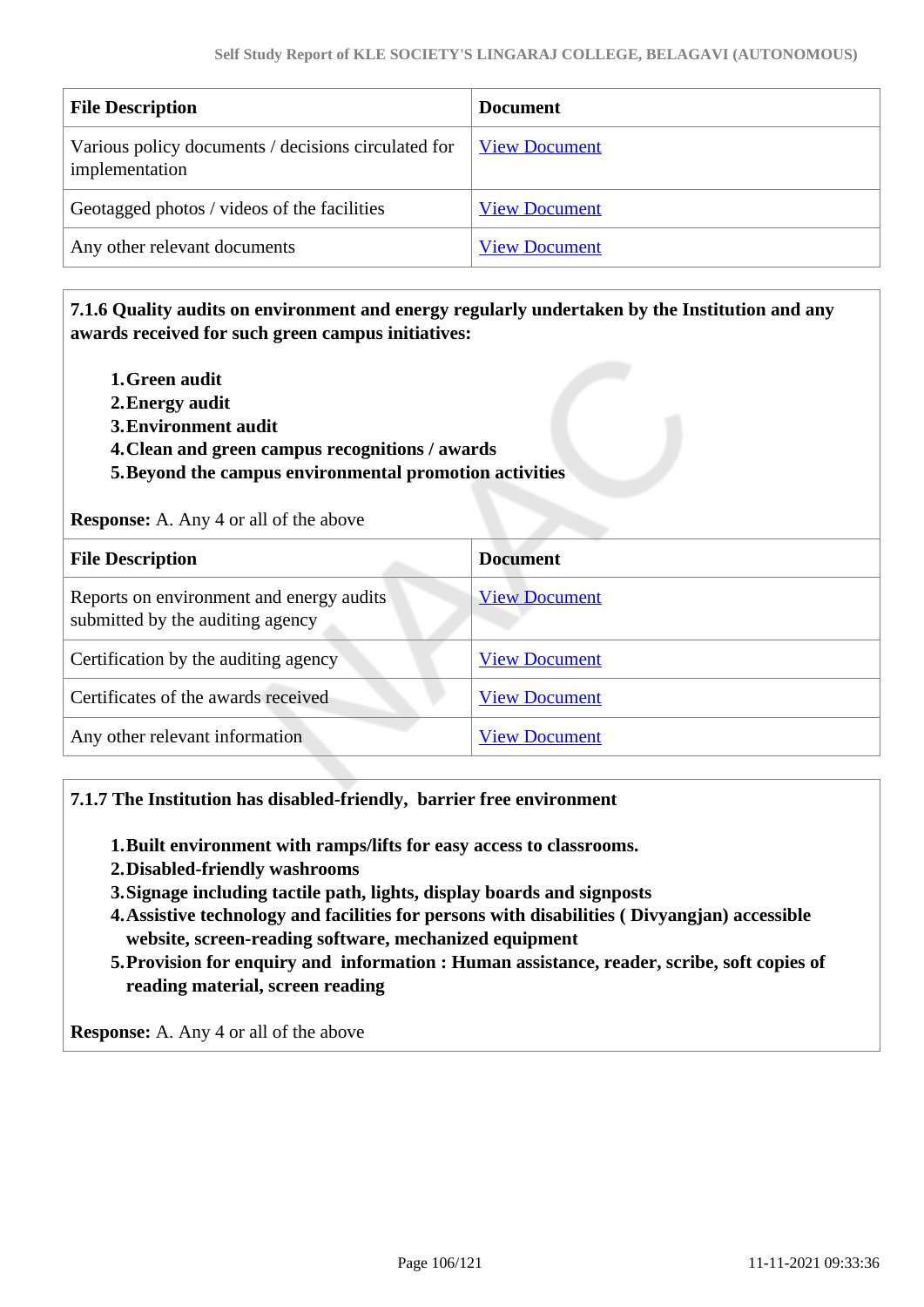| <b>File Description</b>                                                     | <b>Document</b>      |
|-----------------------------------------------------------------------------|----------------------|
| Policy documents and information brochures on the<br>support to be provided | <b>View Document</b> |
| Geotagged photographs / videos of the facilities                            | <b>View Document</b> |
| Details of the Software procured for providing the<br>assistance            | <b>View Document</b> |
| Any other relevant information                                              | <b>View Document</b> |

 **7.1.8 Describe the Institutional efforts/initiatives in providing an inclusive environment i.e., tolerance and harmony towards cultural, regional, linguistic, communal socioeconomic and other diversities (within 500 words).**

# **Response:**

Lingaraj College envisages a vision of creating an environment of harmony, peace tolerance and universal brotherhood among students belonging to diverse cultures and ethnicity. The college is highly committed to create an inclusive environment despite such diversities that are present in the campus

The mission of the college focuses on creation of intra-cultural, inter-religious harmony, and tolerance developing concern for humanity among stakeholders. This aims to treat everyone with dignity and equality, promote inclusiveness by creating an atmosphere for human and educational value.

The college has adopted initiative through many programmes in order to create a sense of belongingness regardless of cultural, religious, linguistic, communal and socio-economic diversities. These initiatives are:

# **Cultural harmony**:

The college has multi-cultural environment, with students belonging to diverse cultural elements such as customs traditions, festivals dance, food and lifestyles. In order to create inclusive cultural environment, the college organizes intra- cultural programmes like orientation programme every year at the beginning of the session for new students to this platform and to the academic and cultural environment of the college, trade fair and Kala Mantan cultural programmes.

Student's exhibit cultural values, through above said programmes, to create an understanding of different cultures at the functions give an opportunity for the students to come together without any bias or disparity

# **Regional harmony**:

Students have their origin from various geographical regions of the states and also the college has students belonging to different states like Maharashtra, Goa, Gujarat, Kashmirand other states. In order to create Regional harmony, the college organizes intra college programmes like Fresher's day, Dandy, kannada Rajyothsava and Anushthan cultural fest. The college provides a congenial atmosphere for the students from different states making them feel at home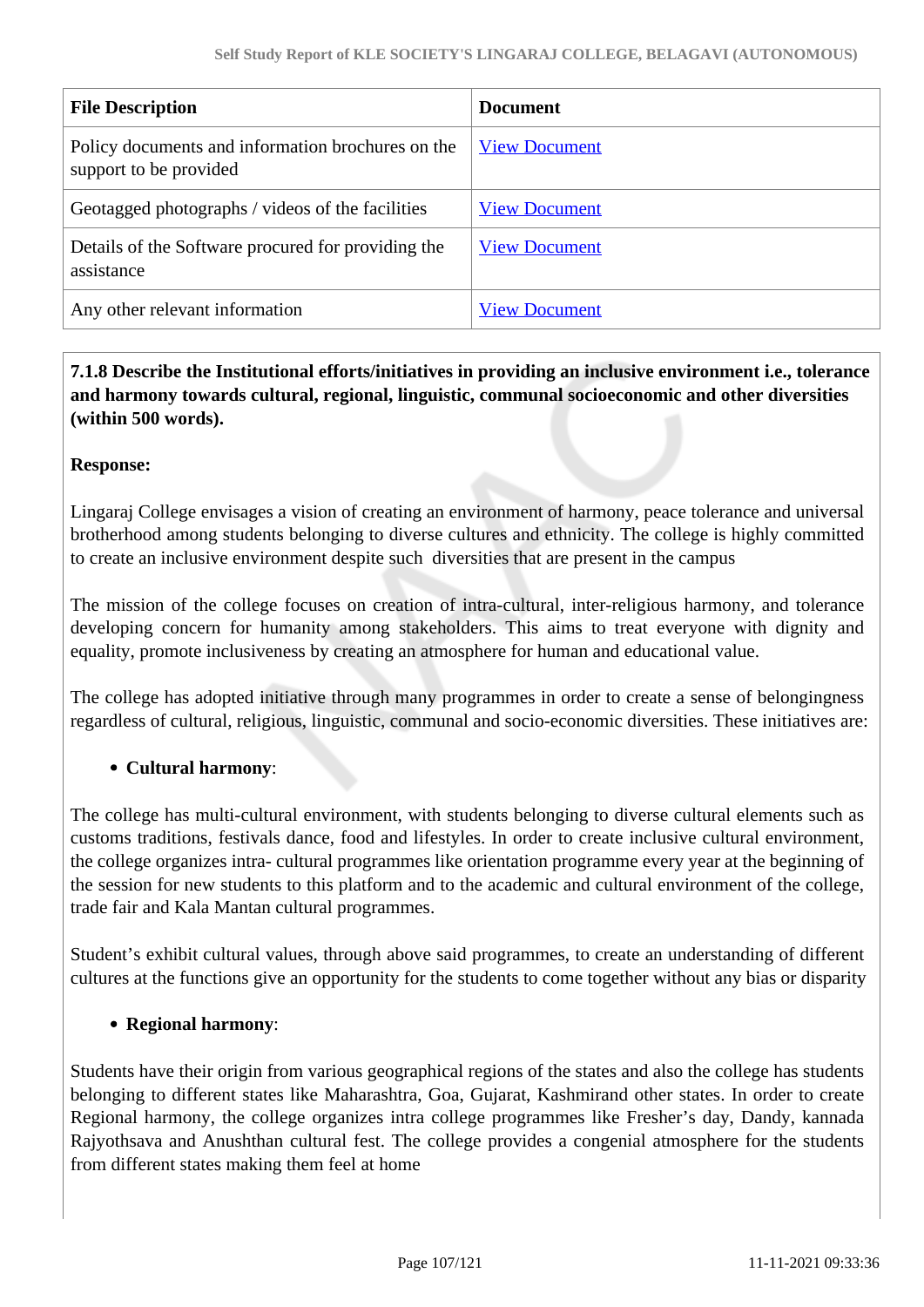# **Linguistic Harmony:**

The college comprises of students and staff belonging to various linguistic background like Kannada, Marathi, Hindi, Urdu and English. In order to create linguistic harmony, the college organizes programmes like Hindi Diwas, Kannada sambhrama, besides, conducting competitions on themes highlighting languages. English, the international language, is used for communication in the campus to make the students from different states to feel inclusive. The curriculum also permits the students to choose languages like Hindi, Kannadaf rom I Semester to IV Semester.

# **Communal Harmony:**

There are students and staff belonging to various communal backgrounds such as Hinduism, Islam, Jainism and coming from various states of India. The college has revised the curriculum with inclusion of topics related to human rights, peace, tolerance, love, compassion, harmony and promotion of social values.

# **Socio-economic Harmony**:

Students of the college belong to various socio-economic strata of the society.The college provides equal opportunities for all, irrespective of their socio-economic status. The college adopts measures to promote education of students belonging to economically weaker sections by providing installment and fee concession.

The college also inculcates the values of societal service among students, to share among less privileged. The college encourages students to contribute towards flood relief and COVID-19 mission.

| <b>File Description</b>                                                                                                                | <b>Document</b>      |
|----------------------------------------------------------------------------------------------------------------------------------------|----------------------|
| Supporting documents on the information provided<br>(as reflected in the administrative and academic<br>activities of the Institution) | <b>View Document</b> |
| Any other relevant information                                                                                                         | <b>View Document</b> |

# **7.1.9 Sensitization of students and employees of the Institution to the constitutional obligations: values, rights, duties and responsibilities of citizens (within 500 words).**

# **Response:**

Lingaraj College is committed towards imparting the value system, to the stake-holders, as proposed in the constitutional of India. The Constitution provides guidance, to the citizens, in terms of obligation such as, value, rights, duties and responsibilities. Constitutional obligations are essential for all citizens, especially for the younger generation i.e. students of our country, in order to create sense of responsibility and harmony in the country.

In order to sensitise and inculcate the constitutional duties and rights among students, staff and stakeholders, the college has organized and adopted various programmes. The details are: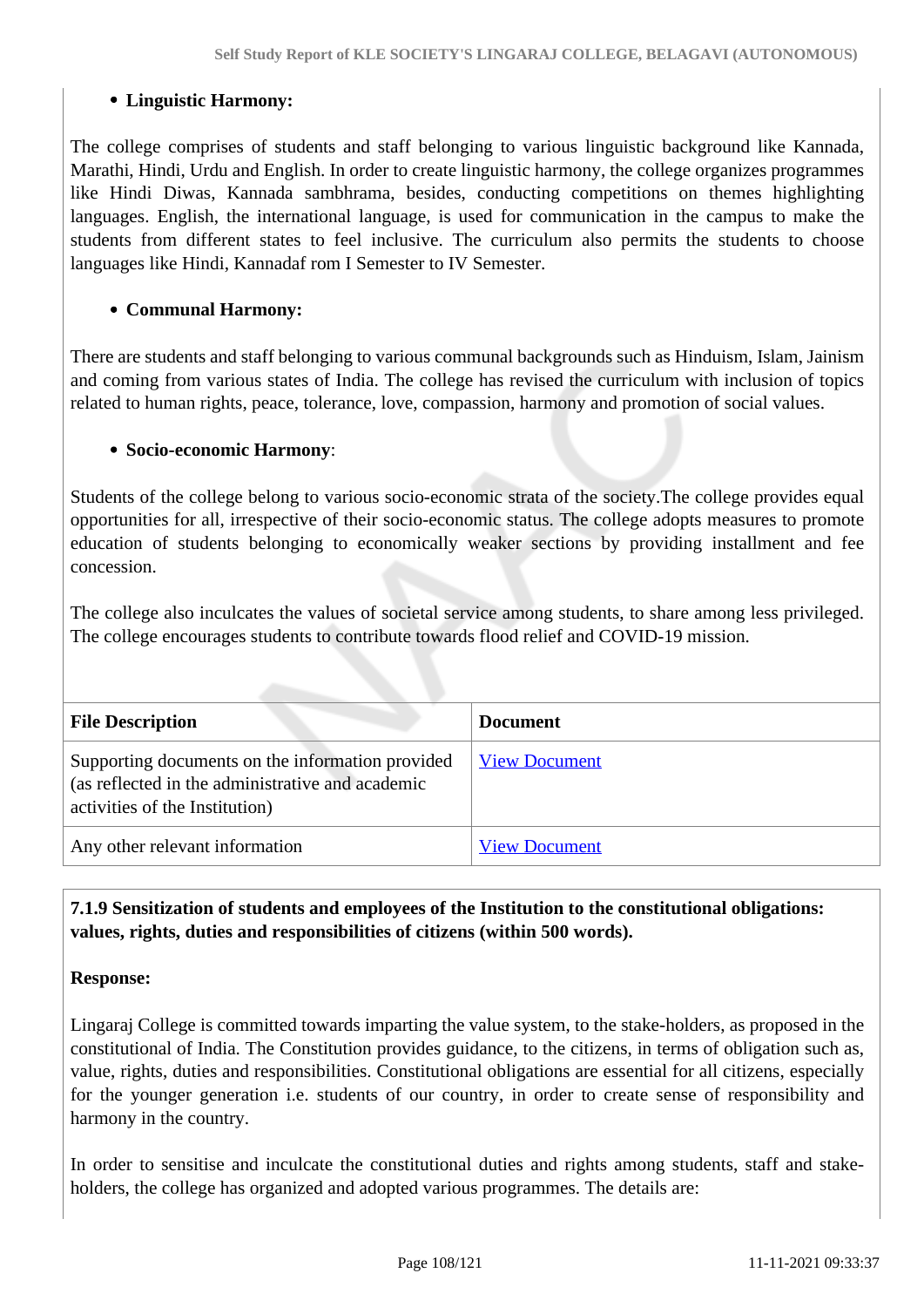- 1.Programmes instilling citizens' responsibilities
	- The curriculum is designed on "CONSTITUTION OF INDIA is introduced by the Karnataka Government which is a compulsory foundation course for II semester of all the programmes.
	- The prescribed curriculum for the courses of Political Science, Economics, Commerce and BBA emphasizes on constitutional obligations values, rights, duties and responsibilities of citizens human values and professional ethics.
	- Display of preamble, fundamental Rights and Duties in the campus and College Website in order to create awareness among the stake-holders as well as the general public
	- The college fosters community responsibility by organizing blood donation camps routinely. In every camp, around 100 volunteers donate blood.
	- To promote a sustainable environment, Swachch Bharat campaigns and Tree Plantation drives are organized. As part of the campaigns, environmentally safe practices such as plastic ban, water conservation, waste segregation, cleanliness and anti-pollution campaigns are implemented regularly.
	- The College organizes a seminar on "Intellectual Property Rights" to create awareness about copyright, plagiarism, patenting, trademark, and several other related aspects to cultivate professional ethics.
	- The College organize socially significant programmes such as flood relief activities, COVID -19 support activities, visit to old age homes and medical camp in order to promote humanity among the students
- 2.Democratic values
	- Celebration of commemorative days of national importance like Republic Day and Independence Day in order to impart the objectives of such celebrations.
	- Constitution Day is celebrated every year in the college and a visit to the Parliament is organized to increase political consciousness among students.
	- Awareness Programmes are organized in the college to create awareness of youth through demonstration of Electronic voting Machines, systematic Voters Education and Voters rally in order to educate the stake-holders including local communities regarding the enrollment procedure, functioning of electronic voting machine and motivate the youngsters to enroll themselves as voters and cast their vote.
- 3.Citizens' rights
	- Organize legal awareness programmes like, Law Awareness programme, Traffic awareness rally in order to create value-based consciousness and commitment to law among various stakeholders.
	- The college organizing programmes like special lectures on Spirituality and Human Ethics, and Human value.
	- The college facilitates and conducts Student Union on the basis of merits every year to ensure a democratic and safe space for students to voice their concerns.

| <b>File Description</b>                                                                                      | <b>Document</b>      |
|--------------------------------------------------------------------------------------------------------------|----------------------|
| • Details of activities that inculcate values;<br>necessary to render students in to responsible<br>citizens | <b>View Document</b> |
| Any other relevant information                                                                               | <b>View Document</b> |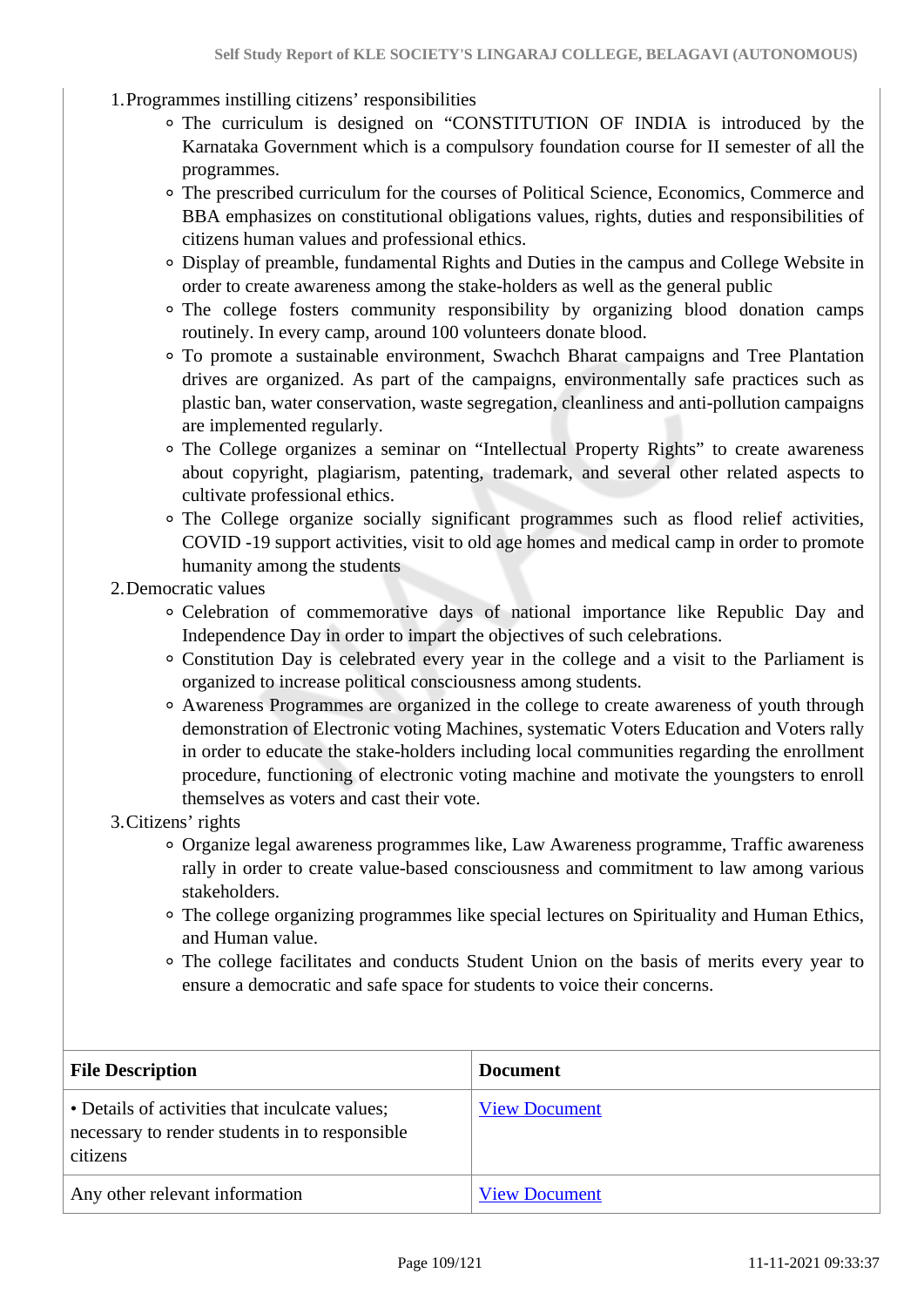**7.1.10 The Institution has a prescribed code of conduct for students, teachers, administrators and other staff and conducts periodic programmes in this regard.** 

- **1.The Code of Conduct is displayed on the website**
- **2.There is a committee to monitor adherence to the Code of Conduct**
- **3.Institution organizes professional ethics programmes for students, teachers, administrators and other staff**
- **4.Annual awareness programmes on Code of Conduct are organized**

#### **Response:** A. All of the above

| <b>File Description</b>                                                                                                                                                                       | <b>Document</b>      |
|-----------------------------------------------------------------------------------------------------------------------------------------------------------------------------------------------|----------------------|
| Details of the monitoring committee composition<br>and minutes of the committee meeting, number of<br>programmes organized, reports on the various<br>programs etc., in support of the claims | <b>View Document</b> |
| Code of ethics policy document                                                                                                                                                                | <b>View Document</b> |
| Any other relevant information                                                                                                                                                                | <b>View Document</b> |

### **7.1.11 Institution celebrates / organizes national and international commemorative days, events and festivals (within 500 words).**

#### **Response:**

Lingaraj College commemorates the commemorative days to understand its importance, portray unity and elicit national feeling among the students and staff. Events of national and international importance are observed to member the legends and pay tribute for their contribution in nation building, thus reinforcing humanity. College celebrates cultural festivities to foster respect and open-mindedness towards understanding diverse cultures and traditions, which is an essential and dynamic characteristic of a students living in a multi-cultural environment. .

The objectives of celebrating the commemorative days, events and festivals in college are:

- 1.To impart values and glorify the lives of great personalities.
- 2.To nurture the idea of nationalism, patriotism and nation first feeling
- 3.To promote secularism among a diverse cultural groups.
- 4.To create awareness about environment and climate change.

In an attempt to achieve the objectives of commemorations, the college organizes various programmes like

- 1.Independence Day and Republic Day are celebrated in the college by hoisting the Indian flag and by organizing kite-flying events particularly on 15th August every year.
- 2.Hindi Diwas is celebrated on 14th September every year to celebrate the adoption of Hindi as one of the official language of the country.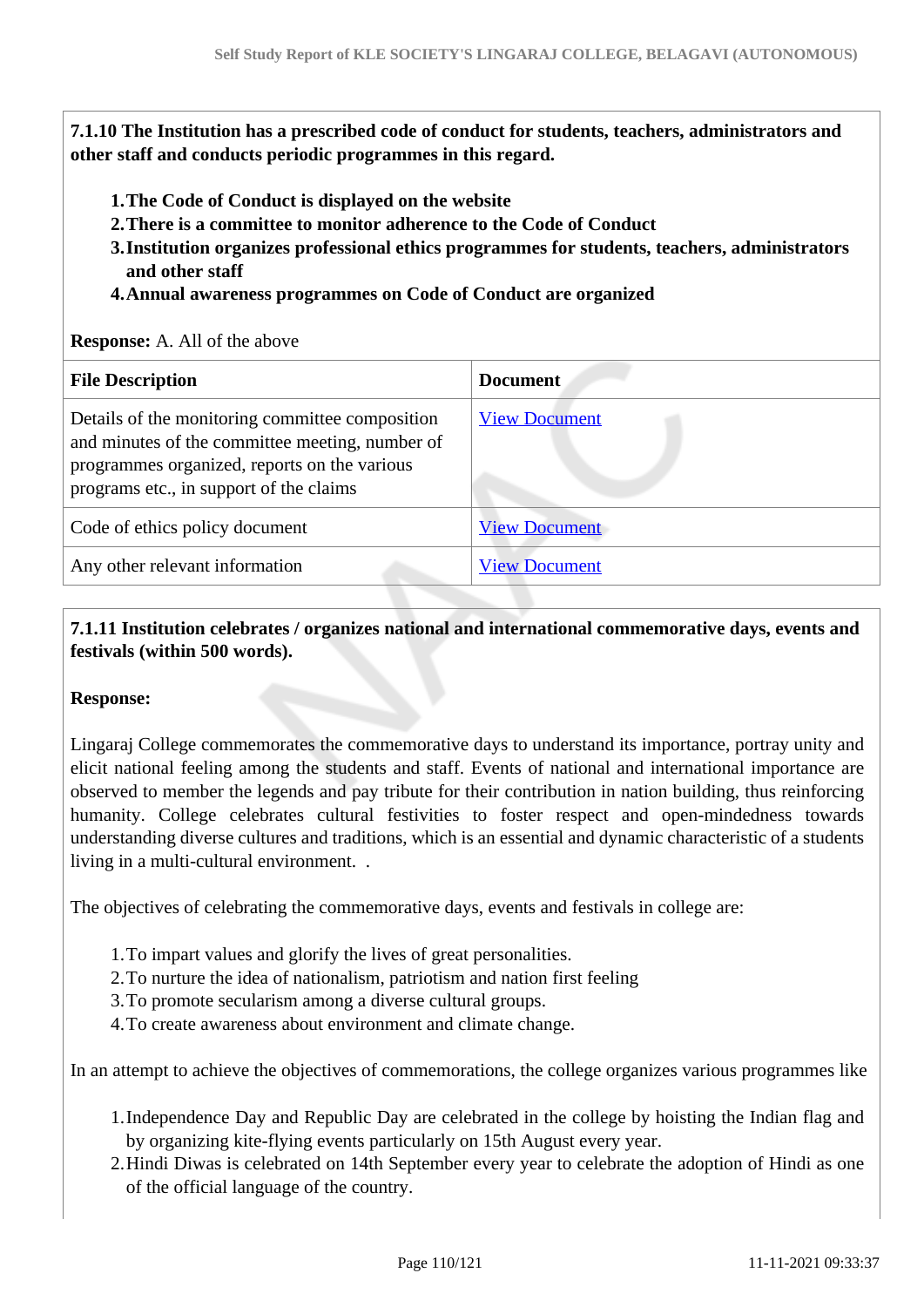- 3. International Mother Language Day is observed on 21st February to promote the preservation and protection of our mother language.
- 4.International Women's Day is celebrated on 8th March. On this occasion, various competitions are organized in the college to celebrate women-power.
- 5.The Women's Development Cell addresses issues related to gender disparity and promote gender equity in our society.
- 6.Surgical Strike Day, Kargil Diwas, Army Day are celebrated to understand sacrifice, and martyrdom ofour military Jawanamongst the youth.
- 7.Gandhi Jayanthi is celebrated every year on 2nd octomber to commemorate the birth of Mahatma Gandhi. to understand sacrifice, and martyrdom ofMahatmaGandhiamongst the youth.
- 8.National Youth Day is celebrated every year on 12th January to commemorate the birth of Swami Vivekananda. Debates, essay writing, extempore competitions are organized to spread the messages of Swami Vivekananda amongst the youth.
- 9.International Yoga Day is celebrated every year on 21st June to mark the practice of self-discipline and tradition of well-being continuing for thousands of years in India.
- 10. World Environment Day is organized every year to commemorate of above said days in the various competitions like poster making, slogan writing, essay writing and seminar.
- 11.Awareness Programmes are organized in the college to create awareness about demonstration of Electronic voting Machine to motivate the youngsters to enroll themselves as voters and cast their vote. World Blood Donors Day, World Environment Day, Anti Drug Awareness Rally, Free Artificial Limb Donation Camp, Polio Programme, Road Safety Week Rally ,Aids Awareness Rally ,National Donar Day (Or) Organ Day Human Rights Awareness

The outcomes of the national festivals celebrated are:

- Development of a social responsibility among the staff and students.
- Increased a spirit of nationalism, patriotism and nation first feeling
- The remember the sacrifice, and martyrdom of our leaders

| <b>File Description</b>                                                               | <b>Document</b>      |
|---------------------------------------------------------------------------------------|----------------------|
| Geotagged photographs of some of the events                                           | <b>View Document</b> |
| Any other relevant information                                                        | <b>View Document</b> |
| Annual report of the celebrations and<br>commemorative events for the last five years | <b>View Document</b> |

#### **7.2 Best Practices**

 **7.2.1 Describe two best practices successfully implemented by the Institution as per NAAC format provided in the Manual.**

**Response:** 

**BEST PRACTICE – I**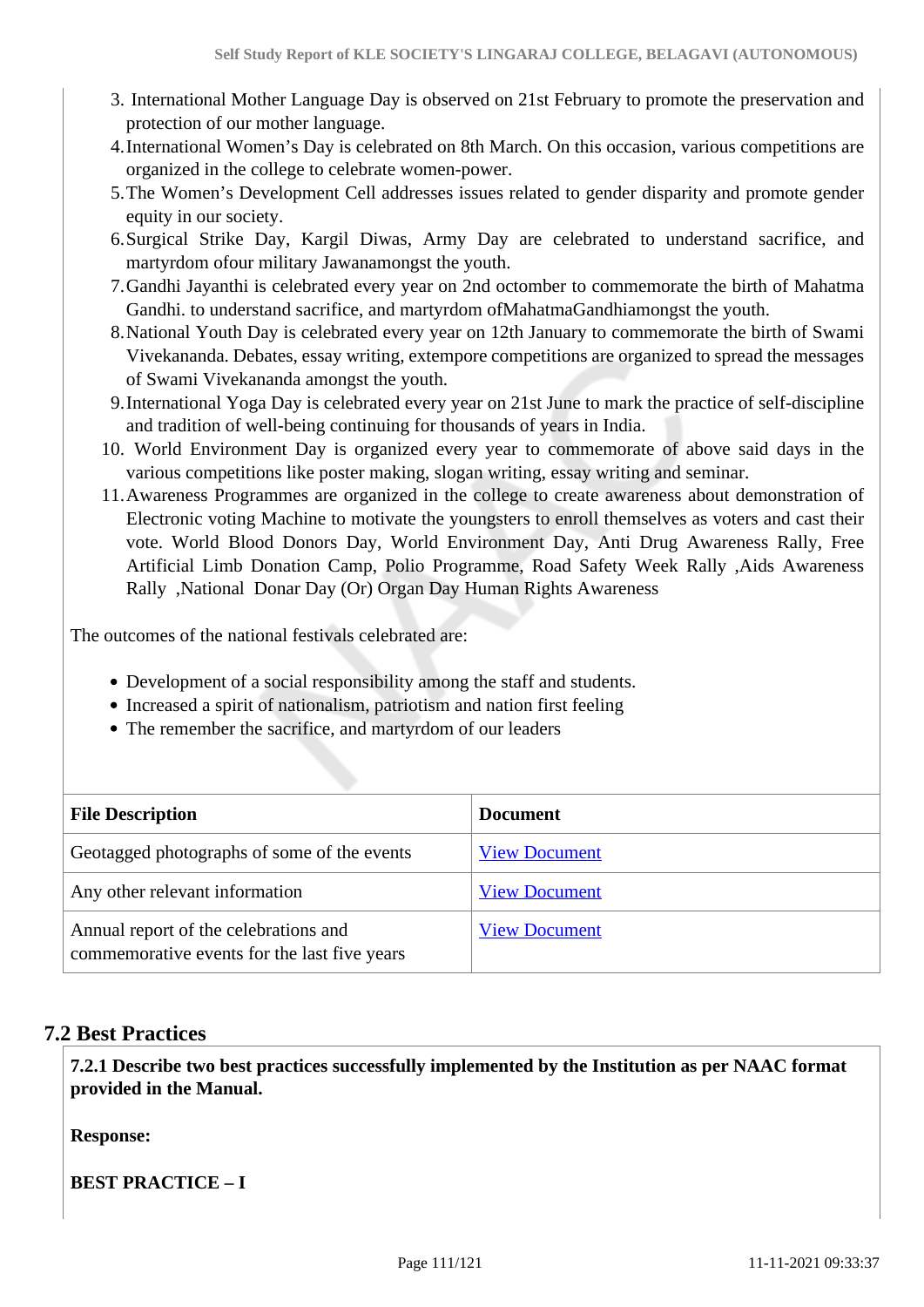# **1. Title of the Practice:**

# **CBALC Business League - A Peer learning initiative**

Peer learning is learning by the students with and from each other. CBL - CBALC Business League is a peer learning initiative by the department of BBA by providing a platform that facilitates the holistic development of the students in a team setting through various events conducted throughout the year.

### **2. Objectives of the Practice**

1. To provide a peer learning opportunity in an informal team setting to both advanced learners and slow learners.

- 2. To develop leadership qualities and ability to work in teams.
- 3. To conceptualize and organize events.
- 4. To understand different perspectives and develop the ability to deal with them.
- 5. Develop ability to manage stress.
- 6. Learn to handle crises effectively.
- 7. Facilitate regular interaction among the students of all the three years.
- 8. To instill confidence and self belief among students especially slow learners.

9. To select students to represent the Institute in inter collegiate management events in a transparent and fair manner.

#### **3. The context**

The opportunities to interact, understand different perspectives, learn with and from their own classmates and students of other batches are limited in the academic activities.

Thus the need for a peer learning initiative that facilitates regular interactions among students of all three years to develop, network and be their best version was felt. With this purpose CBL (CBL - Professional from 2018-19) was started in 2011.

As the number of students increased leading to two/three divisions the number of students who were not bid by the owners (slow learners) increased leading to a substantial number of them missing the peer learning opportunities.

To facilitate peer learning for slow learners who were not picked in the auction of CBL - Professional, CBL - Basic was started in 2018-19 with faculty as owners.

CBL helps in selection of students to represent the Institute in inter collegiate management events in a fair and transparent manner.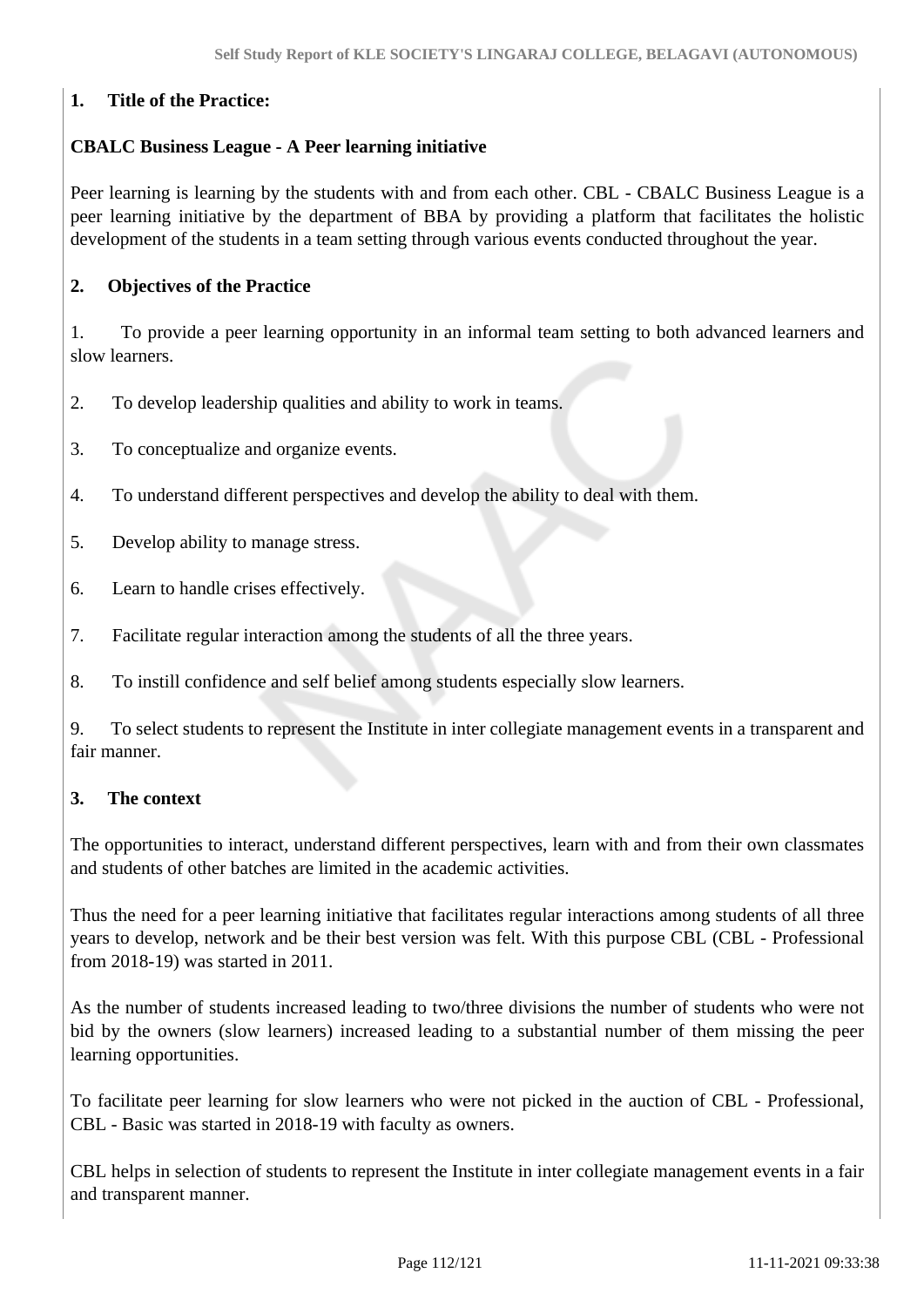# **4. The Practice**

CBL is organized for advanced and slow learners as two separate leagues CBL - Professional (2011 onwards) and CBL - Basic (2018-19 onwards) respectively.

# **Stakeholders in CBL**

**Owners**: Final Year Students in CBL - Professional and Faculty in CBL - Basic

**Players**: First and Second year students

**Judges**: Experts from Industry and Academia

**Organizers** : Faculty and Final Year students\* who opted out from owning a team

\* In 2016-17 & 2017-18 first and second year students who were not selected in the auction were part of the organising team. From 2018-19 onwards they started playing in CBL Basic

#### **The Process**

1. The player selection

#### **CBL - Professional**

Auction

The first and second year students are categorized into different groups and are assigned points based on their academic ability, communication skills, performance in co-curricular and extra-curricular activities and previous year performance in CBL- Professional and CBL- Basic.

The list of players along with the points, rules of the auction about the number of students in each team and the auction process are shared with the owners. The players are then selected through the auction.

#### **CBL - Basic**

The students who are not bid by any team in the CBL - Professional auction are allocated to different faculty in a pre-decided number of first and second year students.

2. The Competition

Different events in Communication, Marketing, HR, Finance, Entrepreneurship, Business Quiz, Team work, Crisis management, Stress management etc. are conducted throughout the year in both CBL - Professional and CBL - Basic. The events are judged by the experts from industry and academia in CBL - Professional and by the faculty in CBL - Basic.

3. The progress: Qualifications, eliminations and rebidding.

Teams based on their performance progress in the competition. Few of the players from the team will be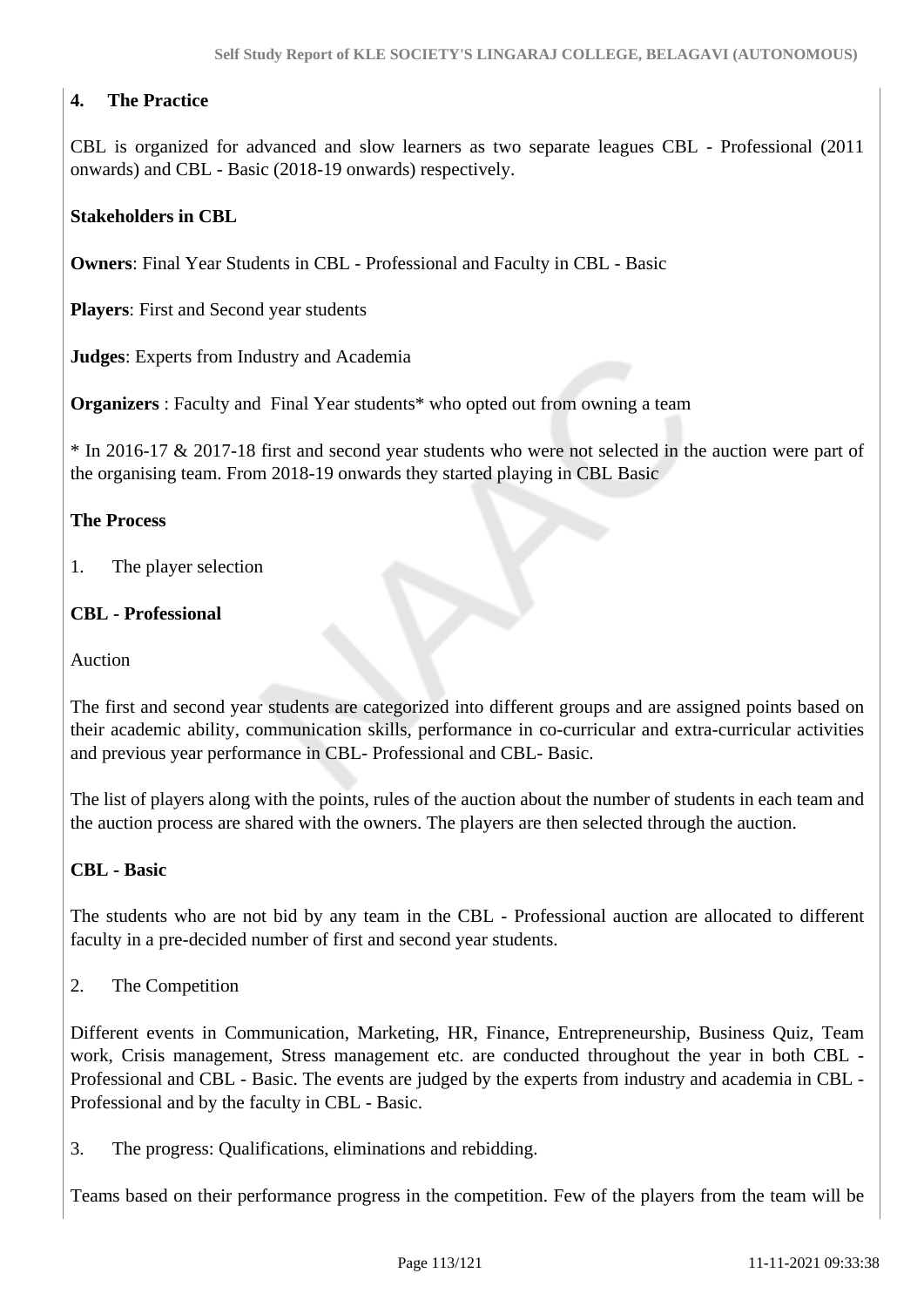rebid by the qualifying teams after each elimination.

4. The results

With a series of eliminations of the teams at different stages of the competition in the end four teams qualify to the finals. The winner of the CBL Professional and CBL Basic Championship are announced on the annual day "Anusmaran". Besides the team winner and runners up, students who excel are awarded in various categories Best Player, Emerging Player, Top 5 performers in the finals, Top 10 performers in the season in both CBL Professional and CBL Basic.

The students who performed well consistently in various events are chosen to represent the Institute in various inter collegiate management events at state and national level.

### **5. Evidence of success:**

Institution winning 75 General Championships at inter collegiate state and national level management events is the evidence of the overall improvement in the students through CBL and the team work among students.

Students won 434 individual prizes in Best Manager, Business Quiz, Marketing, Human Resource, Finance, Entrepreneurship, Public Relations, Crisis Management etc at inter collegiate state and national level management events is the evidence of advanced learners being identified, challenged and them succeeding

Improvement in the performance of slow learners over a season with few of them winning the coveted "Best Player" of the season, "Emerging Player" of the season and top players in the finals.

Students who played in CBL Basic because they were not bid in the first year being picked in the auction in the second year based on their performance is evidence of a slow learner improving and same being validated by their selection in the auction.

Number of teams owned has remained between 18-20 (except for 2017-18) in the last 5 years and that there are 27 teams for 2021-22 is evidence of success of the peer learning initiative.

The above results indicate successful peer learning in both advanced and slow learners.

# **6. Problems Encountered and Resources Required**

#### **Problems encountered:**

Getting experts from industry and academia to judge throughout the year and during the 36 to 48 hours nonstop CBL Survivour is a real challenge.

Conducting of events during the lockdown due to the Pandemic. Second half of the CBL Professional Season 10 and CBL Basic Season 2 being conducted with the faculty, students and judges in their respective homes was a challenging situation.

Convincing few parents who want their children to focus only on academics to let the participate in CBL.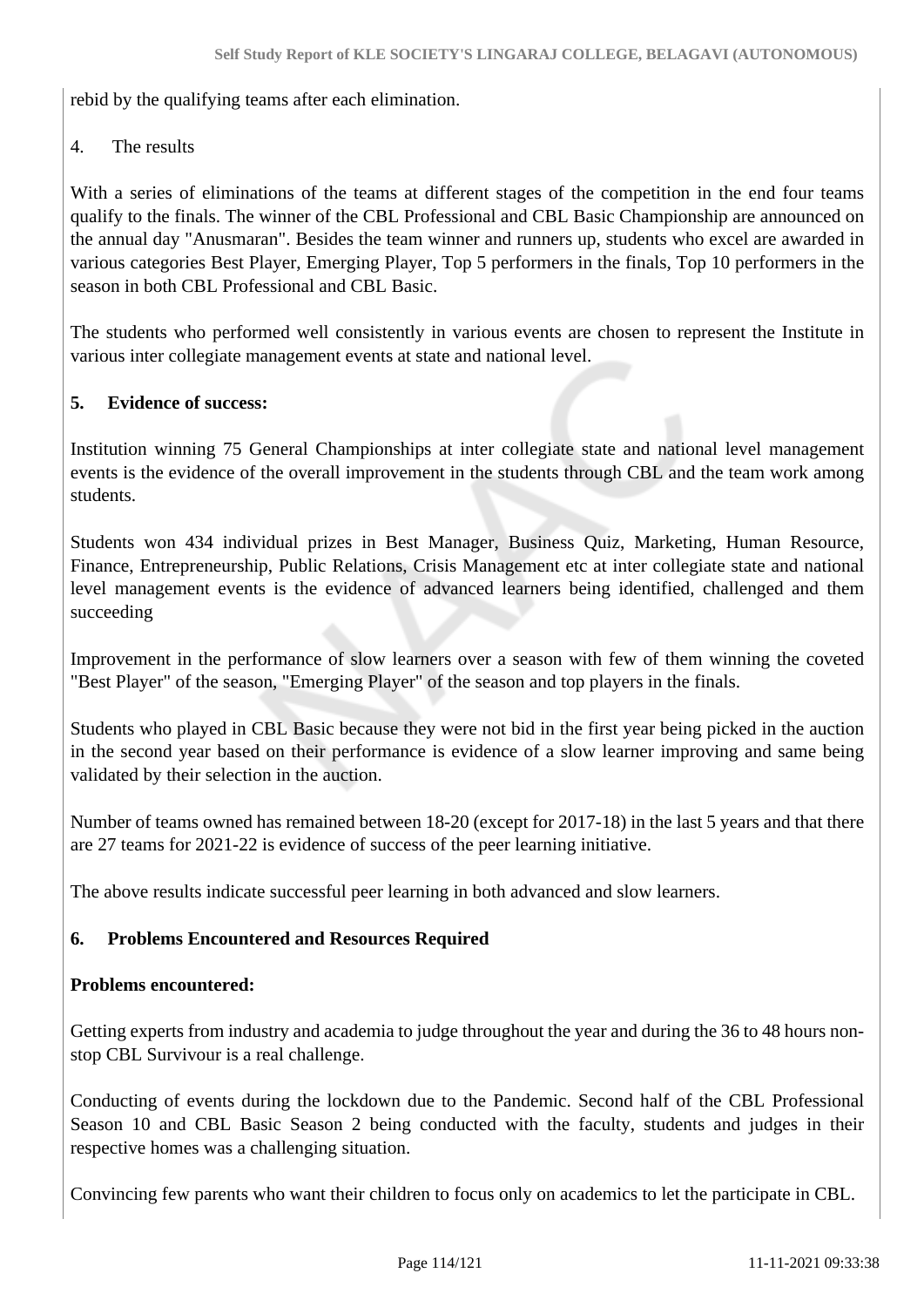Students dropping out of BBA leaving teams who have bid for them during auction short of a player or two.

#### **Resources required:**

Financial resources : Remuneration to judges

Infrastructure: Classrooms, Auditorium and Playground.

Human resources: Judges from industry / academia, Faculty as organizers and as owners in CBL Basic

Time : 3 hours a day for two days a week in the afternoon for CBL, besides academic activities.

#### **7. Notes**

- Knowledge transfer and experience sharing is an integral part of CBL.
- CBL provides a platform to students who are either academically not inclined or are not active participants in the classes to realize their potential and optimize it.
- Slow learners get multiple chances to improve themselves in a yearlong competition helping them to grow in confidence and perform to their best abilities.
- A secured team environment provides Psychological Safety to slow learners essential to perform at their best.
- Owning a team and being a captain helps students nurture leadership qualities and learn to build and work in teams.
- Events being judged by experts from industry and academia ensures that the teachers opinion of students based on their academic performance does not influence the judging.
- Selection of students to represent the Institute in various inter collegiate events based on their performance in CBL communicates fairness and transparency in selection process.

#### **Best Practice – II**

#### **1. Title of the Practice :**

Vyaparotsav - "Multi Product Fair": An experiential learning initiative

#### **2. Objectives of the Practice**

- 1.To have real time immersive experience of setting up and doing business.
- 2.To experience and learn about marketing and promotion.
- 3.To learn practical aspects of taxation and maintaining accounts.
- 4.Identification and evaluation of business ideas/opportunities.
- 5.Pitching of business idea.
- 6.Generation of ideas among students through the event.
- 7.To recognize and reward innovation among students.
- 8.Experience the functioning of regulatory bodies impacting the business.
- 9.Understand the nuances of customer interaction and point of purchase display.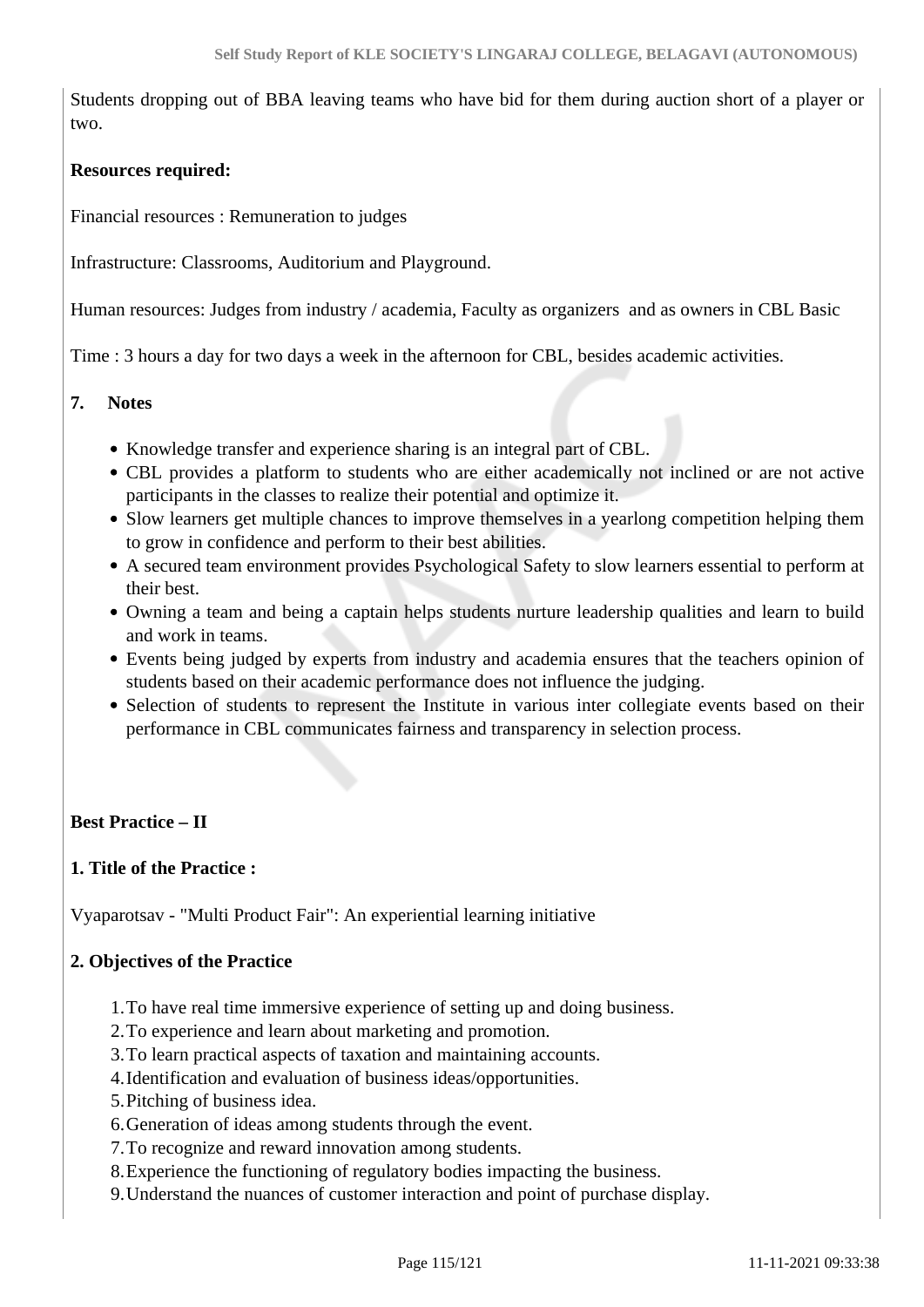10.Team work.

11.To plan and organize events.

### **3. The context**

A significant portion of courses in commerce are numerical, as a result students tend to have lesser exposure to actual working of the business and markets.

Based on the feedback of students for greater practical exposure the institution designed "Vyaparotsav" A multi product fair event to provide experiential learning in 2015.

The event provides an opportunity for interaction among students of the entire campus.

The event provides a real time immersive experience of doing business. From identifying what to sell in the stall among eateries, beverages, games, handicrafts etc to pitching the idea to fellow students, forming a team, deciding on the roles within the team, to setting up of point of purchase display, to deciding on the price and promotional offers to successfully making a sale the students experience the entire gamut of business activities.

### **4. Practice**

 All the Faculties and Students who belongs to various Departments will conceptualize the modes operand for the trade fair programme. The event covers Four phases in the entire process, namely

- 1. **Conceptualization** During this phase the scheduled of the event is decided like date of the programme, faculty in charges for activities and team of organizers, number of stalls arrangements, stall rent will be collected as deposit at time of registration and rules and regulations will be informed to students. Various stalls were given permission like Food Stall, Jewelry, handmade bags, crafts, games etc. The organizers were also given instruction to the participants as well as to the students about, cleanliness, hygiene and about discipline on the campus. Students were also made it mandatory to wear college ID. The participators also created their own stall banners.
- 2. **Awareness** Organizers and student secretaries are informed to create awareness among the students through notice on college notice board, website and students groups. The notice was also circulated in all the classes so it will create more awareness among the students to participate in the event. The committee took an entail step to prepare banner and also decides to call media and publicity.
- 3.**Executing the programme** Organizers and Student secretaries will plan to executive the event properly. The Principal of the college inaugurates the event and appreciated the arrangements and facilities given for each stall; students arranged their stalls and demonstrated their products in the apt way during this phase. The organizing committee also took care of Legal advice desk which was managed by legal committee of the students to create awareness about Consumer Protection Act.
- 4.**Evaluation and reporting of the programme**:
- To summaries the event participants will prepare and submitted the income and expenditure statement to the organizers for verifying the GST levied on goods sold and ascertain profit earned.
- The committee of judges will be selected by the Principal from the different departments of the college to choose winners of the programme. The winners are selected by the judges on basis of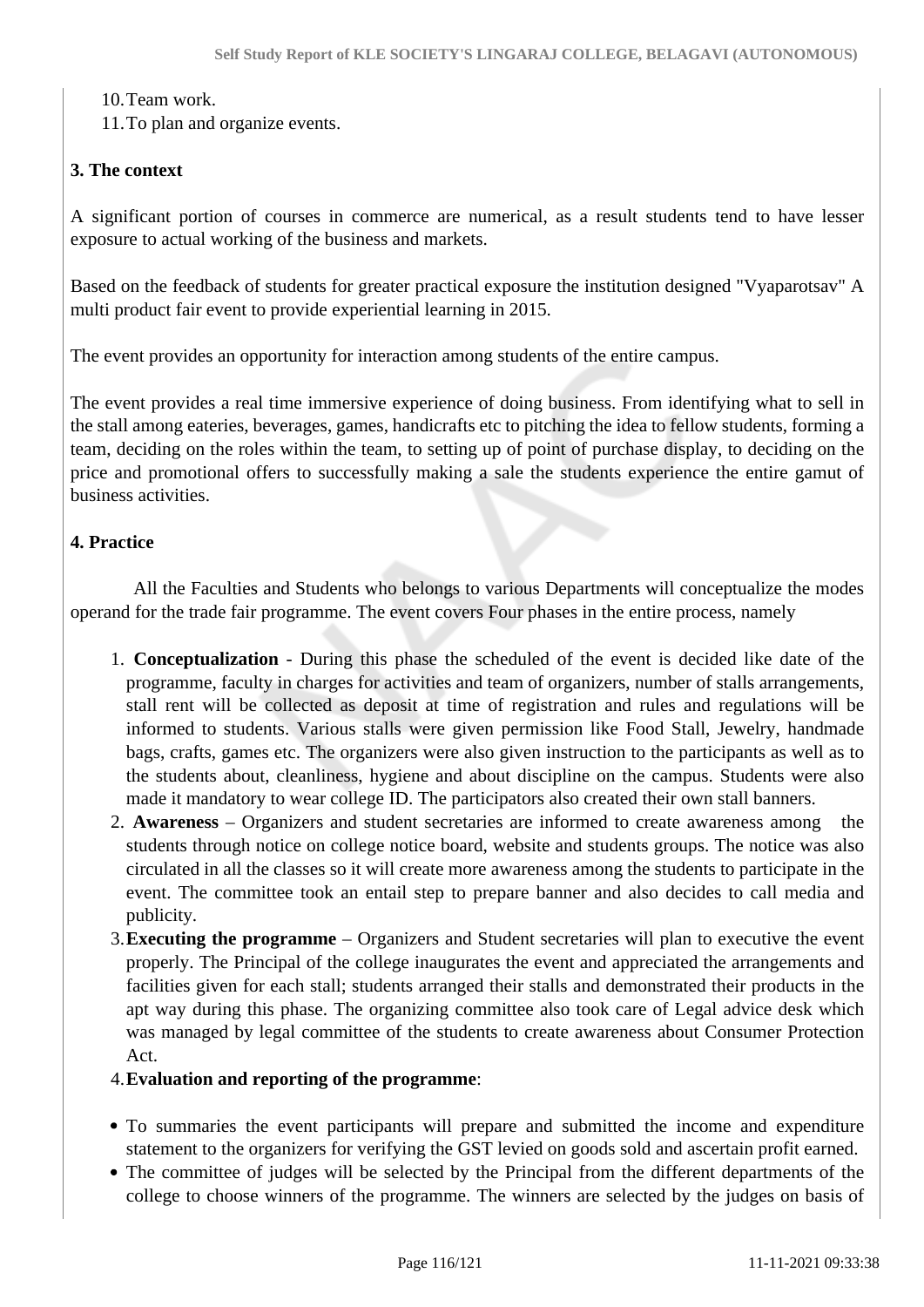criteria such as Sales, Profit margin as per the statement, Marketing – Ad-Made, Presentation of stall, Innovation/Creativity and Cleanliness. The amount of profit after tax collected is distributed among the winners by the principal.

An evaluation report on the success and impact of the programme is collected and analyzed. A detailed report, along with necessary documents, is submitted to the concern authorities.

#### **5. Evidence of success**

- The increase in the number of stalls from 16 in 2015 doubling to 32  $\&$  34 (Except in 2020 when it came down 25 as the news of Corona had begun to spread towards the end of February) is a testimony to the interest shown by the students towards the event over the years.
- The foot falls during the event showed an increasing trend with each passing year except 2020 when there was a fall in the visitors by 20% to 25% due to the pandemic.
- The involvement and participation of students increased in the classes post the event due to the interest generated and the practical exposure the event provides.

#### **6. Problems encountered and resources required**

#### **Problems encountered**

- Limited space to organize the Multi Product fair. This restricted the number of stalls set up and did not in an ideal way make all the stalls accessible to all the visitors.
- Setting up stalls with limited resources available. As the furniture and other infrastructure required is bought from rent paid for the stalls the resources bought are limited.
- Convincing students, especially students coming from rural areas, to participate in the event to set up stalls overcoming their inhibitions was a challenge.
- Getting students overcome the initial inhibitions to market their product/service to the visitors.
- Scheduling the event without disturbing the academic activities in the campus.
- The fair could not be conducted in 2020-21 due to the pandemic.

#### **Resources required**

- Furniture's to set up stalls
- Stage for owners to advertise their product and services.
- Faculty to judge the performance of stalls and decide the winners.

#### **7. Notes**

Provides great insight into complex concepts through an immersive experience of a simulated business and markets.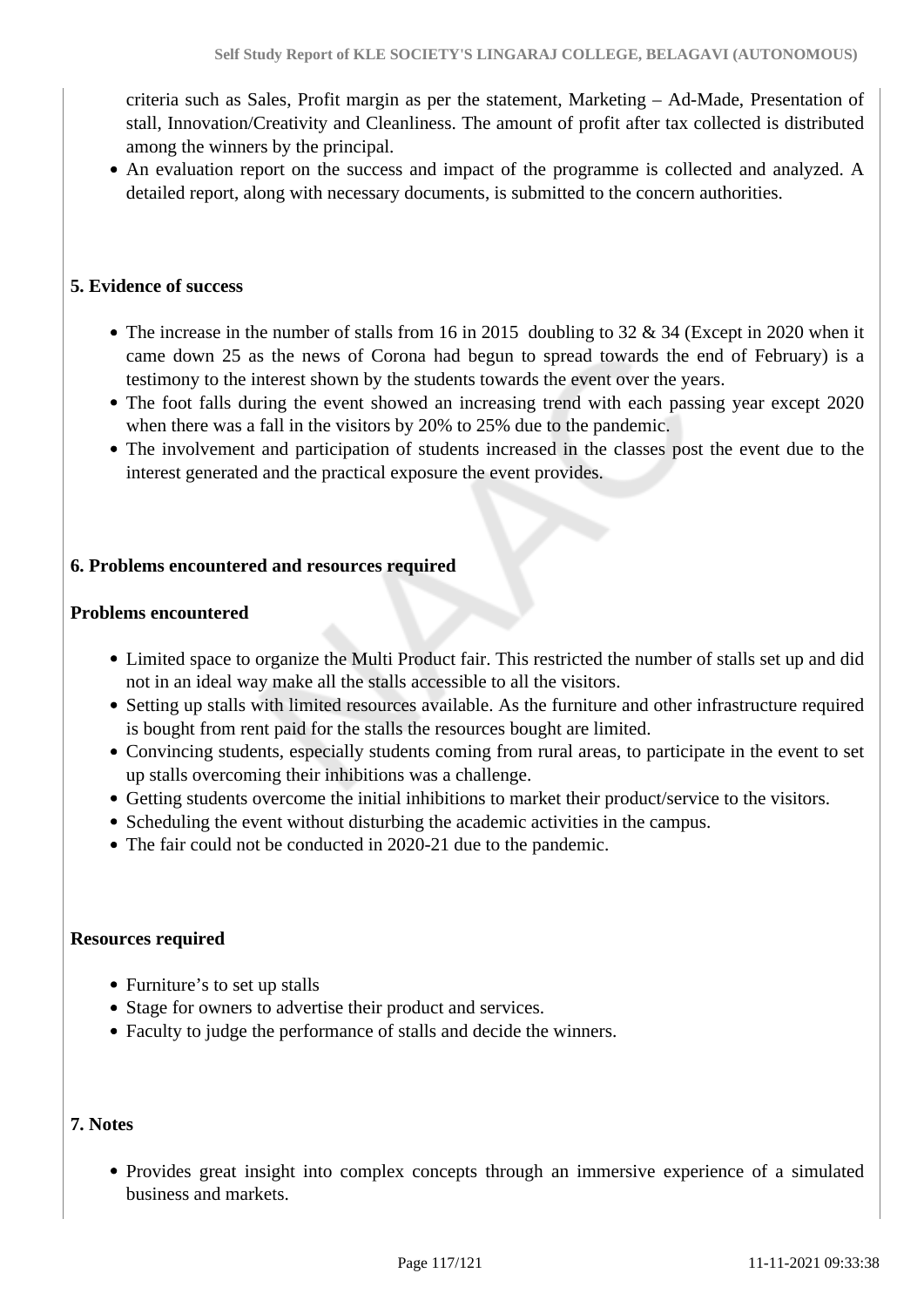- All the students, the stall owners, volunteers and student visitors get practical exposure.
- Students get good organizing experience.
- Business ideas and acumen are tested with lesser stakes in the simulated business environment the fair provides.
- The Multi Product fair as a platform provides an excellent platform for interaction among students in the campus across courses.

| <b>File Description</b>                      | <b>Document</b>      |
|----------------------------------------------|----------------------|
| Best practices in the Institutional web site | <b>View Document</b> |
| Any other relevant information               | <b>View Document</b> |

# **7.3 Institutional Distinctiveness**

 **7.3.1 Portray the performance of the Institution in one area distinctive to its priority and thrust within 1000 words**

**Response:** 

**THE PERFORMANCE OF THE INSTITUTION IN ONE AREA DISTINCTIVE TO ITS PRIORITY AND THRUST**

#### **In Pursuit of Sporting Excellence**

Honourable Prime Minister Shri.Narendra Modi during his address at the KLE Society's Centenary Celebration in 2016 gave the KLE Society three challenges.

- 1.To produce Medallist for India at Olympics.
- 2.To have Internationally Recognised Research and Innovations.
- 3.To have one of our University in top 100 in the world

Responding to the call made by the Honourable Prime Minister our Institution which had a Legacy of excellence in Sports was identified as the one with potential for Olympic Medal.

 The Institution then prepared a comprehensive policy to achieve the podium finish at the Olympics. The process involves the following Stages.

- 1.**Talent Identification:** The Institute searches for young talentthroughout the yearand picks up the best ones from various Taluka level, District level and State level meetsand further these sports personsare provided required facilities and training in order to enhance their performances. The speciality here is, the Institution focuses with equal emphasis on identifying and moulding Para Athletes too.
- 2.**Admission Policy:** The Institute provides the talented budding sportspersonsadmission under the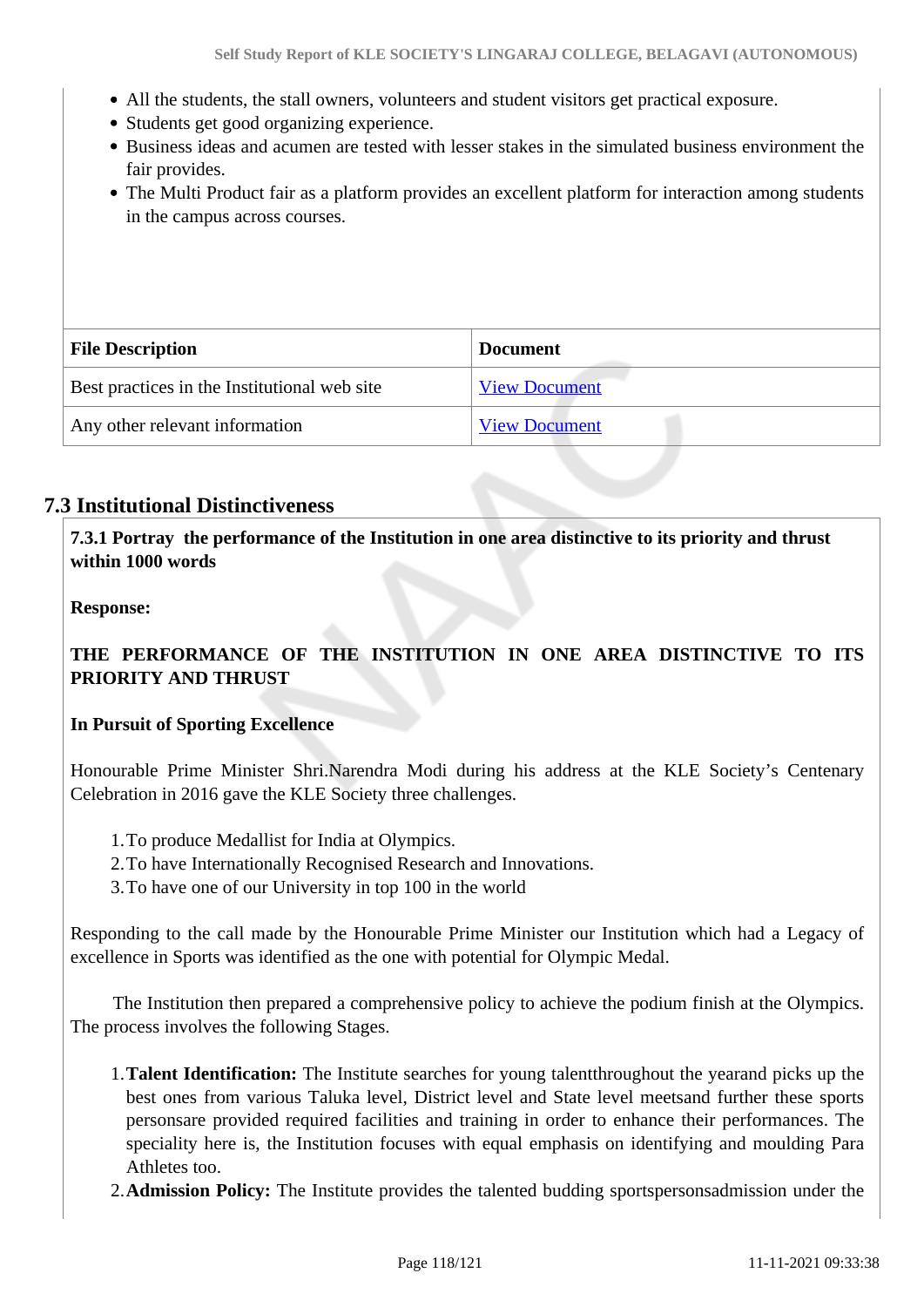Sports Quota based on their achievements and potential.Depending on their achievements the fee concession provided ranges from 25% to 100%.

- 3.**Sports Infrastructure:** The excellent sports infrastructure, outdoor sports facilities include cinder track, football ground with lawn, Cricket net, Basketball court, Volleyball court, Netball court, Handball court and also open-air theatre for Yoga. There are two Indoor stadiums with wooden Badminton courts, Table Tennis courts, Multi-Gym. There is a swimming pool in the college campus. The KLE Physiotherapy Centre has good infrastructure related to sports where we have GATE Movement analysis. This helps the sportspersons with sports injuries to rehabilitate.
- 4.**Boarding and Lodging Facilities:** Free hostel facilities are provided to sportspersonswith National level achievement.The deserving sports students are given free hostel facilities for both girls and boys along with food. They are given diet money to ensure they have requisite nutrition for a healthy body and mind.
- 5.**Training by National, International Coaches and Alumni:** The selected sportspersons including the Para athletes are trained by National and International Coaches in their respective events. Alumni of the Institution are also actively involved in the training of sports persons at regular intervals.
- 6.**Sports Kit and Accessories:** The sportspersons are been provided with the necessary Kit and accessories required for their respective games. Tracksuits, shoes, sportswear kitare provided to all the sports personsand other requirements as per their eventsare also given.
- 7.**Providing Exposure:** The sportspersons are provided with the higher-level exposure by encouraging and sponsoring them to various International, National and State level events. This helps the them to evaluate their performance relative to the competition and set benchmarks.
- 8.**Extended Support:** The Institute provides the required support to the sports persons. There is a Health Centre in the College Campus. They have easy access to first aid and emergency medical help. There is also a Physiotherapy Centre at the KLE Hospital where the sports persons can consult in case of injuries and their rehabilitation is also been taken care. Academic support is also extended to the sports persons. Sportspersons are provided internal marks based on their achievement in lieu. During the competition the sportspersons are given attendance. Special classes are taken on the request of the sports persons regarding their queries are resolved. Players are given psychological counselling on the need basis to prepare them to be mentally fit for the competition.
- 9.**Recognition and rewards:** The required recognition is been provided to encourage them and help them to achieve success at the higher levels at Sports. Various EndowmentPrizes are given to the sports persons based on their achievements. They are been given Scholarshipsas well. This motivates them to achieve greater performance.

Beside Nurturing and Empowering Sportspersons the Institution focuses on the mental and physical wellbeing of all the students. The Institution has conducted several National and International Level with International Sportspersons like Gopichand sharing experience.

# **KHELO INDIA CENTRE**

As avindication of the effort made by the institution a "KHELO INDIA CENTRE" is recommended at the institute in three games "Athletics", "Boxing", and "Judo" by department of Youth Empowerment and Sports, Government of Karnataka.

# **ACHIEVEMENTS**

1.**Individual Achievements**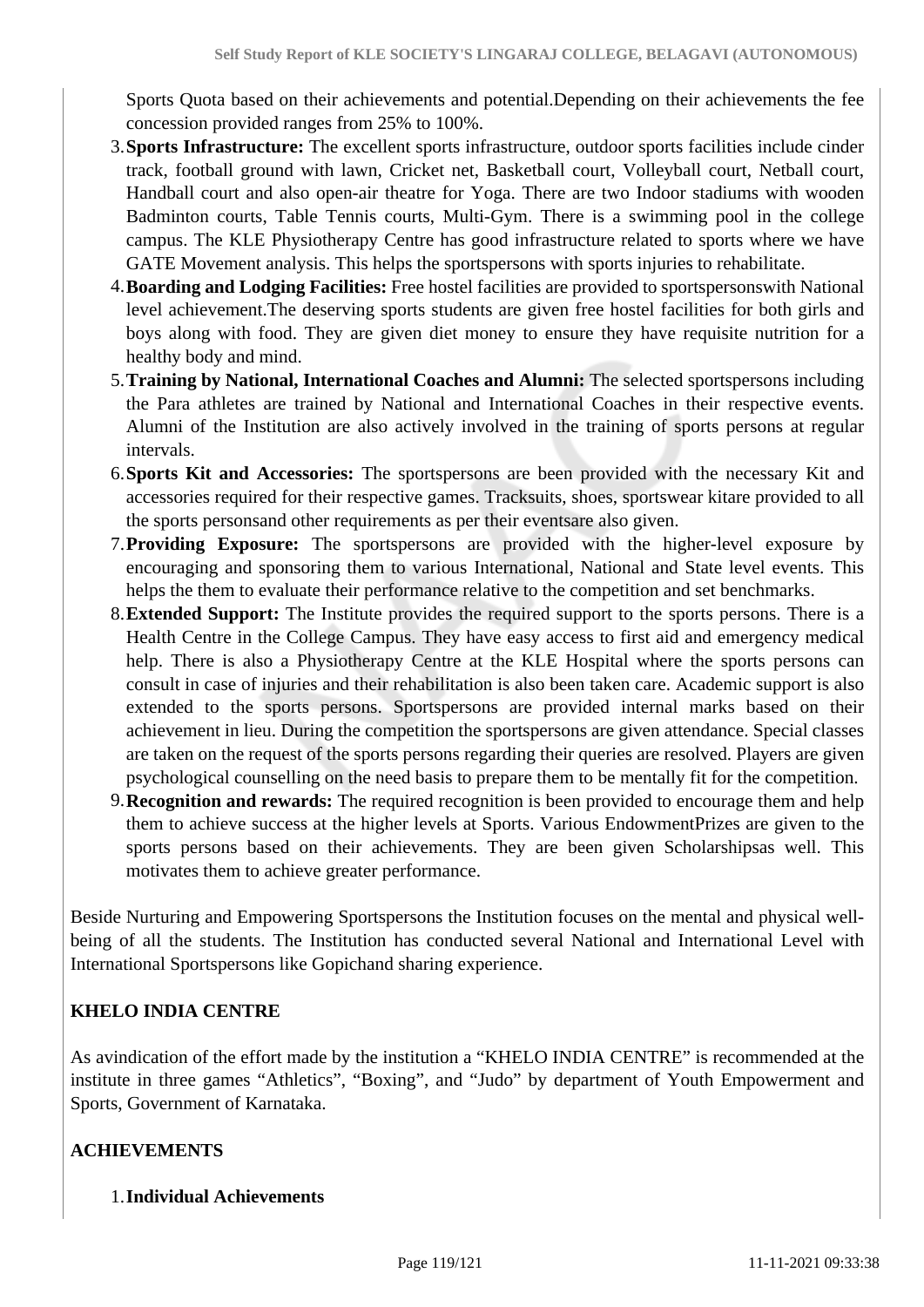#### 1.**International achievements:**

- Miss. Anjali Hindalgekar and Miss. Aditi Jadhav represented India at the Mini-Football World Cup held at Ukraine, Europe from 11th to 15th August 2021.
- Mr. KaraveerMarennavar represented India at South Asian Para Games held at Nepal on 16th and 17th November 2019.
- Our Physical Education Director Dr. C Ramarao represented India as a Coach of Belt Wrestling Team at the 5thAsian Indoor Games held at Ashgabat, Turkmenistan from 17th to 27th September 2017.

#### 2.**National Achievement:**

- Miss. Simran Gaundalkarwon the Individual Championship, Three Golds and Mr. Sahil Jadhav won Silver and Bronze Medal at 20th National Para Swimming Championship held at Bangalore from 20th to 22nd March 2021.
- Mr. Amarnath M D won Silver Medal in 400 Meters Hurdles at the All India Inter University Meet held at Moodbidri from 2nd to 6th January 2020 and Gold Medal 400 Meter Hurdles at 1stKhelo India University Games held at Bhubanseswar, Odisha.
- Mr. Amarnath M Dwon 3rd place in 110 meters Hurdles at 15th Federation Cup National Junior Athletic Championship held at Luchknow from 10th to 12th June 2017.
- 5 students have participated in Wrestling, Kho-Kho and Judo at the 1stKhelo India University Games held at Bhubanseswar and Pune respectively.

# 3.**State Level Achievement**

- 28 Medals in various Sports at State Level in the last five years.
- 128 Students have represented in the All India and South Zone Inter University Competition over last five years.

#### 4.**Institutional Achievements:**

Institute has won all the 7 Rani Channamma University Athletic Championships till date and 31 Inter Collegiate Sports Competitions in last 5 years.

| <b>File Description</b>                      | <b>Document</b>      |
|----------------------------------------------|----------------------|
| Any other relevant information               | <b>View Document</b> |
| Appropriate web in the Institutional website | <b>View Document</b> |